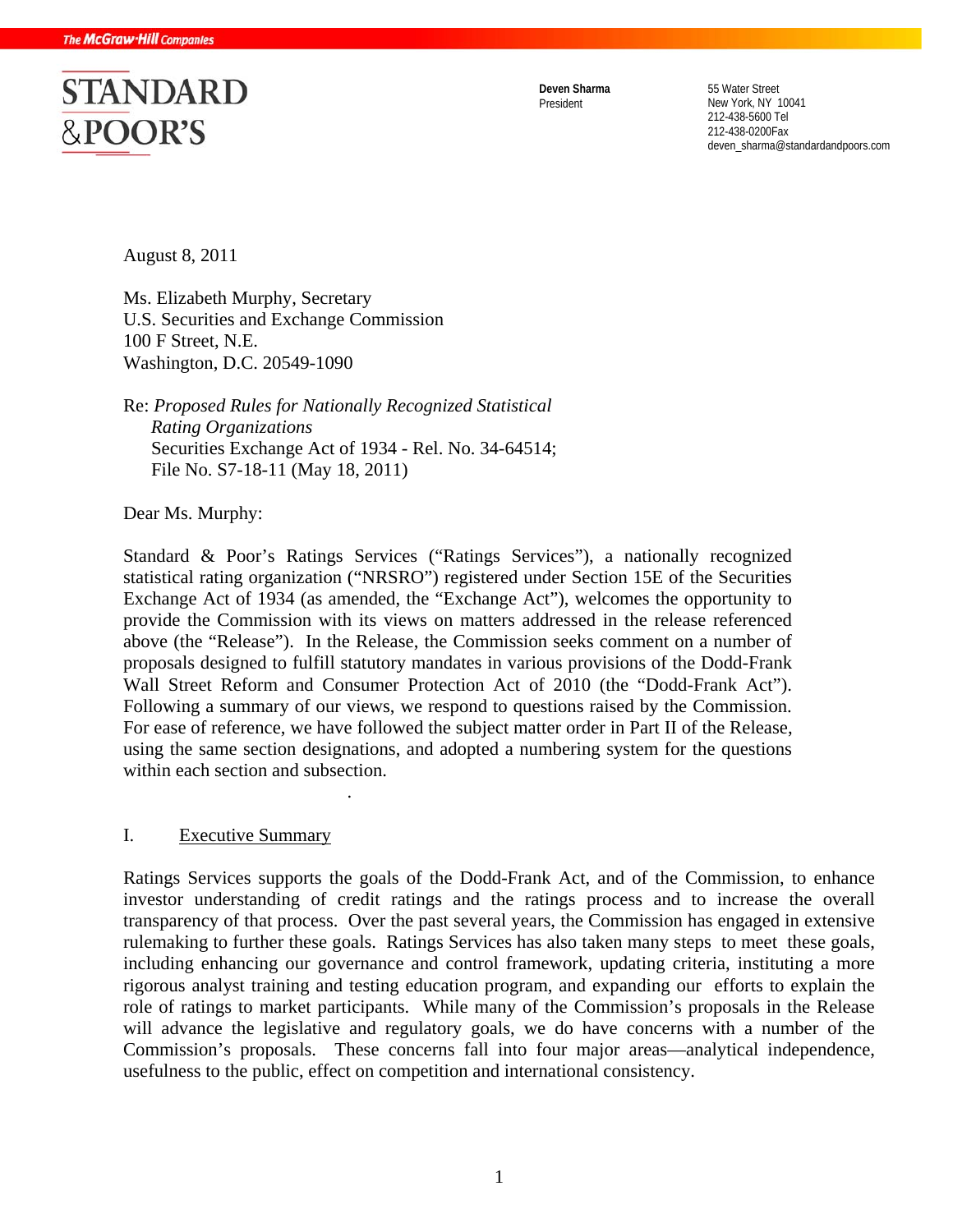#### A. Analytical Independence

A cornerstone of our and other NRSROs' business has always been the importance of analytical independence. This was recognized by Congress in drafting the Credit Rating Agency Reform Act of 2006 (the "Reform Act"). Section 15E(c)(2) of the Exchange Act (added pursuant to the Reform Act) prohibits the Commission from regulating the substance of credit ratings and the procedures and methodologies by which NRSROs determine credit ratings. Nothing in the Dodd-Frank Act changes this restriction. We are concerned that some of the proposed rules have the potential to regulate the substance of credit ratings and compromise analytical independence.

For example, if the Commission were to define the term "significant error," as it suggests in Section II.F, we believe it would effectively be substituting its judgment for that of the NRSRO, thereby regulating the substance of credit ratings. Because credit ratings reflect the subjective opinions of committees of rating analysts and incorporate both quantitative and qualitative factors, we believe it would be difficult, if not impossible, for the Commission to establish a principled definition of what might constitute a "significant error." In this case and many others throughout the Release, we express our concern with seeking to create objective standards where the nature of the business does not readily lend itself to such objectivity or a "one-size-fits-all" approach. Rather, as a general matter, we believe that giving NRSROs the freedom to determine the significance of issues on a case-by-case basis in light of the factors relating to each situation and applying each NRSRO's methodologies, is more appropriate and consistent with maintaining analytical independence than imposing external standards that will be inconsistent with the subjective and multifaceted nature of the analytical process.

Similarly, we understand that proposed Rule 17g-8(c)(1) would *require* an NRSRO to take a credit rating action - placing a credit rating on credit watch or review - immediately upon determining that a credit rating analyst who participated in rating an entity or its securities has taken a job with that entity. Because a credit watch designation is an analytical action, this requirement would encroach on NRSROs' analytical independence. Indeed, Ratings Services would be required to place a rating on credit watch even if our analysts determine that the potential conflict would not actually affect the rating in question. We urge the Commission to clarify how this proposed rule is intended to operate and avoid an outcome that would impair analytical independence.

In addition, elements of the proposed rules effectively seek to transform credit ratings from being a measure of relative ranking to one of absolute ranking, in contravention of Section 15E(c)(2). Our credit ratings do not connote a particular expectation of the probability of default or the amount of expected loss. However, proposed Rule  $17g-7(a)(1)(ii)(L)$  would require that we provide this information on the credit rating information form for each rating. This would necessarily impinge on analytical independence by dictating the specific meaning of a rating and, moreover, one that is contrary to the current meaning of our ratings. Other information required by proposed subparagraphs (K) and (M) also appears to ascribe an ability to quantify sensitivities to change on an absolute basis, which we believe does not reflect the actual nature of credit ratings.

In Section II.G of the Release, the Commission asks whether it should require that the Rule 17g-7 disclosures on representations and warranties be provided no later than the time of the proposed Rule 424(h) preliminary prospectus, that is, five business days before the first sale of securities in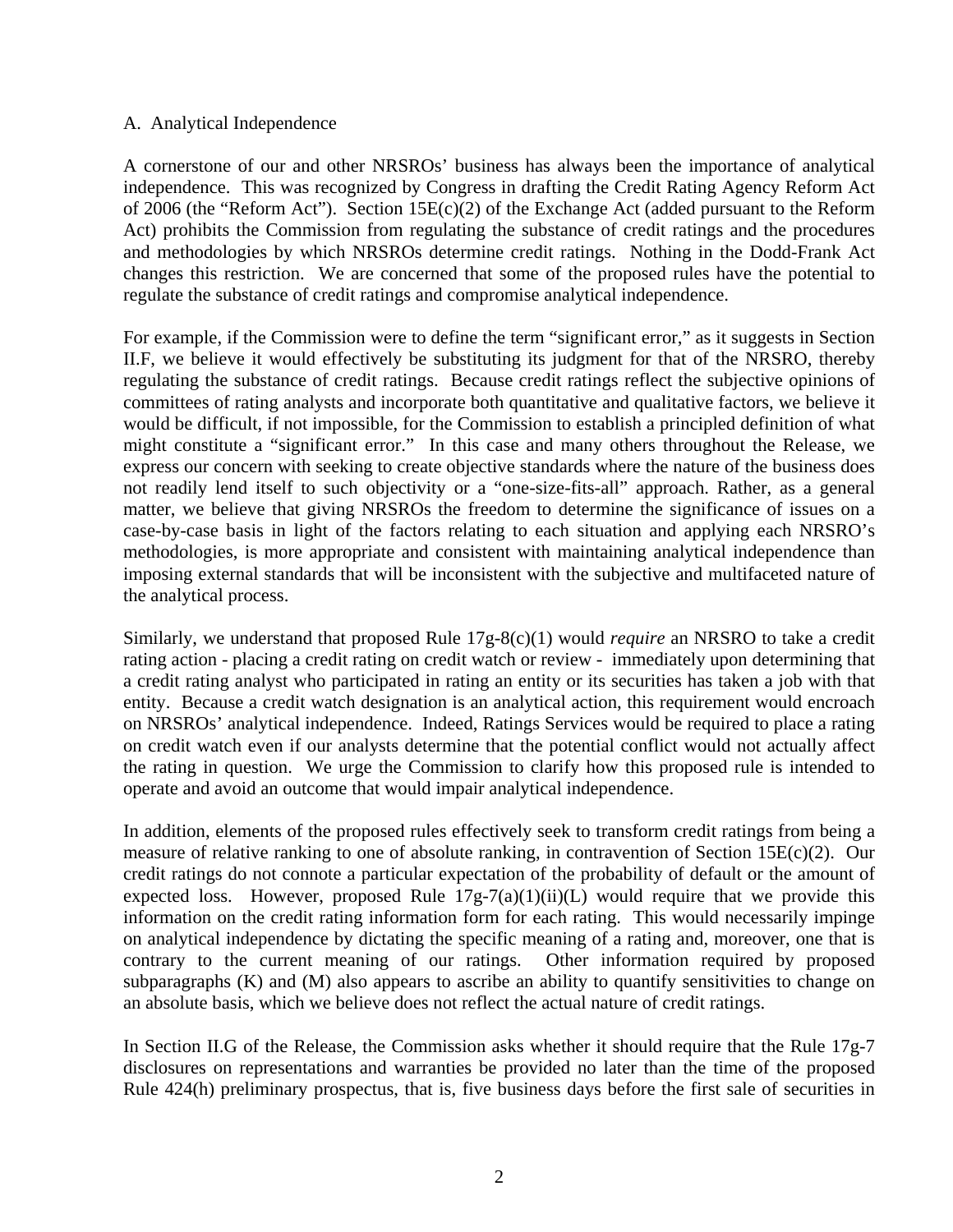the offering. NRSROs are not participants in the offering process. If this Rule is adopted, it may lead to the incorrect perception that NRSROs are part of that process, or lead to questions about their independence.

We also believe the Commission should not impose requirements on NRSROs that are more prescriptive than requirements for other types of entities it regulates. For example, NRSROs should not be *required* to submit changes in their methodologies to public comment in all instances, any more than broker-dealers or investment advisers are required to submit changes in their research or analytical methods for such comment. Directives to management of NRSROs regarding oversight of the internal control process, for example, need not, and should not, be more prescriptive than they are for broker-dealers or investment advisers.

#### B. Usefulness to the Public

Ratings Services is concerned that aspects of the proposed rules seek to impose requirements that we believe misconstrue the nature of credit ratings and, ultimately, are not in the best interest of investors and other market participants. We noted in our comment letter to the Commission on the "credit rating standardization study" (Rel. No. 34-63573 (December 17, 2010), File No. 4-622) that none of the three large global credit rating agencies define their rating systems in strict terms of target default and transition rates. Instead, each defines its rating system primarily as a system for relative rankings of creditworthiness. Accordingly, using default and transition rates as the primary basis for comparing the performance of NRSROs' rating systems places undue emphasis on absolute performance. Moreover, as noted in our earlier comment letter and as the Commission recognizes in its discussion in Section II.E of the Release, there is no single definition of "default." Seeking to create one may result in less diversity of opinion in the marketplace, depriving investors and others of the benefit of differing views and analysis.

The proposals relating to third-party due diligence for asset-backed securities also appear to misconstrue the role of NRSROs in a way that could make it appear they are participants in the securities offering process, when in fact they are not. NRSROs do not typically engage third-party due diligence providers. These organizations are typically engaged by the issuer, underwriter or other party associated with the transaction. Therefore, proposals to inject NRSROs into the offering process through their use as a disclosure outlet for third party due diligence, as contemplated by proposed Rule 15Ga-2(a), would be inappropriate. Releasing issuers or others from the obligation to furnish Form ABS-15G if the disclosure is instead provided by NRSROs could be construed as releasing issuers from accountability for the accuracy of the information included in the form, and could give investors a false impression that NRSROs vouch for the accuracy of such information.

The Commission should also be cognizant that, while improving investor understanding through appropriate disclosure is an important goal, care needs to be taken to avoid "disclosure overload", that is, requiring so much disclosure that truly meaningful information can become more difficult to see and investors can become confused or overwhelmed. We believe it is important, in seeking to meet the mandates of Section 15E(s) of the Exchange Act, that the Commission evaluate whether the level of detail being sought is consistent with the requirement in Section  $15E(s)(2)(a)$  and proposed Rule 17g-7(a)(1)(i)(A) that the credit rating information form be easy to use and helpful to users of credit ratings. We question, for example, whether defining "credit rating action" to include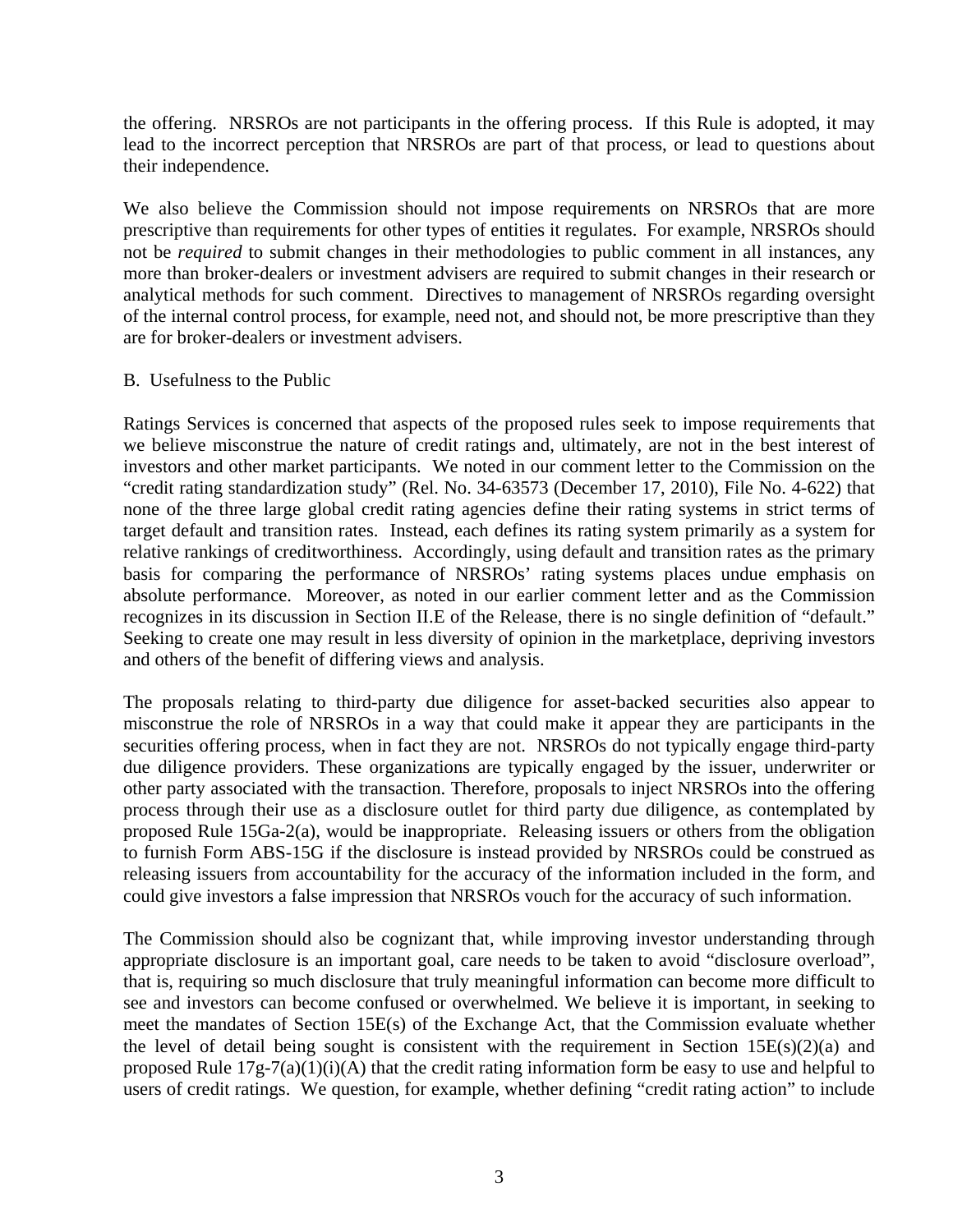affirmations, a position the Commission has not taken in other regulations where the term is defined, would contribute to the information form appearing so ubiquitously that, like many clickthrough agreements on internet websites, recipients pay little or no attention to the content.

#### C. Effect on Competition

In addition, the Commission should carefully consider the impact of its final rules on promoting greater competition in the credit rating industry. This is another important goal of the Reform Act and the Dodd-Frank Act. Although Ratings Services recognizes that the Commission must implement rules pursuant to requirements in the Dodd-Frank Act, we strongly encourage the Commission to keep in mind that the more detailed and prescriptive its regulations are, the more those regulations can dampen competition by imposing substantial costs and burdens and restricting opportunities for innovative approaches to rating analysis. Requirements that seek to standardize analysis, disclosure or other aspects of the credit rating process could lead to the production of less meaningful ratings. Paradoxically, with more homogenous credit ratings from various credit rating agencies, users might place undue reliance on them. This effect would be at odds with another key goal of the Dodd-Frank Act and recent Commission rulemaking – to reduce reliance on credit ratings.

D. International Consistency

Credit rating agencies, including NRSROs, today are subject to extensive regulation in many markets across the globe, including the European Union, Japan, Hong Kong and Australia. In addition, rating committees may, and often do, include analysts from different countries. Ratings Services urges the Commission to consider the impact of its final rules on the policies and procedures NRSROs apply globally in seeking to produce globally comparable benchmarks on creditworthiness. The timeliness and efficiency of rating committees, and the process overall, can also be negatively impacted by inconsistent rules by different government authorities. Lastly, inconsistent, sometimes contradictory, requirements can be challenging to administer and track.

We believe the Commission should exercise its leadership role in promoting international consistency in regulating credit rating agencies to ensure the smooth and efficient functioning of the global markets.

# II. Responses to Requests for Comment

# **Section A—Internal Control Structures**

*A.1 The Commission generally requests comment on all aspects of Section 15E(c)(3)(A) of the Exchange Act:* 

*A.1.1 Should the Commission, as part of this rulemaking initiative, prescribe factors that an NRSRO would need to take into consideration when establishing, maintaining, enforcing, and documenting an effective internal control structure governing the implementation of and adherence to policies, procedures, and methodologies for determining credit ratings?*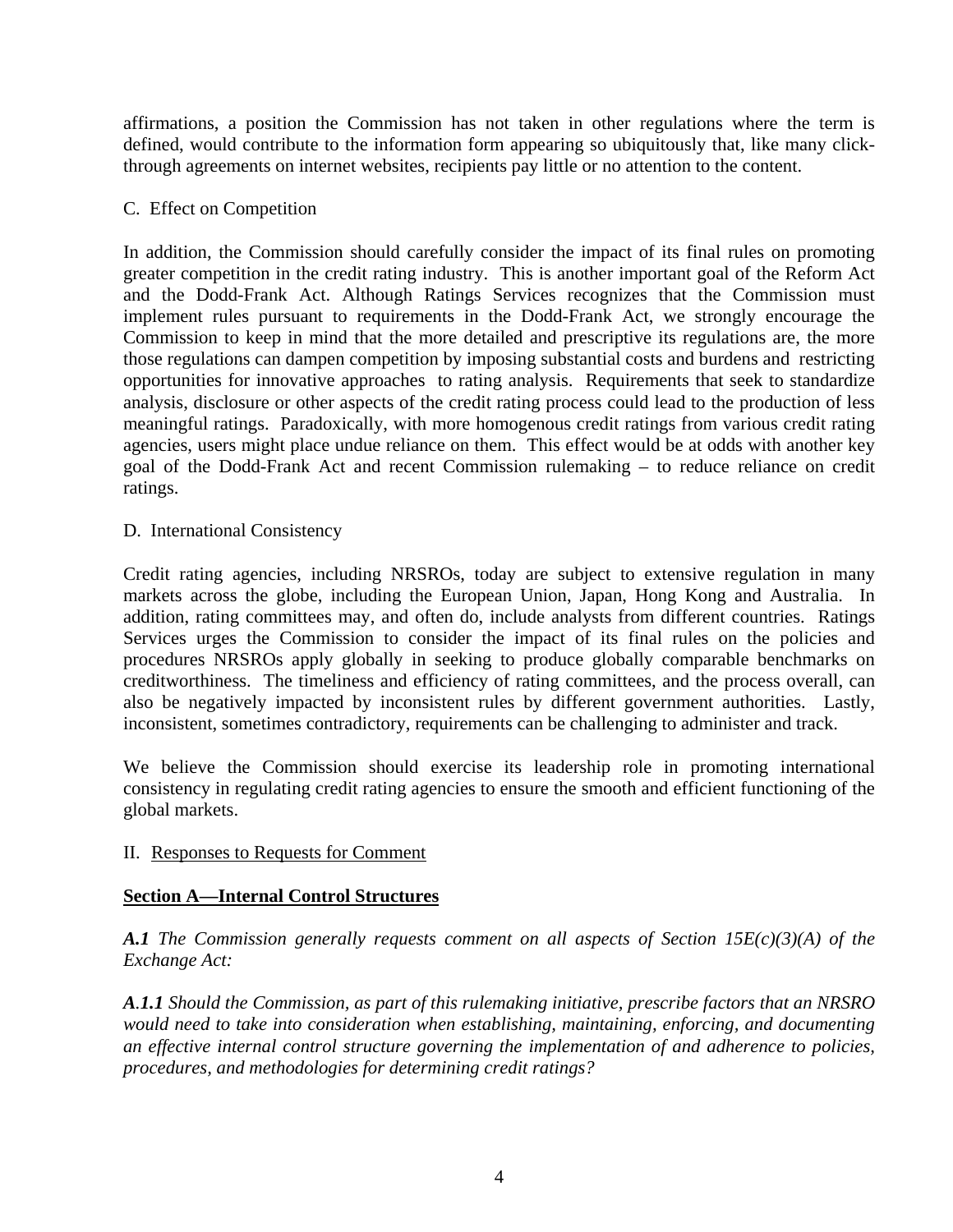**Response:** No. The Commission, through its existing rules, has provided adequate guidance on the factors that address transparency, disclosure, management of conflicts of interest, record keeping, management of confidential information and prohibited acts. The Commission should require that internal control structures addressing compliance with these requirements be in place but leave to the discretion of the NRSRO how that implementation takes place.

*A.1.2 Alternatively, should the Commission defer rulemaking in order to review through examination and monitoring the effectiveness of the internal control structures each NRSRO establishes, maintains, enforces, and documents pursuant to Section 15E(c)(3)(A) of the Exchange Act?* 

**Response:** Ratings Services believes this to be the most appropriate approach if the Commission deems that rulemaking is required. However, per our response to question A.1.1 above, we do not believe that mandating specific control-related standards by rule is either necessary or appropriate.

*A.1.3 If appropriate to prescribe factors now, should the factors address all elements of the selfexecuting requirement in Section 15E(c)(3)(A) of the Exchange Act (i.e., the establishment, maintenance, enforcement, and documentation of the internal control structure) or should the factors focus on the design (i.e., establishment) of the internal control structure or one of the other elements or a combination of some of the elements?* 

**Response:** Please see our response to question A.1.1.

*A.1.4 If appropriate to prescribe factors now for the establishment of an internal control structure, what should those factors be? For example, should the Commission prescribe any of the factors identified in the sub-paragraphs below? In analyzing these potential factors, commenters should address the potential advantages, disadvantages, benefits, and costs that could result if the Commission prescribed any of the factors, as well as the potential effectiveness of the controls and any practical issues related to implementing them.* 

**Response:** Please see our response to question A.1.1.

*A.1.4a Controls reasonably designed to ensure that a newly developed methodology or proposed update to an in-use methodology for determining credit ratings is subject to an appropriate review process (e.g., by persons who are independent from the persons that developed the methodology or methodology update) and to management approval prior to the new or updated methodology being employed by the NRSRO to determine credit ratings;* 

**Response:** Please see our response to question A.1.1.

*A.1.4b Controls reasonably designed to ensure that a newly developed methodology or update to an in-use methodology for determining credit ratings is disclosed to the public for consultation prior to the new or updated methodology being employed by the NRSRO to determine credit ratings, that the NRSRO makes comments received as part of the consultation publicly available, and that the NRSRO considers the comments before implementing the methodology;*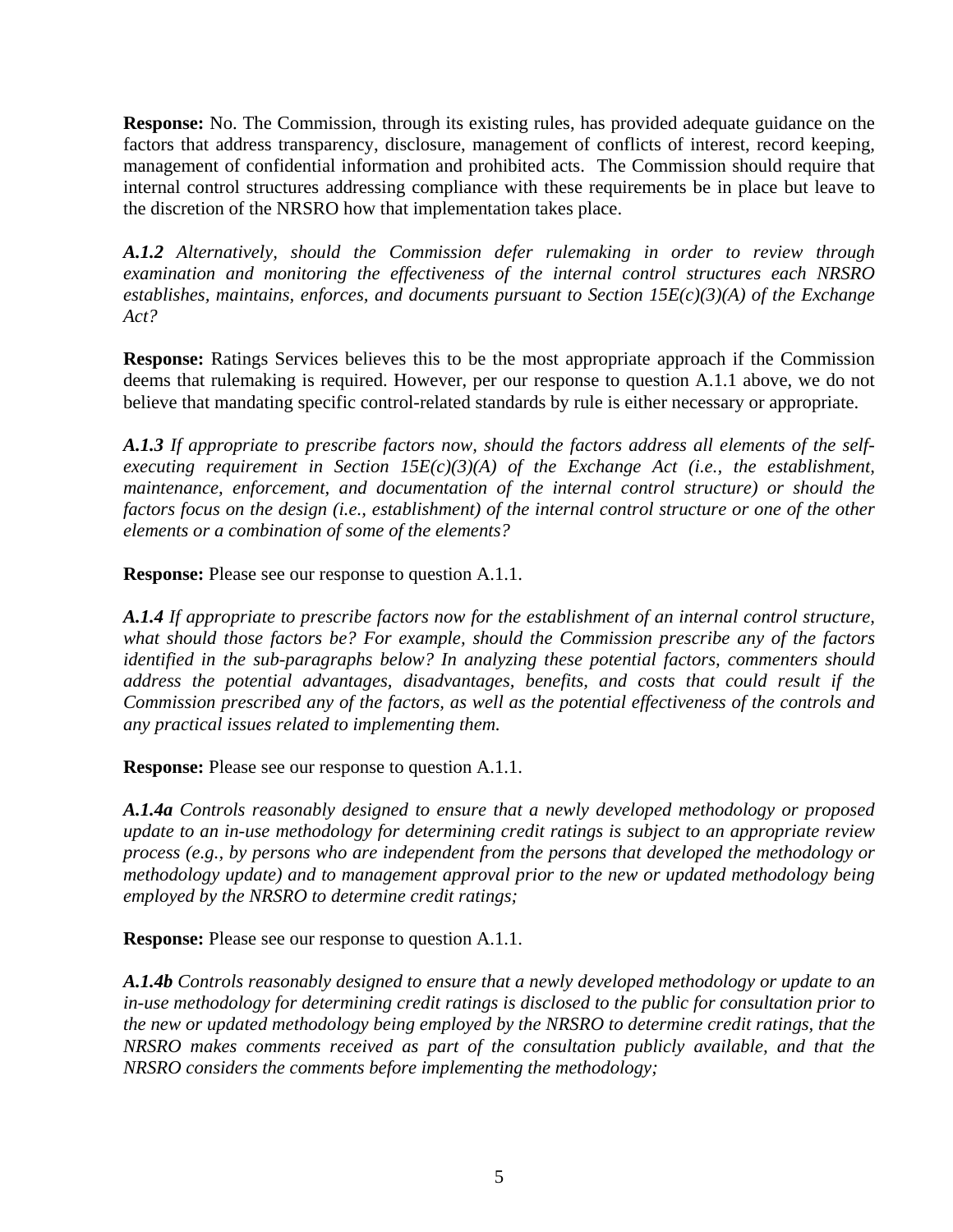**Response:** Please see our response to question A.1.1.In addition, we do not believe that the Commission should mandate that as a matter of course all new methodologies or changes to methodologies should be subject to public consultation before adoption. NRSROs need to balance the value of public comment against their ability to independently determine analytical disciplines. Further, although an NRSRO may seek public comment on proposed new or revised methodologies, there will likely be circumstances where the need to make prompt decisions or other considerations preclude such consultation. We also do not believe NRSROs should be required to make public those comments received in a consultation process. Commenters at their discretion can choose to make their own comments public, and NRSROs can choose to make comments public (unless the commenter has requested confidential treatment), but NRSROs should not be obligated to do so.

*A.1.4c Controls reasonably designed to ensure that in-use methodologies for determining credit ratings are periodically reviewed (e.g., by persons who are independent from the persons who developed and/or use the methodology) in order to analyze whether the methodology should be updated;* 

**Response:** Please see our response to question A.1.1.

*A.1.4d Controls reasonably designed to ensure that market participants have an opportunity to provide comment on whether in-use methodologies for determining credit ratings should be updated, that the NRSRO makes any such comments received publicly available, and that the NRSRO considers the comments;* 

**Response:** Please see our response to question A.1.1 as well as our response to A.1.4b.

*A.1.4e Controls reasonably designed to ensure that newly developed or updated quantitative models proposed to be incorporated into a credit rating methodology are evaluated and validated prior to being put into use;* 

**Response:** Please see our response to question A.1.1.

*A.1.4f Controls reasonably designed to ensure that quantitative models incorporated into in-use credit rating methodologies are periodically reviewed and back-tested;* 

**Response:** Please see our response to question A.1.1.

*A.1.4g Controls reasonably designed to ensure that an NRSRO engages in analysis before commencing the rating of a class of obligors, securities, or money market instruments the NRSRO has not previously rated to determine whether the NRSRO has sufficient competency, access to necessary information, and resources to rate the type of obligor, security, or money market instrument;* 

**Response:** Please see our response to question A.1.1.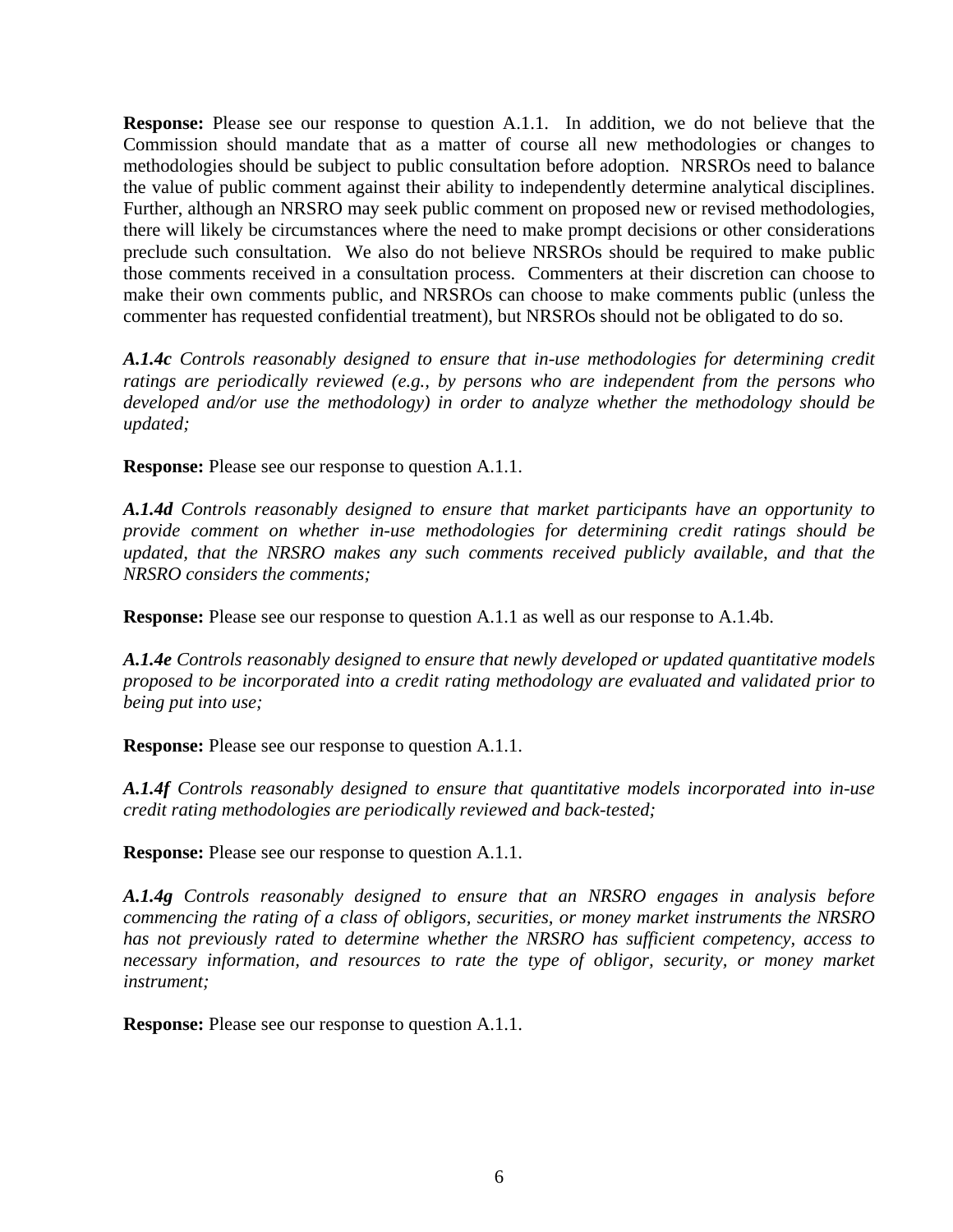*A.1.4h Controls reasonably designed to ensure that an NRSRO engages in analysis before commencing the rating of an "exotic" or "bespoke" type of obligor, security, or money market instrument to review the feasibility of determining a credit rating;* 

**Response:** Please see our response to A.1.1.

*A.1.4i Controls reasonably designed to ensure that measures (e.g., statistics) are used to evaluate the performance of credit ratings as part of the review of in-use methodologies for determining credit ratings to analyze whether the methodologies should be updated or the work of the analysts employing the methodologies should be reviewed;* 

**Response:** Please see our response to question A.1.1.

*A.1.4j Controls reasonably designed to ensure that, with respect to determining credit ratings, the work and conclusions of the lead credit analyst developing an initial credit rating or conducting surveillance on an existing credit rating is reviewed by other analysts, supervisors, or senior managers before a rating action is formally taken (e.g., having the work reviewed through a rating committee process);* 

**Response:** Please see our response to question A.1.1.

*A.1.4k Controls reasonably designed to ensure that a credit analyst documents the steps taken in developing an initial credit rating or conducting surveillance on an existing credit rating with sufficient detail to permit an after-the-fact review or internal audit of the rating file to analyze whether the analyst adhered to the NRSRO's procedures and methodologies for determining credit ratings;* 

**Response:** Please see our response to question A.1.1.

*A.1.4l Controls reasonably designed to ensure that the NRSRO conducts periodic reviews or internal audits of rating files to analyze whether analysts adhere to the NRSRO's procedures and methodologies for determining credit ratings; or* 

**Response:** Please see our response to question A.1.1.

*A.1.4m Any other factors that commenters identify and explain.* 

**Response:** Please see our response to question A.1.1.

*A.1.5 If appropriate to prescribe factors now for the maintenance of an internal control structure, what should those factors be? In analyzing these potential factors, commenters should address the potential advantages, disadvantages, benefits, and costs that could result if the Commission prescribed any of the factors, as well as the potential effectiveness of the controls and any practical issues related to implementing them.* 

**Response:** Please see our response to question A.1.1.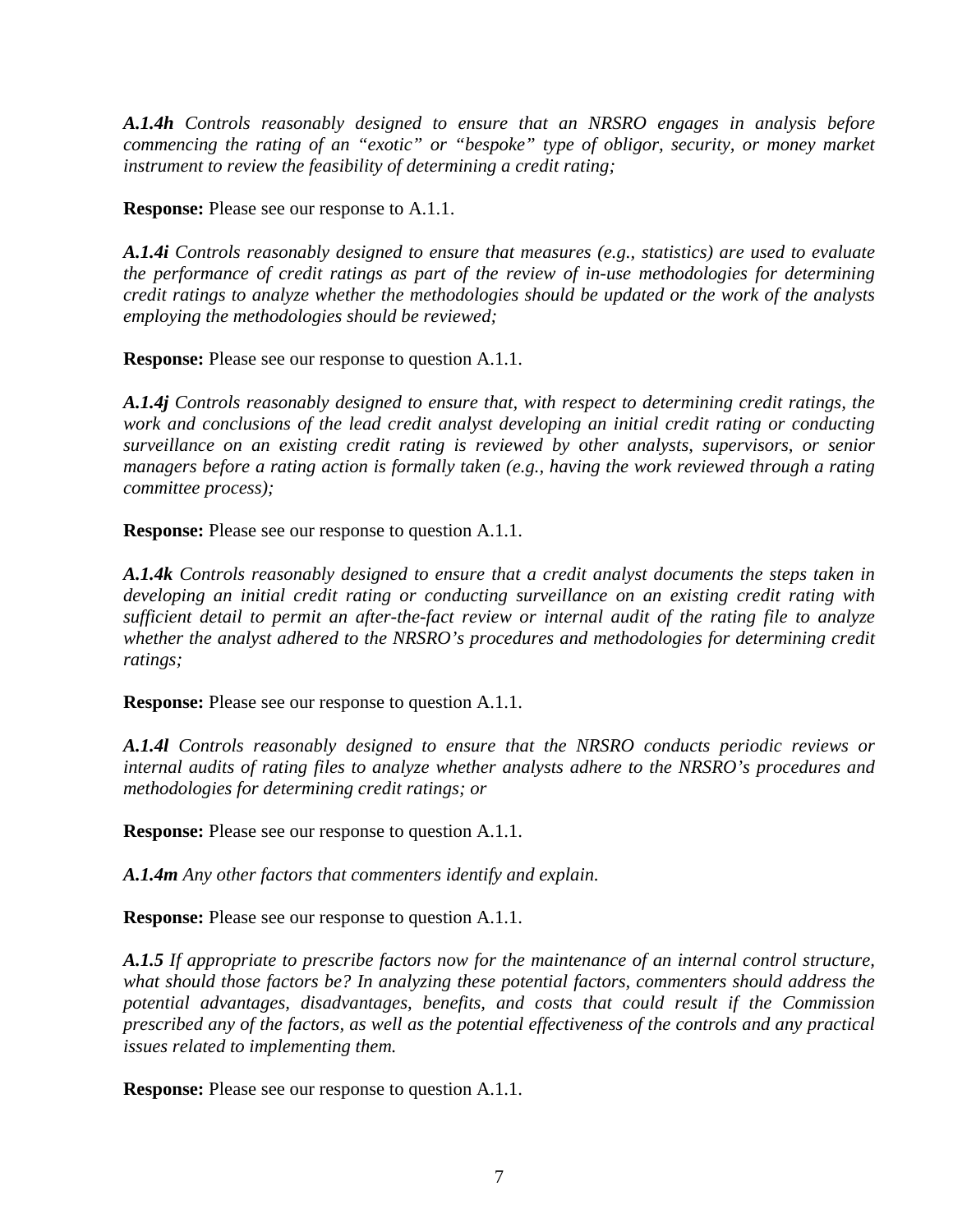*A.1.5a. Controls reasonably designed to ensure that the NRSRO conducts periodic reviews of whether it has devoted sufficient resources to implement and operate the documented internal control structure as designed;* 

**Response:** Please see our response to question A.1.1.

*A.1.5b Controls reasonably designed to ensure that the NRSRO conducts periodic reviews or ongoing monitoring to evaluate the effectiveness of the internal control structure and whether it should be updated;* 

**Response:** Please see our response to question A.1.1.

*A.1.5c Controls designed to ensure that any identified deficiencies in the internal control structure are assessed and addressed on a timely basis;* 

**Response:** Please see our response to question A.1.1.

*A.1.5d Any other factors that commenters identify and explain* 

**Response:** Please see our response to question A.1.1.

*A.1.6 If appropriate to prescribe factors now for the enforcement of an internal control structure, what should those factors be? In analyzing these potential factors, commenters should address the potential advantages, disadvantages, benefits, and costs that could result if the Commission prescribed any of the factors, as well as the potential effectiveness of the controls and any practical issues related to implementing them.* 

**Response:** Please see our response to question A.1.1.

*A.1.6a Controls designed to ensure that additional training is provided or discipline taken with respect to employees who fail to adhere to requirements imposed by the internal control structure;* 

**Response:** Please see our response to question A.1.1.

*A.1.6b Controls designed to ensure that a process is in place for employees to report failures to adhere to the internal control structure; or* 

**Response:** Please see our response to question A.1.1.

*A.1.6c Any other factors that commenters identify and explain*?

**Response:** Please see our response to question A.1.1.

*A.1.7 If appropriate to prescribe factors now for the documentation of an internal control structure, what should those factors be? For example, should there be a factor relating to the level of written*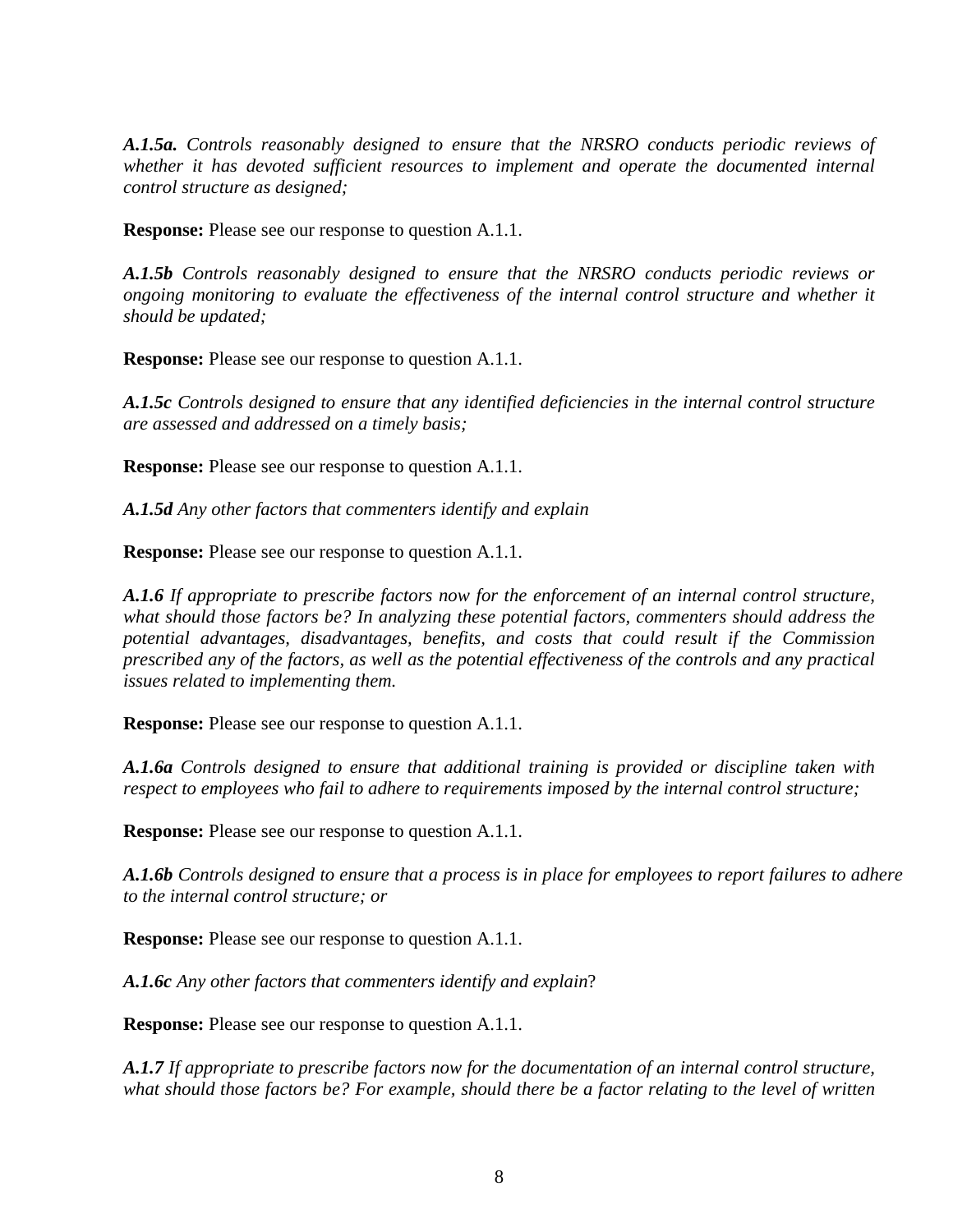*detail about the internal control structure that should be documented? Are there other factors that should be considered? What potential advantages, disadvantages, benefits, and costs would result if the Commission prescribed any such factors?* 

**Response:** Please see our response to question A.1.1.

*A.1.8 Identify any other factors that an NRSRO should consider when establishing, maintaining, enforcing, and documenting an internal control structure. Explain the utility of any factors identified as well as the potential advantages, disadvantages, benefits, and costs that could result if the Commission prescribed any such factors* 

**Response:** Please see our response to question A.1.1.

*A.2 The Commission generally requests comment on all aspects of proposed new paragraph (b)(12) of Rule 17g-2.* 

**Response:** Ratings Services agrees with the adoption of proposed new paragraph (b)(12) of Rule 17g-2. Ratings Services does not, however, believe the Commission should prescribe the process or means by which NRSROs establish, maintain, enforce, and document their internal control structures. Each NRSRO is in the best position to determine how to address these issues on its own. Through its NRSRO examination process, the Commission will have sufficient opportunity to assess the adequacy of each NRSRO's response.

*A.3 The Commission generally requests comment on all aspects of the proposed amendments to paragraphs (a) and (b) of Rule 17g-3. The Commission also seeks comment on the following:* 

*A.3.1 Is the requirement to provide a description of the responsibility of management in establishing and maintaining an effective internal control structure sufficiently explicit? If not, how should the Commission modify proposed paragraph (a)(7) of Rule 17g-3 to make the requirement more understandable? For example, should the Commission provide guidance on how an NRSRO must describe the responsibility of management in establishing and maintaining an effective internal control structure? If so, what should that guidance be? For example, are there existing frameworks that such guidance could be modeled on?* 

**Response:** The requirement is sufficiently explicit and additional guidance is not needed. Consistent with our views stated above on internal control structures within NRSROs, Ratings Services does not believe the Commission should be prescriptive. Like broker-dealers, investment advisers, and other types of regulated financial services firms, each NRSRO operates in its own unique way. The Commission runs the potential risk of establishing inflexible rules that might not be appropriate for every NRSRO in every situation.

*A.3.2 In terms of establishing an effective internal control structure, what level of NRSRO management should have primary responsibility for the design of the internal control structure and what level of management should supervise the design of the internal control structure? For example, should managers with direct responsibility for supervising the personnel who use the policies, procedures, and methodologies for determining credit ratings and the personnel who*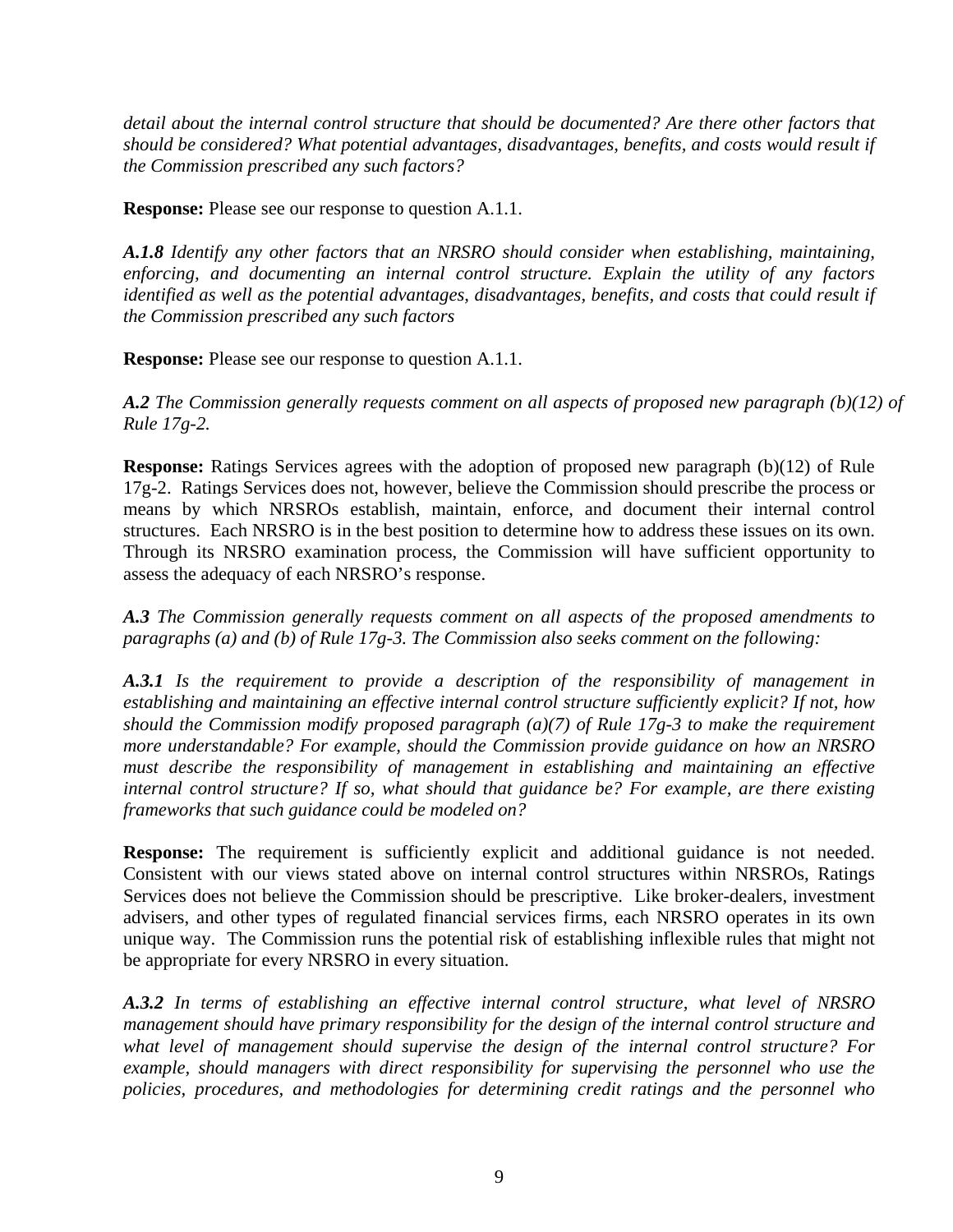*conduct compliance reviews for adherence to those policies, procedures, and methodologies design the internal control structure and a committee of the NRSRO's most senior managers supervise the design of the internal control structure? Should other management or non-management levels of the NRSRO have responsibility for either of these functions? In addition, Section 15E(t)(3)(C) of the Exchange Act provides that the board of directors of the NRSRO shall "oversee" the "effectiveness of the internal control system with respect to the policies and procedures for determining credit ratings." How should this statutorily mandated board responsibility be integrated with the responsibility of the NRSRO's management to establish an effective internal control structure?* 

**Response:** The proposed wording requiring oversight from the Board of Directors and an annual attestation by the CEO is reasonable. The design and direct oversight of the internal control structure is best left to each NRSRO based upon its business needs and organization. Specific manager and supervisory definitions are not required.

*A.3.3 In terms of establishing an effective internal control structure, should the Commission define the term "internal control structure governing the implementation of and adherence to policies, procedures, and methodologies for determining credit ratings"? In terms of establishing an effective internal control structure, should the Commission further define the term "internal control structure governing the implementation of and adherence to policies, procedures, and methodologies for determining credit ratings"? If so, how should that term be further defined? Provide suggested rule text and supporting analysis.* 

**Response:** The proposed wording is adequate and additional clarification is not required.

*A.3.4 In terms of establishing an effective internal control structure, should the Commission prescribe a standard in terms of the design? If so, what standard would be appropriate? For example, should the internal control structure be "reasonably designed" to achieve its objectives (a standard required by Sections 15E(g) and (h) of the Exchange Act with respect to policies and procedures of an NRSRO to address, respectively, the misuse of material nonpublic information and conflicts of interest)? Conversely, is the proposed requirement that the internal control structure be "effective" a sufficient standard?* 

**Response:** As previously stated, we believe that each NRSRO should determine how to best implement controls taking into account its own circumstances. However, should the Commission decide to prescribe a standard, we believe that the "reasonably designed" standard would be appropriate and consistent with the approach the Commission has taken with respect to other regulated industries and NRSRO requirements.

*A.3.5 In terms of maintaining an effective internal control structure, what level of NRSRO management should have primary responsibility for monitoring the operation of the internal control structure and the NRSRO's adherence to the internal control structure? For example, should managers with direct responsibility for supervising the personnel who use the policies, procedures, and methodologies for determining credit ratings and the personnel who conduct compliance reviews for adherence to those policies, procedures, and methodologies have day-to-day responsibility for monitoring the operation of the internal control structure and the NRSRO's adherence to the internal control structure? Should other management or non-management levels of*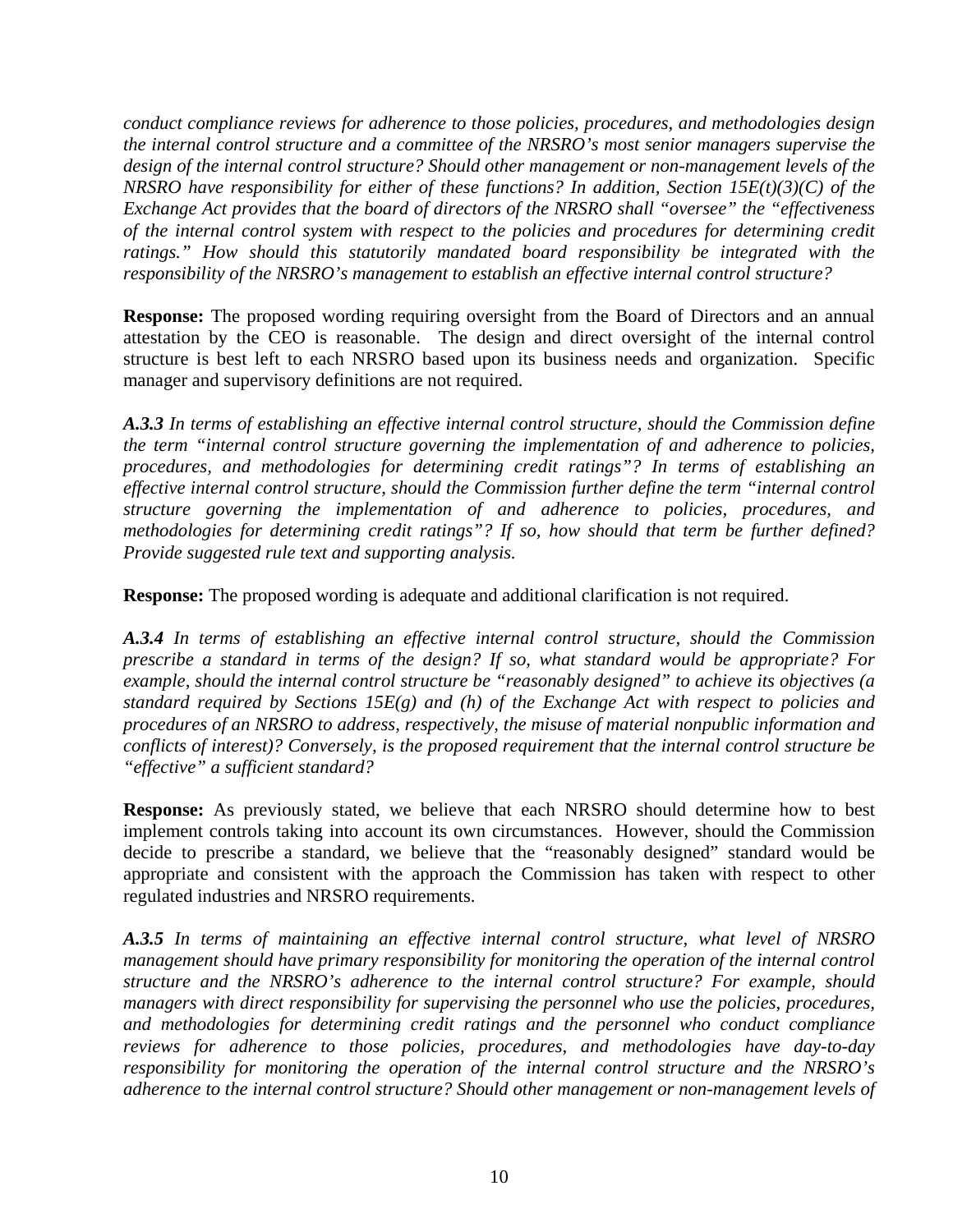*the NRSRO have responsibility for either of these functions? For example, should the personnel responsible for monitoring the operation of the internal control structure and the NRSRO's adherence to the internal control structure generate periodic (weekly, monthly, quarterly, and/or annual) reports that are provided to the NRSRO's most senior managers and the board about the internal control structure? If so, what information should be contained in those reports? In addition, Section 15E(t)(3)(C) of the Exchange Act provides that the board of directors of the NRSRO shall "oversee" the "effectiveness of the internal control system with respect to the policies and procedures for determining credit ratings." How should this statutorily mandated board responsibility be integrated with the responsibility of the NRSRO's management to maintain an effective internal control structure?* 

**Response:** The design and direct oversight of the internal control structure is best left to each NRSRO based upon its business needs and organization. Specific manager and supervisory definitions are not required.

*A.3.6 Is the requirement to provide an assessment by management of the effectiveness of the internal control structure sufficiently explicit? If not, how should the Commission modify proposed paragraph (a)(7) of Rule 17g-3 to make the requirement more understandable? For example, given that the NRSRO needs to maintain the internal control structure (i.e., keep it in operation), should the Commission clarify that the assessment should address the effectiveness of the internal control structure during the entire fiscal year covered by the report?* 

**Response:** The proposed wording is adequate and additional clarification is not required.

*A.3.7 In terms of reporting management's assessment of the effectiveness of the internal control structure, should the Commission provide guidance on how an NRSRO must assess the effectiveness of the internal control structure, such as evaluative criteria or standards? If so, what should those criteria or standards be? For example, should the Commission require that management's assessment of the effectiveness of the internal control structure be based on procedures sufficient to evaluate the design of the internal control structure and test its operating effectiveness?* 

**Response:** The existing regulations and the proposed wording are adequate and additional guidance on how to assess the effectiveness of the internal control structure is not required.

*A.3.8 In terms of management's assessment of the effectiveness of the internal control structure, should the Commission define the conditions that preclude management from concluding that the internal control structure is effective? If so, how should an ineffective internal control structure be defined? For example, should management be precluded from concluding that the internal control structure is effective if there are one or more instances of "material weaknesses" in the internal control structure? If one or more instances of "material weaknesses" should preclude management from concluding that its internal control structure is effective, then should the Commission define "material weakness"? If so, how should the term "material weakness" be defined? If management cannot conclude that the internal control structure is effective, what corrective action or sanctions should be imposed on the NRSRO?*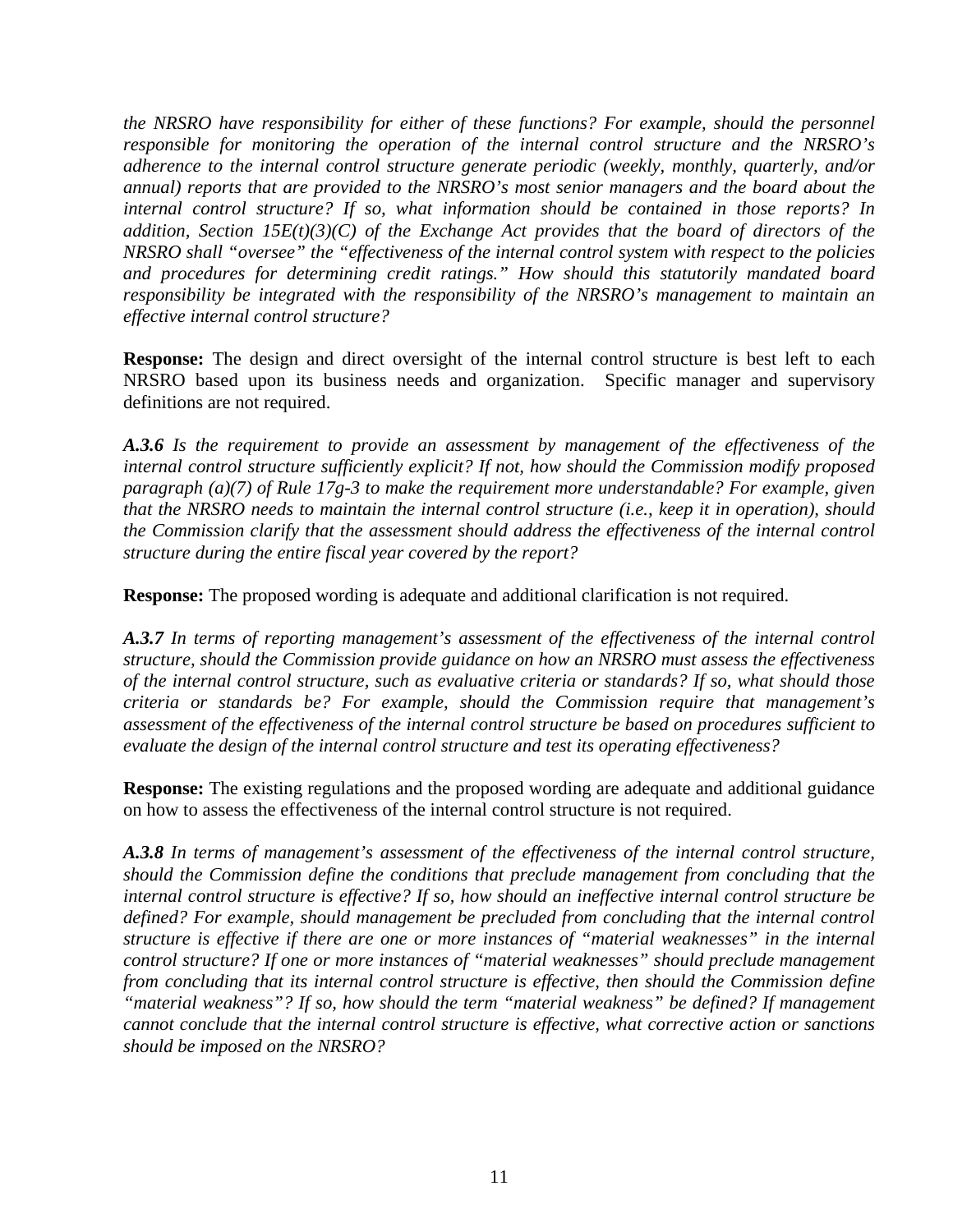**Response:** This definition is best left to each NRSRO based upon its business needs and organization. Through its NRSRO examination process, the Commission will have opportunities to assess the adequacy of each NRSRO's internal control structure and evaluation process.

*A.3.9 In terms of reporting management's assessment of the effectiveness of the internal control structure, should the Commission provide guidance regarding the topics to be addressed in the report? If so, what should that guidance be? For example, if the Commission prescribes factors that an NRSRO should take into consideration in establishing, maintaining, enforcing, and documenting its internal control structure, should the report specifically reference those factors? In addition, should the report identify or describe the framework management used to conduct the evaluation of the effectiveness of the internal control structure? Moreover, should the report identify deficiencies found during the assessment process? If so, should all deficiencies be identified or only those which preclude management from concluded [sic] that the internal control structure is effective? Furthermore, should the Commission require that the report disclose whether there were any significant changes in the internal control structure or other factors that could significantly affect the internal control structure subsequent to the date of the evaluation, including any corrective actions in response to any material weaknesses found during the evaluation?* 

**Response:** The Commission should not set out such detailed requirements. While it may be helpful for the Commission to provide some general examples, it should be made clear that such examples are for guidance only and are not a prescriptive list.

*A.3.10 In terms of reporting management's assessment of the effectiveness of the internal control structure, should the report identify any fraud, significant errors, or previously undisclosed conflicts of interest identified during the assessment of the effectiveness of the internal control structure that could have a material effect on the integrity of the NRSRO's procedures and methodologies for determining credit ratings? What other disclosures should the report contain?* 

**Response:** Reporting and disclosure should be made by the NRSRO as appropriate where instances of fraud, significant errors or undisclosed conflicts of interest are identified that may have a material effect on the integrity of the procedures and methodologies for determining credit ratings or the NRSRO's internal control structure.

*A.3.11 Should an NRSRO be required to maintain evidential matter, including documentation, to provide reasonable support for management's assessment of the effectiveness of the internal control structure that could be used by Commission examination staff to review the adequacy of the assessment? In this regard, should the Commission identify specific objectives of an internal control structure that the evidential matter would need to support? For example, should the evidential matter provide reasonable support for an assessment that the internal control structure is designed to effectively prevent or detect failures of the NRSRO to adhere to its policies, procedures, and methodologies for determining credit ratings? If such specific objectives should be identified, describe them and identify the evidential matter that could be retained to allow the Commission examination staff to review the adequacy of the NRSRO's assessment of the effectiveness of the internal control structure in achieving the objective.*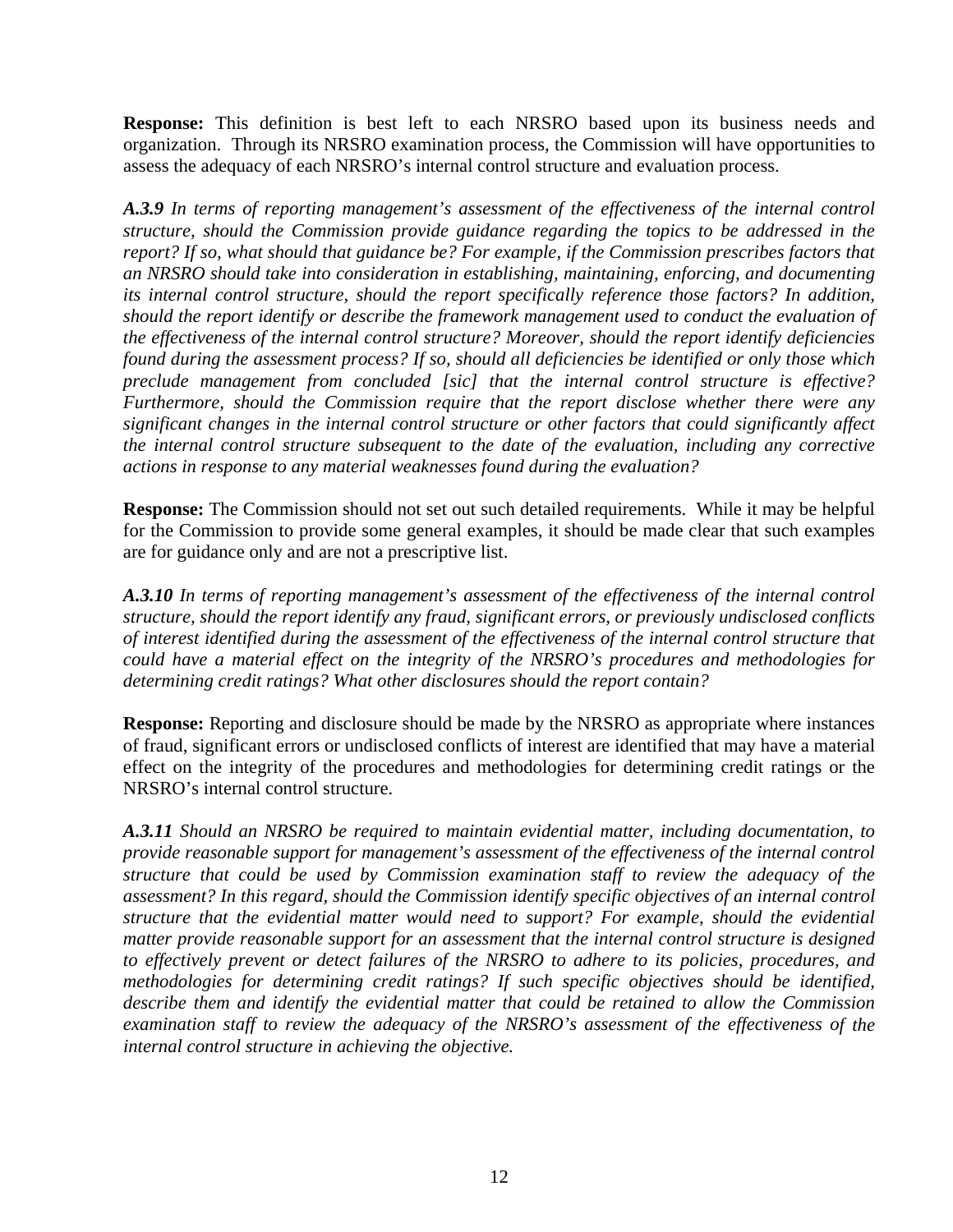**Response:** The existing regulations provide adequate guidance on documentation requirements and additional clarification is not required. The determination of how to document its assessment of its internal controls should be left for each NRSRO to decide based upon its own business needs and organization. The Commission will have the opportunity to examine each NRSRO's efforts through its inspection program.

*A.3.12 With respect to proposed paragraph (b)(2) of Rule 17g-3, should the Commission provide more guidance on the type of management responsibilities that would qualify an individual as one who performs functions similar to a CEO? If so, what are those types of responsibilities?* 

**Response:** This definition is best left to each NRSRO based upon its business needs and organization.

*A.3.13 Should the Commission require the internal control report to be filed separately from the Rule 17g-3 annual reports (which are kept confidential to the extent permitted by law) and, instead, require the internal control report to be disclosed to the public on, for example, the Commission's Electronic Data Gathering, Analysis, and Retrieval ("EDGAR") system? What would be the benefits and costs of requiring the public disclosure of the report?* 

**Response:** Although we are aware of no additional costs related to making disclosure of the report public, affording confidentiality to the report is appropriate since it may include proprietary or confidential information that pertains to the activities of the NRSRO, particularly on topics of potential sensitivity such as those involving competitively sensitive information. Therefore, the report should be afforded the same confidential treatment as the Rule 17g-3 annual reports.

*A.3.14 If it would be appropriate to make the report public, should the Commission prescribe a form for the report? If so, what information should the form require the NRSRO to provide in the disclosure? What would the form look like? Could any of the Commission's current forms serve as a model? If so, identify the forms and explain how they could be tailored to require an NRSRO to provide information about its internal control structure.* 

**Response:** As stated above, it is our view that the report should not be made public. Each NRSRO should be free to draft its own report as it believes most appropriate to its individual circumstances. While the Commission may wish to provide some general examples of the type of information to be contained in the report, it should make clear that these are not a prescriptive list.

# **Section B—Conflicts of Interest Relating to Sales and Marketing**

*B.1 The Commission generally requests comment on all aspects of proposed new paragraph (c)(8) of Rule 17g-5.* 

**Response:** Ratings Services believes it is important for NRSROs to maintain and carefully manage a separation of commercial and analytical activities to protect the rating process from potential or perceived conflicts of interest. Controls should be designed by each NRSRO, based on its particular circumstances, to address the potential conflict of interest and protect against any commercial interests from potentially influencing ratings actions.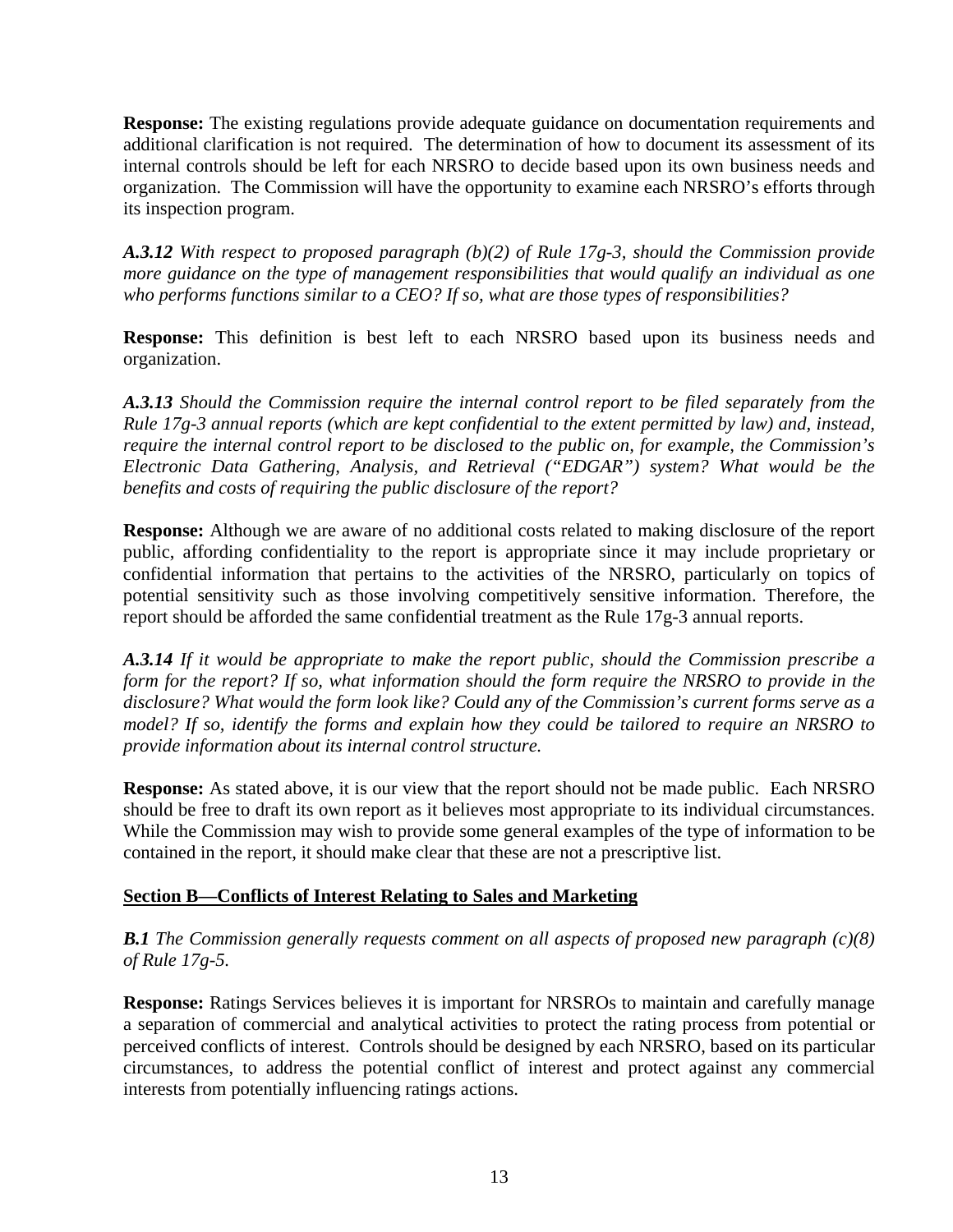Ratings Services maintains a separation between the analytical and sales and marketing functions of its business through policies such as its Roles and Responsibilities Policy, which distinguishes between "commercial activities" (such as those related to setting or collecting fees) and "credit rating activities" (such as the development of criteria and the analysis of data and information to produce a credit rating). Pursuant to this Policy and internal operating guidelines, personnel engaged in analytical work are prohibited from engaging in commercial activities and personnel engaged in commercial activities are prohibited from engaging in credit rating activities.

#### *The Commission also seeks comment on the following:*

*B.1.1 Would the proposed amendment impact existing governance structures, reporting lines and internal organizations of NRSROs, particularly smaller NRSROs? If so, provide specific information about the nature and consequences of such impacts.* 

**Response:** We believe that the same requirement for separation of commercial and analytical activities should apply to all NRSROs regardless of their size or any other differentiating factors. As the law requires this to be a prohibited conflict, we do not believe that size is a mitigating factor. The amendment, as proposed, would not impact Ratings Services' reporting lines or organizational structure as we are already operating under this construct.

*B.1.2 Are there sales and marketing activities persons that participate in determining credit ratings or developing or approving procedures or methodologies used for determining credit ratings, including qualitative or quantitative models, could participate in without undermining the goal of proposed paragraph (a)(8) of Rule 17g-5? If so, what types of activities? How could proposed new paragraph (a)(8) of Rule 17g-5 be modified to retain an absolute prohibition and at the same time not prohibit persons who participate in determining credit ratings or developing or approving procedures or methodologies used for determining credit ratings, including qualitative or quantitative models, to participate in sales and marketing activities that do not expose them to business concerns that could compromise their analytical integrity?* 

**Response:** Rules should be crafted to permit certain activities that involve coordination and interaction by commercial and analytical personnel in appropriate circumstances. For example, credit rating analysts should, subject to appropriate controls, be permitted to participate, with employees on the commercial side of the business, in educational activities involving third parties. Such activities could include explaining criteria or providing the analyst's view on a particular market segment. These activities are based on publicly available information and are designed to promote transparency, not to influence a future rating action. We believe these types of interactions should be specifically permitted in the proposed new paragraph. Managed and controlled correctly (for example, by requiring that the analyst not participate in or be present during, any discussions of a commercial nature), they do not expose employees with analytical responsibilities to commercial matters that would compromise their analytical integrity. In this way, if an analyst attends a meeting involving third parties that includes educational as well as commercial activities, the analyst should be required to take no part in, and not be present for, the portion of the meeting that deals with commercial matters.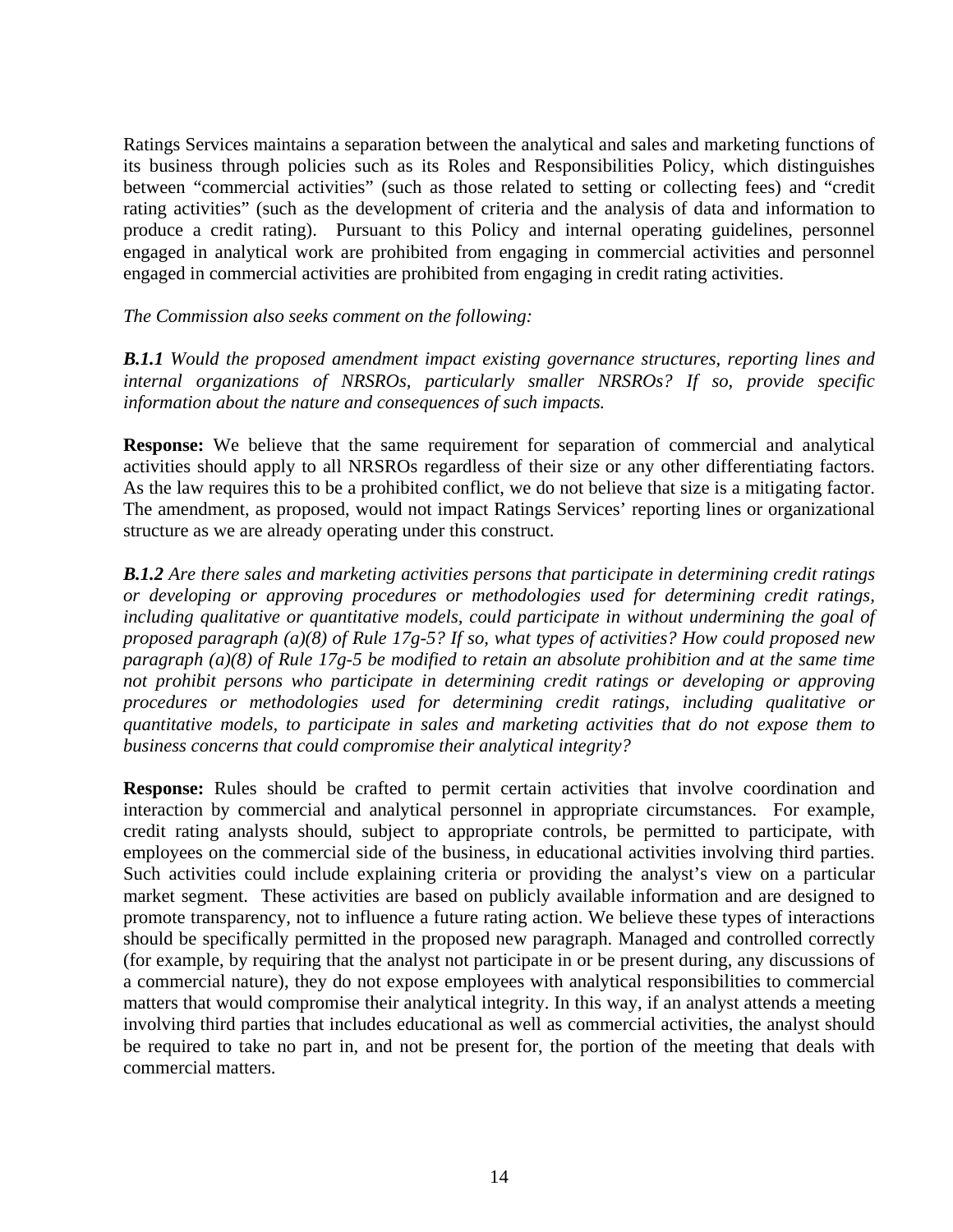*B.1.3 Should the Commission provide guidance on what constitutes a sales and marketing activity? If so, how should the Commission define "sales and marketing activities"? In addition, should the Commission define what it means to "participate in sales and marketing activities"? Similarly, should the Commission define what it means to "participate in developing or approving procedures and methodologies used for determining credit ratings"? If so, how should the Commission define these terms?* 

**Response:** We think it is appropriate for individual NRSROs to define these activities for themselves in a manner that is clear and straightforward to the market.

*B.1.4 Identify other requirements applicable to NRSROs that are designed to address this conflict of interest.* 

**Response:** The rules adopted by the Commission should permit certain interactions between commercial and analytical employees regarding a current or prospective rated entity if the communications relate to gathering or providing background information in order to plan the ratings process, understand the anticipated timing requirements, and allow the commercial employees to estimate the cost for the engagement. These communications are necessary to allow analytical staff to analyze and "scope out" the work demands if the NRSRO is engaged to produce a rating, and for the commercial personnel to establish an appropriate fee.

*B.2 The Commission generally requests comment on all aspects of proposed new paragraph (f) of Rule 17g-5. The Commission also seeks comment on the following:* 

*B.2.1 The Commission notes that Section 15E(h)(3)(A) of the Exchange Act provides that the Commission shall issue rules to prevent the sales and marketing considerations of an NRSRO from influencing the production of credit ratings by the NRSRO. Section 15E(h)(3)(B)(i) requires that the Commission's rules shall provide for exceptions for small NRSROs with respect to which the Commission determines that the separation of the production of ratings and sales and marketing activities is not appropriate (emphasis added). Why would the separation of the production of ratings from sales and marketing activities be appropriate for NRSROs that are not small but might not be appropriate for NRSROs that are small? For example, does the small size of an NRSRO make the conflict less likely to influence ratings? If so, why? Alternatively, could the small size of an NRSRO make the application of the absolute prohibition impractical, thus preventing a small credit rating agency from seeking registration or a small NRSRO from maintaining its registration? If so, would the adverse impact on competition outweigh the benefit of applying the absolute prohibition to a small NRSRO? If so, explain how.* 

**Response:** We believe that the determination of a rating should not be influenced by sales or marketing activities. The public interest in maintaining separation between sales and marketing and rating activities does not change or diminish with the size of the NRSRO. Insofar as rules are intended to guard against conflicts, the level of compliance should not vary with the size of the NRSRO. We also note the relative absence of exemptions based on size for other regulated entities in other industries.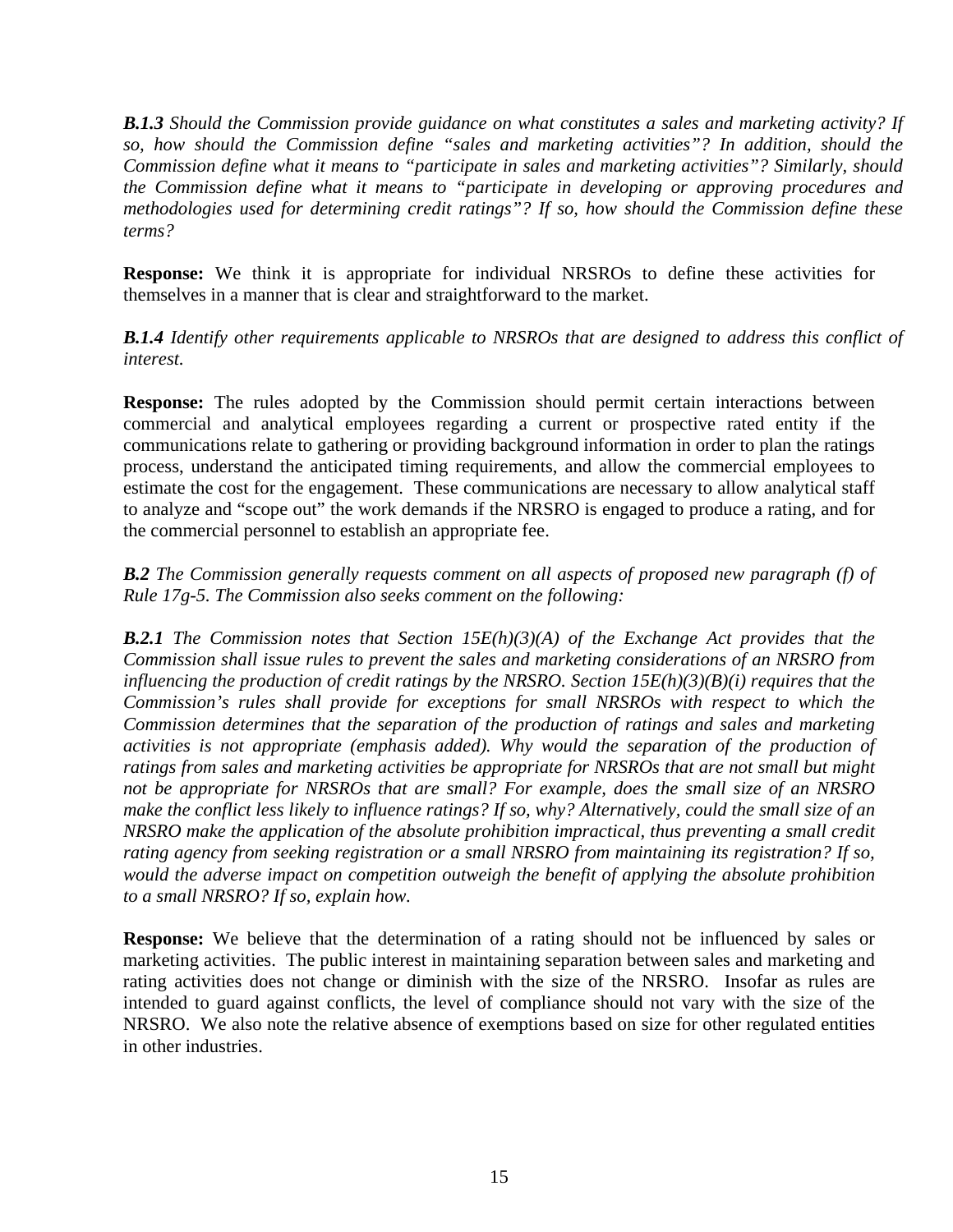**B.2.2** *Would the case-by-case approach proposed by the Commission appropriately implement Section 15E(h)(3)(B)(i) of the Exchange Act? If not, how should the proposal be modified? For example, should the Commission prescribe an objective self-executing exemption from the absolute prohibition in proposed paragraph (c)(8) of Rule 17g-5? For example, should the exemption be automatic for "small" NRSROs? If so, how should the Commission define a small NRSRO? For example, should the definition be based on the total assets of the NRSRO? In this regard, should the Commission adopt a rule that exempts any NRSRO that has total assets of \$5 million or less from the absolute prohibition given that is how the Commission currently defines a small NRSRO for purposes of the Regulatory Flexibility Act? How would such an exemption work in practice? For example, would such a rule need to provide for a transition period for an NRSRO that crosses the total asset threshold to provide time to establish the separate sales and marketing function? How long should such a transition period be? For example, should it be 90, 120, 180 or some other number of days after the required filing date of the NRSRO's audited financial statements indicating the threshold was crossed are required to be filed with the Commission?* 

**Response:** We do not believe that there is any rationale supporting differentiating the standards between large and small NRSROs. However, if the Commission were to exempt smaller NRSROs from the absolute prohibition in proposed paragraph (c)(8) of Rule 17g-5, we do not believe that revenues are an appropriate measure. Some NRSROs may issue many ratings at no fee or a low fee in order to gain market share. Conversely, some larger NRSROs may have lower revenue in certain practice areas. Nor do we believe that it would be appropriate for the Commission to consider exemptions on a case-by-case basis, as this would create considerable uncertainty as to the standard. NRSROs and the market seek clarity and predictability, which would not be afforded by a case-bycase approach. Other metrics, such as the number of personnel, or number of ratings issued in a practice area, may provide a more meaningful metric for the granting of any exemption.

To the extent that the Commission does decide to allow exemptions based on size, we believe that such exemptions should be very limited. Once an NRSRO that has received such an exemption crosses the threshold for full regulation, the transition time should be brief. The exempted NRSRO, when issuing ratings, should also be required to publicly disclose the rules from which they were exempt.

*B.2.3 What other factors should the Commission consider in analyzing whether the small size of an NRSRO makes it not appropriate to require the separation of the production of credit ratings from sales and marketing activities? Should the Commission consider the annual revenues of the NRSRO? Should the Commission consider the number of employees of the NRSRO? Would consideration of the number of employees create a disincentive to devote resources to adequately staff the NRSRO? Are there factors in addition to an NRSRO's size the Commission should consider in analyzing whether to grant an exemption under this proposal? If so, please describe any such factors*.

**Response:** Please see our response to question B.2.2.

*B.2.4 If the Commission granted relief to an NRSRO, should the Commission specify conditions for obtaining the relief? If so, what should those conditions be? For example, should the conditions limit the number of credit analysts that can participate in sales and marketing activities, limit the*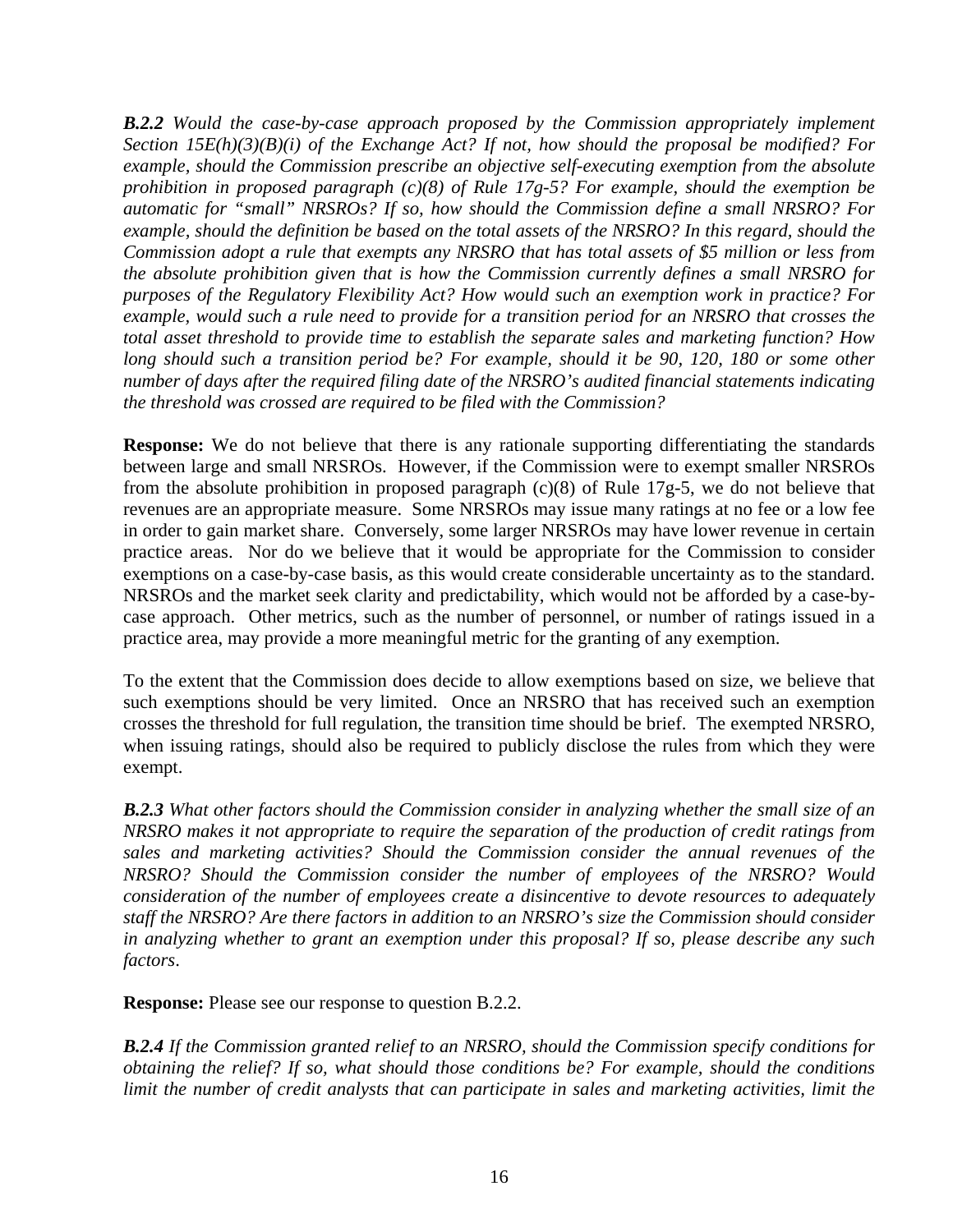*manner in which they can participate in such activities, require additional procedures to address the conflict, and require additional procedures to document how credit analysts participate in sales and marketing activities? If any of these conditions would be appropriate, describe how they could be implemented in practice.* 

**Response:** If the Commission believes that the potential conflict at NRSROs cannot be mitigated other than through separation of analytical activities from sales and marketing activities, then we believe all NRSROs should adhere to the same rules. If the Commission nevertheless grants relief from the requirement to some NRSROs, the conditions for the exemption should specify the terms of the activities permitted and require that the NRSRO have policies to address the potential conflict, that the policies be transparent, and that compliance with the policies be well documented. Please also see our response to question B.2.2.

*B.3 The Commission generally requests comment on all aspects of proposed new paragraph (g) of Rule 17g-5. The Commission also seeks comment on the following:* 

*B.3.1 Should the Commission propose, pursuant to Section 15E(h)(3)(B)(ii) of the Exchange Act, an independent and alternative process for suspending or revoking an NRSRO's registration for a violation of a rule issued under Section 15E(h) (i.e., a proceeding that is not pursuant to Sections 15E(d) and 21C of the Exchange Act)? If so, how should such a separate proceeding operate? For example, should it require the same findings proposed above or alternative or additional findings?* 

**Response:** We believe that the provisions pursuant to Section 15E(d) and Section 21C of the Exchange Act are adequate and that no alternative process for a violation of Rule 15E(h) is required. In the event that a separate process is considered, we believe that the following findings should be prerequisites to a decision to suspend or revoke a registration:

- That the violation was contrary to an NRSRO's written policies and procedures aimed at preventing that specific type of violation;
- That the violation was committed at the organizational level, not the analyst level;
- That the violation was willful;
- That the violation was recurrent, not isolated;
- That the NRSRO was given an opportunity to remedy either the cause of the violation and/or the effect of the violation;
- That the violation cannot be addressed adequately by penalizing individual staff, rather than the entire organization;
- That the violation affected a rating (see response to question B.3.2 below); and
- That suspension or revocation of the NRSRO designation is in the public interest.

*B.3.2 In terms of the finding that "the violation affected a rating," what type of factual predicate should support such a finding? For example, would it be appropriate to make such a finding if the Commission determined that the violation caused the NRSRO to issue a credit rating that was not based solely on its documented procedures and methodologies for determining credit ratings (e.g., the Commission finds that undue influence impacted the credit rating assigned to the rated obligor, security, or money market instrument because strictly adhering to the procedures and*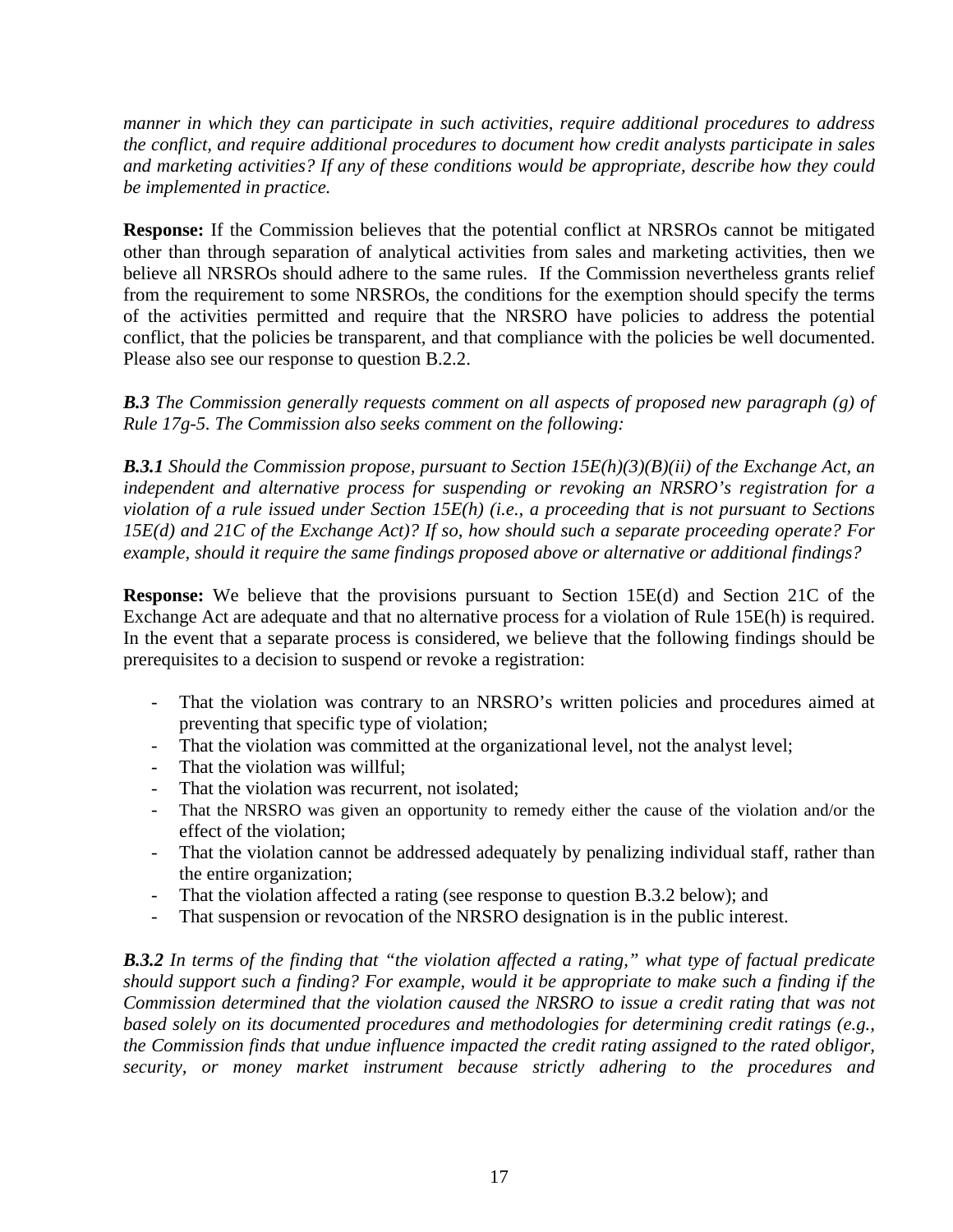*methodologies would have resulted in the NRSRO issuing a credit rating at a lower or higher notch in the applicable rating scale)?* 

**Response:** We suggest that a finding that a violation affected a rating should be based on the Commission's determination, based on evidence, that each of the following factors exist:

- (i) there was an inappropriate attempt to influence the rating decision;
- (ii) the NRSRO did not adhere in material respects to its applicable policies and procedures; and
- (iii) the rating decision was not honestly held by the rating committee analysts who voted for it at the time it was issued.

*B.3.3 With respect to proposed new paragraph (g) of Rule 17g-5, should the proposed rule include additional or alternative findings that the Commission would need to make to revoke or suspend the registration of an NRSRO in a proceeding under Sections 15E(d) or 21C? If so, what should those findings be? For example, should the Commission need to find that the violation harmed investors or other users of credit ratings?* 

**Response:** Ratings Services supports the view that there may be circumstances where suspension or revocation of an NRSRO's registration is appropriate under new paragraph (g) of Rule 17g-5. We do not believe, however, that in making that determination the Commission should consider whether such violation caused "harm" to investors. Such an evaluation would be extremely difficult, and in all likelihood impossible for the Commission to make, particularly since investor losses can result from any number of disparate factors, including, among other things, market movements; poor investment advice or decisions; or a misuse of credit rating opinions which, as noted, are not investment advice, or buy, hold, or sell recommendations, and are not indications of market liquidity and price or guarantees of credit quality or of future credit risk.

Findings the Commission might appropriately make as a prerequisite to suspension or revocation include those noted in our response to question B.3.1 above. The Commission might also wish to consider whether there should be a transition period before suspension or revocation is effective due to the impact on market participants who hold securities that will no longer be rated by a registered NRSRO.

*B.3.4 Should the Commission, as proposed, require a public interest finding in order to suspend or revoke an NRSRO's registration in a proceeding under paragraph (g) of Rule 17g-5 pursuant to Section 21C, or should the rule provide for the suspension or revocation of an NRSRO's registration solely based on a finding that a violation of a rule affected a rating?* 

**Response:** Ratings Services believes that the Commission should require a public interest finding in order to support the significant sanction of suspension or revocation of an NRSRO's registration. Such a requirement is appropriate given the important roles that NRSROs play in the domestic and global capital markets, and would be consistent with the language and intent of the Dodd-Frank Act.

*B.3.5 With respect to proposed new paragraph (g) of Rule 17g-5, should the rule incorporate only Section 15E(d) of the Exchange Act? If so, why? Alternatively, should it incorporate only Section 21C of the Exchange Act? If so, why?*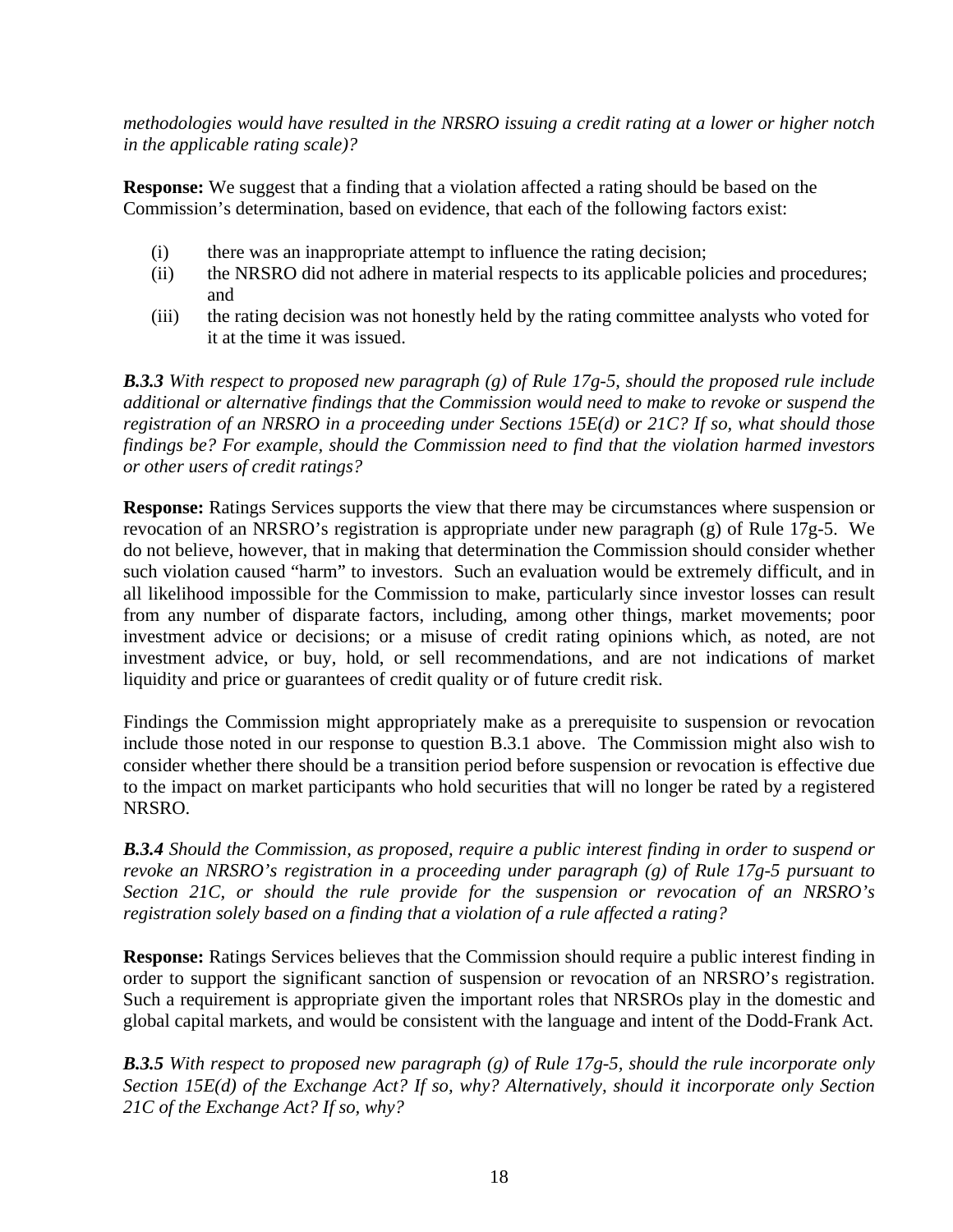**Response:** Although the Commission would have the ability to seek cease-and-desist orders against NRSROs under Section 21C of the Exchange Act, we do not believe it is necessary to specifically incorporate that Section into the new proposed rule given the existence of Section 15E(d), which was specifically drafted by Congress to address potential violations committed by NRSROs. We believe that Section 15E(d) provides the Commission with adequate ability to address potential breaches in an appropriate manner. We further note that one portion of Section 21C (regarding temporary orders) is not applicable to NRSROs, but instead is expressly limited to violations by brokers, dealers, investment advisers, investment companies, municipal securities dealers, government securities brokers, government securities dealers, registered public accounting firms and transfer agents, and would thus not be appropriate as part of new paragraph (g) of Rule 17g-5.

*B.3.6 As noted above, there would be no limit on the amount of time for which the Commission could suspend the registration of an NRSRO in a proceeding under Section 21C of the Exchange Act and proposed paragraph (g) of Rule 17g-5. Should the Commission add such a time limit to be consistent with Section 15E(d) of the Exchange Act? Alternatively, does the different standard provide the Commission with appropriate flexibility to seek longer suspensions?* 

**Response:** We believe that the 12 month time limit in Section 15E(d) of the Exchange Act provides the Commission with adequate scope to deal with any violation and no further flexibility is required.

#### **Section C--Look Back Review — Rule 17g-8(c)**

*C.1.1. Would the requirements to have procedures reasonably designed to ensure the NRSRO takes the steps set forth in proposed paragraphs (c)(1), (2), and (3) of new Rule 17g-8 alter the procedures and methodologies an NRSRO uses to determine credit ratings? For example, would an NRSRO take materially different steps if a look-back review conducted pursuant to Section 15E(h)(4)(A) of the Exchange Act determined that a credit rating was influenced by a conflict of interest? If so, describe in detail how those steps would differ.* 

**Response:** We support the implementation of look-back policies. Ratings Services has had its own look-back review policy in place since 2008. We recognized at that time, and continue to believe, that the movement of analysts between the ratings industry and the financial services and other business sectors presented a potential conflict that warranted consideration.

Pursuant to our look-back policy, whenever we know that a Ratings Services' analyst has accepted employment with a rated entity or a related third party (i.e., a party that interacts with Ratings Services on behalf of a rated entity, such as an underwriter or an arranger), we conduct a review to determine whether the analyst participated in any capacity in determining a credit rating for the rated entity or the related third party. If the analyst did participate in such ratings, we undertake a review to identify the most recent credit rating in which the departing analyst participated that involved the rated entity or the related third party, as well as all other credit ratings in which the analyst participated that involved the rated entity or the related third party, as applicable, for a set period, specified by the jurisdiction in which the analyst operated, prior to the analyst's departure.

Although Ratings Services supports the implementation of look back policies by all NRSROs, we are concerned about the clause in new proposed rule  $17g-8(c)(1)$  that would require NRSROs to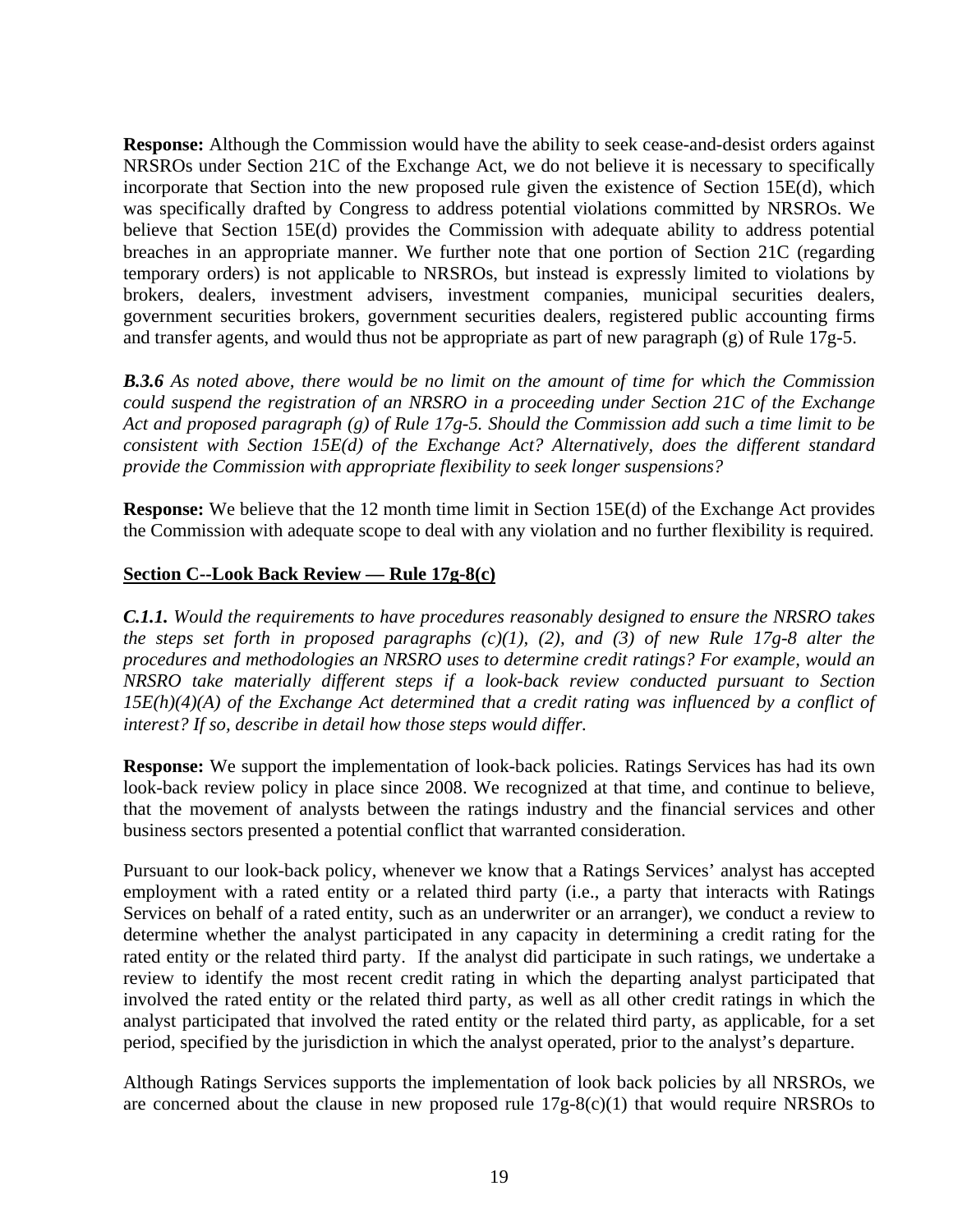"[i]mmediately publish a rating action placing the applicable credit ratings . . . on credit watch review based on the discovery of [a] conflict." Ratings Services has long communicated to the marketplace that the placement of a credit rating on CreditWatch signals our opinion regarding the potential direction of the rating, focusing on identifiable events and short-term trends that could cause that rating to be placed under special surveillance. Specifically, a CreditWatch designation is an *analytical action*, communicating that: (i) a deviation from an expected trend has occurred or is expected and additional information is necessary to evaluate the current rating; (ii) there has been a material change in performance of an issue or issuer, but the magnitude of the rating impact has not been fully determined, and we believe that a rating change is likely in the short-term; or (iii) a change in criteria has been adopted that necessitates a review of an entire sector or multiple transactions and we believe that a rating change is likely in the short-term.

Because a CreditWatch designation is an analytical action, this proposed rule, as written, would necessarily encroach on NRSROs' analytical independence. Indeed, under this proposed rule, Ratings Services would be required to make a CreditWatch designation regardless of whether, in its own independent analytical judgment, it determined that the potential conflict would not actually affect the relevant rating. Put differently, the Commission would be imposing on NRSROs its own meaning of a CreditWatch designation. Accordingly, this proposed rule is inconsistent with Section 15E(c)(2) of the Exchange Act, which provides that the Commission's rules and regulations "shall be narrowly tailored to meet the requirements of this title" and that the Commission may not "regulate the substance of credit ratings or the procedures and methodologies by which any [NRSRO] determines credit ratings."

To be clear, in the event that Ratings Services discovered a potential conflict of interest in the course of a look-back review, and determined that the conflict may likely have influenced a rating decision, we would place the affected ratings on CreditWatch if analytically appropriate. However, it is also possible that Ratings Services might determine, again in the independent exercise of its own analytical judgment, that the potential conflict did not likely have any effect on the rating, in which case it may not take any rating action. The point is that Ratings Services should remain free to determine, based on its own analytical judgment, whether and when to place rated issuers and securities on CreditWatch. It should not be mandatory.

Mandating CreditWatch actions could potentially distort the market's understanding of the CreditWatch designation, as it has come to be known, and result in inappropriate and/or exaggerated signals to the market. In our experience to date, our look-back reviews have not led to ratings changes, an outcome that makes sense considering that our ratings are arrived at through a committee process that is subject to numerous controls and where no one analyst is in a position to dictate a particular view. Yet, as proposed, this rule would require NRSROs to signal a potential ratings change to the market, comparable to situations where there are major market moving events and circumstances—*e.g.,* mergers, recapitalizations, voter referendums, regulatory actions, performance deterioration of securitized assets, or anticipated operating developments — potentially causing significant market confusion and disruption.

By way of example, consider a scenario where Ratings Services has identified an analyst who was a member of the rating committee that rated the creditworthiness of a State and subsequently was hired by an agency of that State. An NRSRO should not be forced to place that State's rating on CreditWatch, even before it could assess the significance of the potential conflict. This could result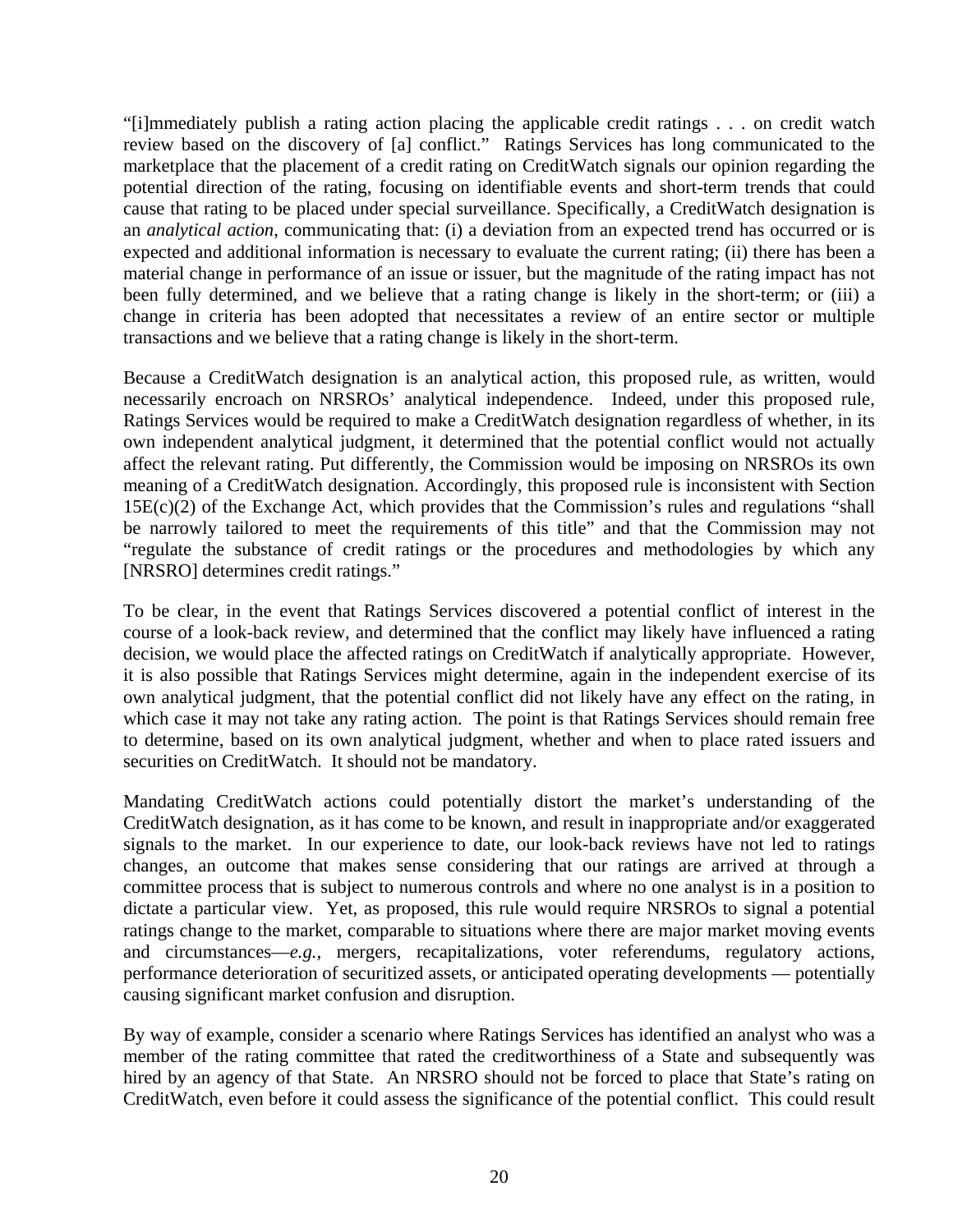in significant, unnecessary disruption and confusion in the market. Further, forced CreditWatch actions that are not based on the NRSRO's analytical judgment could also be particularly problematic, for example, to investors who may be required to divest securities placed on CreditWatch as part of their investment guidelines.

For these reasons, Ratings Services supports the elimination of new proposed Rule 17g-8(c)(1). For the same reasons, we also support elimination of proposed Rule  $17g-8(c)(3)$ , to the extent that it would require NRSROs to publish ratings affirmations or other actions following a CreditWatch action required by proposed Rule  $17g-8(c)(1)$ . If the Commission nevertheless decides to go forward with this proposed rule, we believe the text should be amended to make clear that a CreditWatch designation is required in connection with a look-back review *only* when it is determined that a potential conflict actually influenced a rating (i.e., resulted in a rating different than would otherwise have been determined), not every time a look back review is initiated. We also suggest that as a general matter the Commission consider the contents of the credit rating information form in light of the disclosure requirements for presentations of credit ratings under European Union and Hong Kong law, with a view towards internationally consistent regulation.

*C.1.2. Under Section 15E(h)(4)(A)(i) of the Exchange Act, an NRSRO must, in certain circumstances conduct a review to determine whether any conflicts of interest of an employee influenced the credit rating. Should the Commission define what it means to have a conflict of interest "influence" a credit rating? If so, how should this term be defined? For example, should a credit rating be deemed "influenced" if the NRSRO would have taken a different rating action with respect to the credit rating in the absence of the conflict?*

**Response:** As noted, Ratings Services already has in place a comprehensive look-back policy that requires a review of credit ratings in situations where a conflict may have been present. The determination of whether it is necessary to convene a new rating committee following a look-back review — *i.e.*, whether the potential conflict may have "influenced" the rating — is a decision that we believe should be left to an NRSRO's independent judgment, rather than dictated by Commission rules. In our view, the Commission's role, consistent with Section  $15E(c)(2)$  of the Exchange Act (prohibiting regulation of the substance of credit ratings), should be to ensure that NRSROs are adhering to their own publicly available look-back policies.

If, however, the Commission nevertheless seeks to define what it means for a potential conflict to "influence" a rating, we believe the term should be defined to include situations where a primary analyst or voting member of a credit rating committee succeeded in persuading other committee members to agree to a ratings determination that was inconsistent with the NRSRO's ratings criteria, procedures and methodologies.

*C.1.3. How would an NRSRO determine whether this conflict influenced a credit rating? Describe the types of evidence that would support such a determination. What steps could an NRSRO take to analyze whether this conflict influenced a credit rating? Are there any practical issues with respect to making such a determination? If so, describe them.*

**Response:** An NRSRO should review the ratings upon a discovery that they may have been influenced by a conflict. For example, pursuant to our look-back policy, whenever we know that a Ratings Services analyst has accepted employment with a rated entity or a related third party, we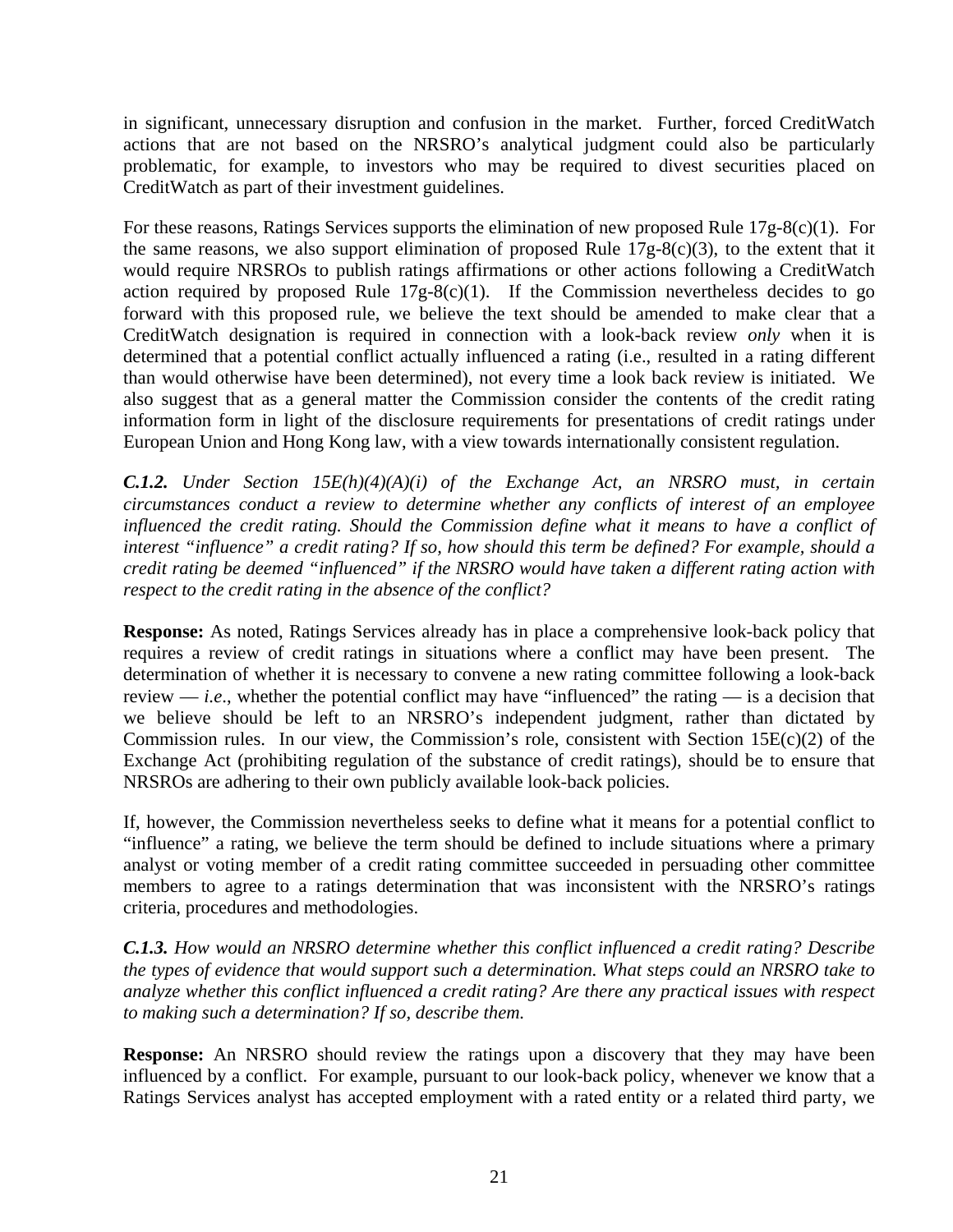conduct a review to determine whether the analyst participated in any capacity in determining a credit rating for the rated entity or the related third party. If the analyst did participate in such ratings, we undertake a review to identify the most recent credit rating in which the departing analyst participated that involved the rated entity or the related third party, as well as all other credit ratings in which the analyst participated that involved the rated entity or the related third party, as applicable, for a set period, specified by the jurisdiction in which the analyst operated, prior to the analyst's departure.

*C.1.4. Is there any reason an NRSRO should not have procedures reasonably designed to ensure it immediately publishes a rating action placing the obligor, security, or money market instrument on credit watch based on the discovery of the conflict and include with the publication of the rating action the information required by proposed new paragraph (a)(1)(ii)(J)(3)(i) of Rule 17g-7 as would be required by proposed paragraph (c)(1) of Rule 17g-8? If so, please explain in detail the rationale for not disclosing this information immediately in this manner. In addition, if a commenter agrees with the objective of the requirement but not the manner of disclosure, describe any alternative means of disclosure that would achieve the objective.* 

**Response:** For the reasons stated in our response to question C.1.1 above, we do not believe the Commission should require NRSROs to "[i]mmediately publish a rating action placing the applicable credit ratings . . . on credit watch review based on the discovery of [a] conflict" during a look-back review. Instead, an NRSRO should determine, based on its analytical criteria and in its independent analytical judgment, whether a potential conflict warrants a CreditWatch action and/or an adjustment to the existing rating. For example, a CreditWatch would be appropriate according to our policies when the conflict would likely have impacted the rating. If the NRSRO's rating review results in a revised rating, the NRSRO could be required to publish that revised rating, along with a disclosure of the existence of conflict. This is the type of approach used by Ratings Services in connection with other potential violations of regulation or ratings policy. In our view, treating lookback reviews differently by requiring mandatory CreditWatch actions is inappropriate, inconsistent with the treatment of other potential conflicts, and disproportionate to the concern the Commission is seeking to address.

*C.1.5. What practical issues should the Commission consider in implementing proposed paragraph (c)(1) of new Rule 17g-8? How could the proposal be modified to address any practical issues identified without undermining the objectives of the proposal?* 

**Response:** We believe that NRSROs should be permitted to exercise discretion under their own look-back policies to determine whether a review is necessary. As noted, under our policy, if a departing analyst participated in ratings of the analyst's new employer or a related third party (i.e., parties that interact with Ratings Services on behalf of a rated entity, such as an underwriter or an arranger), we evaluate whether there is a need to convene a new credit rating committee to reconsider the potentially affected rating. If this new committee were mandated regardless of whether an NRSRO believed it was necessary, it would constitute a violation of Section  $15E(c)(2)$ of the Exchange Act (prohibiting regulation of the substance of credit ratings). Moreover, a rule mandating the convening of new ratings committees, regardless of whether the NRSRO has determined that such committees are necessary, would impose significant new burdens on NRSROs that could affect the timeliness of ratings determinations. In addition, to the extent that investment guidelines require the divestiture of instruments placed on CreditWatch, paragraph (c)(1) may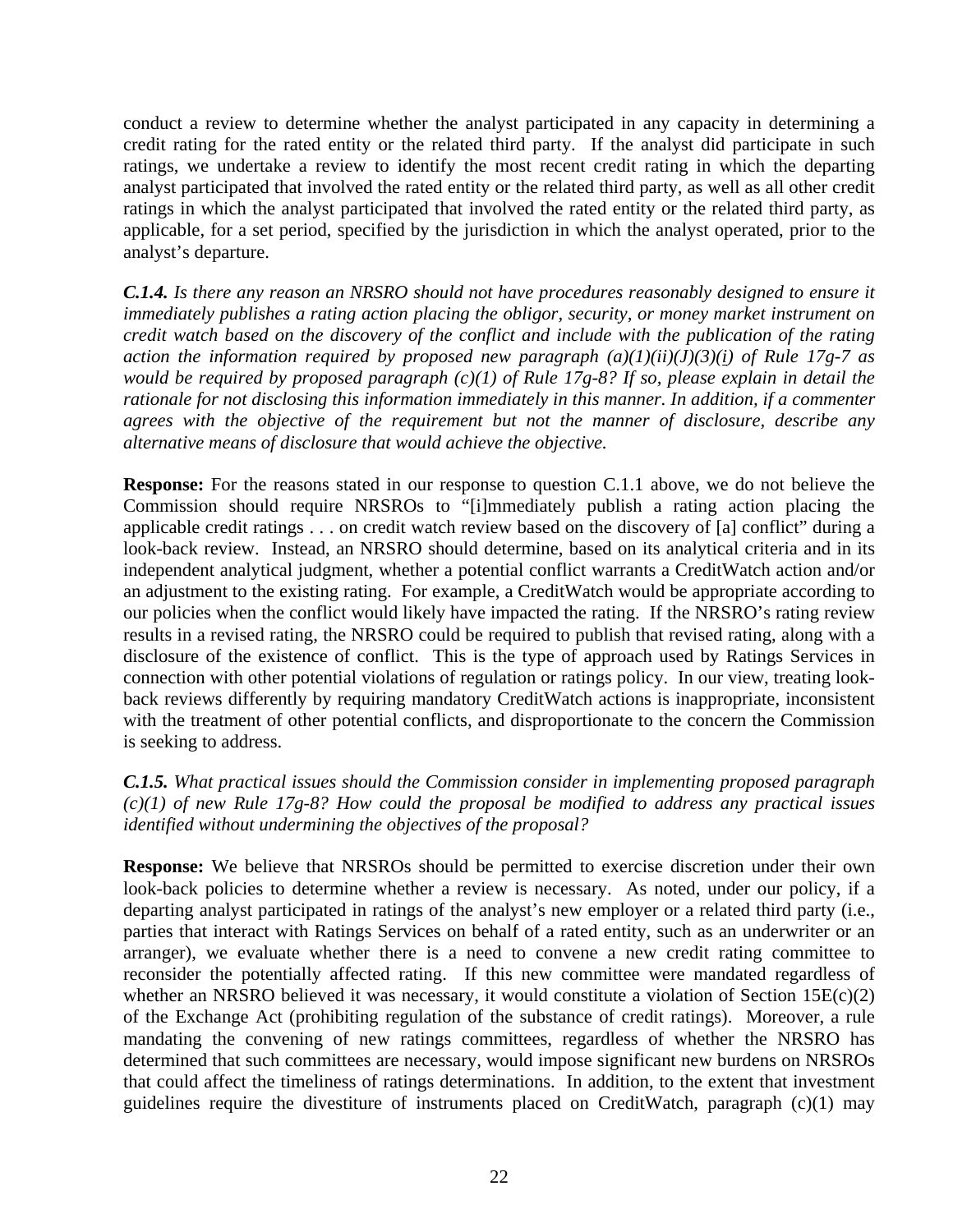increase market volatility by compelling the managers of the affected portfolios to sell securities they would otherwise have retained.

*C.1.6. Would the information required by proposed new paragraph (a)(1)(ii)(J)(3)(i) of Rule 17g-7 to be included in the form published with a rating action placing the obligor, security, or money market instrument on credit watch be useful to the users of the NRSRO's credit ratings? Is there additional or alternative information that should be provided? If so, please describe such additional or alternative information.* 

**Response:** For the reasons stated in our response to question C.1.1 above, Ratings Services does not believe the Commission should require NRSROs to "[i]mmediately publish a rating action placing the applicable credit ratings . . . on credit watch review based on the discovery of [a] conflict" during a look-back review. We do believe, however, that NRSROs should disclose the bases of CreditWatch actions regardless of whether such actions are based on their own analytical judgments or are mandated pursuant to these proposed rules.

*C.1.7. Is there any reason an NRSRO would not have procedures reasonably designed to ensure it promptly determines whether the current credit rating assigned to the obligor, security, or money market instrument must be revised so it no longer is influenced by a conflict of interest and is solely a product of the documented procedures and methodologies the NRSRO uses to determine credit ratings as would be required pursuant to proposed paragraph (c)(2) of new Rule 17g-8? If so, please explain in detail the rationale for not promptly making such a determination. In addition, are there alternative approaches to addressing conflicts of interest influencing credit ratings that the Commission should consider? If so, please identify and describe them.* 

**Response:** We agree that an NRSRO should have procedures reasonably designed to require that it promptly determines whether a credit rating should be revised to comport with its criteria and procedures when it was influenced by a conflict of interest. We support the adoption of such policies across the credit rating industry. For the reasons stated above, Ratings Services does not, however, support a mandate that would require NRSROs to convene new rating committees every time a potential conflict is discovered, regardless of whether the NRSRO determines in its own analytical judgment that a new committee is necessary.

*C.1.8. What practical issues should the Commission consider in implementing proposed paragraph (c)(2) of new Rule 17g-8? How could the proposal be modified to address any practical issues identified without undermining the objectives of the proposal?* 

**Response:** Ratings Services' look-back policy is fully consistent with proposed paragraph (c)(2) of new Rule 17g-8 and we have not encountered significant "practical issues" in connection with its implementation. Nevertheless, since a potential conflict could affect one or a large number of ratings, the Commission's rule should expressly include a reasonableness standard associated with the term "promptly" to account for the potential that review timing will differ from situation to situation.

*C.1.9. Should the Commission be more prescriptive in terms of how an NRSRO would be required to determine whether the current credit rating assigned to the obligor, security, or money market instrument must be revised so it no longer is influenced by a conflict of interest and is solely a*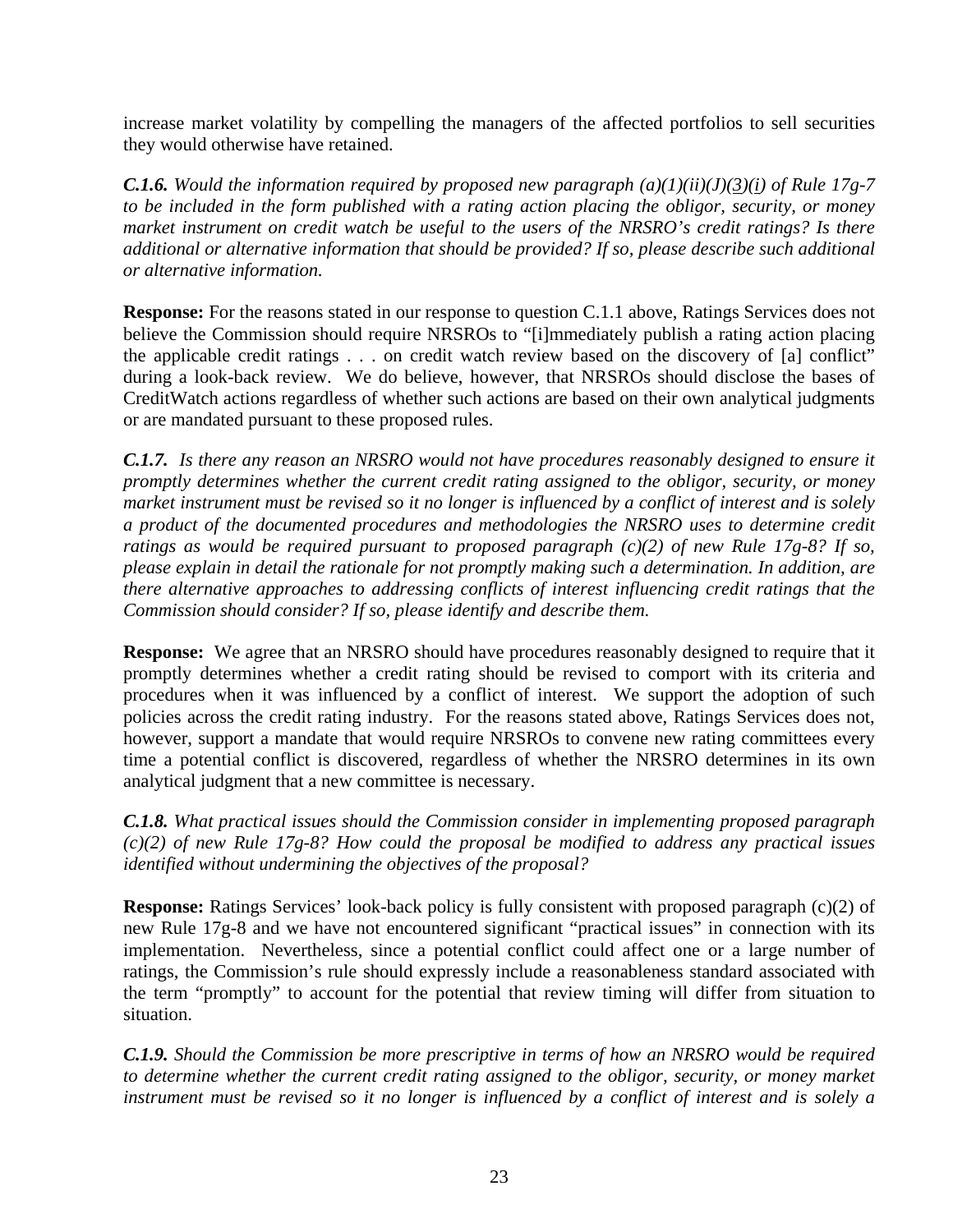*product of the documented procedures and methodologies the NRSRO uses to determine credit ratings? If so, what actions should the Commission require be included in the NRSRO's policies and procedures? For example, should the Commission specifically require the NRSRO to apply de novo its policies and procedures for determining credit ratings in the ways described above?*

**Response:** As noted, we believe that NRSROs should determine, in the exercise of their own independent analytical criteria and judgments, whether a credit rating requires revision on the basis that it may have been influenced by a conflict of interest. This decision should be made in accordance with the NRSRO's established, publicly available policies. As with other requirements under the Commission's rules, the Commission may review the NRSRO's adherence to such policies as part of its regulatory oversight. We do not believe it would be appropriate, or consistent with Section 15E(c)(2) of the Exchange Act (prohibiting regulation of the substance of credit ratings), for the Commission to have a role in determining when such reviews are required or whether existing ratings should be revised as a result.

*C.1.10. Would a de novo application of the NRSRO's policies and procedures for determining credit ratings be sufficient to address the conflict of interest? Are there alternative or additional approaches to determining whether a credit rating influenced by a conflict of interest should be revised?* 

**Response:** Ratings Services does not support a mandated de novo review for the reasons set forth in our responses to questions C.1.1 and C.1.9 above. If the Commission nevertheless imposes such a requirement, we believe further information and guidance would be warranted. For example, would this de novo review require the credit rating to be reevaluated using the same criteria and models that were in place at the time of the original rating, without the benefit of subsequent historical knowledge? In our view, such a requirement would serve little purpose to the market as it would ignore more recent developments, and would very likely cause substantial confusion among market participants.

*C.1.11. Is there any reason an NRSRO should not have procedures reasonably designed to ensure that it promptly publishes, as applicable, a revised credit rating or an affirmation of the current credit rating based on the determination of whether the current credit rating assigned to the obligor, security, or money market instrument must be revised and include with the rating action the information required by proposed new paragraphs*  $(a)(1)(ii)(J)(3)(ii)$  *or*  $(iii)$  *of Rule 17g-7, as applicable, as would be required pursuant to paragraph (c)(3) of new Rule 17g-8? If so, please explain in detail the rationale for not promptly revising or affirming the current credit rating.* 

**Response:** As noted, Ratings Services has a look-back policy in place and pursuant to that policy may convene a new rating committee where it is determined, in the exercise of our independent analytical judgment, that a rating may have been affected by any potential conflict of interest. Pursuant to this and other Ratings Services' policies, if this rating committee should determine that a change to a public rating is necessary, we would publish such a ratings change, along with our ratings rationale.

Regarding the question about adherence to the requirements of Rule 17g-7, please refer to our answer to question C.1.6 above.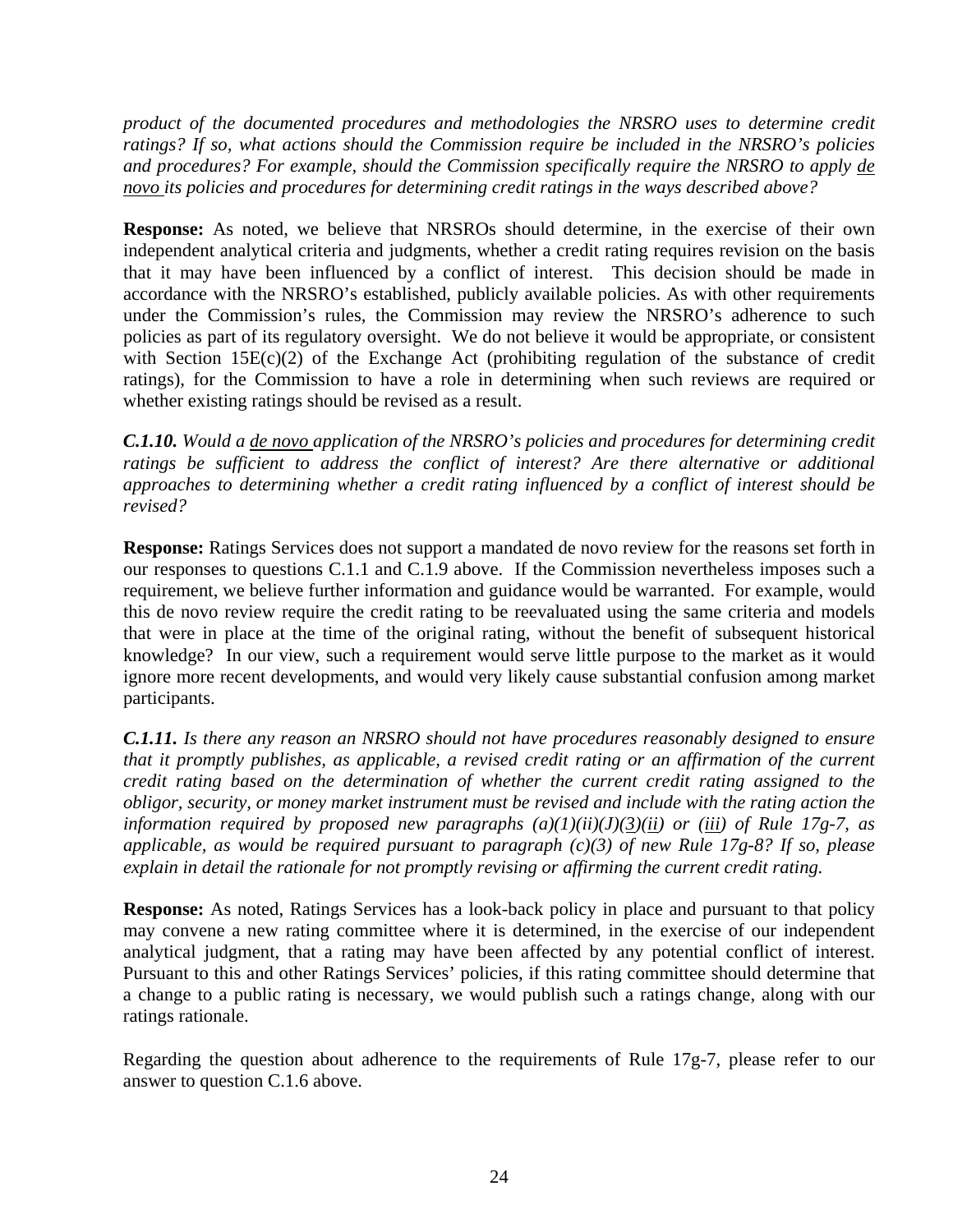*C.1.12. What practical issues should the Commission consider in implementing proposed paragraph (c)(3) of new Rule 17g-8 that would require an NRSRO to have procedures reasonably designed to ensure that it promptly publishes, as appropriate, a revised credit rating or an affirmation of the current credit rating and includes with the rating action the information required by proposed new paragraphs (a)(1)(ii)(J)(3)(ii) and (iii) of Rule 17g7? For example, would the requirement to estimate the impact the conflict had on the prior rating actions substantially prolong the time between placing the credit rating on credit watch and either publishing a revised credit rating or affirming the current credit rating? How could the proposal be modified to address any practical issues identified without undermining the objective of promptly addressing a credit rating influenced by a conflict of interest and at the same time providing investors and other users of credit ratings with the information about the conflict?*

**Response:** Whether paragraph (c)(3) of new proposed Rule 17g-8 would prolong the time needed to resolve a CreditWatch designation will necessarily be fact-specific and may vary from rating to rating. However, it is likely that in many cases this proposed rule would create inefficiencies, potentially delaying the rating release, by forcing ratings committees to engage in estimations of the impact of a potential conflict on a credit rating. Please also refer to our answer to question C.1.1 above.

*C.1.13. In terms of estimating the impact of a conflict on a past rating action, would a feasible approach be to apply de novo the procedures and methodologies for determining credit ratings to the relevant obligor, security, or money market instrument using information and inputs as of the time period in which the conflicted credit rating was determined? Would this approach result in a meaningful estimate? Are there alternative or additional steps that could be taken to estimate the impact?*

**Response:** Please see our response to question C.1.10.

*C.1.14.* Would the information required by proposed new paragraphs (a)(1)(ii)(J)(3)(ii) and (iii) of *Rule 17g-7 to be included in the form published with a revised or affirmed credit rating, respectively, be useful to the users of the NRSRO's credit ratings? Is there additional or alternative information that should be provided? If so, please describe such additional or alternative information.*

**Response:** Please see our response to question C.1.6.

*C.1.15. How would the proposals impact obligors and issuers subject to a credit rating determined through the "look-back" review to be influenced by the conflict of interest?* 

**Response:** Ratings Services has no comment.

*C.1.16. In the case of an NRSRO that only makes its rating actions available to subscribers, former subscribers likely would not receive the proposed notices. Does this raise a significant issue that the Commission should address? If so, describe alternatives that could be used to address this issue.*

**Response:** Ratings Services has no comment.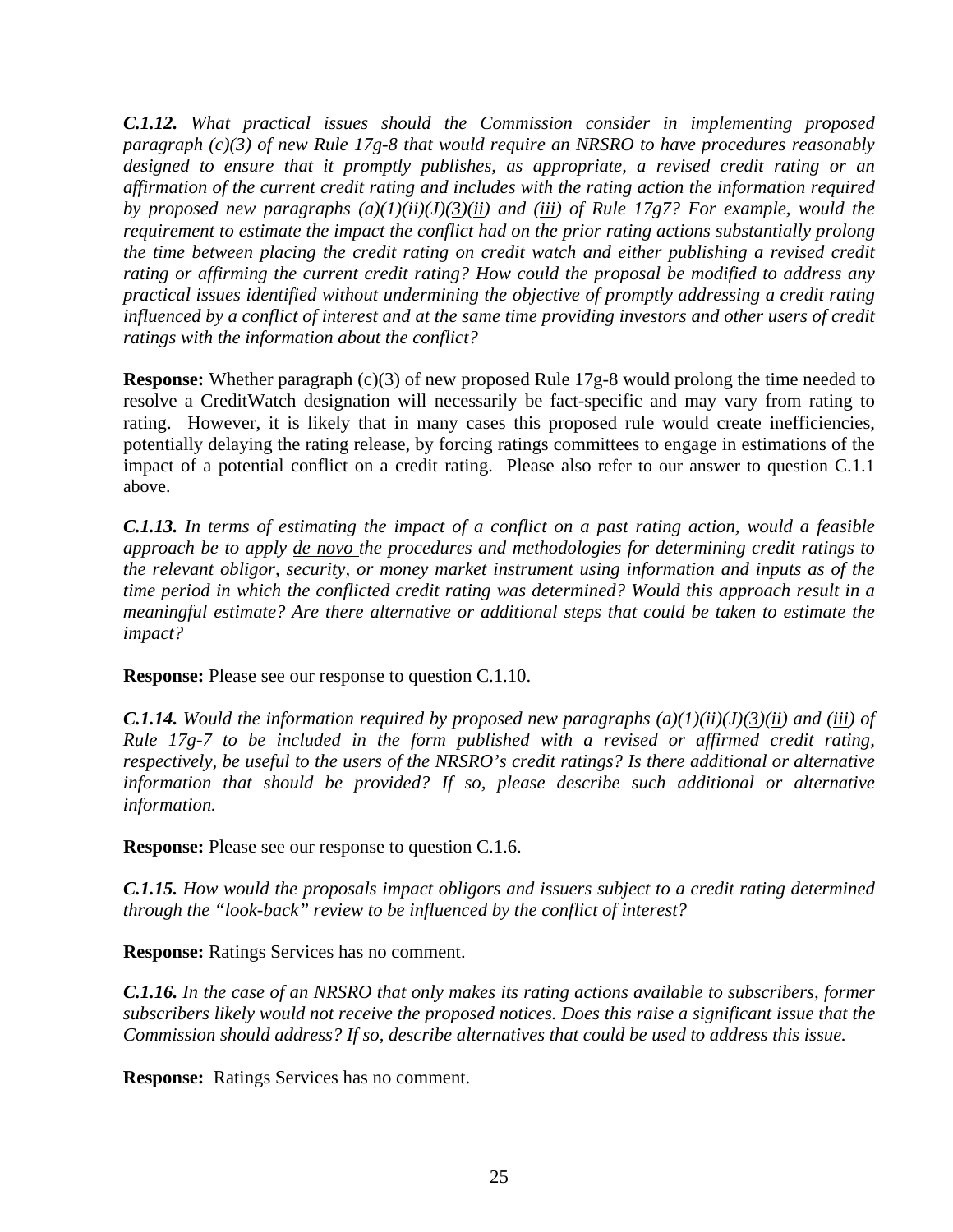### **D. Fines and Other Penalties; Suspension and Revocation of Registration**

*D.1. Are the fines, penalties and other sanctions applicable to NRSROs in Sections 15E, 21, 21A, 21B, 21C, and 32 of the Exchange Act sufficient? If not, what additional fines and penalties should the Commission establish by rule?*

**Response:** As the Commission observes in the Release, Section 15E(d)(1) of the Exchange Act already provides authority to censure an NRSRO; limit the activities, functions or operations of an NRSRO; and suspend an NRSRO for a period not exceeding 12 months or revoke its registration for violations of the Exchange Act, among other actions. Section 932(a)(3) of the Dodd-Frank Act separately provides the Commission with explicit authority to seek sanctions against persons associated, or seeking to become associated, with an NRSRO, and to impose censure, suspensions or bars on such individuals' association with an NRSRO.

The Exchange Act further empowers the Commission to assess civil penalties against an NRSRO (or other registered entity) for violating the securities laws, failing to supervise employees to prevent violations of the securities laws, or making false statements to the Commission. *See* 15 U.S.C. 78u(d)(3).

Ratings Services supports legislative efforts to improve NRSRO accountability through the use of regulatory fines for non-compliance with the Exchange Act, including the portions directly applicable to NRSROs. We agree with the Commission's conclusion that current law, including the Dodd-Frank Act amendments, provides a sufficiently broad range of fines, penalties and sanctions which the Commission may use in regard to NRSROs, and we further agree that there is no specific need to establish new fines or penalties at this time.

# **Section E – Public Disclosure of Information about the Performance of Credit Ratings**

# *E.1.a The Commission generally requests comment on all aspects of the proposed new instructions for Exhibit 1 to Form NRSRO.*

**Response:** As we stated in our comment letter on the "credit rating standardization study" (Release No. 34-63573, File No. 4-622), "[e]ach of [the] three large global credit rating agencies defines its rating system primarily as a system for *relative rankings* of creditworthiness. This reflects the practical balancing of what is most useful to investors and what credit rating agencies can reasonably deliver." (Letter from Deven Sharma to Elizabeth Murphy at 6 (Feb. 7, 2011), <http://www.sec.gov/comments/4-622/4622-14.pdf>(emphasis in original). That is, none of the three major credit rating agencies defines its rating system in strict terms of target default and transition rates. Accordingly, using default rates and transition rates as the primary basis for comparing the performance of NRSRO rating systems overlooks what the systems are designed to do.

The use of default rates and transition rates is not the best way to measure the performance of rating systems that do not define their ratings in terms of target default and transition rates. Instead, Ratings Services recommends emphasizing a measure of rank-ordering power, such as the Gini coefficient. Using a measure of rank-ordering power would more effectively implement the mandate of Section 15E(q)(2)(A) of the Exchange Act.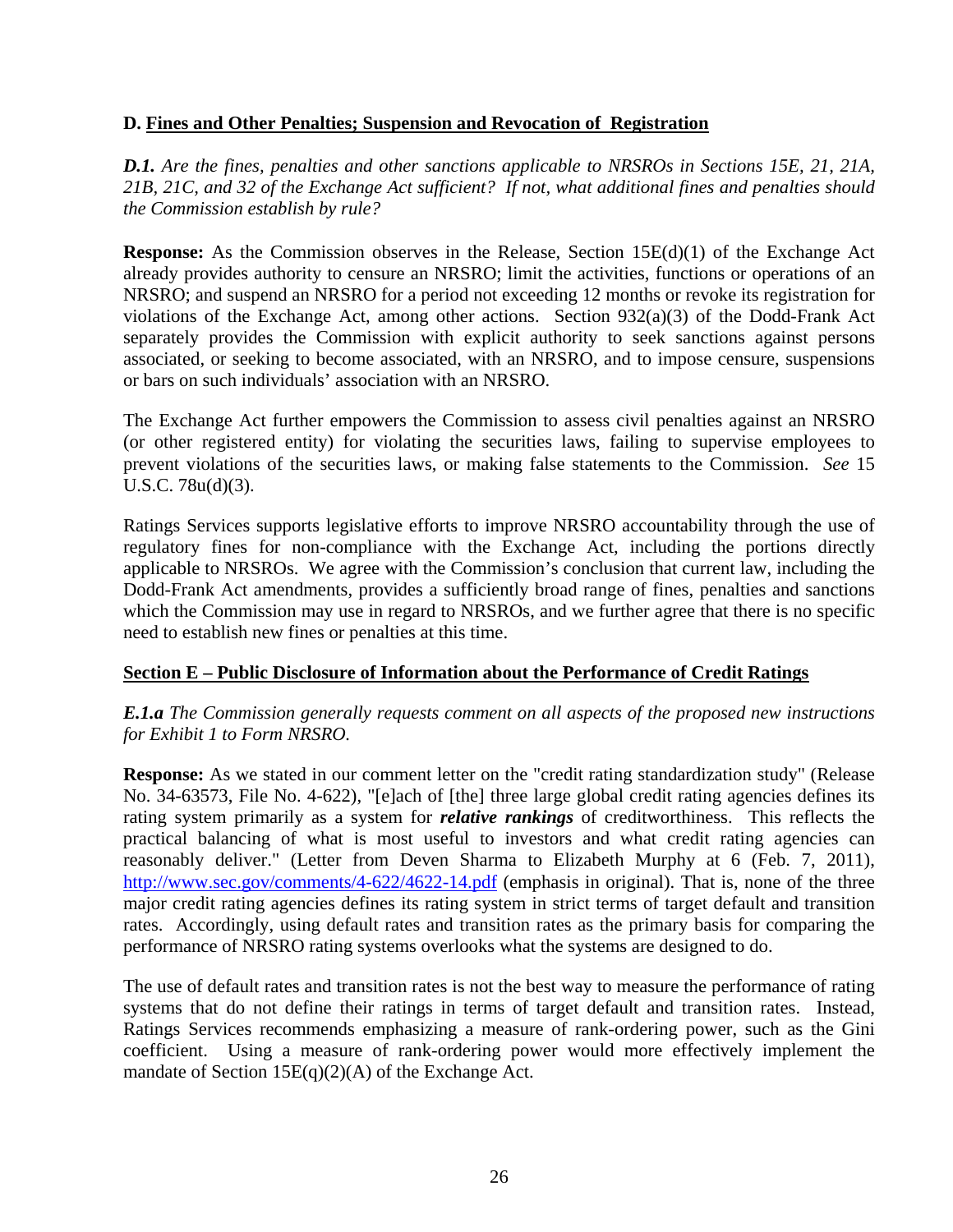*Measuring Ratings Performance.* Although Ratings Services routinely publishes default rates and transition rates, the most important performance measures of Ratings Services' rating system relate to the rank-ordering power of the system. As we have emphasized in our publications:

"… the key objective of Standard & Poor's ratings is rank ordering the relative creditworthiness of issuers and obligations. Accordingly, a key measure that we use for assessing the performance of our ratings is how well they have rank-ordered observed default frequencies during a given test period (usually one year). That is, when our ratings perform as intended, securities with higher ratings should display lower observed default frequencies than securities with lower ratings during a given test period.

Our performance studies have shown mostly strong rank ordering of default frequencies within each major segment of the fixed-income market (e.g., corporate bonds, structured finance, public finance, etc.). However, as noted above, economic cycles do not produce the same degree of stress in all geographic regions and in all market segments at any point in time. Accordingly, although we strive for comparability in our ratings, we expect to observe less consistency in rank ordering of observed default frequencies among regions and market segments. Only over very long periods – covering multiple economic cycles – would we expect to be able to observe whether similarly rated credits from different market segments actually experience similar long-term default frequencies.

Small sample sizes also sometimes affect measurements of actual default frequencies. Comparisons of default rates between sub-sectors that contain small numbers of credits can be distorted by small sample sizes and by idiosyncratic factors.

Beyond the primary measure of rank ordering, we secondarily consider whether ratings have effectively incorporated other aspects of creditworthiness. In that vein, we examine whether the observed default rate for each rating category during a given test period is higher or lower than has been historically observed during past periods of similar economic and financial conditions. We examine rating transitions and sudden defaults to consider the degree to which ratings have captured credit stability. Likewise, we examine recoveries following default to assess whether their impact has been captured. However, the secondary measurements do not figure into the ultimate measurement of ratings performance, which remains focused on an assessment of rank ordering." (Adelson, M., R. Ravimohan, C. Griep, D. Jacob, P. Coughlin, N. Bukspan, and D. Wyss, *Understanding Standard & Poor's Rating Definitions*, Standard & Poor's article (June 3, 2009).

Our published studies emphasize a performance measure called the Gini coefficient, which is a measure of rank-ordering power. See e.g., Vazza, D. and N. Kraemer, *2010 Annual Global Corporate Default Study And Rating Transitions*, Standard & Poor's Global Fixed Income Research (30 Mar 2011); Erturk, E., *Global Structured Finance Default Study–1978-2010: Credit Trends Started To Improve In 2010, But U.S. RMBS Faces Challenges*, Standard & Poor's Structured Finance Research (Mar. 28, 2011). The published studies provide readers with the technical details of how the measure works and how it is calculated. Significantly, the studies highlight the rankordering power of the system over different time horizons.

Beyond Gini coefficients, default rates, and transition rates, published studies by Ratings Services include various other measures of the performance of the rating system. For example, the most recently published global corporate default study assesses: (i) the average and median paths to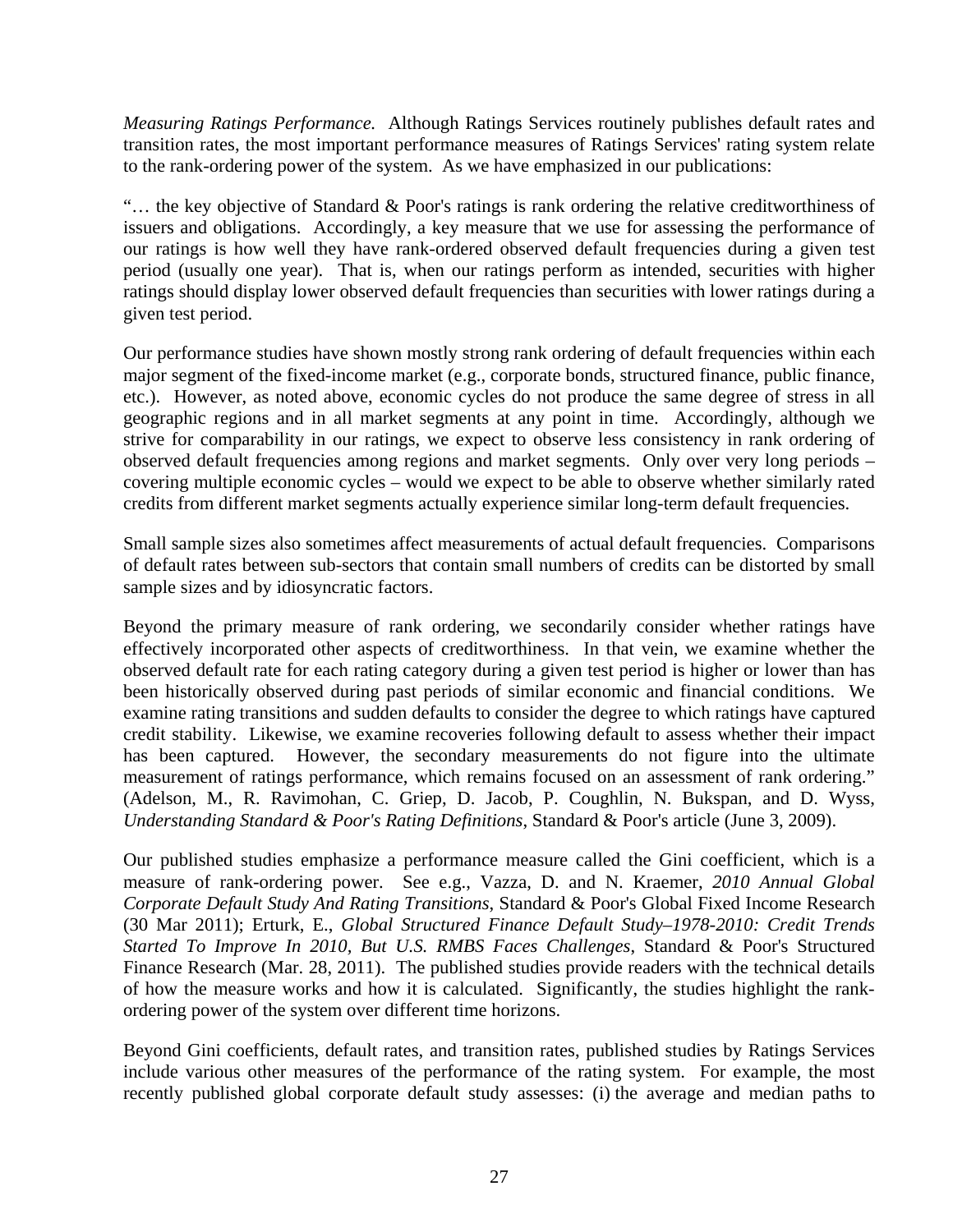default; (ii) the ratings distribution of defaulters immediately prior to default; (iii) the average notch movements in rating actions; (iv) defaults by geographic region and industry sector; and (v) times to default for credits in each rating category and from initial ratings. Those measures reveal important aspects of how ratings serve to illuminate credit risks for users and demonstrate that the performance of a rating system cannot be fully judged by a single measure.

*Definition of "Default."* Ratings Services also believes that the standard definition of default proposed in paragraph (4)(B)(iii) of the instructions to Exhibit 1 of Form NRSRO will produce unintended consequences. The first part of the proposed definition (the "standard definition") would fail to classify as defaults non-payment events on all instruments that legally constitute equity, including all securitization instruments that use "pass-through" trusts. The problem in the proposed rule is the reference to "according to the terms of an obligation." The legal terms of a pass-through instrument do not entitle the holder to receive anything more than is collected on the underlying trust assets. For purposes of rating a pass-through security, an NRSRO may impute the existence of a payment promise that does not actually exist under the terms of the instrument.

For the reasons described above, under the first part of the proposed definition, there could be no default on preferred stock. Ratings Services currently does not treat non-payment of dividends on preferred stock as a default. Conversely, the first part of the definition would include as defaults payment deferrals on certain CLO notes that legally default but which are not generally treated by the industry as having defaulted because the default is part of their intended design. For example, in a given CLO transaction, an "acceleration event" would make the entire outstanding amount of the senior CLO notes immediately due and payable and would trigger the allocation of all cash flows from the underlying portfolio to the senior notes. However, cash flows from the underlying portfolio would not be sufficient to immediately retire the senior notes. Therefore, the senior notes may be viewed as suffering a legal payment default. Nonetheless, CLO market participants generally seem to ignore the "immediately due and payable" provisions and treat the allocation of all cash flows to the senior notes (over time) as part of the normal course of affairs within the structure.

Ratings Services believes that the classifications of default under the second part of the proposed definition would be quite common. This is contrary to the Commission's preliminary belief, as stated in the proposing release, that "classification of default under the second definition would be rare" (Rel. No. 34-64514, May 18, 2011, at p.82). This is primarily because of the issue described above relating to instruments that legally constitute equity (*e.g.*, pass-through securities and preferred stock). In addition, the second part of the definition would capture distressed exchanges, which Ratings Services currently treats as a type of default.

*E.1.a1 With respect to prescribing a standard method of calculating transition and default rates, would a single cohort approach (rather than an average cohort approach or some other approach) be the most appropriate way to make the transition and default rates clear and informative for investors having a wide range of sophistication who use or might use credit ratings? Commenters should identify and explain any other approach they believe could be used to prescribe a standard process for calculating and presenting transition and default rates that would better achieve this goal.*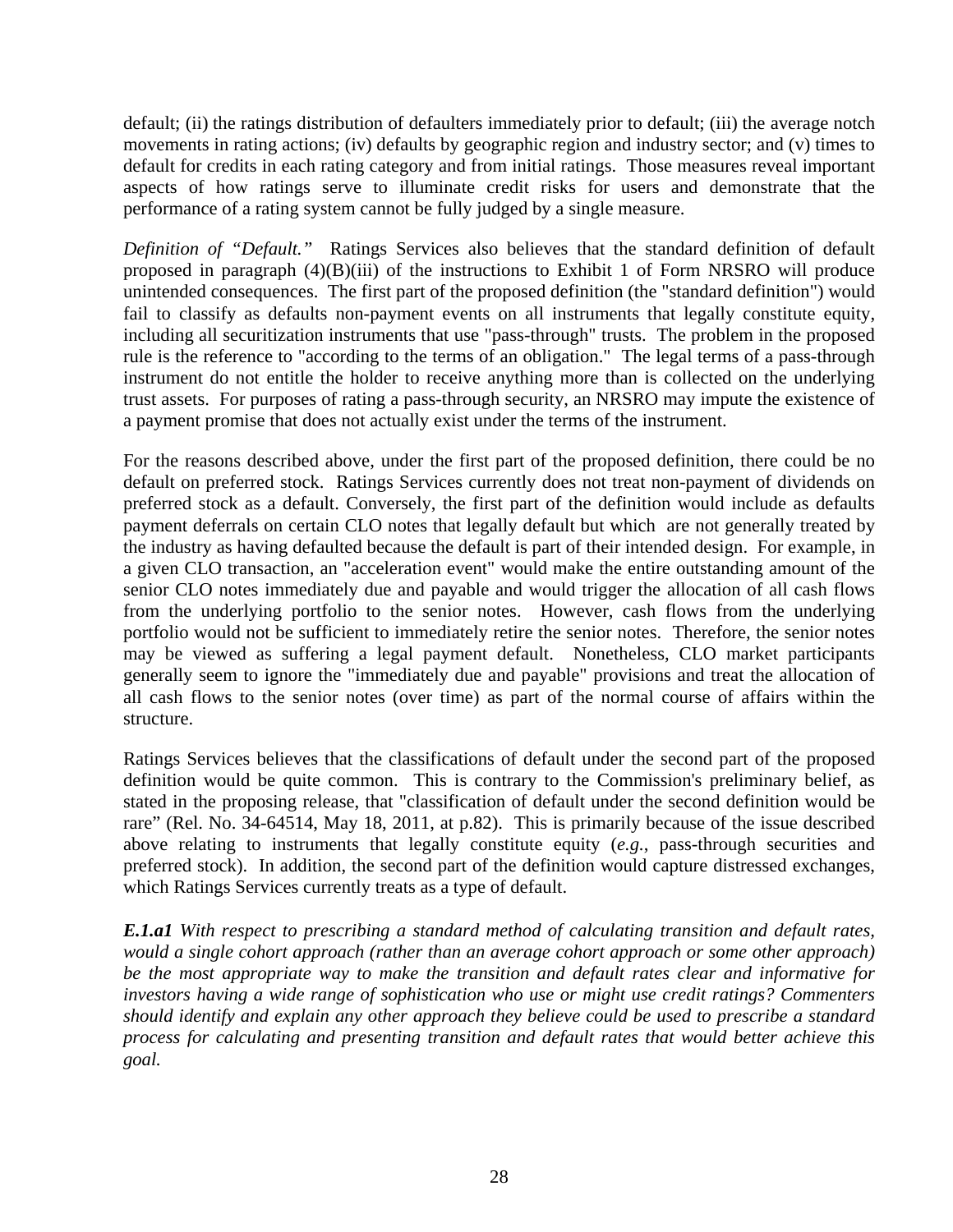**Response:** If the Commission decides to continue emphasizing default and transition rates as the primary disclosure of information about the performance of credit ratings, then the single cohort method is a reasonable approach. However, as discussed in our answer to question E.1.a20 below, its utility may become limited if a significant proportion of ratings transition into the "Withdrawn (other)" category. In addition, we strongly recommend maintaining the current content and presentation of the NRSRO exhibits which successfully incorporates multi-year and multi-sector transitions.

*E.1.a2 What practical issues should the Commission consider in implementing a standard process for calculating and presenting transition and default rates? For example, would the variances in the procedures and methodologies NRSROs use to determine credit ratings raise practical issues in terms of adhering to a standard process calculating and presenting transition and default rates? In addition, would the variances in the meanings and definitions NRSROs ascribe to the notches of credit ratings in their rating scales raise practical issues in terms of adhering to a standard process for calculating and presenting transition and default rates? How could the proposal be modified to address any practical issues identified without undermining the goal of comparability?* 

**Response:** There may be a problem in standardizing transitions and defaults because individual NRSROs have their own definitions around default and transition studies. Given the clear variances in methodologies, it may not be reasonable to prescribe standardization to compare each study side by side in all cases. In addition, due to historic differences in inputs and methodologies, creating historically comparable transition and default data for NRSROs would not be feasible.

*E.1.a3 With respect to any practical issues identified in response to the solicitation of comment in question #2, would the proposed single cohort approach for calculating and presenting transition and default rates heighten or lessen the issues relative to other possible approaches such as the average cohort approach? Commenters should identify and explain any other approach they believe could be used to prescribe a standard process for calculating and presenting transition and default rates that would raise the least practical issues.*

**Response:** A single cohort approach for calculating and presenting transition and default rates is the best approach as it is, in our opinion, the clearest way to calculate a meaningful default rate.

*E.1.a4 Would the proposals require an NRSRO to disclose proprietary information? If so, describe the type or types of proprietary information. Also, describe potential ways to address this issue.* 

**Response:** No. The proposal as stated would not require disclosure of proprietary information.

*E.1.a5 Would the proposals have an impact on competition? For example, would they advantage or disadvantage a certain type of NRSRO? Could they potentially alter the behavior of NRSROs? For example, could the proposals cause certain NRSROs to stop determining a particular type of credit rating? If so, describe whether there would be any costs or negative impacts as a result and, if so, how such costs or negative impacts could be addressed.*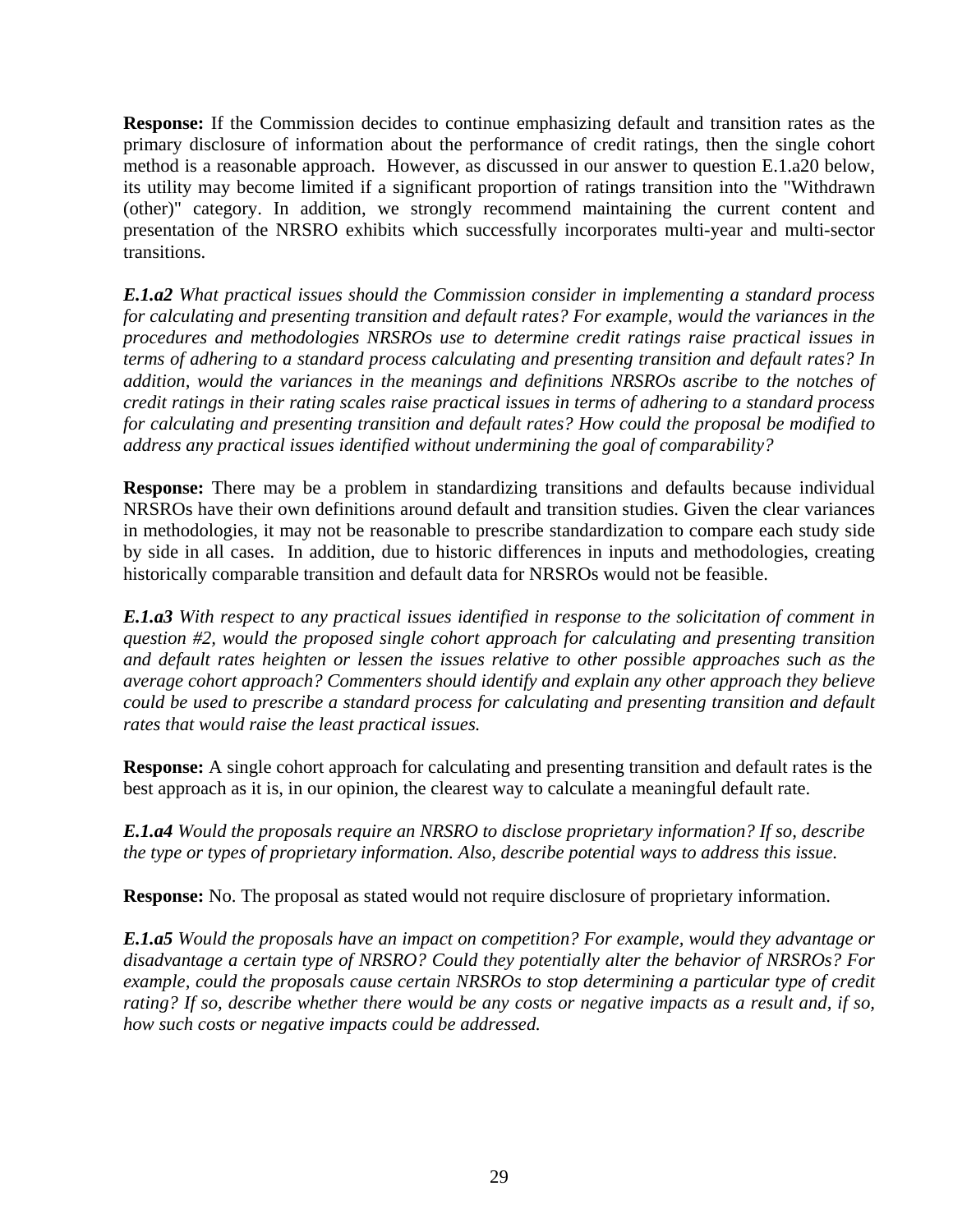**Response:** Further clarification is needed regarding which aspect of the proposal this particular question is specifically referencing. If the question refers specifically to a standard single cohort approach among NRSROs, Ratings Services does not believe this will directly impact competition.

*E.1.a6 How would the proposals differ from the way NRSROs currently calculate and present transition and default rates? For example, would they be more or less sophisticated than current methods? Would they be more or less burdensome than current methods? Describe the differences. Furthermore, describe the benefits of a standardized approach in terms of making the disclosure more useful to investors and other users of credit ratings.* 

**Response:** From a practical implementation prospective, Ratings Services believes that this proposal would take a great deal of time, analysis, capital and resources to implement as it would require the mapping of existing categories to a prescribed standard classification system that does not exist today. From a technical implementation perspective, these proposals will be burdensome as they require the creation of new systems to accommodate changes to definitions. It is unclear how these proposed changes will provide any more useful insight to the market than current methods.

*E.1.a7 Would dividing the class of credit ratings for structured finance products into the subclasses identified in proposed paragraphs (1)(D)(i) through (vii) of the instructions for Exhibit 1 provide investors and other users of credit ratings with more useful information about the performance of an NRSRO's structured finance ratings? For example, should the Commission continue to require transition and default rates for this class only as a whole? If so, explain how this would provide more useful information about the performance of an NRSRO's structured finance ratings.* 

**Response:** Dividing the class of credit ratings as proposed would tend to further increase market transparency.

*E.1.a8 Are the subclasses of credit ratings for structured finance products identified in proposed paragraphs (1)(D)(i) through (vii) of the instructions for Exhibit 1 the most appropriate way to stratify this class of credit ratings? For example, should the "other-ABS" subclass be divided up into subclasses based on the assets underlying the ABS (i.e., auto loans, auto leases, floor plan financings, credit card receivables, student loans, consumer loans, equipment loans or equipment leases)? In addition, are there other classes of structured finance products that should be identified in proposed paragraph (1)(D) of the instructions for Exhibit 1?* 

**Response:** The underlying subclasses are suitable. However, there is a risk that greater stratification may in some cases produce subclasses that are too small to generate meaningful statistics.

*E.1.a9 Are the descriptions of the subclasses of credit ratings for structured finance products identified in proposed paragraphs (1)(D)(i) through (vii) of the instructions for Exhibit 1 sufficiently clear to provide an applicant and NRSRO with guidance as to which credit ratings should be*  included in the production of the Transition/Default Matrices for each subclass? How could the *descriptions be modified to make them clearer and provide better guidance?*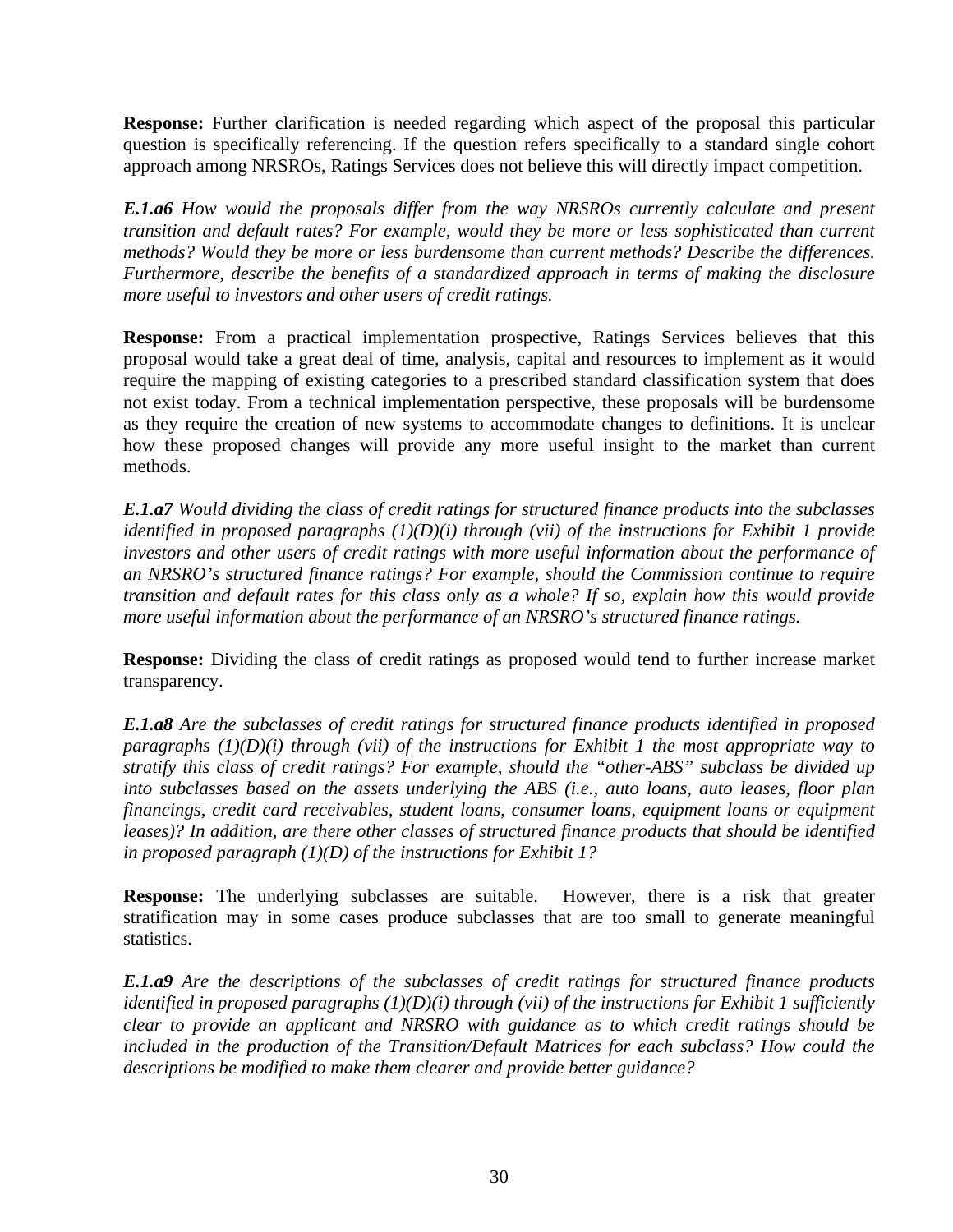**Response:** We believe the descriptions are sufficiently clear.

*E.1.a10 Would the design and presentation of a Transition/Default Matrix prescribed in proposed paragraph (3) of the instructions for Exhibit 1 be clear and informative for investors having a wide range of sophistication who use or might use credit ratings? How could the design and presentation of the Transition/Default Matrix be modified to better achieve this goal?* 

**Response:** Based on the outlined explanations in paragraph (3), Ratings Services believes the proposal is generally clear and informative. However, the chart provided refers to issuer ratings, which are not relevant to payoffs, so further clarification is necessary. In addition, NRSROs may not currently distinguish between ratings on instruments that are paid off and withdrawn. Tracking this distinction going forward, to the extent it is not presently being done, will require significant systems changes. In addition, it may not be possible to track this distinction retroactively. Please also see our answer to question E.1.a19 in this regard.

*E.1.a11 Would the design and presentation of a Transition/Default Matrix prescribed in proposed paragraph (3) of the instructions for Exhibit 1 be an appropriate way to present transition and default rates? How could the design and presentation of the Transition/Default Matrix be modified to better accommodate these statistics?* 

**Response:** The proposed Transition/Default Matrix is in line with Ratings Services' approach, with the exception of the separate tracking of ratings that have been paid off versus those that have been withdrawn for other reasons. As we note in our answer to question E.1.a10 above and elsewhere in this section, historically NRSROs may not have differentiated between ratings that were withdrawn because the security in question was paid off and those ratings that were withdrawn for other reasons.

*E.1.a12 Are the instructions in proposed paragraphs (1), (2), (3), and (4) of Exhibit 1 sufficiently clear in terms of requirements for producing the required Transition/Default Matrices and presenting necessary information in the Exhibit? For example, are instructions in the paragraphs sufficiently clear in terms of the requirements for populating the columns and rows of a Transition/Default Matrix? How could the instructions be modified to make them clearer and provide better guidance?* 

**Response:** The proposed paragraphs are clear.

*E.1.a13 Should obligors, securities, and money market instruments that an applicant or NRSRO has classified as being in default as of the start date of a period covered by a Transition/Default Matrix be excluded from the start-date cohort for that matrix? If not, explain the rationale for including them.* 

**Response:** Securities that are in a current state of default at the creation of the cohort should be excluded from the Transition/Default Matrix. Most existing methodologies used by NRSROs deal with this issue via a new data entry upon emergence of the security which would be included in future cohorts and count any subsequent defaults. While information about default emergence is of some use, it is best to present that data in table format as opposed to a transition matrix.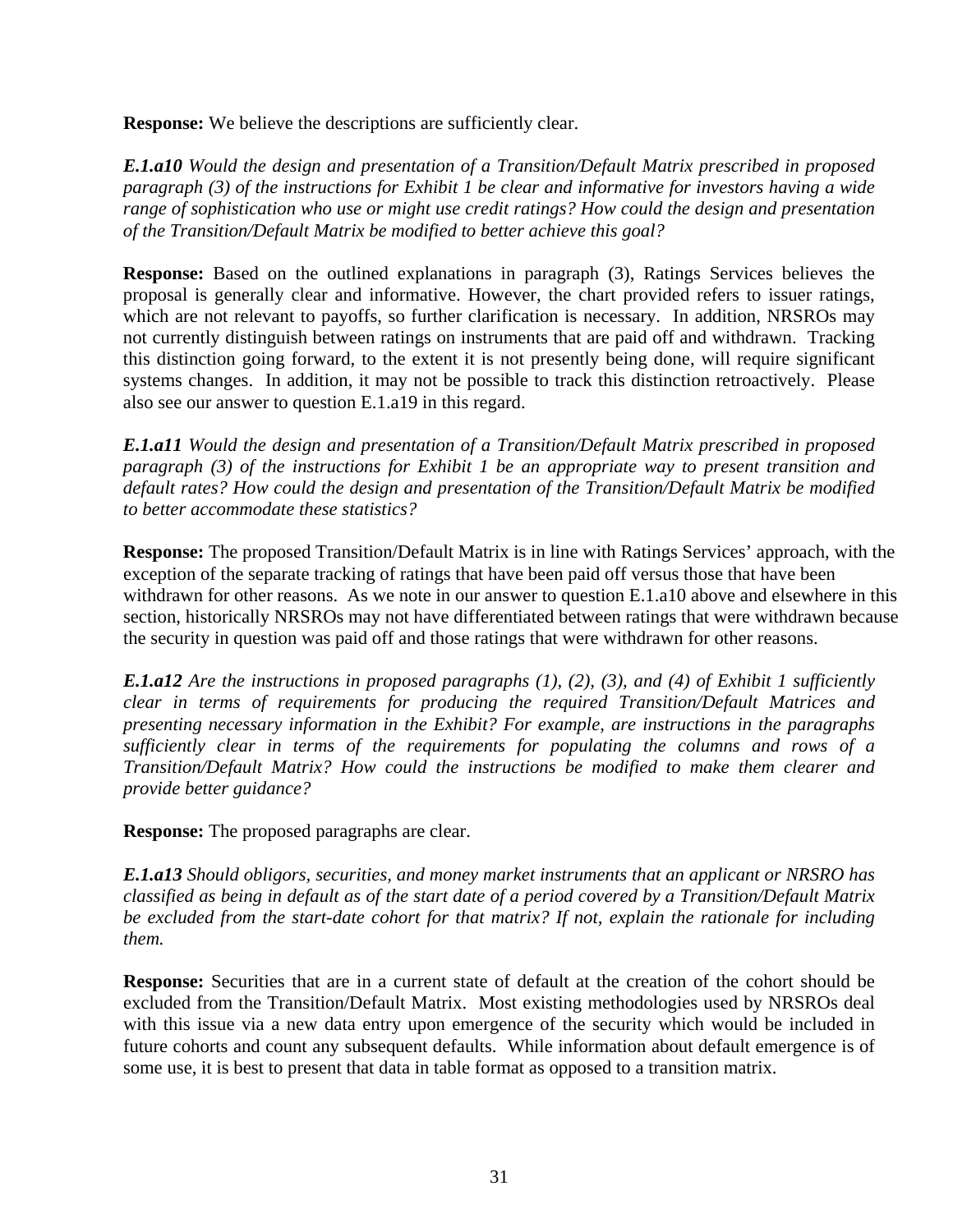*E.1.a14 Should the start-date cohorts for the Transition/Default Matrices be comprised of obligors only (i.e., not include securities or money market instruments assigned credit ratings in the class or subclass)? For example, if the credit ratings of securities or money instruments issued by an obligor are simply a function of the credit rating of the obligor, would it be sufficient to include only the obligor in the start-date cohort? If so, should this be the case for all classes and subclasses of credit ratings or for certain classes and subclasses? For example, the credit ratings assigned to securities and money market instruments in the structured finance class often are based on differing levels of credit enhancement specific to each tranche of a security issued by the obligor. Consequently, in such a case, the credit rating of the security or money market instrument issued would not be a function solely or primarily of the credit rating of the obligor.* 

**Response:** For asset classes described in proposed paragraphs  $(1)(D)(i)$  through (vi), the obligations/issues should be included in the start-date cohorts. Those transactions do not have obligors in a traditional sense, therefore to use only obligors and issuers for the studies would be an inaccurate representation of Ratings Services' ratings business. The majority of our structured finance and U.S. public finance business is reported at the instrument level. It would be extremely difficult to comply with the proposal as it would be a fundamental change in the existing business model. In addition, to incorporate issuers in the structured finance context is not logically feasible because they are treated fundamentally differently; the issuer in a structured finance transaction generally is a legal entity created to funnel cash flow, it is not the obligor of the debt.

*E.1.a15 Commenters are referred to the questions in Section II.M.4.a of this release with respect Items 6 and 7 of Form NRSRO and how certain types of obligors, securities, and money market instruments should be classified for purposes of providing approximate amounts of credit ratings outstanding in each class of credit rating for which an applicant is seeking registration (Item 6) or an NRSRO is registered (Item 7)? In responding to those questions, commenters should consider how proposed classifications could be applied to determining the composition of start-date cohorts for the purposes of the proposed enhancements to Exhibit 1.* 

**Response:** We are uncertain as to the question that is being asked and are therefore unable to answer.

*E.1.a16 Should the default rates in the Transition/Default Matrices be determined using the proposed standard definition of Default? For example, would the use of a standard definition raise practical issues in light of the different meanings that NRSROs ascribe to the notches in their credit rating scales or the different definitions of "default" they utilize? How could the proposal be modified to address any practical issues identified without undermining the goal of comparability?* 

**Response:** As further outlined in our response to E.1.a17 below, we propose instead that default rates in the Transition/Default Matrices be determined using an NRSRO's own definition of Default. The latter will be more inclusive of the events commonly understood as constituting a default. There are also practical issues in the proposed standard definition of Default: Ratings Services historically tracks defaults using our own rating definitions. In addition to significant process and system investment requirements which would be required to track the "standard" definition of default, any new data series would not be comparable with historical series.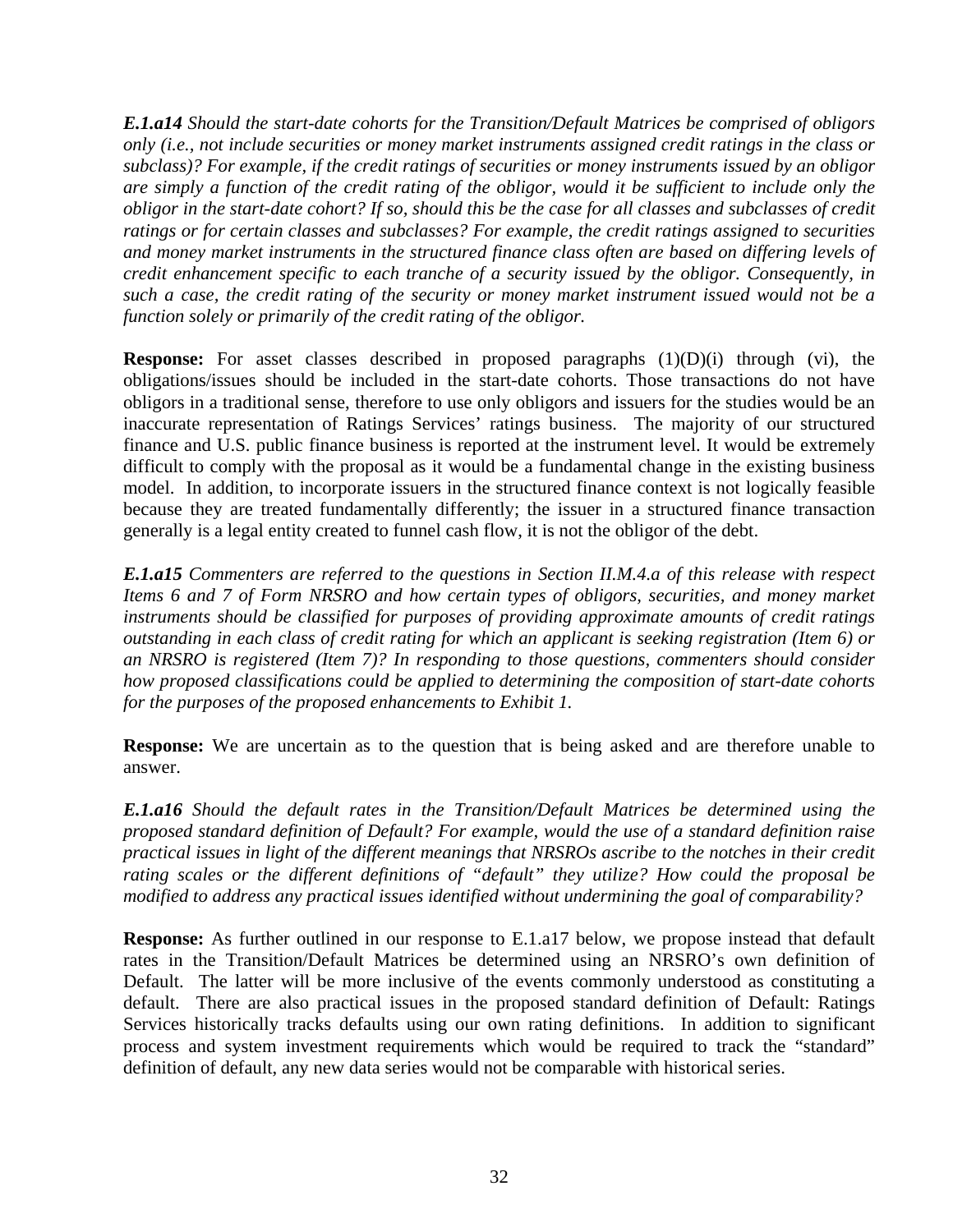*E.1.a17 Is the proposed standard definition of Default sufficiently broad to apply to most, if not all, events commonly understood as constituting a default? For example, should the definition explicitly include that the obligor or issuer of the security or money market instrument is in a bankruptcy proceeding or would this be redundant in that the definition already provides that the obligor or issuer of the security has failed to timely pay interest or principal due? In addition, should the* definition explicitly include events that would constitute a default due to a breach of a covenant *unrelated to the failure to timely pay interest or principal due on a security or money market instrument (e.g., a covenant might provide that a default by the issuer on a bank loan to a third party or a default by an affiliate of the issuer would constitute a default with respect to a rated security of the issuer)? Would it be appropriate to include such cross-default provisions as part of the definition of the Default in the instructions for Exhibit 1? For example, if the issuer continued to make timely payments of interest and principal to the holders of the security notwithstanding the cross-defaults, would it nonetheless be appropriate to classify the security as in Default? If so, how could the proposed definition be modified to make it broad enough to apply to all instances of default? Should the requirement provide for an NRSRO to be able to use its own definition if the standard definition would not be feasible given the NRSRO's procedures and methodologies for determining credit ratings? If so, should the NRSRO be required to make disclosures about why it is using its own definition? Describe the nature of such disclosures.* 

**Response:** Ratings Services believes the proposed standard definition of default is not sufficiently broad to apply to most events commonly understood as constituting a default, and therefore would have unintended consequences. In particular, using this definition would omit a type of default event which is not uncommon, known as distressed exchanges. In addition, as noted in our response to question E.1.a above, the standard definition would fail to classify as defaults non-payment events on all instruments that legally constitute equity, including all securitization instruments that use "pass-through" trusts. The problem in the proposed rule is the reference to "according to the terms of an obligation." The legal terms of a pass-through instrument do not entitle the holder to receive anything more than is collected on the underlying trust assets. For purposes of rating a passthrough security, Ratings Services imputes the existence of a payment promise that does not actually exist under the terms of the instrument. On the other hand, Ratings Services believes that if the proposed definition of default included both the first definition of default ("standard definition"), which refers to failure to timely pay principal or interest due according to the terms of an obligation, and the second definition of default (an NRSRO's own definition), the combination would then be sufficiently broad to apply to most events we believe are commonly understood as constituting a default. In addition, Ratings Services believes that the definitions of default used by the largest NRSROs are roughly comparable, albeit not identical. Ratings Services believes rating agencies should be transparent on how they define default, and disclose this clearly in their default studies, so that investors can reasonably compare the default studies.

*E1.a18 Should the proposed standard definition of Default be refined to distinguish between degrees of default severity? For example, should the definition distinguish between a situation where an obligor or the issuer of a security or money market instrument has failed to make a timely payment of interest or principal that potentially could be cured and the situation where the obligor or issuer of the security or money market instrument is no longer able to cure a failed payment of interest or principal or is in a bankruptcy proceeding? How could the proposed definition be modified to account for relative degrees of default severity and how should such modifications be incorporated into the proposed instructions for calculating default statistics?*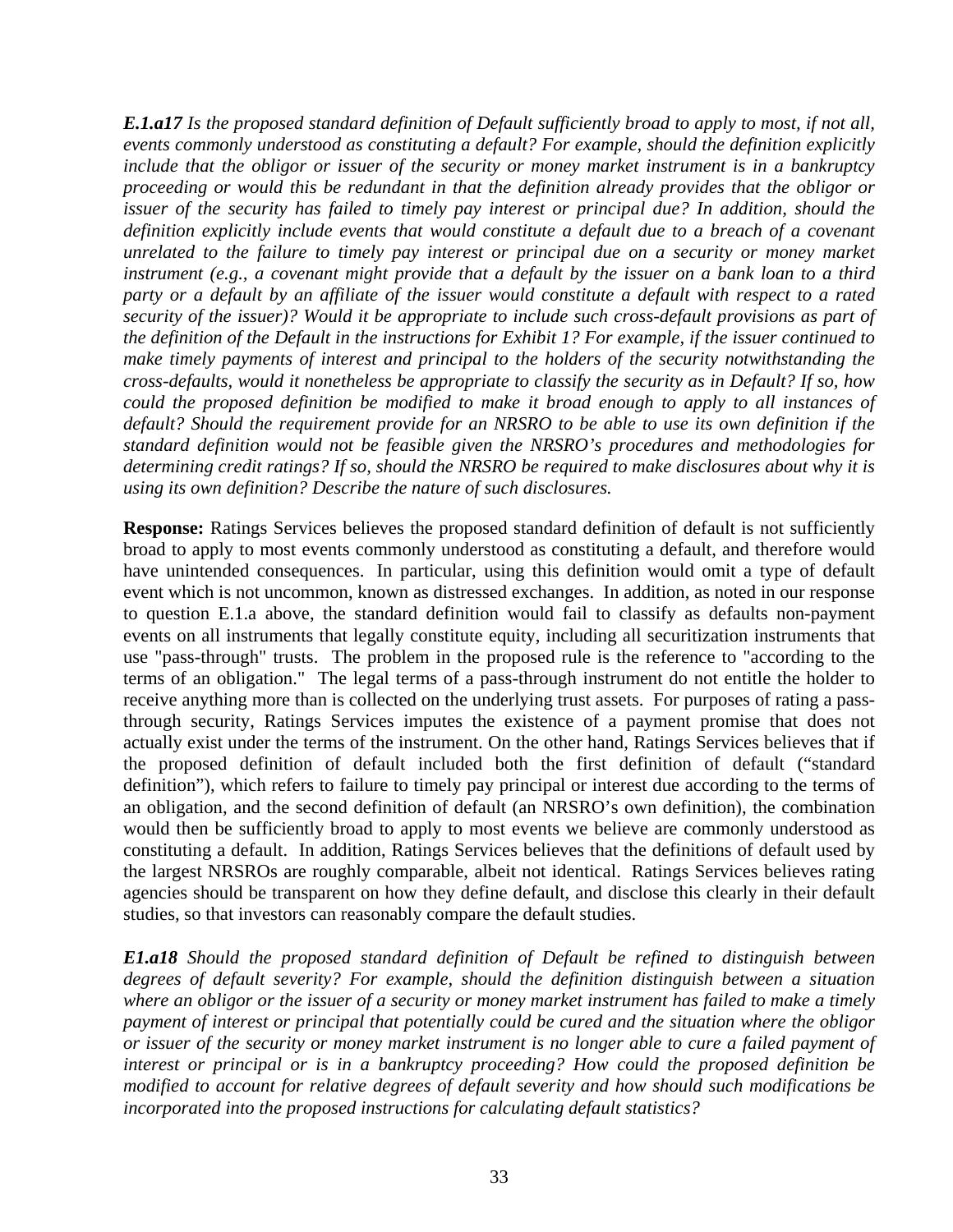**Response:** Ratings Services prefers to maintain our current default definitions which are issue- or issuer-based depending on the ratings class, both of which do not focus on "severity" as such a focus would potentially be highly subjective.

Practically speaking, it would be difficult to implement a classification for default severity in regards to default statistics. This would require an onerous commitment of resources and would involve creating and disseminating new criteria, updating the IT data collection platform, updating the statistics generating platform, and revising data that has already been collected. To the extent an NRSRO has not previously maintained detailed records about the severity of default, it may not be possible for it to revise historical data to include it. All in all, the time and effort that would be involved in creating this new statistic would far exceed the minimal benefit, if any, to be gained.

*E.1.a19 Is the proposed standard definition of Paid Off sufficiently broad to apply to most, if not all, events commonly understood as constituting the extinguishment of an obligation upon which a credit rating is based? If not, how could the proposed definition be modified to make it broad enough to apply to all instances that should, for the purposes of transition and default rates, be classified as having Paid Off? Should the requirement provide for an NRSRO to be able to use its own definition if the standard definition would not be feasible given the NRSRO's procedures and methodologies for determining credit ratings? If so, should the NRSRO be required to make disclosures about why it is using its own definition? Describe the nature of such disclosures.* 

**Response:** Ratings Services believes that the notion of Paid Off as applied to obligors is not practicable. First, some rated obligors do not have rated debt. It would be difficult to track whether all obligations of an obligor are paid off—which in any case would be a very small percentage. In addition, even if a company has paid off its rated debt there is a possibility that they have unrated debt outstanding.

Ratings Services believes that the proposed standard definition of Paid Off with respect to obligations, as opposed to obligors, is sufficiently broad. However, the proposed rule's requirement to separately track rating withdrawals because of (i) repayments and (ii) for other reasons, likely would be impractical. Issuers may request that their ratings be withdrawn for many reasons. After an NRSRO withdraws a rating, it may never learn whether the security was paid off or if the issuer retired its debts. Ultimately determining whether an instrument is repaid, when the NRSRO no longer maintains a rating, and hence surveillance, on the instrument, would be burdensome and in many cases impractical. Absent a continuing rating relationship, an NRSRO may lack access to the information it would need in order to determine the final disposition of the instrument. Please also see our answer to question E.1.a10 in this regard.

Ratings Services' published default studies currently do not feature separate columns to distinguish securities "paid off," from securities where ratings are withdrawn for other reasons. In addition, withdrawals occur for reasons other than repayment or default. Mergers and acquisitions account for a portion of withdrawals (because one firm assumes the liabilities of another and the rating of the acquired firm is withdrawn).

*E.1.a20 Would the proposed treatment for Withdrawn (other) credit ratings in the Transition/Default Matrices sufficiently address the concern that an applicant or NRSRO might use*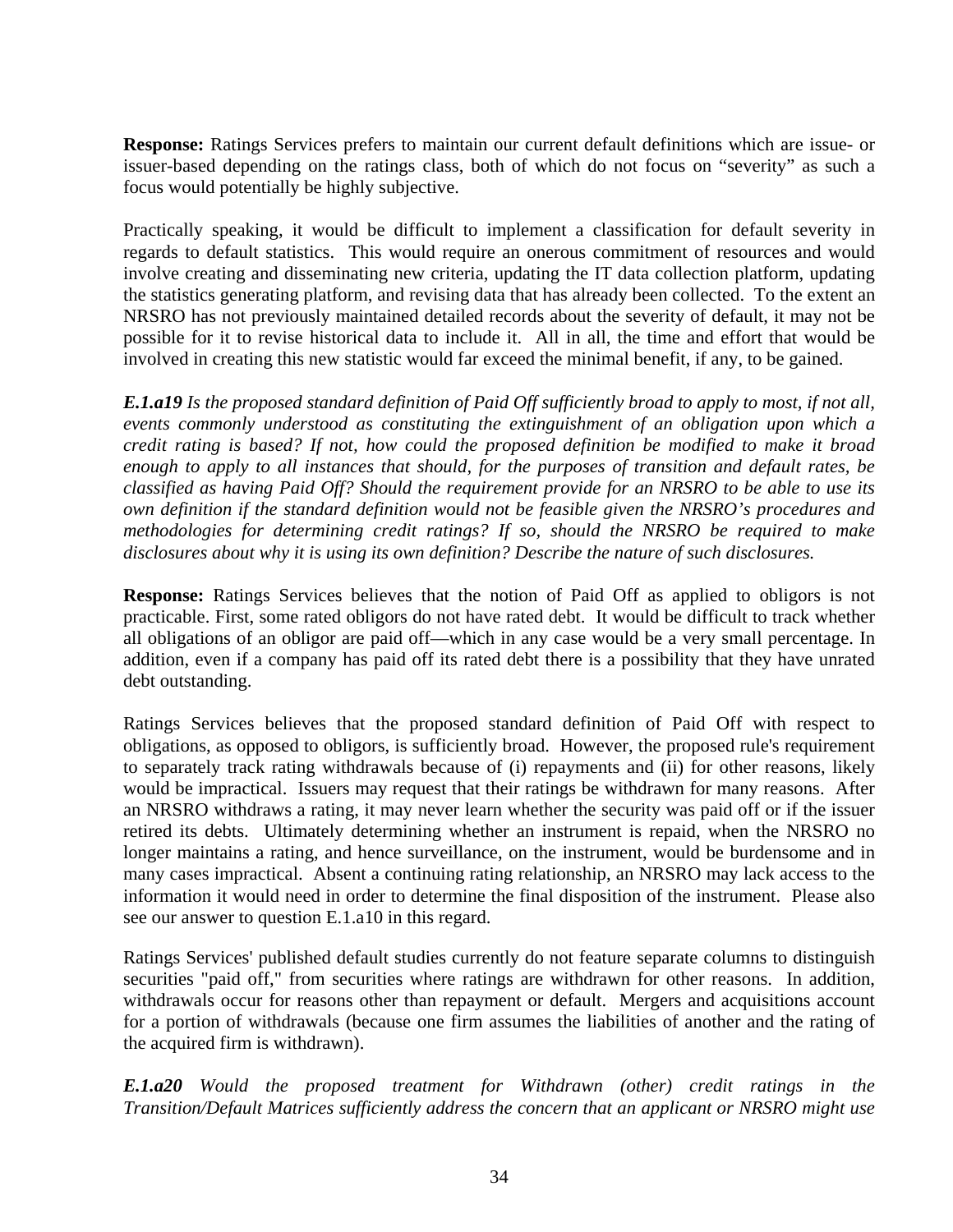*withdrawals to make its transition and default rates appear more favorable? For example, should the Commission, by rule, require an NRSRO to monitor an obligor, security, or money market instrument after withdrawal in order to classify whether the obligor, security, or money market instrument went into Default or Paid Off? If so, how long should the applicant or NRSRO be required to monitor the obligor, security, or money market instrument? Alternatively, should the applicant or NRSRO be required to explain and disclose in Exhibit 1 the reason why it withdrew the credit ratings in the given class or subclass of credit ratings? If so, how much detail should the applicant or NRSRO provide in the description? Should the requirement provide for an NRSRO to be able to use its own definition if the standard definition would not be feasible given the NRSRO's procedures and methodologies for determining credit ratings? If so, should the NRSRO be required to make disclosures about why it is using its own definition? Describe the nature of such disclosures.* 

**Response:** Ratings Services believes our current policies mitigate the potential concern that an applicant or NRSRO might use withdrawals to make its transition and default rates appear more favorable. Specifically, Ratings Services' "Credit Ratings Assignment, Withdrawal & Suspension Policy" requires that "under no circumstances will an issuer's request to withdraw a credit rating avoid an imminent downgrade." In other words, if an issuer, suspecting that a downgrade is imminent, requests that a credit rating be withdrawn, Ratings Services will first determine if the credit rating should be downgraded, and will do so before allowing the rating to be withdrawn. The same exercise is carried out if Ratings Services determines to withdraw a rating of its own volition.

As mentioned in our response to question E.1.a19, the proposed requirement to separately track rating withdrawals, because of repayments, and for other reasons, likely would be impractical in many cases. Ratings Services also believes that the Commission should not require, by rule, that an NRSRO monitor an obligor, security, or money market instrument after withdrawal in order to classify whether the obligor, security, or money market instrument went into default or paid off, chiefly because of the lack of information available to the NRSRO to perform such monitoring. After Ratings Services withdraws a rating in such a case, we may never learn whether the security was paid off or if the issuer retired its debts (however, whenever we learn of defaults, we include them in our published studies even if the rating was previously withdrawn.)

*E.1.b1 Is there any reason why the Commission should not apply the requirement to make an NRSRO's performance statistics "freely available on an easily accessible portion of its website" to Form NRSRO and the public Exhibits as a whole? For example, should the requirement apply only to Exhibit 1?* 

**Response:** No. We agree with this requirement to the extent it does not require the disclosure of otherwise confidential information.

*E.1.b2 Is the Commission correct in its preliminary belief that a Form NRSRO would be on an "easily accessible" portion of a website if it could be accessed through a clearly and prominently labeled hyperlink to the Form on the home-page of the NRSRO's corporate Internet website? Are there other portions of an NRSRO's corporate Internet website that, provided the NRSRO placed a hyperlink to Form NRSRO on such portion of the website, should be deemed "easily accessible"?*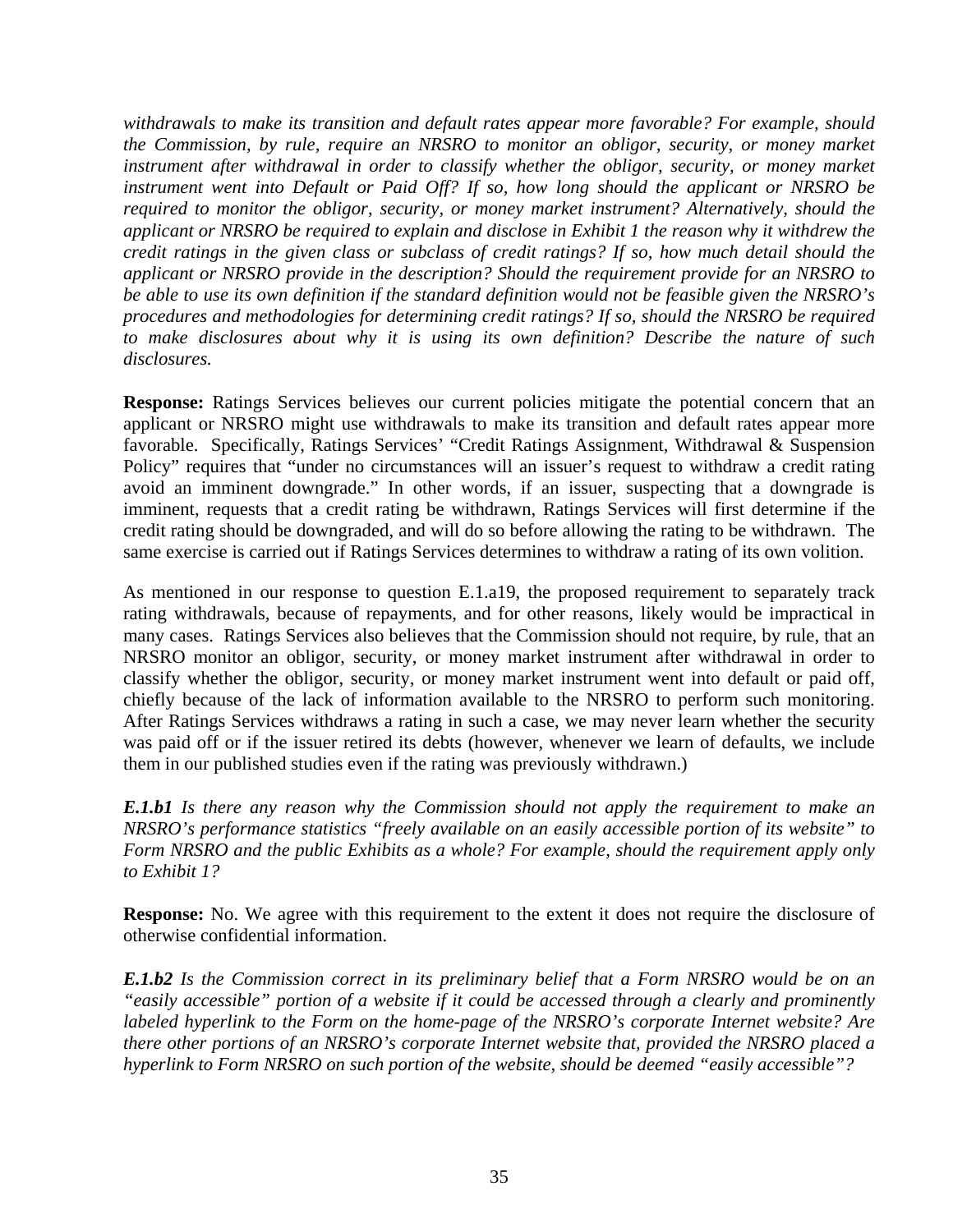**Response:** We agree that Form NRSRO is easily accessible if it can be accessed through a clearly and prominently labeled hyper link on the home page of the NRSRO's website.

*E.1.b3 Is there another means of making Form NRSRO publicly available besides the Internet that should be deemed "another comparable, readily accessible means"? If so, identify the means and explain the potential advantages of permitting it as a means of disclosure.* 

**Response:** No. The internet is the most appropriate means.

*E.1.b4 With respect to the proposed requirement that Exhibit 1 be made freely available in writing, when requested, how should an NRSRO meet such a request? For example, should an NRSRO be required to mail a written copy of Exhibit 1 to a party requesting the Exhibit? If so, would it be appropriate to permit the NRSRO to charge reasonable handling and postage fees? For example, would allowing an NRSRO to charge a reasonable handling and postage fee discourage requests that are not based on a legitimate need to obtain Exhibit 1 in paper form? In this regard, the Commission notes that Exhibit 1 currently can be immediately accessed through an NRSRO's corporate Internet website and, under the proposed amendments to paragraph (i) of Rule 17g-1, would need to be posted on an easily accessible portion of the NRSRO's corporate Internet website. Consequently, why would a person have a legitimate need to request that an NRSRO provide Exhibit 1 in paper form (which would take time to process the request and send out the Exhibit) when it could be obtained immediately through the Internet?* 

**Response:** The Commission should not create a requirement that "a nationally recognized statistical rating organization must make its up-to-date Exhibit 1 to Form NRSRO freely available in writing to any individual who requests a copy of the Exhibit." Ratings Services believes that providing internet access to Form NRSRO should be sufficient to accomplish the intent of Section15E(q)(2)(D) of the Exchange Act because individuals can print out complete hard copies of a rating agency's Form NRSRO from their own computers. If the Commission believes further action is necessary to address this Section, it can require that the information maintained on the website be maintained in a way that fosters easy printing from the site. Ratings Services sees no reason for NRSROs to produce a paper format when it can be accessed via the web and printed. If the Commission nevertheless determines that NRSROs are obligated to produce hard copies upon request, NRSROs should have the ability to charge reasonable handling and postage fees.

*E.2 The Commission generally requests comment on all aspects of proposed new paragraph (b) of Rule 17g-7. The Commission also seeks comment on the following:* 

*E.2.1 Should the 10% Rule be retained? For example, could it be enhanced to meet the requirement of Section 15E(q)(A) of the Exchange Act that disclosures be comparable among NRSROs, to allow users of credit ratings to compare the performance of credit ratings across NRSROs? If so, how could the 10% Rule be modified to better meet this requirement? Moreover, even with such modifications, would an enhanced 10% Rule provide information to investors and other users of credit ratings that would be useful to assess the performance of credit ratings across NRSROs?* 

**Response:** Ratings Services does not support retention of the "10% Rule" currently contained in Rule 17g-2(d)(2). We believe random sampling of ratings does not expedite comparison across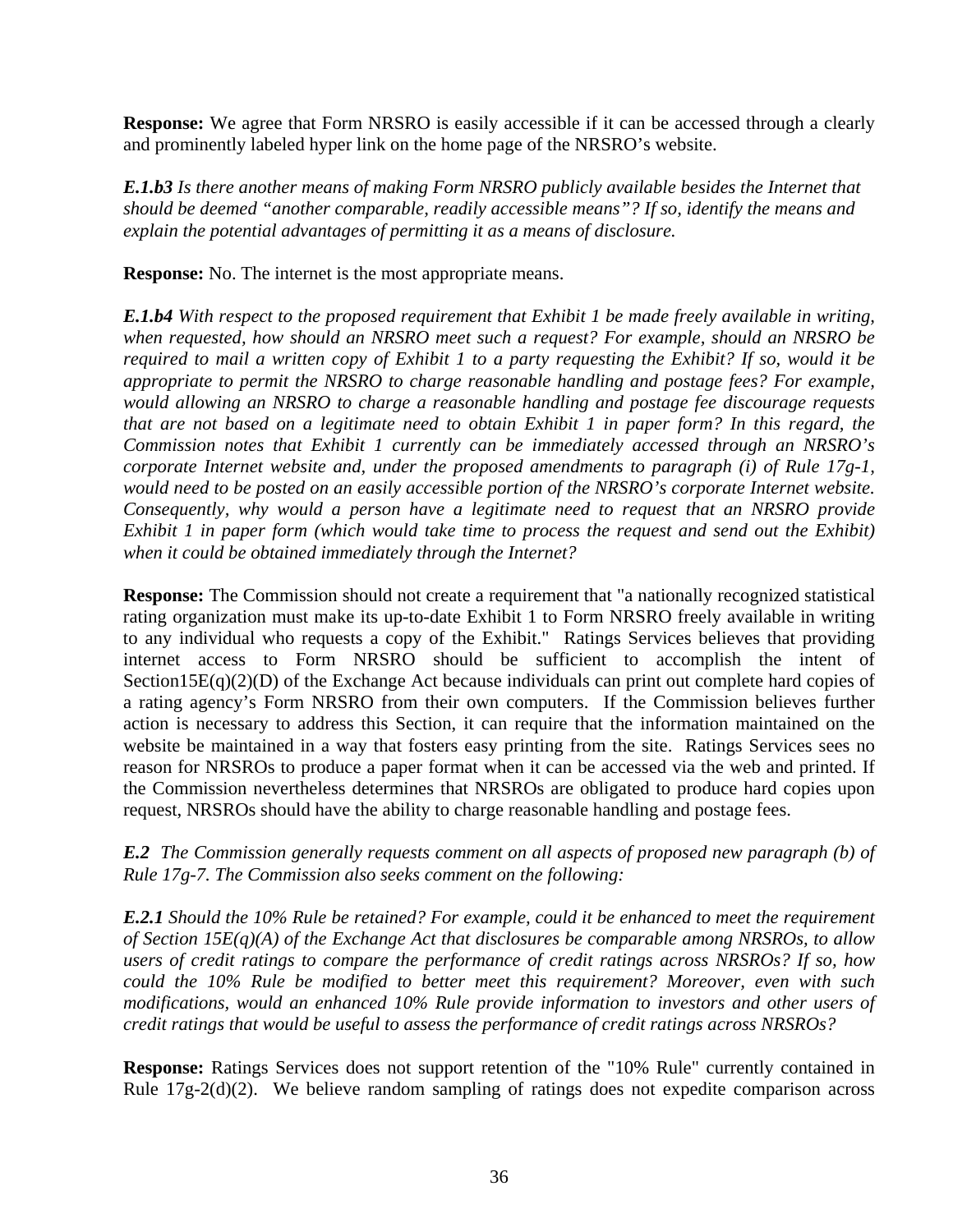NRSROs. NRSROs currently have, and will continue to have, completely different 10% samples, which, as to a specific rating, will coincide only by happenstance. The utility of the 10% sample is therefore quite limited, and it will become even less significant as the database for the "100% reporting" grows.

*E.2.2 Should the proposed rule require that the disclosure of the ratings history information under the proposed enhancements to the 100% Rule be made freely available in writing, when requested? If so, how should an NRSRO meet such a request? For example, would an NRSRO be required to mail a written copy of information in the XBRL data file to a party requesting the information? If so, would it be appropriate to permit the NRSRO to charge reasonable handling and postage fees? Would such a requirement to provide a written copy of the information in the XBRL data file be feasible? Are there other ways an NRSRO could make this disclosure freely available in writing?* 

**Response:** The output of the 100% Rule should not be made available in written format as it would be unduly burdensome to do so. Presently at Ratings Services, to comply with the 100% Rule we maintain more than 18,000 individual files containing approximately 1.5 million records. Producing a hard copy would mean printing tens of thousands of pages. It is doubtful that such huge volume of data could be effectively examined on paper. Therefore, we believe it is sufficient that the information is currently available on the NRSRO's website.

*E.2.3 If the rule required an NRSRO to provide a written copy of the information in the XBRL data file, when requested, under what circumstances would a party request this information in writing given that it would be freely available on an easily accessible portion of the NRSRO's corporate Internet website? Moreover, why would a party request the information in written form when downloading an electronic file in an XBRL format would make accessing and analyzing the information much more easy?* 

**Response:** A request for information in written form is unlikely due to the sheer volume of the data. We cannot conceive of any reason why a party with a legitimate interest in this data would make such a request.

*E.2.4 Should the rule require that an NRSRO publish quarterly, bi-annual, or annual copies of the rating histories and that these be made available when requested to implement the "in writing" provision in the statute?* 

**Response:** No. On-line publication is appropriate for comparing performance of NRSROs' ratings. Ratings Services does not recommend providing the rating histories in published format as they are readily available on-line.

*E.2.5 What practical issues should the Commission consider in implementing the proposed enhancements to the 100% Rule? For example, would the variances in the procedures and methodologies NRSROs use to determine credit ratings raise practical issues in terms of classifying and disclosing the proposed required information about a credit rating action? In addition, would the variances in the meanings and definitions that NRSROs ascribe to the categories of credit ratings in their rating scales raise practical issues in terms of classifying and disclosing the proposed required information about a credit rating action? How could the proposal be modified to*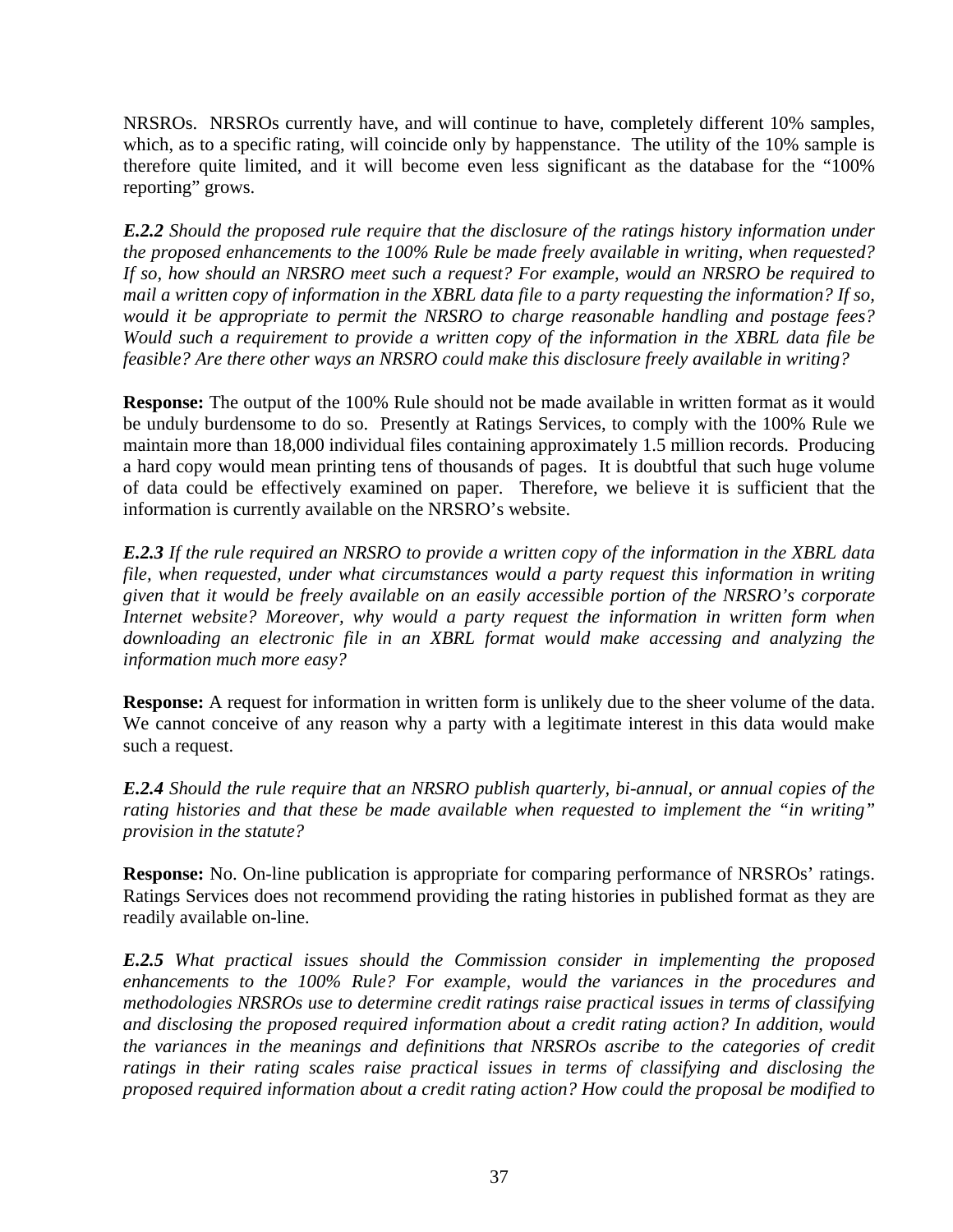*address any practical issues identified without undermining the goal of making the data more useful in terms of the amount of information provided, the ability to search and sort the information, and the ability to compare historical rating information across NRSROs?* 

**Response:** There would be practical issues due to the variances mentioned in question E.2.5. Differing performance data include, but are not limited to: different rating symbols, different identifiers, different populations of rated entities, and different definitions/criteria.

*E2.6 How long would it take an NRSRO to implement the proposed requirements and begin making the proposed disclosures? What steps would an NRSRO need to take to implement the proposed requirements?* 

**Response:** To determine a reasonable estimate, specific and detailed business rules will need to be established for the new reporting requirements, following which it will be necessary to gauge the technical complexity of the changes and secure the necessary resources, in terms of personnel and material, to implement the identified changes. To accomplish the foregoing generally requires significant lead time.

*E.2.7 What practical issues should the Commission consider with respect to the proposed requirement to add histories for all credit ratings outstanding as of June 26, 2007 to the disclosure? How could the proposal be modified to address any practical issues identified without undermining the rule's goal of making the data more useful in terms of the amount of information provided, the ability to search and sort the information, and the ability to compare historical rating information across NRSROs?* 

**Response:** Practically speaking, more data does not equal better data. The Commission should allow NRSROs to provide data in a different format, not thousands of individual files that make it impossible for them to be optimally useful to the investment community. Lastly, to the extent some of the proposed data requirements were not previously required, NRSROs either may not have, or find it very difficult to obtain or extract from their existing databases, the required information.

*E2.8 What practical issues should the Commission consider with respect to the proposed new requirement to disclose the name and CIK number of the issuer of a rated security or money market instrument? How could the proposal be modified to address any practical issues identified without undermining the goal of making the data more useful in terms of the amount of information provided, the ability to search and sort the information, and the ability to compare historical rating information across NRSROs?* 

**Response:** The CIK Number is not always available for all entities and this mapping would have to be accomplished for existing internal identifiers for hundreds of thousands of entities.

Ratings Services recommends not requiring inclusion of the "legal name of the issuer of the security or money market instrument" in the published database of ratings. Entry of legal names in rating agency databases has been problematic because of inconsistent use of abbreviations. For example, consider (i) General Electric, (ii) GE, (iii) Gen'l Elec., and (iv) General Electric Co. The difficulty is compounded in the case of a firm with a complex organizational structure involving numerous subsidiaries and securitizations.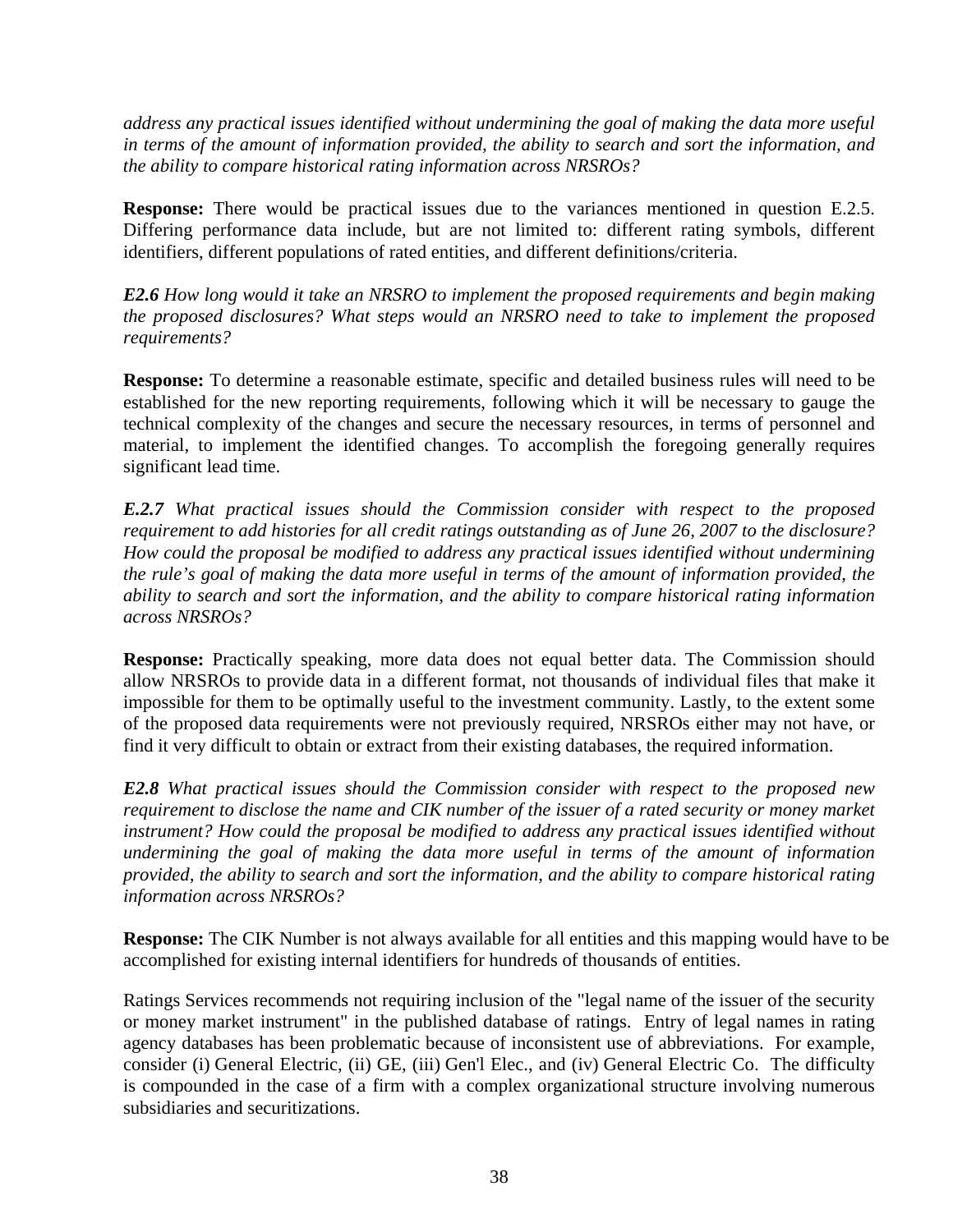*E.2.9 What practical issues should the Commission consider with respect to the proposed new requirement to disclose the type of rating action? For example, are the proposed classifications a comprehensive list of the types of rating actions taken by NRSROs? If not, identify and describe any other types of rating actions. Would the disclosure of this data be useful to investors and other users of credit ratings? How could the proposal be modified to address any practical issues identified without undermining the goal of making the data more useful in terms of the amount of information provided, the ability to search and sort the information, and the ability to compare historical rating information across NRSROs?* 

**Response:** Ratings Services believes that the classifications are appropriate except for the inclusion of affirmations. Affirmations are issued frequently and by the very nature of their name do not result in a change to the rating. Inclusion of affirmations within the covered categories of rating action would significantly increase the reporting burden on NRSROs, and would do nothing more than produce a record that there was no change to the rating in question. The Commission has not previously identified affirmations as rating actions for reporting purposes under Rule 17g-2(d) or elsewhere. In the release in which ratings history reporting requirements were first adopted, the Commission defined rating actions as "initial rating, upgrades, downgrades, placement on watch for upgrade or downgrade, and withdrawals." Rel. No. 34-59342, Feb. 3, 2009, at 17. Similarly, Rule 17g-3(a)(6) defines rating actions as "upgrades, downgrades, placements on credit watch, and withdrawals. Should the Commission determine, notwithstanding the significant burden it will engender, to include affirmations within its definition of rating actions, it should explicitly clarify that the term "affirmation" refers only to a published announcement (or written communication in the case of a private or confidential credit rating) by an NRSRO that it is maintaining the rating at its current level. The term should not include any purely internal discussions by an NRSRO about a credit.

*E2.10 With respect to the proposal to disclose the types of rating actions, are the three sub classifications proposed for the withdrawal classification sufficient? For example, should the rule further refine the "withdrawal for other reasons" sub-classification to require disclosure of certain other reasons that a credit rating might be withdrawn such as the obligor or issuer ceased paying for the credit rating?* 

**Response:** The three subclasses proposed by the Commission capture the reasons that ratings may be withdrawn. It is possible, should the Commission so desire, to achieve greater granularity but this should be done in a manner compatible with reporting elsewhere. For example, the technical instructions for credit rating agencies reporting to the European Securities and Markets Authority's ("ESMA's") CRAs Reporting Instructions for the Central Repository for Credit Rating Agencies ("CEREP"), currently provide the following withdrawal classifications:

- Incorrect or insufficient information provided
- Bankruptcy of rated entity or debt restructuring
- Reorganization of rated entity (including merger or acquisition of rated entity)
- Maturity of the debt obligation
- Automatic invalidity of rating due to business model of CRA in case of a subscription based rating model (not applicable to Ratings Services)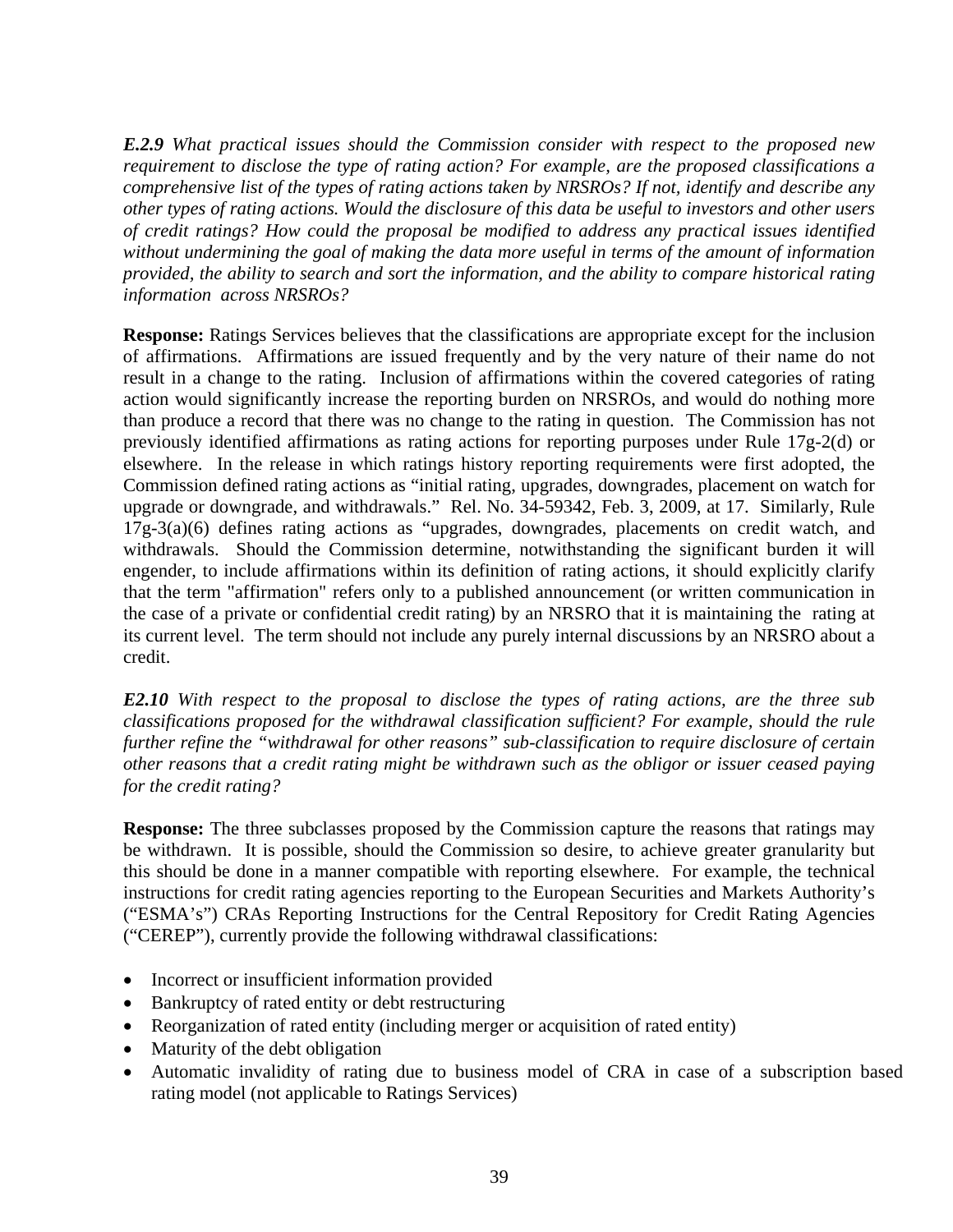End of rating due to other reasons.

*E.2.11 What practical issues should the Commission consider with respect to the proposed new requirement to disclose the class or subclass of the credit rating? For example, are the descriptions of the subclasses of credit ratings for structured finance products sufficiently clear to provide an NRSRO with guidance as to how such credit ratings should be classified? How could the descriptions be modified to make them clearer and provide better guidance?* 

**Response:** The Commission proposes that structured finance reporting be divided by the subclasses RMBS, CMBS, CLOs, CDOs, ABCP, other asset-backed securities, and other structured finance products. There is not universal agreement as to where the boundary lies between each of these subclasses, particularly with respect to what may constitute an "other asset-backed security" and what may constitute an "other structured finance product." The structured finance markets are characterized by an ever growing and evolving number of financing structures, many of which are intricately detailed and not easily capable of rigid categorization. Absent specific, definitive guidance from the Commission as to how structured finance securities are to be categorized, it is likely that NRSROs will differ as to the proper subclassification for securities that do not lend themselves to easy analysis.

*E2.12 Are the subclasses of credit ratings for structured finance products the most appropriate way to divide this class of credit ratings? For example, should the "other-ABS" subclass be separated into subclasses based on the assets underlying the ABS (i.e., auto loans, auto leases, floor plan financings, credit card receivables, student loans, consumer loans, equipment loans, or equipment leases)? In addition, are there other classes of structured finance products that should be identified?* 

**Response:** Ratings Services has performed extensive mapping of internal collateral codes to asset/sub asset classes as set out in the CEREP. In the interest of global regulatory consistency and to avoid the burdens of inconsistent and duplicative regulation, Ratings Services urges the Commission to consider adopting the same codes as ESMA.

*E.2.13 Commenters are referred to the questions in Section II.M.4.a of this release with respect Items 6 and 7 of Form NRSRO and how certain types of obligors, securities, and money market instruments should be classified for purposes of providing approximate amounts of credit ratings outstanding in each class of credit rating for which an applicant is seeking registration (Item 6) or an NRSRO is registered (Item 7)? In responding to those questions, commenters should consider how proposed classifications could be applied for the purposes of proposed new paragraph (b)(2)(vi) of Rule 17g-7.* 

**Response:** We are uncertain as to the question that is being asked and are therefore unable to answer.

*E.2.14 Is 20 years the appropriate amount of time to require that the ratings history for a withdrawn credit rating remain part of the disclosure? Should the rule require these histories be retained for a lesser period of time, such as 10 or 15 years or a greater period of time, such as 25*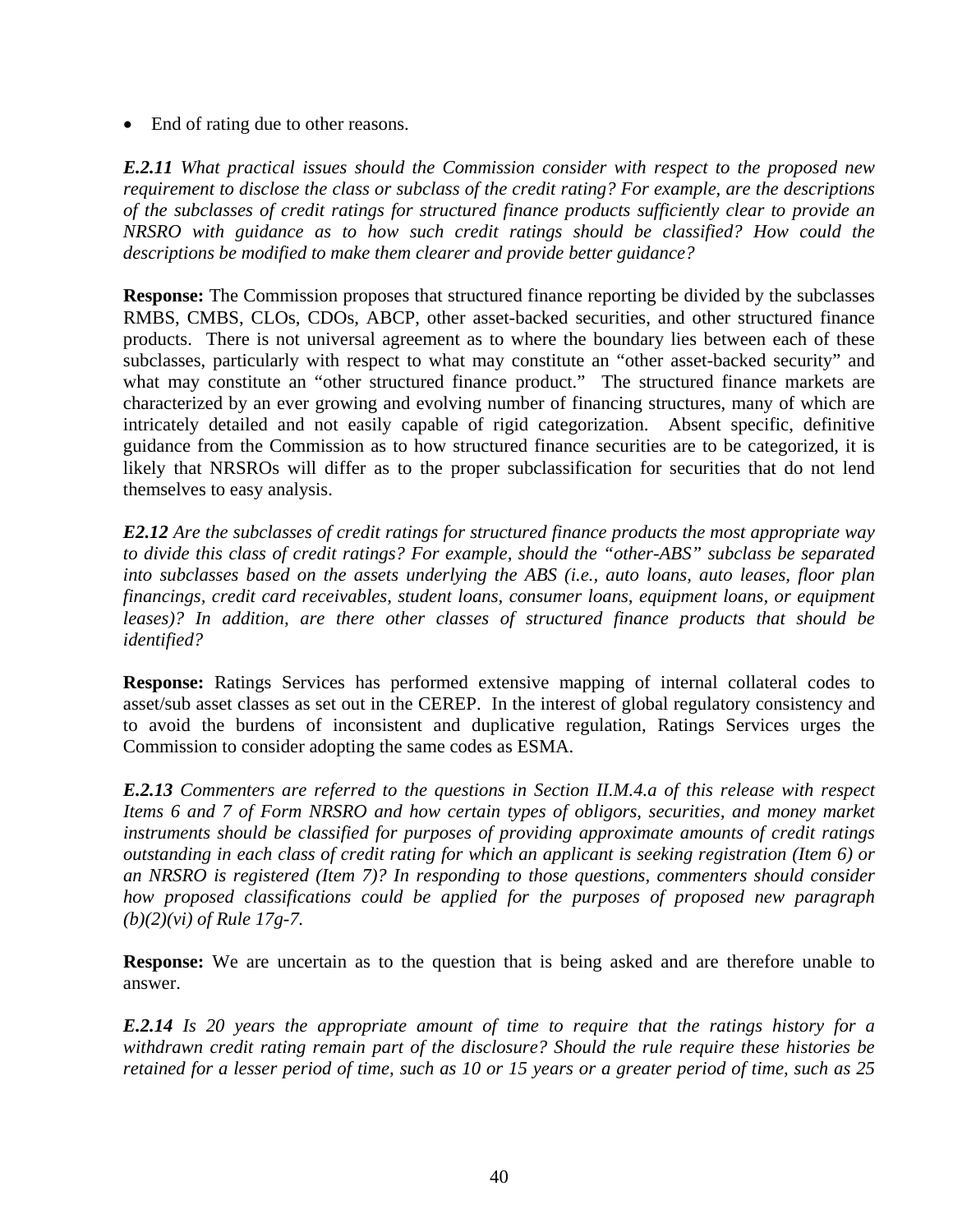*or 30 years? If a different time period would be more appropriate, explain the rationale for such different time period.* 

**Response:** Although it is possible to retain records for a 20-year period, the amount of data storage required would be considerable, and the ever-increasing volume of information on withdrawn ratings would exponentially grow the size of files. This would make the file less useful to investors.

*E.2.15 Are the existing 12 and 24 month grace periods appropriate? Should the Commission consider adopting a single grace period, rather than the existing bifurcated approach?* 

**Response:** Ratings Services has consistently opposed regulation that treats NRSROs differently on the basis of business model. The Exchange Act does not authorize the Commission to discriminate between business models. To the contrary, one of Congress's express purposes in enacting the Exchange Act was to eliminate regulatory favoritism for one business model over another. As the accompanying Senate report noted, "Most importantly, the Act replaces the artificial barriers to entry created by the current Commission staff approval system with *a transparent and voluntary registration system that favors no particular business model...." (Report of the Senate Committee on Banking, Housing and Urban Affairs to Accompany S.3850, Credit Rating Agency Reform Act of*  2006, S. Report No. 109-326 (109<sup>th</sup> Cong., 2d Sess. (Sept. 6, 2006), p.7 [emphasis supplied].) For a more complete discussion of the reasons why Ratings Services does not believe it is appropriate for the Commission to maintain a bifurcated approach to disclosure of credit rating histories, please see its comment letter dated March 26, 2009 on *Re-proposed Rules for Nationally Recognized Statistical Rating Organizations,* Securities Exchange Act Rel. No. 59343 (Feb. 2, 2009), File No.S7-04-09.

## **Section F--Credit Rating Methodologies — Rule 17g-8(a)**

*F.1.1. Are there alternatives to implementing Section 15E*(r) *of the Exchange Act (i.e., other than requiring policies and procedures reasonably designed to achieve the objectives identified in the statute) that the Commission should consider? If so, please identify those alternatives and explain how they would better achieve the goals of Section 15E(r)?*

**Response:** Ratings Services generally supports the concept of new proposed Rule 17g-8(a), which closely tracks the text of Section  $15E(r)$  of the Exchange Act. Ratings Services interprets the proposed rule to require that NRSRO Boards of Directors or their equivalent bodies approve the policies and procedures that are used to develop the NRSROs' criteria, methodologies and models. We do not interpret this proposed rule to require such Boards to approve the actual criteria, methodologies, or models themselves. In our view, any such requirement would not be feasible given the vast amounts of continually developing criteria utilized by NRSROs such as Ratings Services. Moreover, NRSRO board members, while they may possess a broad array of experience and qualifications, are typically not ratings analysts and generally will have no experience in the development of substantive ratings criteria, methodologies, and analytical models. Requiring Boards to oversee substantive ratings development would exceed the mandate of Section 15 $E(t)(3)$ , which provides that "[i]n addition to the overall responsibilities of the board of directors, the board shall oversee . . . the establishment, maintenance, and enforcement of *policies and procedures* for determining credit ratings." (emphasis added). We believe that responsibility for the development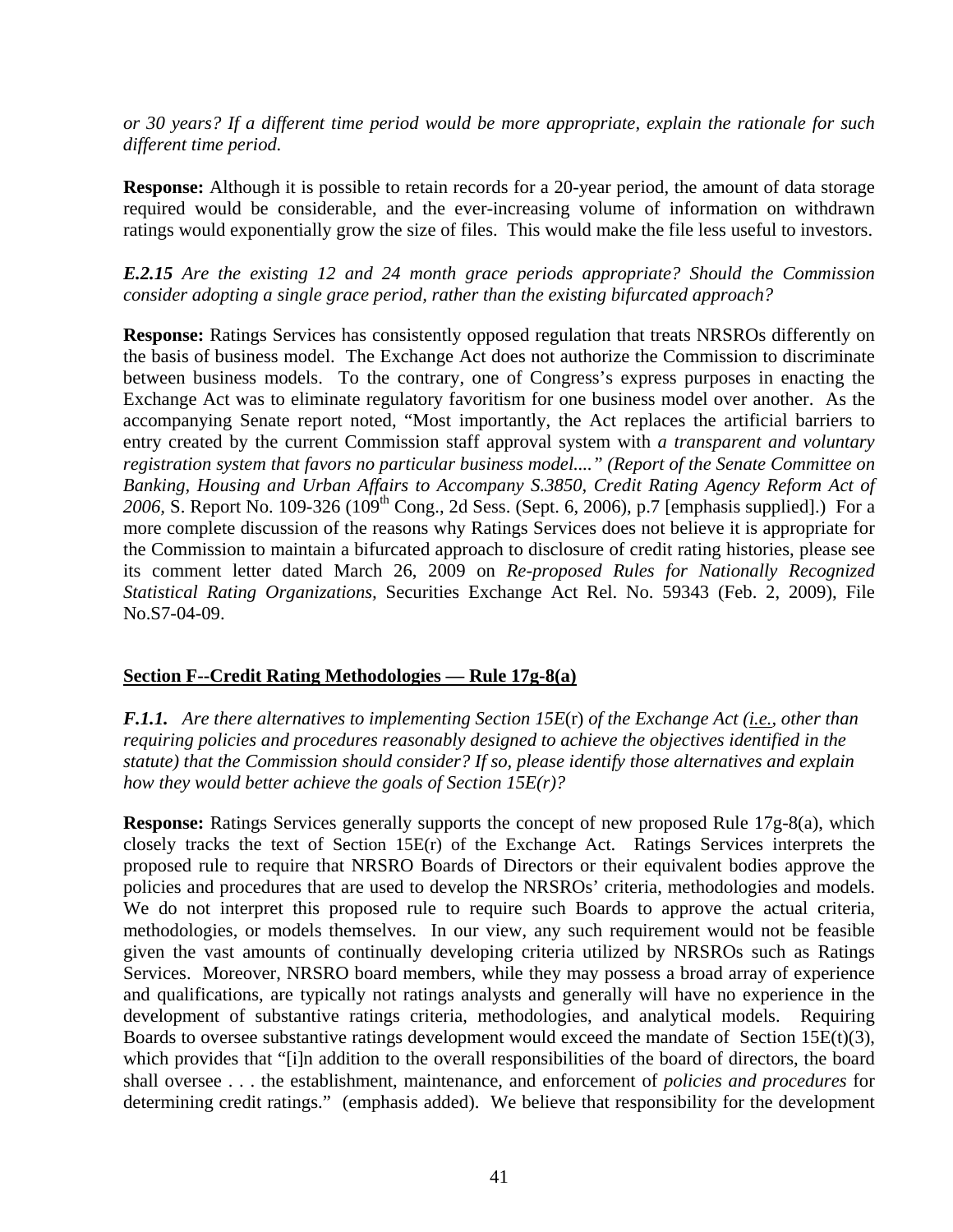of ratings criteria, methodologies, and analytical models should be in the hands of experienced ratings professionals, such as the independent criteria group that Ratings Services has established specifically for the purpose of approving all ratings criteria.

*F.1.2. Would proposed paragraph (a)(1) of new Rule 17g-8 requiring an NRSRO to have policies and procedures that are reasonably designed to achieve the objective that the procedures and methodologies, including qualitative and quantitative data and models, the NRSRO uses to determine credit ratings are approved by its board of directors or another body performing a function similar to that of a board of directors appropriately meet the mandate identified in Section 15E(r)(1)(A) of the Exchange Act? If not, how could the proposal be modified to provide more guidance to NRSROs about how to design their policies and procedures?* 

**Response:** Ratings Services believes proposed paragraph (a)(1) of new Rule 17g-8 appropriately meets the mandate identified in Section  $15E(r)(1)(A)$  of the Exchange Act.

*F.1.3***.** *Would proposed paragraph (a)(2) of new Rule 17g-8 requiring an NRSRO to have policies and procedures that are reasonably designed to ensure that the procedures and methodologies, including qualitative and quantitative data and models, the NRSRO uses to determine credit ratings are developed and modified in accordance with the policies and procedures of the NRSRO appropriately meet the mandate identified in Section 15E(r)(1)(B) of the Exchange Act? If not, how should the proposal be modified to provide more guidance to NRSROs about how to design their policies and procedures? In addition, how would this proposed requirement relate to the requirement in Section 15E(c)(3)(A) of the Exchange Act requiring an NRSRO to establish, maintain, enforce, and document an effective internal control structure governing the implementation of and adherence to policies, procedures, and methodologies for determining credit ratings. For example, would procedures established under proposed paragraph (a)(2) of Rule 17g-8 be part of the internal control structure or would they be designed to achieve different goals?*

**Response:** We agree that proposed paragraph (a)(2) of new Rule 17g-8 appropriately meets the mandate identified in Section  $15E(r)(1)(B)$  of the Exchange Act. Moreover, Ratings Services believes that this proposed rule appropriately provides that NRSROs shall adhere to their own procedures and methodologies, rather than providing authority for the Commission to impose any such procedures or methodologies, or otherwise interfere with an NRSRO's substantive ratings process. Accordingly, we believe that this proposed rule is consistent with Section 15E(c)(2) of the Exchange Act, which provides that the Commission's rules and regulations "shall be narrowly tailored to meet the requirements of this title" and that the Commission may not "regulate the substance of credit ratings or the procedures and methodologies by which any [NRSRO] determines credit ratings."

Ratings Services' procedures applicable to proposed paragraph (a)(2) are part of the internal control structure established by Ratings Services in accordance with Section 15E(c)(3)(A) of the Exchange Act.

However, it would be helpful for the Commission to clarify that paragraph (a)(2) does not require specific board approval where an NRSRO develops a model that is simply the embodiment of previously approved criteria.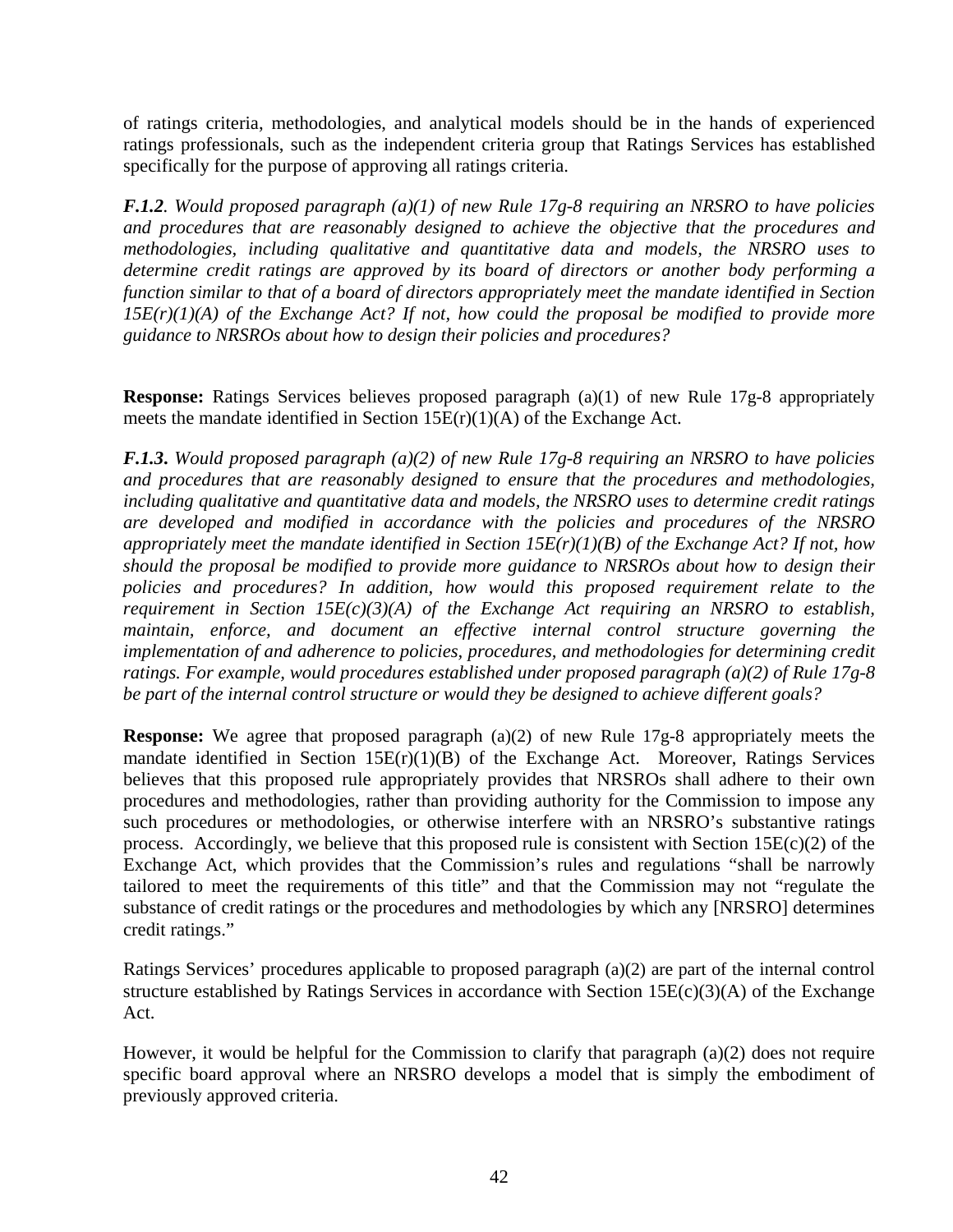*F.1.4. Would proposed paragraph (a)(3)(i) of new Rule 17g-8 requiring an NRSRO to have policies and procedures that are reasonably designed to ensure that material changes to the procedures and methodologies, including changes to qualitative and quantitative data and models, the NRSRO uses to determine credit ratings are applied consistently to all credit ratings to which the changed procedures or methodologies apply appropriately meet the mandate identified in Section 15E(r)(2)(A) of the Exchange Act? If not, how should the proposal be modified to provide more guidance to NRSROs about how to design their policies and procedures?* 

**Response:** We believe that proposed paragraph (a)(3)(i) of new Rule 17g-8 appropriately meets the mandate identified in Section  $15E(r)(2)(A)$  of the Exchange Act. The Commission may wish to clarify, however, that proposed paragraph (a)(3)(i) is applicable only to changes to procedures and methodologies that may impact new credit ratings, and that the implementation of changes affecting existing ratings are addressed separately in subsection (a)(3)(ii), which incorporates "a reasonable period of time" standard for purposes of such implementation.

*F.1.5. Would proposed paragraph (a)(3)(ii) of new Rule 17g-8 requiring an NRSRO to have policies and procedures that are reasonably designed to ensure that material changes to the procedures and methodologies, including changes to qualitative and quantitative data and models, the NRSRO uses to determine credit ratings are, to the extent that the changes are to surveillance or monitoring procedures and methodologies, applied to then-current credit ratings within a reasonable period of time taking into consideration the number of ratings impacted, the complexity of the procedures and methodologies used to determine the credit ratings, and the type of obligor, security, or money market instrument being rated appropriately meet the mandate identified in Section 15E(r)(2)(B) of the Exchange Act? If not, how should the proposal be modified to provide more guidance to NRSROs about how to design their policies and procedures?*

**Response:** We believe that proposed paragraph (a)(3)(ii) of new Rule 17g-8 appropriately meets the mandate identified in Section 15E(r)(2)(B) of the Exchange Act.

*F.1.6. With respect to proposed paragraph (a)(3)(ii) of new Rule 17g-8, should the Commission consider prescribing specific time frames such as 1, 2, 3, 4, 5, 6 or more months to apply the new procedures and methodologies to existing credit ratings? Should the time frame depend on the methodology used to determine credit ratings (i.e., quantitative as opposed to qualitative)? As another alternative, should the Commission prescribe a timeframe based on the number of outstanding credit ratings? For example, should the Commission consider requiring that the new procedures and methodologies be applied to existing credit ratings in tranches such as 10 credit ratings per week or 60 credit ratings per month or some other ratio of the period of time to the number of credit ratings? Should such a ratio depend on the methodology used to determine credit ratings (i.e., quantitative as opposed to qualitative)?*

**Response:** Ratings Services does not support the establishment of prescribed time frames to apply new procedures and methodologies to existing credit ratings. To the contrary, we believe, as the Commission has appropriately recognized in this proposed rule, that the definition of what constitutes "a reasonable period of time" to apply new procedures and methodologies to existing ratings can vary substantially from case to case. For example, the time necessary to implement such changes will depend on the complexity of the new procedures and methodologies, as well as the type of obligor, security, or money market instrument being rated.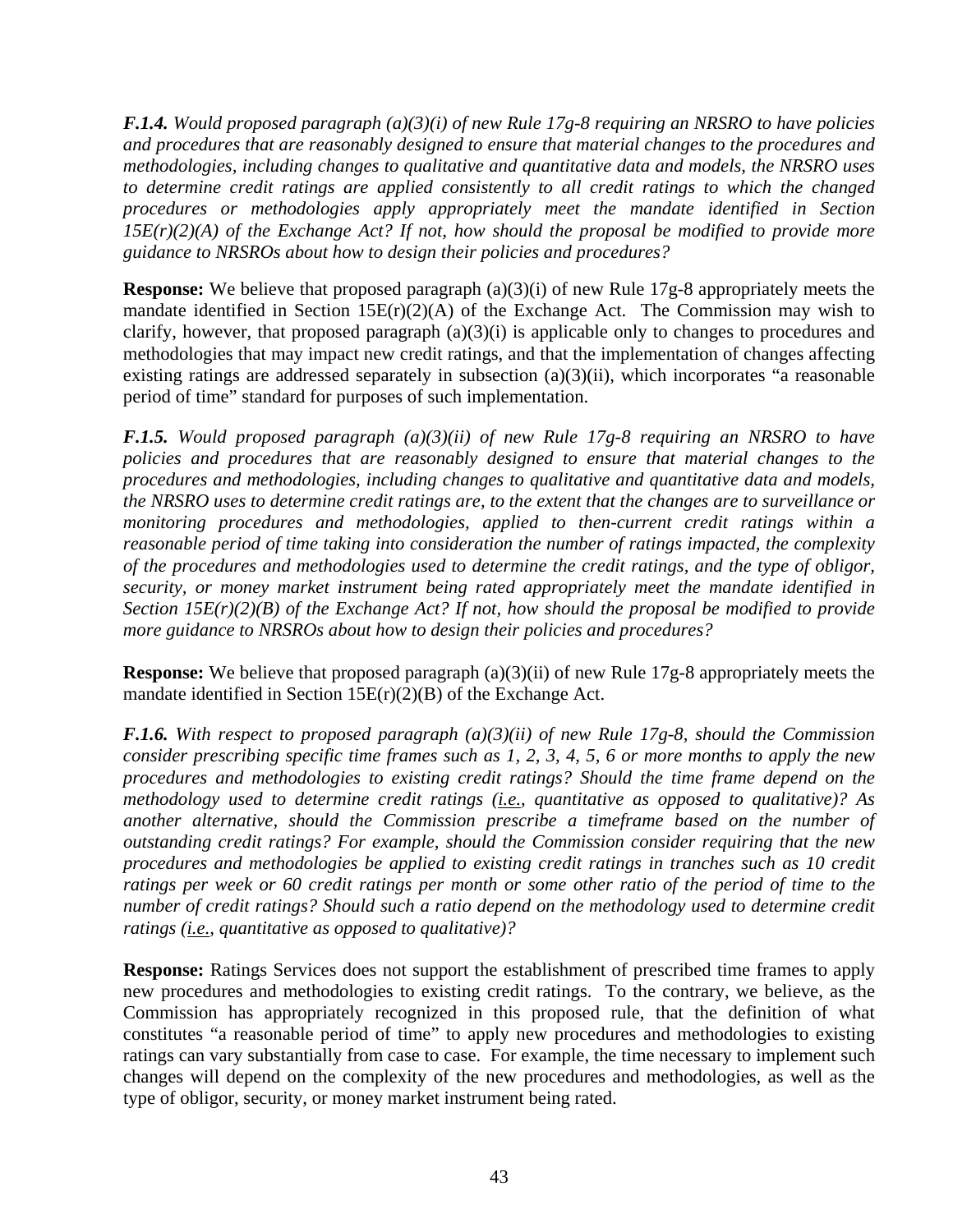We believe it would be very difficult, and in many cases impossible, for the Commission to establish such prescribed time frames in any consistent and principled manner. For example, the proposed rule commentary suggests that prescribed time frames could vary based on certain factors, including whether a new criteria or methodology is considered to be "quantitative as opposed to qualitative." In fact, most ratings criteria and methodologies include some combination of quantitative and qualitative factors. It is not practical, therefore, to categorize criteria in this manner for purposes of defining what constitutes a "reasonable period of time" for implementation. We do note, however, notwithstanding our concerns with the establishment of a fixed time frame to apply new procedures and methodologies, that a requirement to this effect is contained in the European Union credit rating agency regulation, and would urge the Commission, if it does prescribe a time frame, to allow at least as much time as is available under the European Union regulation.

*F.1.7. Would proposed paragraph (a)(4)(i) of new Rule 17g-8 requiring an NRSRO to have policies and procedures that are reasonably designed to ensure that the NRSRO promptly publishes on an easily accessible portion of its corporate Internet website material changes to the procedures and methodologies, including to qualitative models or quantitative inputs, the NRSRO uses to determine credit ratings, the reason for the changes, and the likelihood the changes will result in changes to any current ratings appropriately meet the mandates identified in Sections 15E(r)(3)(B), 15E(r)(2)(C) and 15E(r)(3)(D) of the Exchange Act? If not, how should the proposal be modified to provide more guidance to NRSROs about how to design their policies and procedures?* 

**Response:** We believe that proposed paragraph (a)(4)(i) of new Rule 17g-8 appropriately meets the mandate identified in Sections 15E(r)(3)(B), 15E(r)(2)(C) and 15E(r)(3)(D) of the Exchange Act. However, the language of paragraph (a)(4)(i) should be clarified to state that, to the extent an update to a model is primarily the embodiment of approved changes in criteria, the rule would not require that the board separately approve the model update.

*F.1.8. Would proposed paragraph (a)(4)(ii) of new Rule 17g-8 requiring an NRSRO to have policies and procedures that are reasonably designed to ensure the NRSRO promptly publishes on an easily accessible portion of its corporate Internet website significant errors identified in a procedure or methodology, including a qualitative or quantitative model, the NRSRO uses to determine credit ratings that may result in a change in current credit ratings appropriately meet the mandates identified in Section 15E(r)(3)(C) of the Exchange Act? If not, how should the proposal be modified to provide more guidance to NRSROs about how to design their policies and procedures? For example, should the Commission define "significant error"? If so, how should the term be defined? Should the definition establish a materiality threshold? If so, how should such a threshold be prescribed? Similarly, should the Commission interpret the term "may result in a change in current credit ratings" to, for example, clarify the level of likelihood necessary to trigger the reporting requirement? For example, should there be a reasonable likelihood that the error may result in a change in current credit ratings?*

**Response:** We believe that proposed paragraph (a)(4)(ii) of new Rule 17g-8 appropriately meets the mandate identified in Section 15E(r)(3)(C) of the Exchange Act. Ratings Services does not believe that the Commission should attempt to define the term "significant error," either through a materiality threshold or some other measure. Ratings Services' own error correction policy, available as part of our publicly filed Form NRSRO, provides in relevant part that "we will act quickly to correct any identified errors" and requires employees "to promptly report any material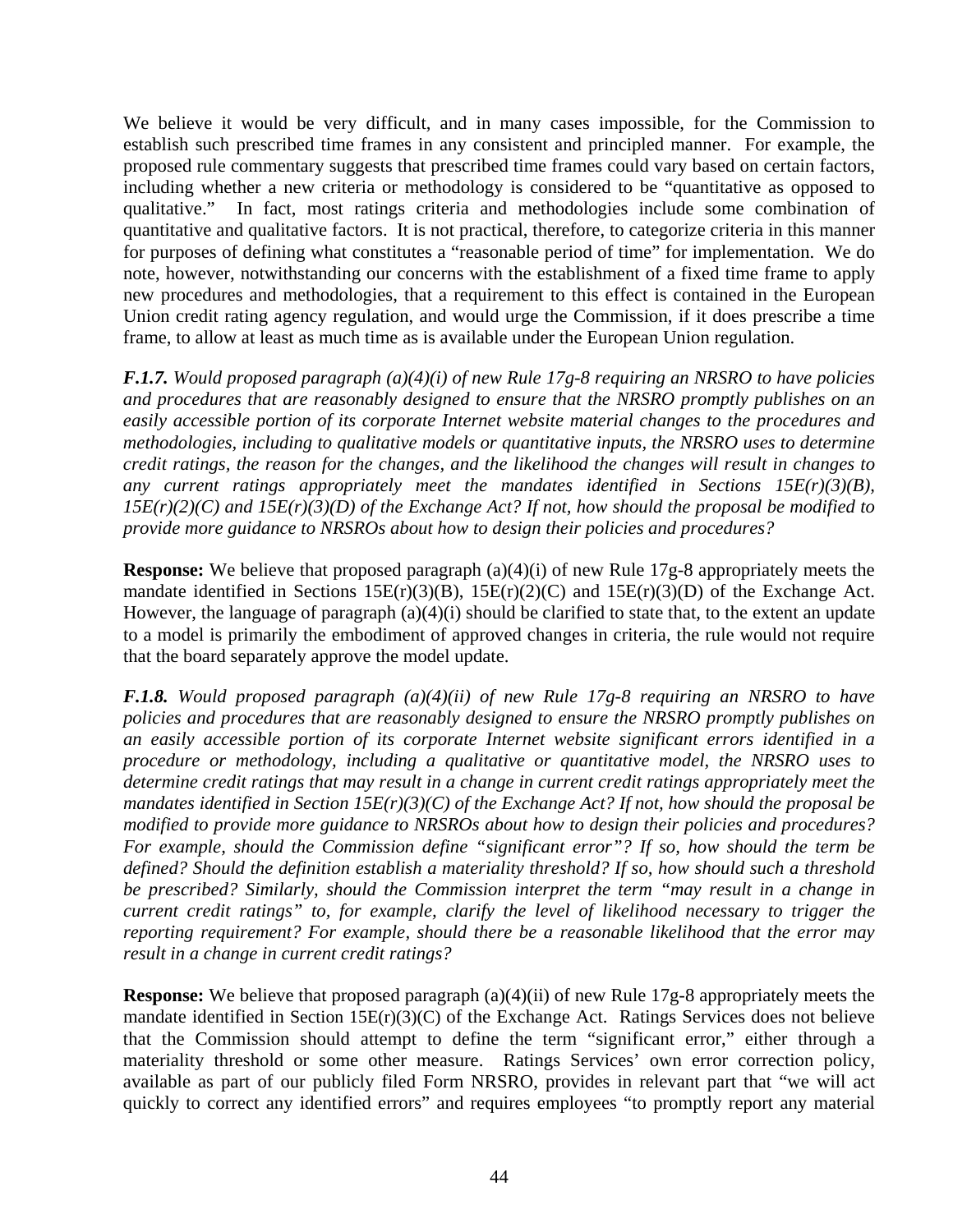errors discovered." Once discovered, such errors must be reported and corrected as quickly as reasonably possible. The policy provides that if a public credit rating or Credit Watch and/or outlook is ultimately adjusted because of the discovery of an error, the revised rating or Credit Watch and/or outlook will be published along with a revised "credit rating rationale" that incorporates a statement about the error and the corrections made.

We have found that our error correction policy has proven to be effective and, where errors have occurred, our practice of reacting swiftly and transparently has benefited the market. We also believe that it would be appropriate for the Commission, as part of its oversight authority, to examine NRSROs' adherence to such policies. We do not believe, however, that the market would gain any additional benefit from the imposition by the Commission of requirements and definitions of what constitutes a "significant error" that must be disclosed. Because credit ratings reflect the subjective opinions of a committee of ratings analysts and often incorporate both quantitative and qualitative factors, we believe it would be difficult, if not impossible, for the Commission to establish a principled definition for what might have constituted a "significant error."

Of course, if an NRSRO ultimately determined, in its own exercise of independent analytical judgment, that a correction of an error necessitated a change to an existing rating, the NRSRO should (and consistent with the Commission's rules, must) publish such a revised rating. However, the imposition of an arbitrary definition of "significant error" could result in situations where an NRSRO is compelled to identify errors even where, according to the best analytical judgment of the NRSRO, such errors are minor and their correction does not result in any ratings action or other communication to the market. Any such requirement could have the effect of causing unnecessary disruption in the markets and could also run afoul of Section 15E(c)(2) of the Exchange Act, which provides that the Commission may not "regulate the substance of credit ratings or the procedures and methodologies by which any [NRSRO] determines credit ratings." In our view, the better alternative, consistent with other provisions of Section 15E and these Rules, would be for the Commission to use its oversight authority to ensure that NRSROs are in fact complying with their own independent, publicly available error correction policies.

*F.1.9. Would proposed paragraph (a)(5) of new Rule 17g-8 requiring an NRSRO to have policies and procedures that are reasonably designed to ensure that it discloses the version of a credit rating procedure or methodology, including the qualitative methodology or quantitative inputs, used with respect to a particular credit rating appropriately meet the mandates identified in Sections 15E(r)(3)(A) of the Exchange Act? If not, how should the proposal be modified to provide more guidance to NRSROs about how to design their policies and procedures?* 

**Response:** We believe that proposed paragraph (a)(5) of new Rule 17g-8 appropriately meets the mandate identified in Sections  $15E(r)(3)(A)$ ,  $15E(r)(2)(C)$  and  $15E(r)(3)(D)$  of the Exchange Act. However, the language of paragraph (a)(5) should be clarified to state that the requirement to publish the version of criteria used for a particular rating applies only when there is an action on the rating, such as an upgrade, downgrade or withdrawal.

#### **Section G—Form and Certification to Accompany Credit Ratings**

*G.1 The Commission generally requests comment on all aspects of proposed prefatory text to paragraph (a) of Rule 17g-7. The Commission also seeks comment on the following:*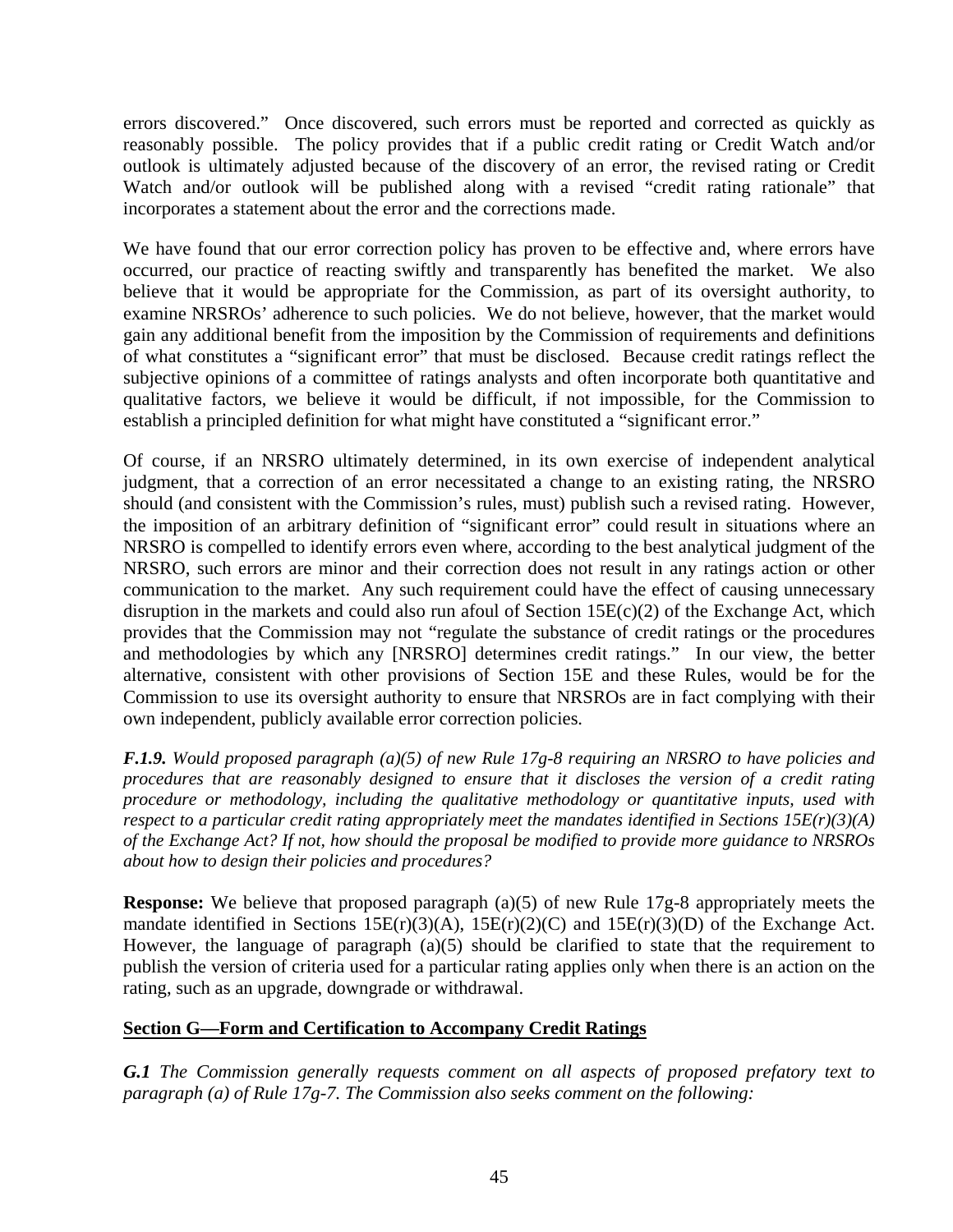*G.1.1 What practical issues should the Commission consider in implementing the proposal that an NRSRO publish the form and the certifications every time the NRSRO takes a rating action? For example, should the certifications only be required to be included with the publication of an expected, preliminary, or initial credit rating or do they remain relevant for the term of the rated security or money market instrument and, therefore, should they continue to be published with subsequent rating actions? How could the proposal be modified to address any practical issues identified without undermining the goal of making this information available to users of the NRSRO's credit ratings?* 

**Response:** Ratings Services believes that, while an information form accompanying a credit rating may provide useful disclosure for investors and other users of credit ratings, the form must not be so lengthy and overburdened with detail that it loses its utility. More specifically, we believe that such a form should comport with the requirement in proposed Rule  $17g-7(a)(1)(A)$  that it be easy to use and helpful. We are concerned that, as proposed, the information form would require a level of detail that far surpasses what most users of credit ratings would find of practical use, while imposing unnecessary burdens on NRSROs. For the reasons stated in our answer to E.2.9, we also do not believe that affirmations should be included together with rating actions to which the information publication requirement will apply.

*G.1.2 What practical issues should the Commission consider in implementing the proposal that an NRSRO publish the form and the certifications in the same medium and make it available to the same persons who can receive or access the credit rating resulting from or subject to the rating action? How could the proposal be modified to address any practical issues identified without undermining the goal of making this information available to users of the NRSRO's credit ratings?* 

**Response:** Credit ratings are typically published and re-published in numerous formats through a disparate array of media, including the Internet, press releases, newspapers, broadcast television and radio, news "tickers" and the like. It is not feasible to include the referenced form and certification in all such transmissions. To ensure consistent, transparent access to the form and certifications, the Commission should simply require that they be made readily available on the NRSRO's public website, consistent with prevailing disclosure norms.

*G.1.3 What practical issues should the Commission consider in implementing the proposal to apply provisions of the current note to Rule 17g-7 – that the term "rating action" includes the publication of any expected or preliminary credit rating by the NRSRO – to all of the information required under Rule 17g-7 as it would be amended under these proposals? How could the proposal be modified to address any such practical issues without undermining the goal of the disclosure requirements currently contained in Rule 17g-7, that is, to make available to investors, if a credit rating is issued with respect to an asset- backed security, a description of: (1) the representations, warranties, and enforcement mechanisms available to investors; and (2) how they differ from the representations, warranties, and enforcement mechanisms in issuances of similar securities?* 

**Response:** Given the volume of information required to be included in the information form and the preparation time needed, it is possible that the timing of rating publication will be pushed back, particularly with respect to preliminary ratings.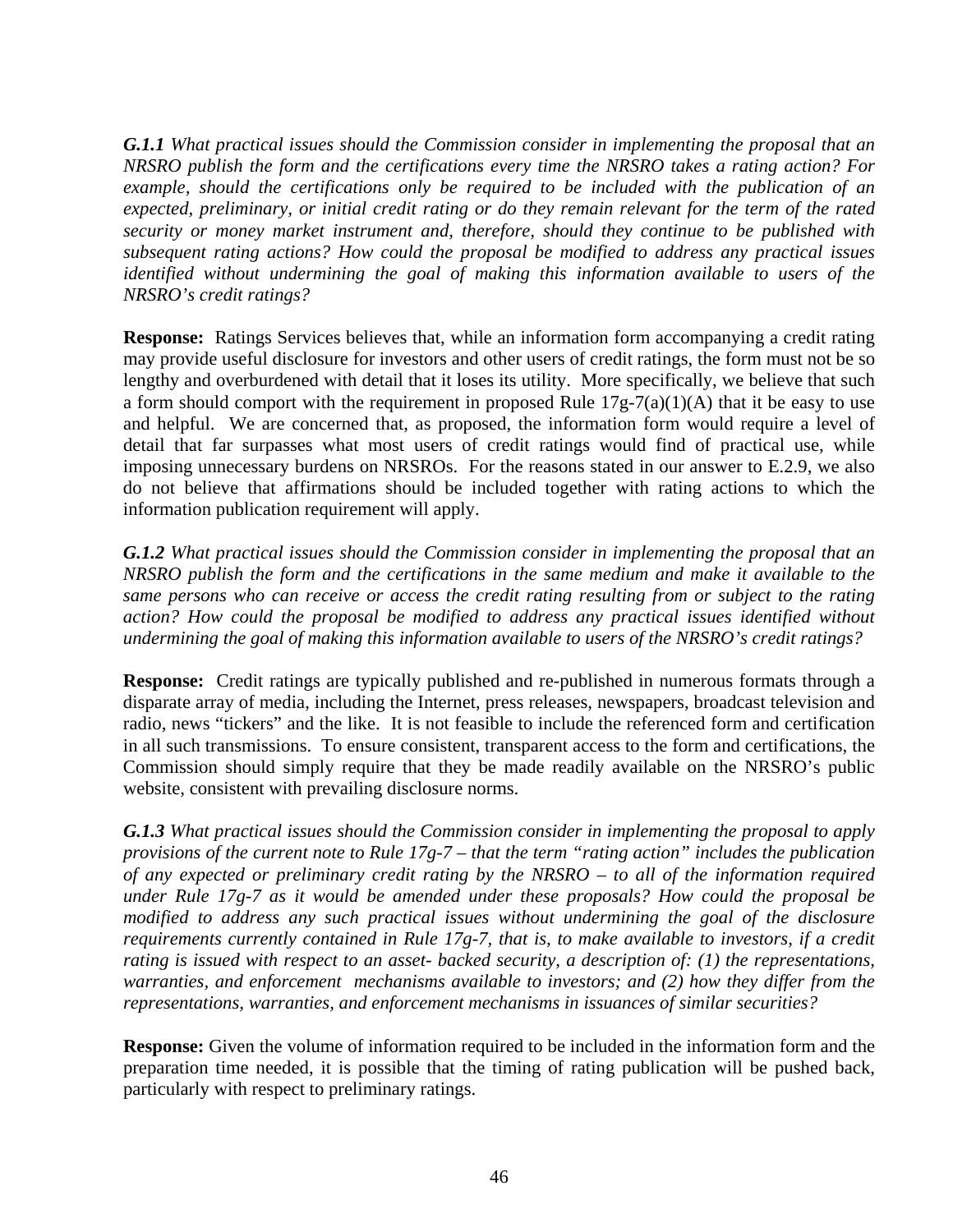*G.1.4 The Commission has proposed to require issuers of asset-backed securities using a registration statement on proposed Form SF-3 to file a preliminary prospectus, under proposed Rule 424(h), containing transaction-specific information at least 5 business days in advance of the first sale of securities in the offering in order to allow investors additional time to analyze the specific structure, assets, and contractual rights regarding each transaction. Should the Commission explicitly require that the disclosures required by Rule 17g-7 be provided no later than the time of the proposed Rule 424(h) preliminary prospectus?* 

**Response:** NRSROs are not participants in the offering process and do not take any part in the marketing effort for the sale of the securities. Therefore, NRSROs are often not aware of the scheduled date of the first sale in the offering unless the issuer or the underwriter informs them of their target for such date. The date of the offering might subsequently be moved by the issuer and the underwriter, which could move the date of the first sale, and the NRSRO might not be notified of such change. NRSROs cannot commit to making these disclosures in this fixed timeframe as it is beyond their control when they will receive the relevant information needed to comply. In addition, it is a frequent occurrence that a rating is assigned on an issuance well after the actual closing and first sale of the transaction. Therefore, requiring NRSROs to represent that they will disclose certain information five business days prior to the first sale in the offering is unrealistic.

Importantly, such a rule could have the effect of requiring an NRSRO to publish a rating prematurely, before the NRSRO has had an opportunity to request and/or evaluate relevant information related to the security. This would be an untenable situation for Ratings Services, which has in place a well-established policy providing that it will only publish ratings where it has determined that it has sufficient information. Moreover, such a requirement would plainly interfere with NRSROs' analytical independence in violation of Section  $15E(c)(2)$  of the Exchange Act (prohibiting regulation of the substance of credit ratings).

*G.1.5 If the NRSRO publishes its credit ratings via a press release disseminated through its corporate Internet website and/or through other electronic information providers, would it be appropriate to permit the NRSRO to accomplish the required disclosure by publishing the credit rating and information in the press release on the form along with the required contents of the form (as discussed below) and, if applicable, attaching any relevant certifications to the form? What other methods could be used to make the required disclosures?* 

**Response:** As stated in our response to G.1.1 above, we believe that publication of the form on the NRSRO's public website should suffice.

*G.2 The Commission generally requests comment on all aspects of proposed paragraph (a)(1)(ii) of proposed Rule 17g-7. The Commission also seeks comment on the following:* 

*G.2.1 Is the objective that the form be easy to use and helpful for users of credit ratings to understand the information contained in the report sufficiently clear to provide NRSROs with guidance on how to present the information in the form in accordance with this proposed requirement? If not, how should the proposal be modified to provide better guidance? Commenters should provide specific suggested rule text and explain the rationale for it.*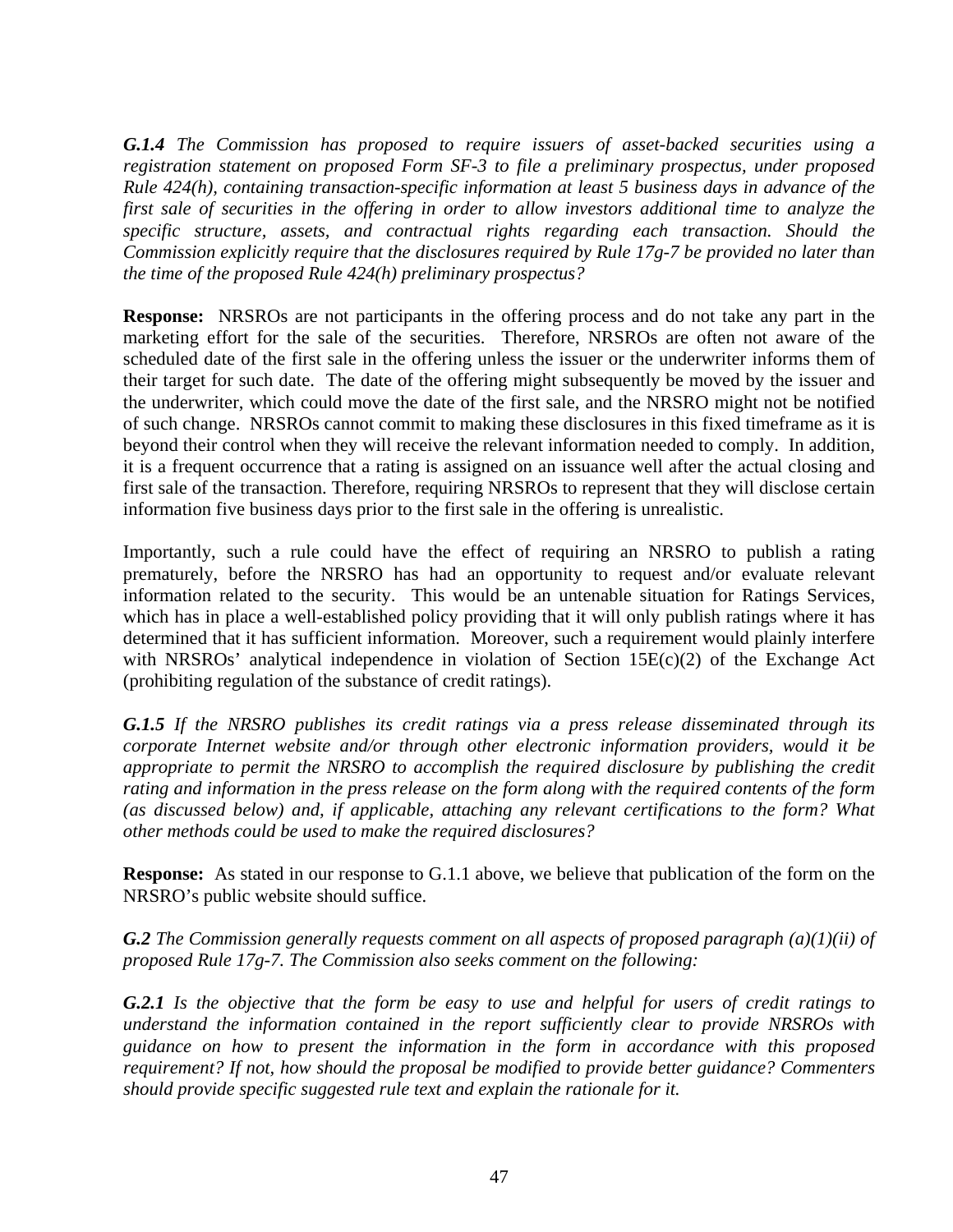**Response:** The proposed wording is adequate and additional clarification is not required.

**G.2.2** *Is the objective that the content described in proposed paragraphs*  $(a)(1)(ii)(K)$ *, (L) and (M) of Rule 17g-7 be disclosed in a manner that is directly comparable across types of obligors, securities, and money market instruments sufficiently clear to provide NRSROs with guidance on how to present this information in the form in accordance with this proposed requirement? If not, how should the proposal be modified to provide better guidance? Commenters should provide specific suggested rule text and explain the rationale for it. In addition, how would adding "obligors" and "money market instruments" to the presentation requirement expand its scope? Finally, the Commission requests commenters to provide examples of disclosures in these areas that are being made now (if such disclosures are being made) and how the disclosures might be presented under the proposed requirements.* 

**Response:** As currently worded, it is possible that different NRSROs will reach different conclusions about the level of detail required to address paragraphs  $(a)(1)(ii)(K)$ ,  $(L)$  and  $(M)$ . In addition, as we explain in various answers within Sections E, F and J, Ratings Services' ratings do not connote a particular expectation of a probability of default. Instead, they must be understood as presenting our assessment of relative, as opposed to absolute, likelihood of default. Due to the differing approaches to the meaning of default at different NRSROs, the information from one may not be directly comparable to another. This also holds true with respect to explanations of the level of volatility that may lead to a change in a credit rating. Moreover, it is difficult if not impossible to identify any singular factor that "might lead" to a change in credit rating, or to produce an allinclusive list. In response to this requirement it would be more meaningful for an NRSRO to discuss the application of its criteria and particular methodologies to changes in circumstances.

Paragraph  $(a)(1)(ii)(K)$  also would require an explanation of the magnitude of the change in a rating that could occur under different market conditions. There may be an infinite number of "different market conditions," with varying degrees of significance (for example, moderate inflation, hyper inflation, deflation, stagnation, etc.). This may hamper the ability to compare information across ratings of different NRSROs. Further, we do not believe it would be appropriate for the Commission to mandate that specific conditions be assumed, as such might not have the same degree of relevance in all situations. Accordingly, we believe that each NRSRO should decide for itself what conditions merit discussion in light of the characteristics of the rated instrument and whatever other information the NRSRO believes it is appropriate to take into account.

Please also see our response to question G.3.18 below.

*G.2.3 Should the Commission require that the below information an NRSRO must include in the form be presented in a certain order to enhance comparability? For example, should the Commission require that the information be disclosed in the order in which it is identified in proposed paragraph (a)(1)(ii) of Rule 17g-7 discussed below? Are there other means of enhancing the comparability of forms among NRSROs? For example, should the Commission require a more standardized format for the form?*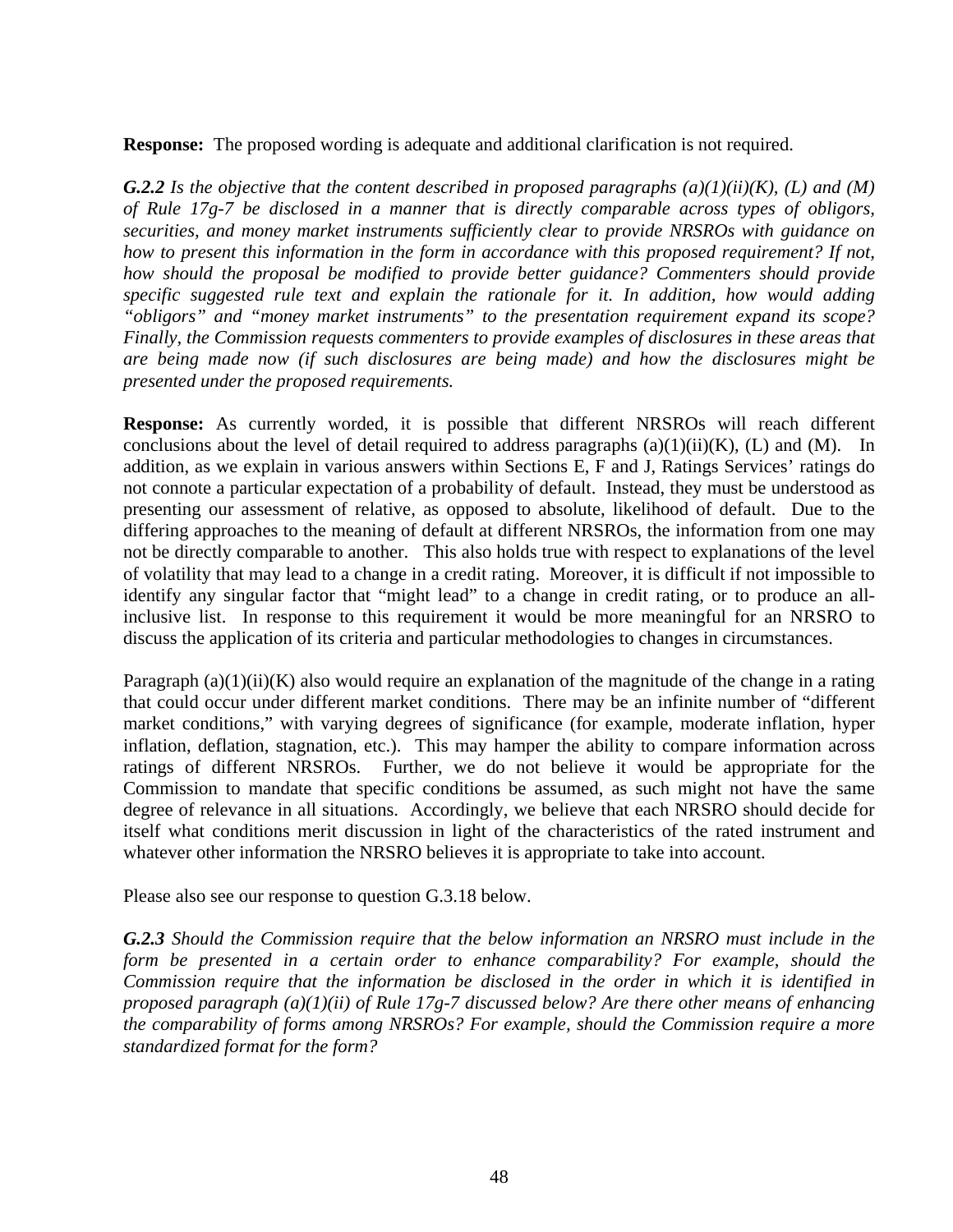**Response:** We do not believe there would be a benefit to investors for the Commission to standardize the presentation of the information among NRSROs. Depending upon the nature of different offerings, there may be circumstances where it will enhance the presentation of the information and enhance investor understanding for the order to vary from that set forth in the proposed Rule.

*G.3 The Commission generally requests comment on all aspects of proposed paragraph (a)(1)(ii) of proposed Rule 17g-7. The Commission also seeks comment on the following:* 

*G.3.1 With respect to proposed paragraph (a)(1)(ii)(A), should the Commission consider requiring the disclosure of information in addition to the identity of the obligor's legal name and any other name that the obligor uses in its business? Are there additional or alternative ways to identify the obligor? Also, provide examples of how this disclosure might appear on the form.* 

**Response:** Please see our response to question E.2.8 with regard to concerns over obligor identification.

*G.3.2 With respect to proposed paragraph (a)(1)(ii)(A), should the Commission consider requiring the disclosure of information in addition to the name of the security or money market instrument, if applicable, and a description of the security or money market instrument? Are there additional or alternative ways to identify the security or money market instrument? Would disclosing the CUSIP alone be sufficient to identify the security or money market instrument? If so, should the Commission consider requiring that the CUSIP be disclosed? Also, provide examples of how this disclosure might appear on the form.* 

**Response:** Subject to assuring the rights of owners of proprietary information are observed, NRSROs should be required to identify securities, issuers and obligors with the level of detail they believe to be reasonably sufficient. Generally the obligor's name, and when applicable, the issue, class and maturity date should be sufficient.

*G.3.3 With respect to proposed paragraph (a)(1)(ii)(B), would the disclosure of the version of the procedure or methodology used to determine the credit rating in conjunction with proposed paragraph (a)(5) of Rule 17g-8 achieve the goals of Section 15E(r)(3)(A) of the Exchange Act? If not, what alternative or additional requirements should the Commission consider? Also, provide examples of how this disclosure might appear on the form.* 

**Response:** In principle, we believe that the proposed expectation to present a rating-by-rating disclosure is feasible and we are exploring linking criteria to the individual elements of a rating. However, the actual benefit to investors is slight; investors who want to see criteria can access this content quickly through our public website.

Additionally, we believe that an NRSRO should have internal policies and guidance procedures for criteria development and dissemination that specify the process for documenting criteria, publishing new or revised criteria, and notifying the public and investors of the potential impact of criteria on existing credit ratings through published requests for comment (where appropriate) and advance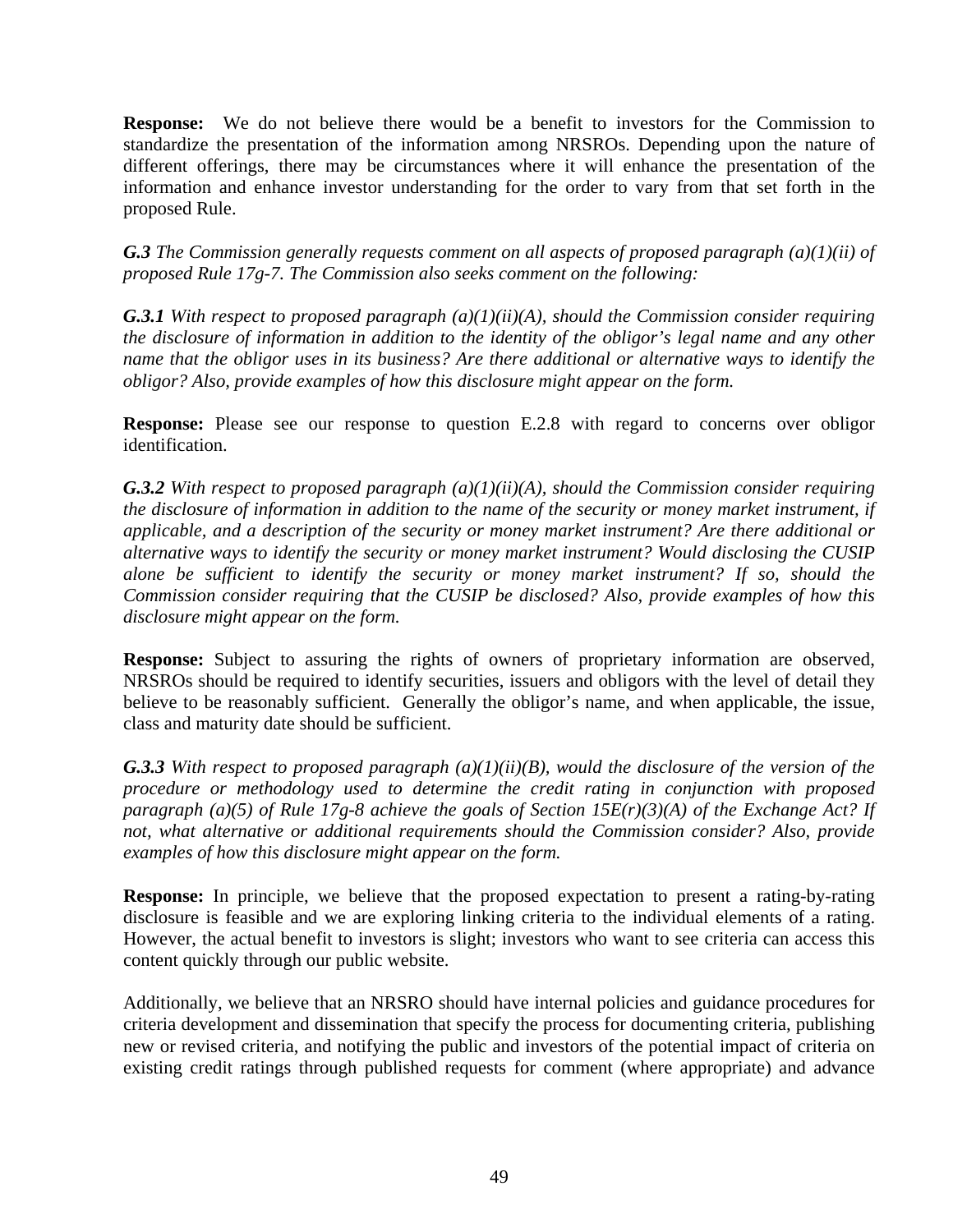notices of proposed criteria changes. Such guidelines should stipulate that criteria must be disseminated externally through published documentation and reinforce several key principles:

(i) the NRSRO rates issuers and obligations in accordance with its criteria;

(ii) existing criteria remain effective until withdrawn or replaced by new criteria;

(iii) the NRSRO has a defined process for developing, approving and documenting its criteria; and

(iv) the NRSRO publishes its criteria to promote transparency of its ratings.

*G.3.4 Proposed paragraph (a)(1)(ii)(C) of Rule 17g-7 would require an NRSRO to disclose in the form the main assumptions and principles used in constructing the procedures and methodologies used to determine the credit rating, including qualitative methodologies and quantitative inputs and, if the credit rating is for a structured finance product, assumptions about the correlation of defaults across the underlying assets. Is this proposed requirement sufficiently explicit with respect to the information that would need to be disclosed? If not, what additional detail should the Commission provide in terms of the information that would need to be disclosed? Also, provide examples of how this disclosure might appear on the form. In addition, would the proposal require the disclosure of proprietary information? If so, what type or types of proprietary information would be disclosed? How could this issue be addressed?* 

**Response:** Many of these disclosures are similar to disclosures required in other jurisdictions, including the European Union. We propose that in the interest of fostering consistent regulation globally, the Commission harmonize its requirements with those of the European Union on the disclosure issues raised in these questions.

*G.3.5 Proposed paragraph (a)(1)(ii)(D) of Rule 17g-7 would require the NRSRO to disclose in the form the potential limitations of the credit rating, including the types of risks excluded from the credit rating that the NRSRO does not comment on, including, as applicable, liquidity, market, and other risks. Is this proposed requirement sufficiently explicit with respect to the information that would need to be disclosed? If not, what additional detail should the Commission provide in terms of the information that would need to be disclosed? Also, provide examples of how this disclosure might appear on the form.* 

**Response:** The proposed wording is adequate and additional clarification is not required.

*G.3.6 Proposed paragraph (a)(1)(ii)(E) of Rule 17g-7 require the NRSRO to disclose in the form information on the uncertainty of the credit rating, including: (1) information on the reliability, accuracy, and quality of the data relied on in determining the credit rating; and (2) a statement relating to the extent to which data essential to the determination of the credit rating were reliable or limited, including: any limits on the scope of historical data; and any limits in accessibility to certain documents or other types of information that would have better informed the credit rating. Is this proposed requirement sufficiently explicit with respect to the information that would need to be disclosed? If not, what additional detail should the Commission provide in terms of the information that would need to be disclosed? Also, provide examples of how this disclosure might appear on the form. In addition, would the proposal require the disclosure of proprietary information? If so, what type or types of proprietary information would be disclosed? How could this issue be addressed?*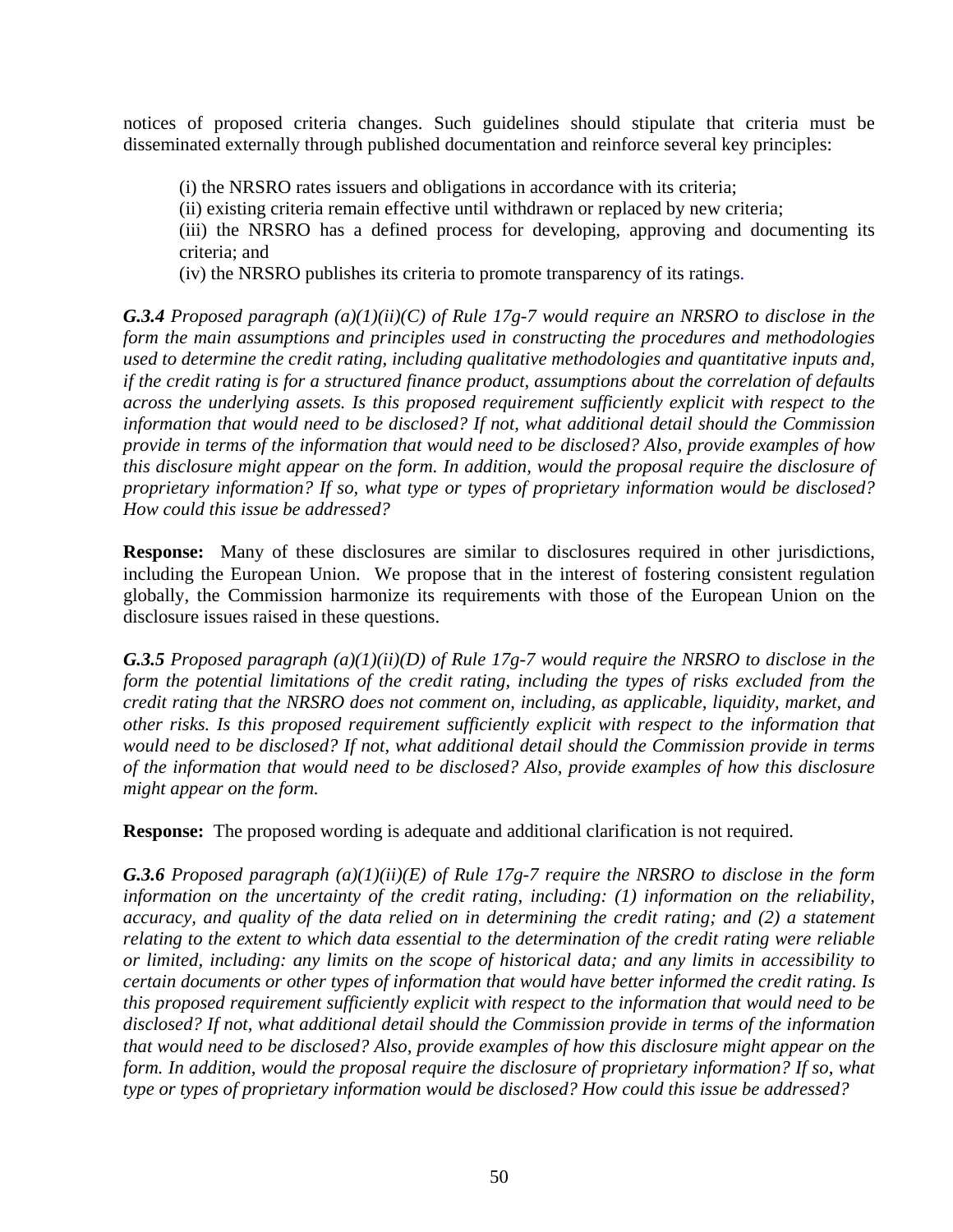**Response:** Requiring NRSROs to provide overly detailed information regarding "reliability," "accuracy" and "quality" of the data would present practical, and possibly contractual, difficulties. First, depending on what is required, such disclosures could be extremely lengthy given the vast array of data types that may be used in a rating analysis and may, as a result, be of limited use to the users of ratings or discourage those users from reading the information completely. Second, some data received by NRSROs in the rating process is proprietary and/or confidential and thus there are limitations on the type of disclosures that could be made about such data.

We urge the Commission to require only a statement about: (i) whether essential data was available; (ii) whether such data was believed to be reliable; and (iii) any limitations on access to data for that transaction that differed from typical circumstances. To make such disclosures, NRSROs may establish or use existing internal processes to monitor information reliability, accuracy and quality. This approach also would be broadly consistent with requirements in other jurisdictions that regulate credit rating agencies.

*G.3.7 Proposed paragraph (a)(1)(ii)(F) of Rule 17g-7 would require the NRSRO to disclose in the form whether and to what extent third-party due diligence services were used by NRSRO organization, a description of the information that such third-party reviewed in conducting due diligence services, and a description of the findings or conclusions of such third-party? Is this proposed requirement sufficiently explicit with respect to the information that would need to be disclosed? If not, what additional detail should the Commission provide in terms of the information that would need to be disclosed? Also, provide examples of how this disclosure might appear on the form.* 

**Response:** Unless the third-party due diligence service was engaged by the NRSRO, any disclosure of this nature would more appropriately be made by the party that hired the due diligence provider. The NRSRO could indicate whether it received and made any use of information produced by a third-party due diligence provider and made available to the NRSRO, but it will generally not be in a position to disclose, other than based on indirect (possibly third-hand) knowledge, what information such third-party due diligence provider reviewed.

*G.3.8 With respect to proposed paragraph (a)(1)(ii)(F) of Rule 17g-7, how should the findings and conclusions of any third-party due diligence report made publicly available by the issuer or underwriter pursuant to Section 15E(s)(4)(A) of the Exchange Act be incorporated into the disclosure if used by the NRSRO? Similarly, how should any certifications the NRSRO receives from providers of third-party due diligence services pursuant to Section 15E(s)(4)(B) of the Exchange Act be incorporated into the disclosure if used by the NRSRO? Also, provide examples of how this disclosure might appear on the form.* 

**Response:** Disclosure regarding the findings and conclusions of third-party due diligence reports should be made by NRSROs in the same manner as disclosure they make regarding other types of reports (e.g., audit reports, appraisal reports) that an analyst may review and consider as part of the rating process. Certifications received by an NRSRO from a provider of third-party due diligence services should be incorporated into the NRSRO's disclosure about the reliability, accuracy and quality of data it has received in accordance with our answer to question G.3.6.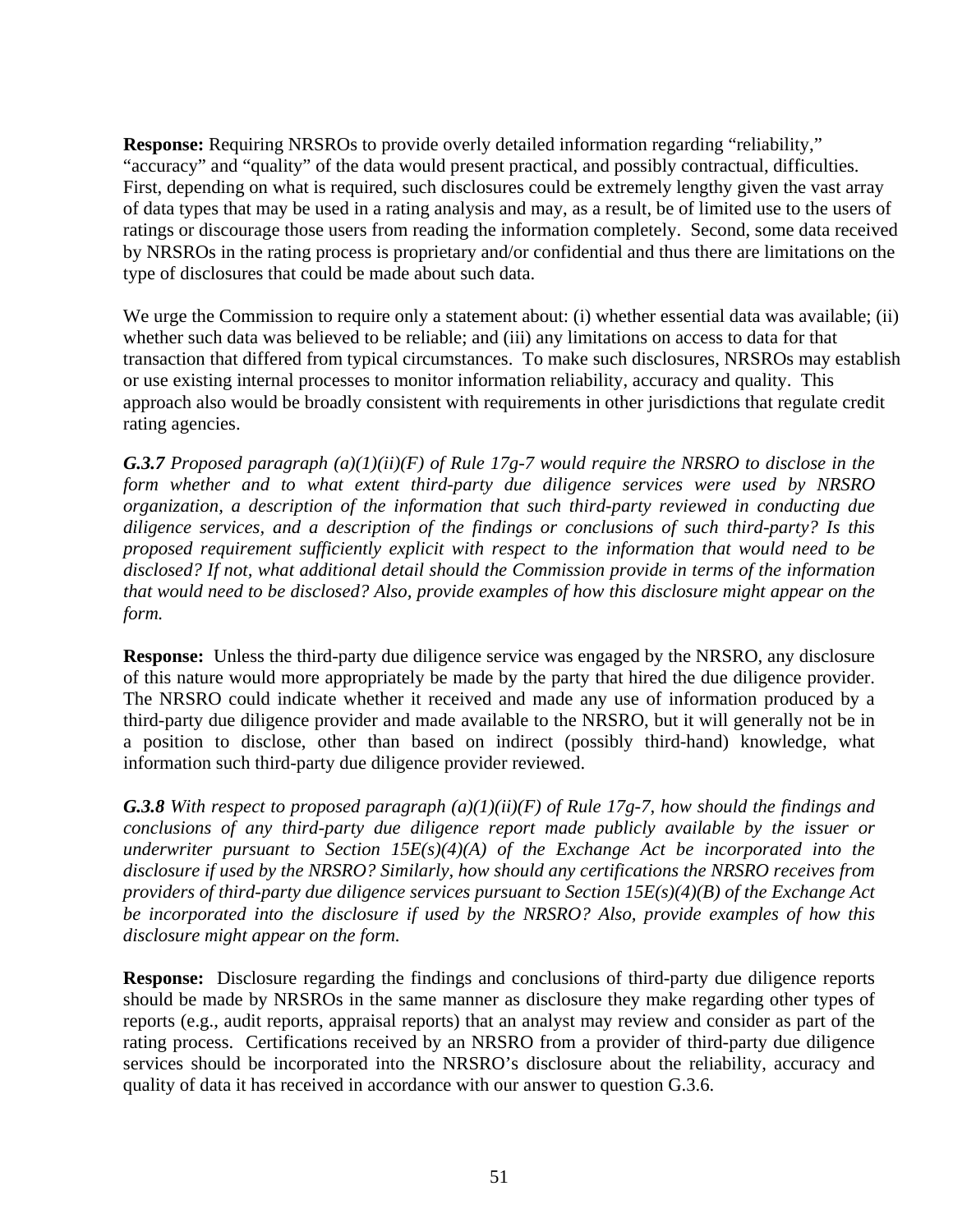*G.3.9 Proposed paragraph (a)(1)(ii)(G) of Rule 17g-7 would require the NRSRO to disclose in the form, if applicable, how servicer or remittance reports were used, and with what frequency, to conduct surveillance of the credit rating? Is this proposed requirement sufficiently explicit with respect to the information that would need to be disclosed? If not, what additional detail should the Commission provide in terms of the information that would need to be disclosed? Also, provide examples of how this disclosure might appear on the form.* 

**Response**: The proposed wording is adequate and additional clarification is not required.

*G.3.10 Proposed paragraph (a)(1)(ii)(H) of Rule 17g-7 would require the NRSRO to disclose in the form a description of the data about any obligor, issuer, security, or money market instrument that*  was relied upon for the purpose of determining the credit rating? Is this proposed requirement *sufficiently explicit with respect to the information that would need to be disclosed? If not, what additional detail should the Commission provide in terms of the information that would need to be disclosed? Also, provide examples of how this disclosure might appear on the form.* 

**Response:** This requirement is not clear and potentially imposes nebulous disclosure requirements that may result in effectively overloading investors with information and essentially reducing rather than enhancing the value of the disclosure. In addition, certain of the data may be confidential or provided under contractual terms that restrict its public disclosure.

*G.3.11 Proposed paragraph (a)(1)(ii)(I) of Rule 17g-7 would require the NRSRO to disclose in the form a statement containing an overall assessment of the quality of information available and considered in producing a rating for an obligor, security, or money market instrument, in relation to the quality of information available to the NRSRO in rating similar obligors, securities, or money market instruments. Is this proposed requirement sufficiently explicit with respect to the information that would need to be disclosed? If not, what additional detail should the Commission provide in terms of the information that would need to be disclosed? Also, provide examples of how this disclosure might appear on the form.* 

**Response:** This extends the question in G.3.6 (see response above). As we noted there, requiring NRSROs to provide detailed information regarding "reliability," "accuracy" and "quality" of the information available and considered in producing a credit rating would present practical, and possibly contractual, difficulties. Consistent with our answer to question G.3.6, we urge the Commission to require only a statement about: (i) whether essential data was available; (ii) whether such data was believed to be reliable; and (iii) any limitations on access to data for that transaction that differed from typical circumstances.

*G.3.12 With respect to proposed paragraph (a)(1)(ii)(J)(1) of Rule 17g-7, are the proposed definitions of "solicited sell-side", "solicited buy-side", and "unsolicited" credit ratings sufficiently clear? If not, how should the definitions be augmented or altered? Also, provide examples of how this disclosure might appear on the form.* 

**Response:** The proposed wording is adequate and additional clarification is not required.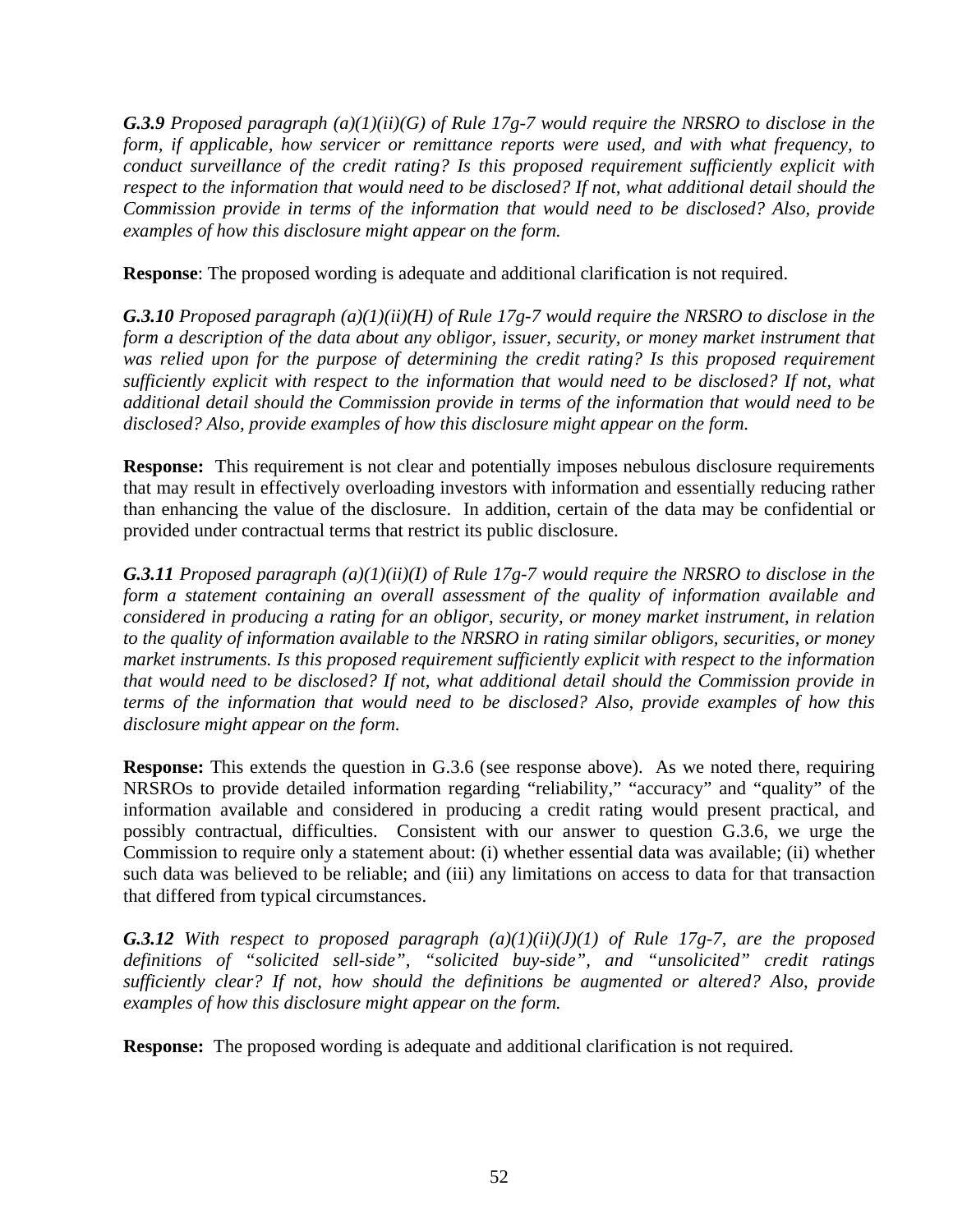*G.3.13 With respect to proposed paragraph (a)(1)(ii)(J)(1) of Rule 17g-7, would distinguishing between "solicited sell-side" and "solicited buy-side" credit ratings provide useful disclosure of potentially different conflicts of interest? Alternatively, should the disclosure more simply require classification of whether the credit rating was "solicited" or "unsolicited"? Also, provide examples of how this disclosure might appear on the form.* 

**Response:** We believe that the distinction of solicited or unsolicited is sufficient.

*G.3.14 With respect to proposed paragraph (a)(1)(ii)(J)(2) of Rule 17g-7, would the proposed disclosure of whether the NRSRO provided other services to the person that paid for the credit*  rating during the most recently ended fiscal year provide useful disclosure of potential conflicts of *interest? Also, provide examples of how this disclosure might appear on the form.* 

**Response:** We do not believe this would constitute a useful disclosure of potential conflicts of interest. The fact that the party paying for the rating received other non-ratings services during the most recent fiscal year provides no basis to conclude that the rating may be compromised. Requiring such a disclosure would cast doubts about the quality of the rating and could affect market confidence. That result is unnecessary, and, given the lack of any evidence that such conflicts actually exist, would be inappropriate. Moreover, the Commission, through the regulations it has promulgated since 2006, already requires NRSROs to take significant steps to identify potential conflicts of interest and adopt measures to prevent them from becoming actual conflicts. We do not believe that the proposed disclosure would add meaningfully to the existing regime.

*G.3.15 With respect to proposed paragraph (a)(1)(ii)(J) of Rule 17g-7, is there other information about conflicts of interest that the Commission should consider requiring to be disclosed in the form? Commenters should provide specific examples of such information and explain how it would provide useful information. Also, provide examples of how this disclosure might appear on the form.* 

**Response:** Please see our responses in Section II.C.

*G.3.16 Proposed paragraph (a)(1)(ii)(K) of Rule 17g-7 would require the NRSRO to disclose in the form an explanation or measure of the potential volatility of the credit rating, including: (1) any factors that might lead to a change in the credit rating; and (2) the magnitude of the change that could occur under different market conditions. Is this proposed requirement sufficiently explicit with respect to the information that would need to be disclosed? If not, what additional detail should the Commission provide in terms of the information that would need to be disclosed? Also, provide examples of how this disclosure might appear on the form. Should the Commission provide guidance on the types of factors that should be disclosed to establish a materiality threshold? If so, describe the factors and the corresponding materiality threshold. Furthermore, should the Commission define the term "might lead to a change in the credit rating" to establish the level of probability necessary to trigger the disclosure? If so, how should the term be defined?* 

**Response:** Please see our response to question G.2.2 above insofar as it pertains to paragraph  $(a)(1)(ii)(K)$ .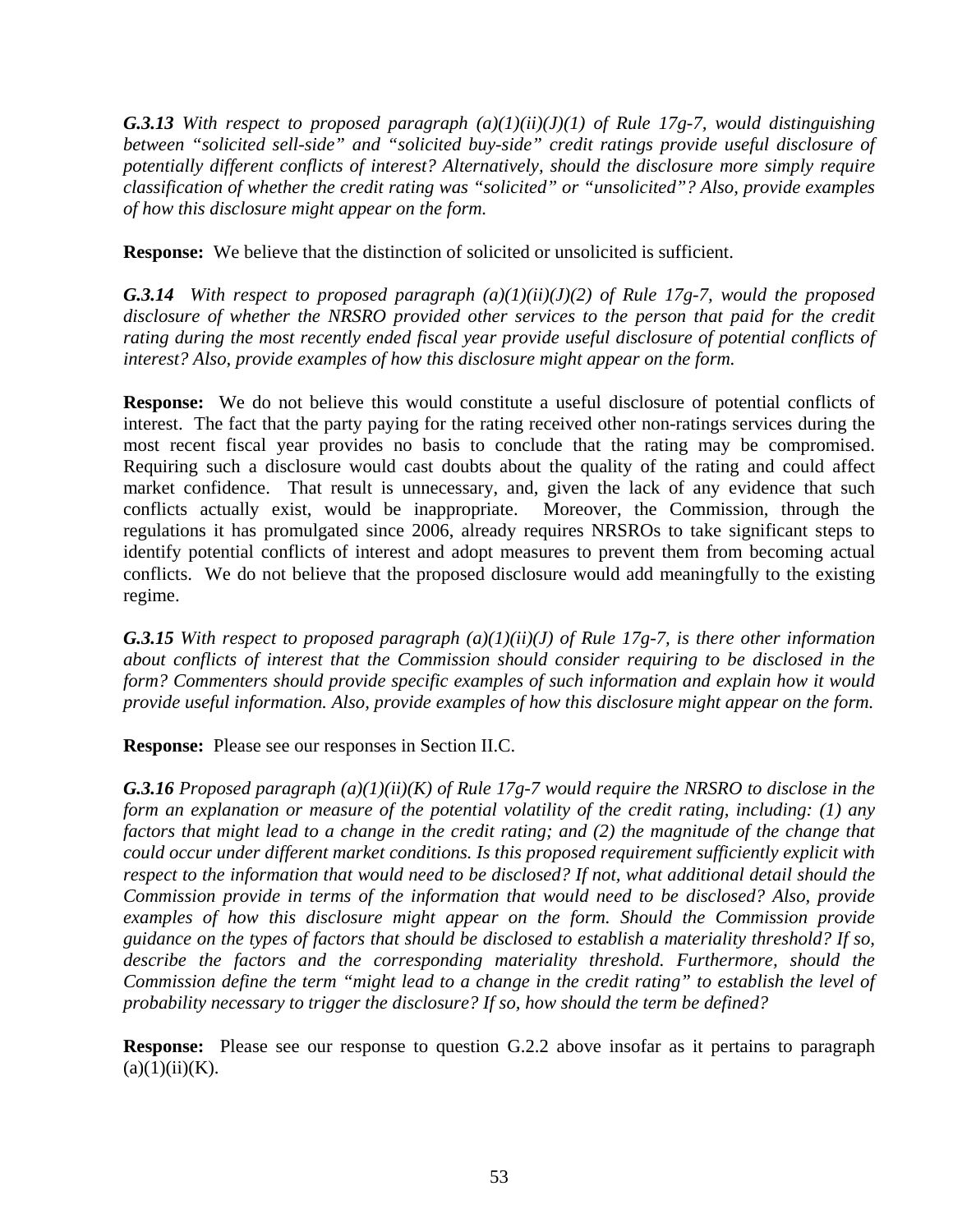*G.3.17 Proposed paragraph (a)(1)(ii)(L) of Rule 17g-7 would require the NRSRO to disclose in the form information on the content of the rating, including: (1) if applicable, the historical performance of the rating; and (2) the expected probability of default and the expected loss in the event of default. Is this proposed requirement sufficiently explicit with respect to the information that would need to be disclosed? If not, what additional detail should the Commission provide in terms of the information that would need to be disclosed? Also, provide examples of how this disclosure might appear on the form.* 

**Response:** The proposed requirement is sufficiently explicit. However, please see our response to question J.1.1 below with respect to probability of default.

*G.3.18 With respect to proposed paragraph (a)(1)(ii)(M) of Rule 17g-7 would require the NRSRO to disclose in the form information on the sensitivity of the rating to assumptions made by the NRSRO, including: (1) 5 assumptions made in the ratings process that, without accounting for any other factor, would have the greatest impact on a rating if the assumptions were proven false or inaccurate; and (2) an analysis, using specific examples, of how each of the 5 assumptions identified in the form impacts a rating? Is this proposed requirement sufficiently explicit with respect to the information that would need to be disclosed? If not, what additional detail should the Commission provide in terms of the information that would need to be disclosed? Also, provide examples of how this disclosure might appear on the form. In addition, would the proposal require the disclosure of proprietary information? If so, what type or types of proprietary information would be affected? How could this issue be addressed?* 

**Response:** The proposed requirement is sufficiently explicit, but it is nonetheless difficult, if not impossible, to articulate rating sensitivities in, or translate them to, singular variables. This is because (i) variables may be cross-dependent (e.g., interest rate, unemployment and mortgage delinquency levels may all interrelate), and (ii) each assumption may play out differently in different economic scenarios. Further, sensitivity will depend on the magnitude of deviation from the original assumption. Accordingly, and recognizing that notwithstanding these issues the Commission must address the directives in Section  $15E(s)(3)(b)(iii)$  of the Exchange Act, we recommend that the Commission clarify that: (i) the change in each assumption be considered independent (that is, all other assumptions hold steady), and (ii) sensitivity may be expressed using a directional articulation (i.e., a downgrade or upgrade), with each NRSRO to determine on its own what level of variance indicates sensitivity relative to the variable under consideration. Please also see our response to question G.2.2 above.

*G.3.19 Is the proposal to codify the current requirements in paragraphs (a) and (b) of Rule 17g-7 in proposed paragraph (a)(1)(ii)(N) of Rule 17g-7 appropriate? For example, would this redesignation change those requirements in some manner?* 

**Response:** Ratings Services believes that it is not appropriate to include the current requirements of paragraphs (a) and (b) of Rule 17g-7 in proposed paragraph  $(a)(1)(ii)(N)$  of the Rule. As the Commission indicates in the Release, Section  $15E(s)(1)$  of the Exchange Act requires that the information form contain (a) information relating to the assumptions underlying the credit rating procedures and methodologies, and (b) information that can be used by investors and other users of credit ratings to better understand credit ratings. To this end, the subsections of proposed paragraph (a)(1)(ii) preceding paragraph (N) address matters that are relevant to credit analysis and rationale.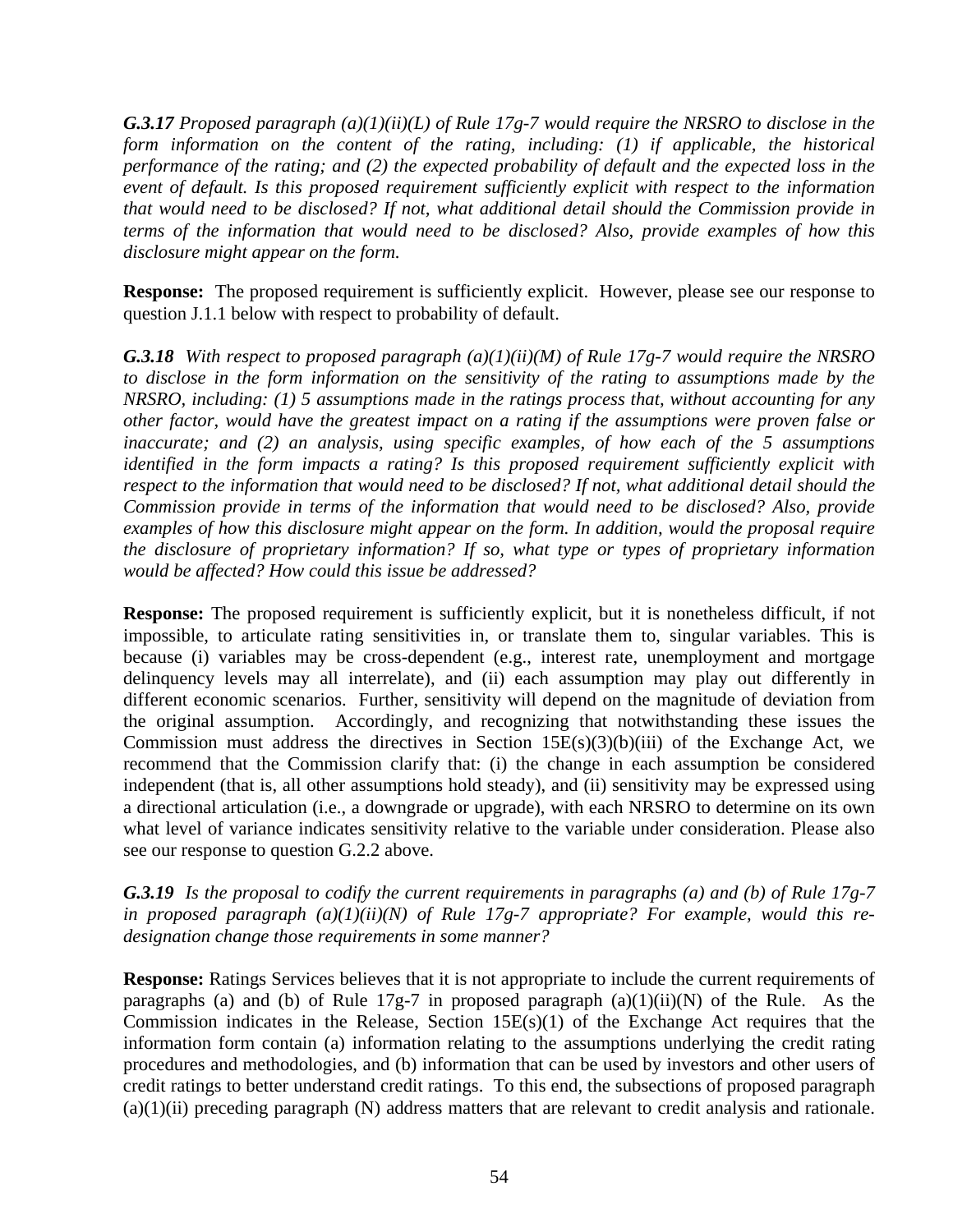The disclosures required by current paragraphs (a) and (b) of Rule 17g-7 are unrelated to credit analysis and rationale. They are not relevant to the assumptions underlying Ratings Services' credit rating procedures and methodologies and consequently do not in and of themselves help investors better understand the credit rating process. Inclusion of this information in a form which is otherwise focused on the analytical process therefore appears potentially confusing.

In addition, including the current requirements of paragraphs (a) and (b) of Rule 17g-7 in proposed paragraph  $(a)(1)(ii)(N)$  would indeed change those requirements. At present, the Rule 17g-7 disclosures are required to be made in connection with the publication of a credit rating report. As proposed, these disclosures would become part of an information form required to be published in connection with each rating action. Such actions would not necessarily be accompanied by the issuance of a credit rating report. As a result, the triggering mechanism for the required disclosure would shift from the issuance of a credit rating report to the taking of a credit rating action. Ratings Services believes that, to the extent the disclosure currently required under Rule 17g-7 is necessary, it is more appropriate to tie such disclosure to the issuance of credit rating reports than to the taking of credit rating actions.

*G.4 The Commission generally requests comment on all aspects of proposed paragraph (a)(1)(iii) of proposed Rule 17g-7.* 

*G.4.1 The Commission also seeks comment on the following: 1. Are there alternative means of implementing Section 15E(q)(2)(F) with respect to the attestation requirement? For example, should Section 15E(q)(2)(F) be implemented in proposed provisions requiring NRSROs to disclose information about the performance of credit ratings (i.e., the proposed Form NRSRO Exhibit 1 Transition/Default Matrices and/or the proposed ratings histories disclosure requirement)? If so, how would the attestation requirement be made a part of either of these other proposals?* 

**Response:** We believe that the most appropriate manner in which to deal with attestation required by Section  $15E(q)(2)(F)$  is to adapt it to disclosure credit rating agencies registered in the European Union and Hong Kong are already required to make. In both of those jurisdictions, in response to requirements to provide the name of an individual responsible for approving a rating, we name the chair of the rating committee that in fact approved the rating. It is implicit that such approval necessarily constitutes an attestation that the rating has been determined in accordance with applicable policies and criteria. This would encompass, among other things, determinations that to the best of the approver's knowledge, the credit rating was not influenced by any other business activities, the credit rating was based solely on the merits of the obligor, security or money market instrument being rated, and that the credit rating was an independent evaluation of the risks and merits of the obligor, security or money market instrument.

*G.4.2 What person within the NRSRO has responsibility for the credit rating and the other information that would be required to be disclosed in the form and, consequently, could make the attestation? For example, could the lead analyst, the chair of the rating committee, a senior manager, or some other person make the proposed attestation?* 

**Response:** As noted in our response to question G.4.1, in the European Union and Hong Kong, we name the chair of the rating committee that in fact approved the rating**.**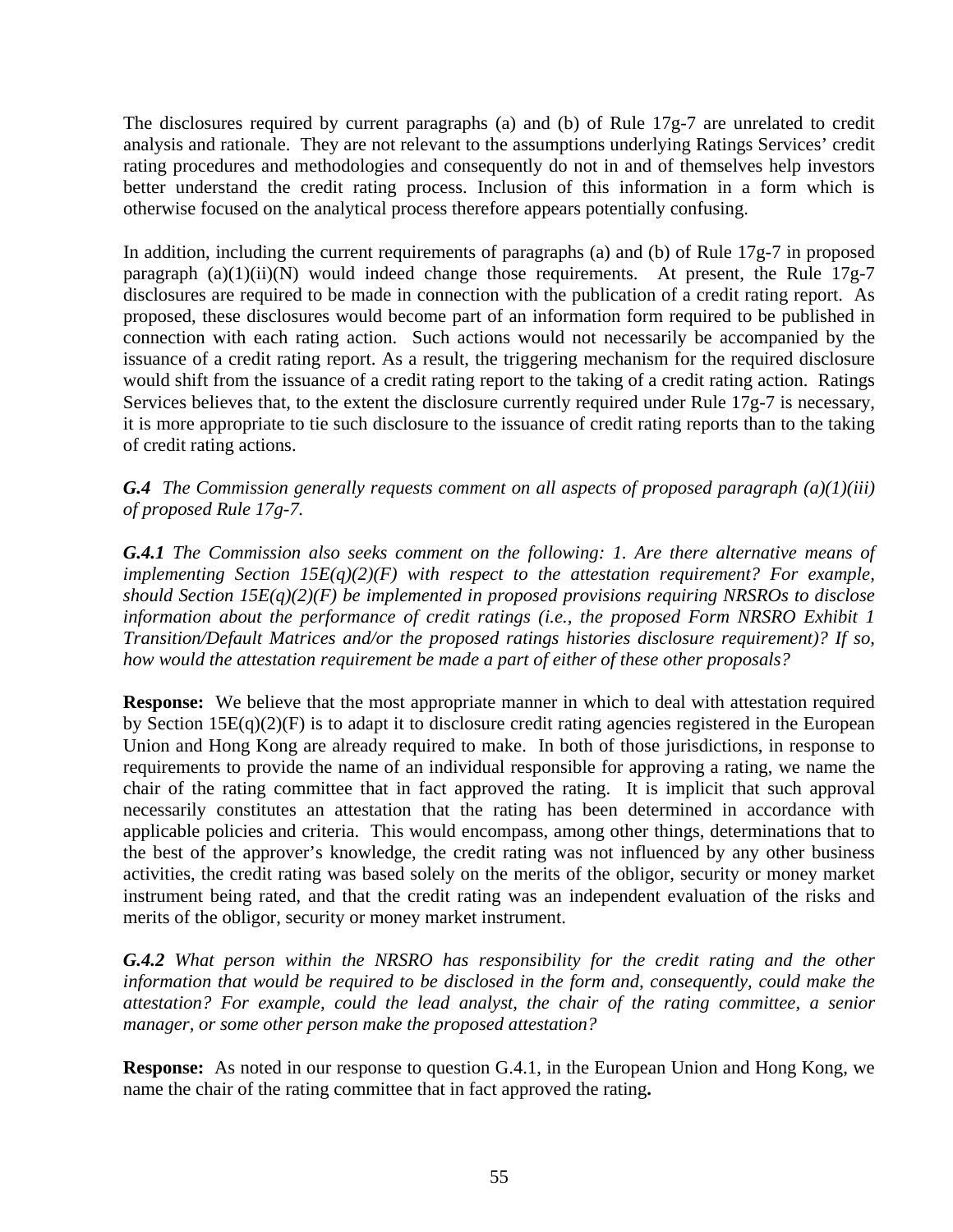*G.5 The Commission generally requests comment on all aspects of proposed new paragraph (a)(2) of Rule 17g-7. The Commission also seeks comment on the following:* 

*G.5.1 Would it be appropriate to require the inclusion of the certification of the provider of thirdparty due diligence services with the publication of the credit rating and the form containing information about the credit rating? Is there an alternative means of disclosing the certifications that would be reasonably designed to ensure they are disseminated to users of the NRSRO's credit ratings? If so, describe the method of disclosure.* 

**Response:** Obtaining and disclosing this certification should be the obligation of the issuer. NRSROs do not engage the third-party due diligence firm.

# **Section H – Third-Party Due Diligence for Asset-Backed Securities**

*H. The Commission generally requests comment on all aspects of Section 15E(s)(4)(B) of the Exchange Act. The Commission also seeks comment on the following:* 

*H.1 How would a provider of third-party due diligence services identify the NRSROs producing credit ratings to which the due diligence services relate? For example, would it be sufficient for the provider of third-party due diligence services to contractually require issuers and underwriters that employ it to provide these services to identify the NRSROs engaged by the issuer or underwriter to produce credit ratings for the Exchange Act-ABS and to identify any other NRSROs the issuers and underwriters have notice are producing unsolicited credit ratings for the Exchange Act-ABS? Would issuers and underwriters agree to such contractual terms or would they use a provider of third-party due diligence services that does not demand such terms? Even if issuers and underwriters agree to such contractual terms, would they know the identity of every NRSRO producing a credit rating for the Exchange Act-ABS, particularly NRSROs producing unsolicited credit ratings? Would an appropriate mechanism for providing the certifications to all NRSROs producing a credit rating for the Exchange Act-ABS be to disclose it with the information required by paragraph (a)(3) of Rule 17g-5 (which requires, among other things, the issuer or underwriter to make the information provided to an NRSRO hired to produce a credit rating for a structured finance product such as an Exchange Act-ABS available to any other NRSRO)?* 

**Response:** Ratings Services has no comment.

*H.2 In the case where an NRSRO (as opposed to the issuer or underwriter) employs the provider of third-party due diligence services, how would the NRSRO know of any other NRSROs that are producing credit ratings to which the due diligence services relate and provide the identities of such NRSROs to the provider of the third-party due diligence services?* 

**Response**: The NRSRO would not necessarily know of any other NRSROs that are producing credit ratings.

*H.2 (continued) If paragraph (a)(3) of Rule 17g-5 would be an appropriate mechanism for providing the certifications to all NRSROs producing a credit rating for the Exchange Act-ABS,*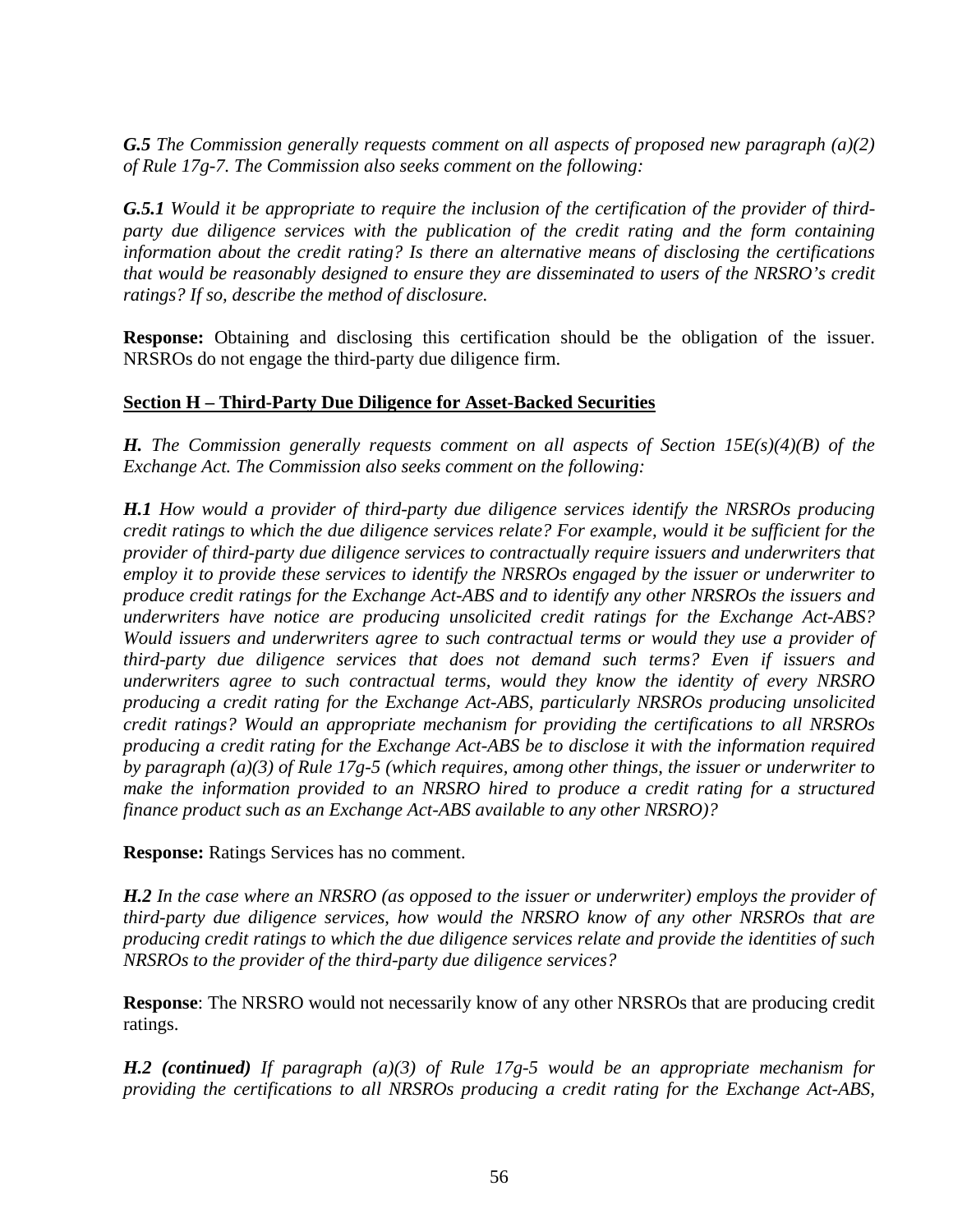*could the hired NRSRO obtain a representation from the issuer or underwriter that it would make any certifications received by the NRSRO available to other NRSROs through the process by which the issuer or underwriter makes the information required by paragraph (a)(3) of Rule 17g-5 available to other NRSROs?* 

**Response:** Ratings Services has no comment.

*H.3 Should there be some type of centralized database where NRSROs producing credit ratings for an Exchange Act-ABS identify themselves and which would be deemed constructive notice to any provider of third-party due diligence services that is providing services related to the Exchange Act-ABS?* 

**Response:** As a general matter, we do not believe that NRSROs should be required to bear the burden of populating such a database, and we believe that it would be more appropriate for issuers to identify the NRSROs they retain to provide credit ratings. As noted, NRSROs do not participate in the sales or marketing of securities they rate, nor do they participate in underwriting or issuing processes.

*H.3 (continued) If so, should the Commission administer this centralized database or should the issuers and underwriters, providers of third-party due diligence services, NRSROs, or users of credit ratings administer this database?* 

**Response:** If there were to be a centralized database, we believe it should be administered by an independent party rather than third-party due diligence providers, NRSROs, or users of credit ratings.

*H.4 Should there be a centralized database where a provider of third-party due diligence services submits its certification for publication, and should submitting the certification to such a database be deemed constructive receipt by an NRSRO producing a credit rating for an Exchange Act-ABS to which the due diligence services described in the certification relate?* 

**Response**: Either type of database referenced in H.3 or H.4, could be helpful and could serve as constructive notice, as applicable.

*H.4 (continued) Should this database also be the mechanism by which issuers and underwriters make publicly available, pursuant to the requirement in Section 15E(s)(4)(A) of the Exchange Act, the findings and conclusions of any third-party due diligence report obtained by the issuer or underwriter?* 

**Response:** We consider this to be a reasonable approach for public ratings.

*H.4 (continued) If so, should the Commission administer this centralized database or should the issuers and underwriters, providers of third-party due diligence services, NRSROs, or users of credit ratings administer this database? For example, should the certification be furnished or filed on the Commission's EDGAR system?*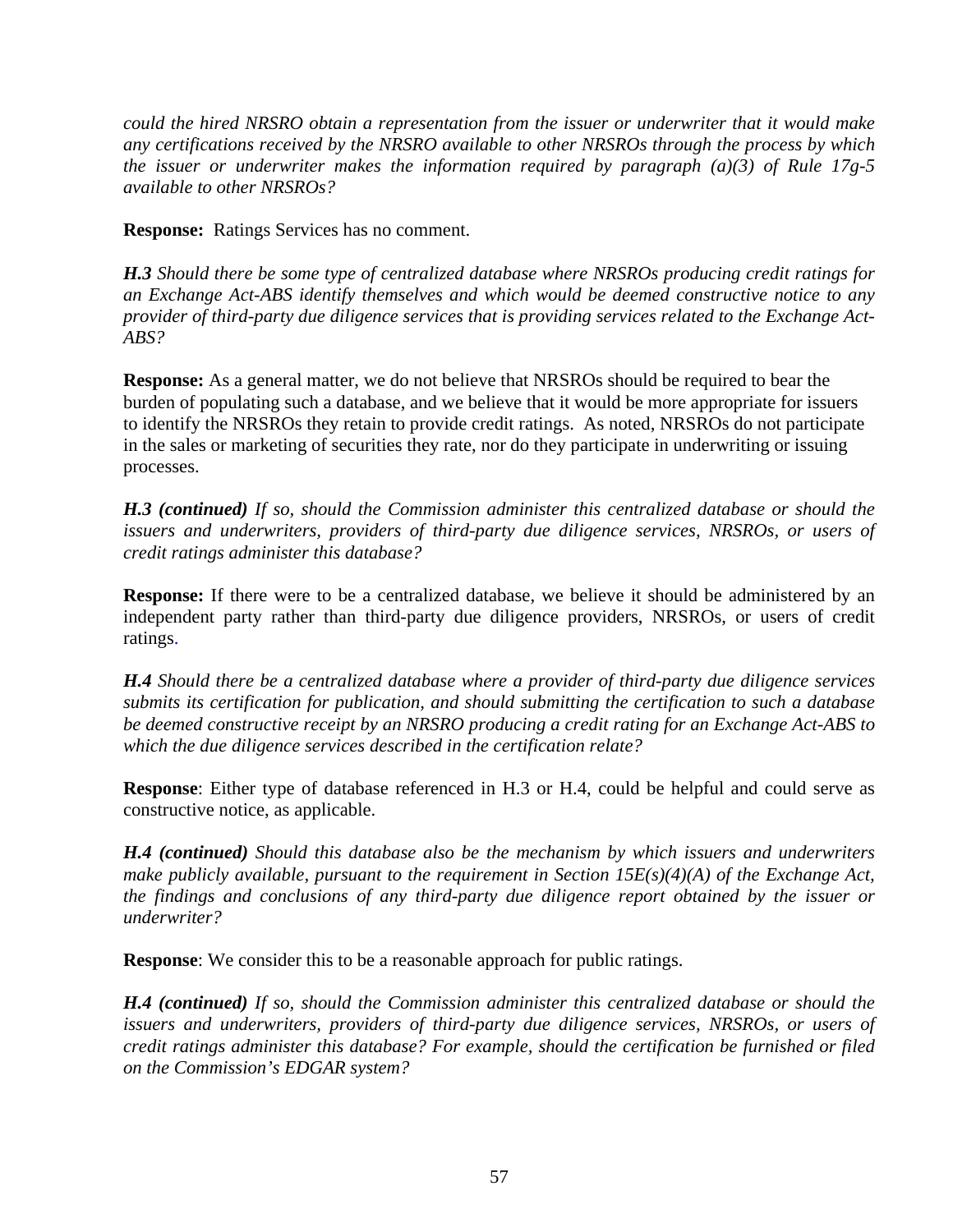**Response:** As stated in our response to question H.3 above, we believe any centralized database would be best administered by an independent party (e.g., the Commission). EDGAR appears to be a reasonable approach for public ratings.

*H.5 Should there be a reasonableness test in terms of assessing whether the provider of third- party due diligence services submitted the certification to all NRSROs required to receive the certification? For example, should the provider of third-party due diligence services be required to provide the certification to all NRSROs it knows or reasonably should know are producing a credit rating for which its services relate?* 

**Response:** Ratings Services has no comment.

*H.6 How soon after the provider of third-party due diligence services completes its review should the certifications be provided to all NRSROs required to receive it? For example, should the certification be provided "promptly" or within 24 hours, 2 business days, 10 business days, or some other period of time?* 

**Response:** The certification should be provided promptly to all NRSROs required to receive it, and within two business days following completion of the due diligence review appears to be a reasonable timeframe.

*H.7 Should the provider of third-party due diligence services be required to provide the certification to all required NRSROs at the same time so that no single NRSRO has the benefit of using the certification before the other NRSROs that are required to receive it?* 

**Response:** All required NRSROs should be in receipt of the certification at the same time.

*H.7 (continued) How would such a requirement be implemented and enforced in practice?* 

**Response**: Such a requirement might possibly be met by a centralized database, as referenced above.

*H.8 Should the requirement to provide the certification to all NRSROs required to receive it sunset after some period of time after the due diligence services are completed such as 30, 60, 90, 120, 150, 180 days or some longer period? For example, should the provider of third-party due diligence services be required to provide the certification to any NRSRO that produces a credit rating to which its services relate until the security matures, is called, is pre-paid, or goes into default?* 

**Response:** No. The certificate should not be allowed to "sunset." The requirements that the certification be provided to all required NRSROs by the provider of third-party due diligence services should remain for the life of the transaction/rated security. The certification should specify the date it was issued and the period reviewed.

*H.9 If the provider of third-party due diligence services is hired to provide due diligence services with respect to an initial issuance of securities, would it need to provide the certification at some*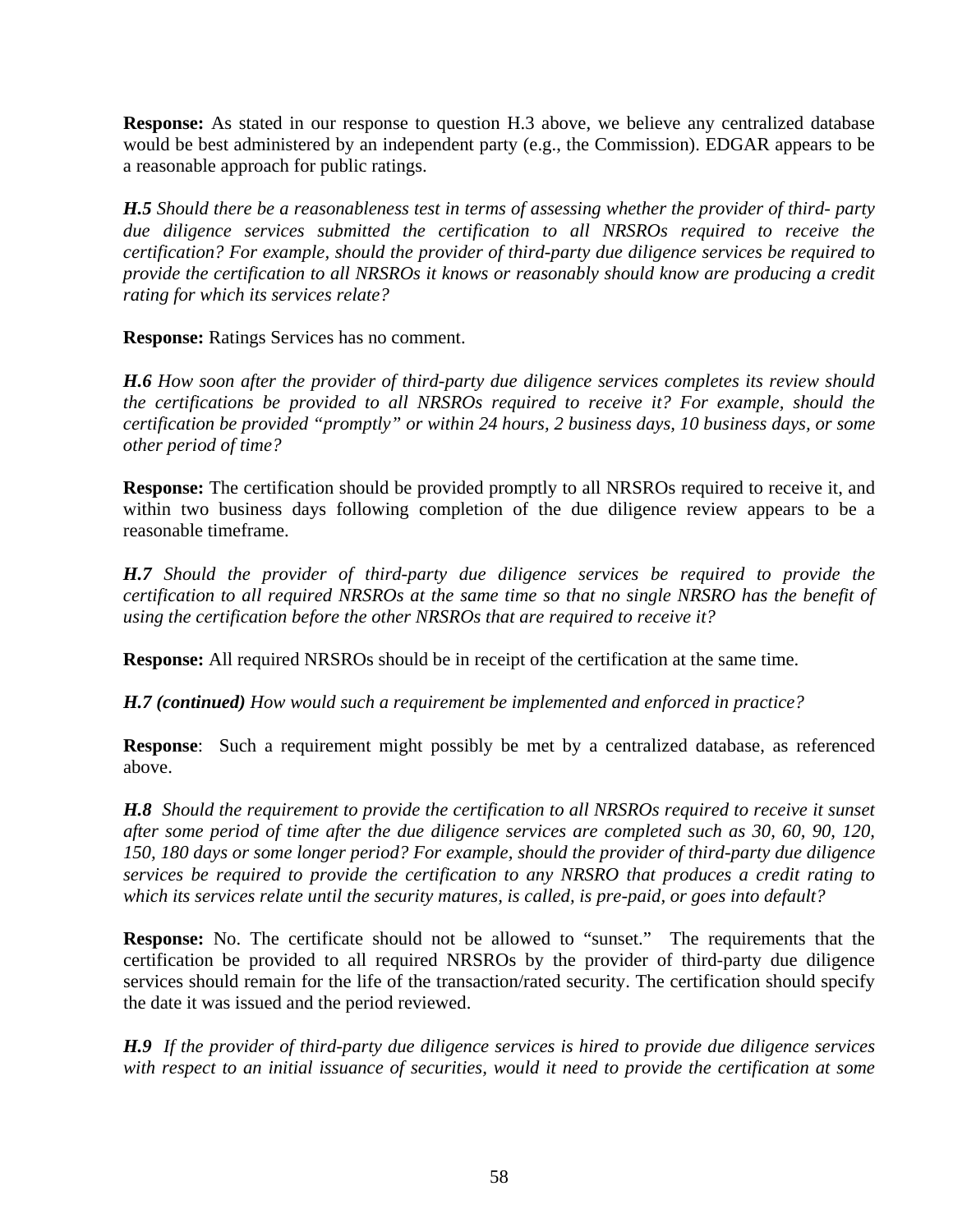*later time to an NRSRO that does not rate the securities initially but produces a credit rating after the securities have been outstanding for a period of time?* 

**Response:** Yes. We think that any NRSRO should have access to the report of the third-party due diligence provider, regardless of when the NRSRO is asked to rate the issued securities.

*H.9.1 The Commission generally requests comment on all aspects of proposed new Rule 15Ga2 and the proposed amendments to Form ABS-15G. The Commission also seeks comment on the following:* 

*H.9.1.1 Is proposed Rule 15Ga-2 appropriate?* 

**Response**: Ratings Services has no comment.

*H.9.1 (continued) Is the proposed definition of "third-party due diligence report" appropriate? Is there an alternative definition that would be consistent with the requirements of Section 15E(s)(4)?* 

**Response:** We believe the proposed definition is appropriate.

*H.9.1.2 The Commission is proposing to require disclosure regarding the findings and conclusions of third-party due diligence reports for both registered and unregistered transactions. Is there any reason Section 15E(s)(4)(A) of the Exchange Act should not apply to both registered and unregistered Exchange Act-ABS transactions? If the requirement applies to both registered and unregistered transactions, should the universe of Exchange Act-ABS offerings that would be subject to the requirement be defined, as proposed, as an offering of Exchange Act-ABS, as that term is defined in Section 3(a)(77) of the Exchange Act?* 

**Response:** Ratings Services has no comment.

*H.9.1.3 Proposed Rule 15Ga-2 would apply only if the Exchange Act-ABS is to be rated by a NRSRO. Is that appropriate? Why or why not?* 

**Response:** Ratings Services has no comment.

*H.9.1.4 Should the Commission exempt any issuers, underwriters or other parties from this requirement? As proposed, Rule 15Ga-2 would apply to issuers and underwriters of Exchange Act-ABS that are exempted securities as defined in Section 3(a)(12) of the Exchange Act, including government securities and municipal securities. Should issuers or underwriters of such exempted securities be exempt from this provision? Is the proposed accommodation for municipal Exchange Act-ABS appropriate?* 

**Response:** Ratings Services has no comment.

*H.9.1.5 Is the proposal to not require the issuer or underwriter to furnish Form ABS-15G if it obtains the necessary representations from the NRSROs engaged to produce credit ratings for the Exchange Act-ABS appropriate?*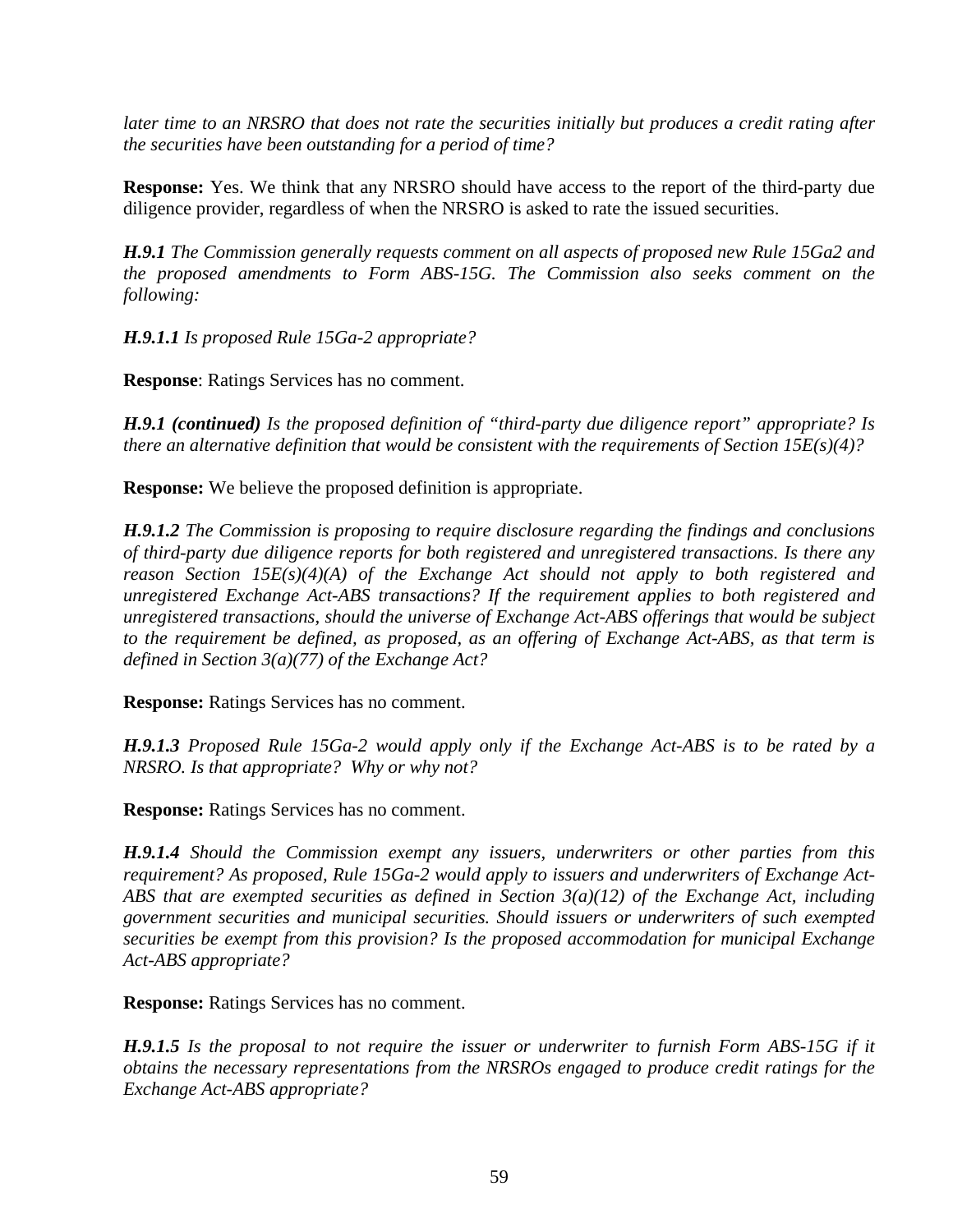**Response:** Ratings Services does not believe this to be appropriate. Instead, Ratings Services believes an issuer or its agents should bear the obligation to disclose any information related to the assets being securitized by that issuer. In addition to being the owner and verifier of the assets, the issuer derives the primary benefit of securitizing the assets, and is most likely to have access to accurate and complete information about the assets. Releasing issuers from the obligation to furnish Form ABS-15G could be construed by some as releasing issuers from accountability for the accuracy of the information included in the form, and could give investors a false impression that NRSROs vouch for the accuracy of such information.

*H.9.1.5 (continued) For example, would investors and other users of credit ratings benefit from having issuers and underwriters and NRSROs disclose the findings and conclusions of the provider of third-party due diligence services?* 

**Response:** Under the proposed rules, NRSROs are already required to disclose, together with their credit rating reports, certifications in their possession of any third-party due diligence providers for the rated security (Form ABS-15E). If NRSROs were additionally required to publish Form ABS-15G or content from it, this could lead to confusion for investors with regard to who is providing the information. This could also lead to the undesirable result of discouraging investors from reading offering documents. NRSROs' reports, together with the proposed ratings disclosure form, would already contain significant information that issuers typically disclose in offering documents. Adding to the report the disclosure of a form prepared by issuers could inappropriately encourage investors to use NRSROs' reports as a proxy for offering documents. This would contradict current policy and regulatory goals to avoid any undue reliance on ratings. Additionally, the findings and conclusions of the third-party due diligence provider may include observations that are unrelated to an NRSRO's credit rating determination. It would be misleading to include such observations in NRSROs' disclosure as it would suggest they were relevant to the credit rating determination when in fact they were not.

### *H.9.1.5 (continued) In addition, would NRSROs engaged to determine a credit rating for an Exchange Act-ABS agree to make the disclosure?*

**Response:** No. NRSROs would not agree to make this disclosure. Requiring NRSROs to make the disclosure of Form ABS-15G could, from the viewpoint of ratings users and other market participants, undermine the NRSRO's role as an independent provider of opinions about creditworthiness. In effect, it would put the NRSRO in the position of having to publish, without evaluation, information received from a seller of securities. Such mandatory publication of unevaluated information as part of NRSROs' credit rating reports would run afoul of Section  $15E(c)(2)$  of the Exchange Act, which bars the Commission from regulating the substance of a credit rating. In addition, the production of Form ABS-15G could create the misleading impression that NRSROs vouch for the accuracy of the information it contains.

As previously noted, under the proposed rules, NRSROs are already required to include with their credit rating reports any certification they receive from a provider of third-party due diligence services that relates to the credit rating. Requiring NRSROs to add to this disclosure by furnishing Form ABS-15G could lead to duplication, confusion for investors, and undue reliance on ratings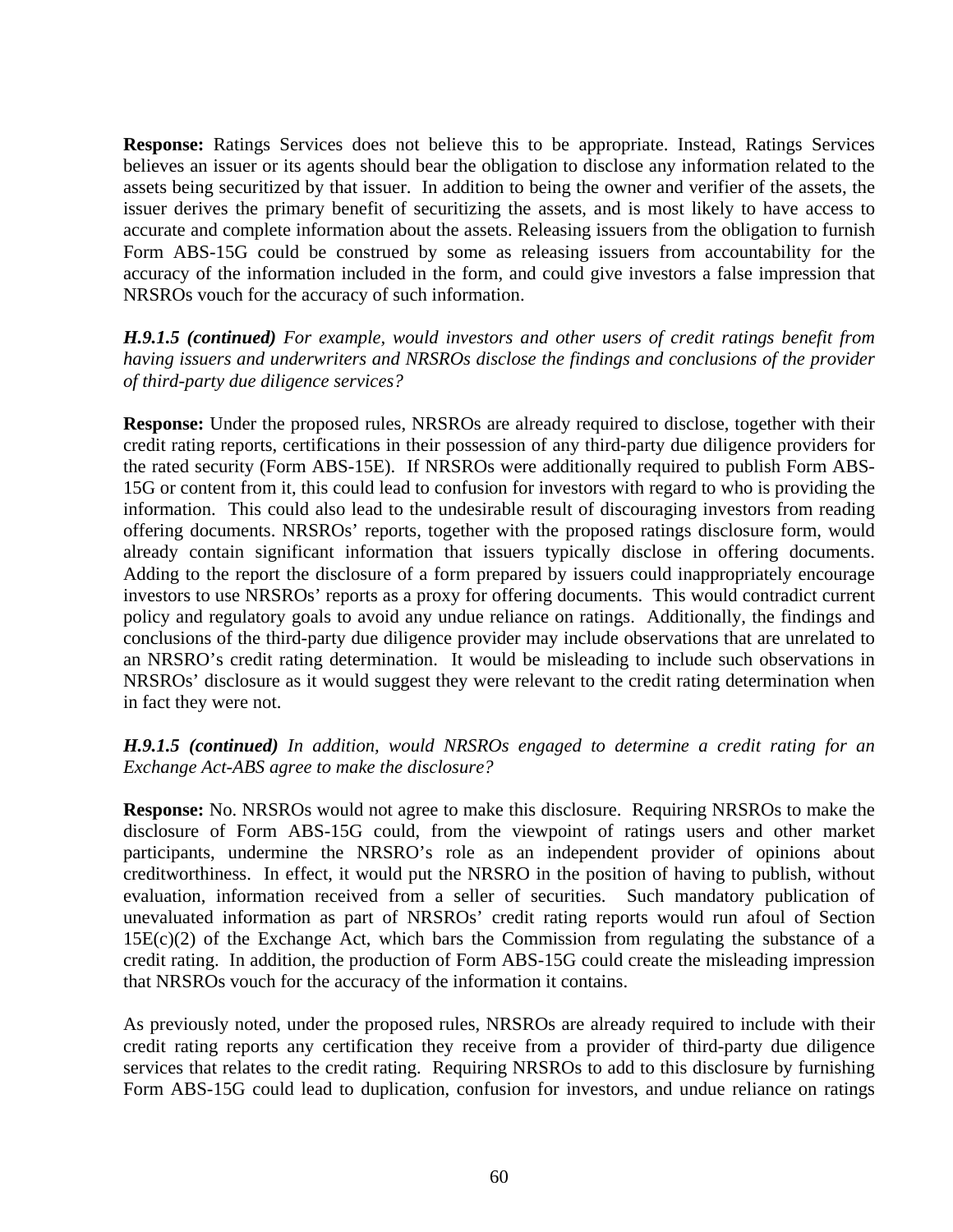reports. Ratings Services strives to be transparent and independent, and this proposal would contradict this goal.

*H.9.1.5 (continued) Could potential concerns among NRSROs about making the disclosure be addressed by permitting them to rely on the disclosure the provider of third-party due diligence services would need to make about the findings and conclusions of the review in Item 5 of proposed new Form Due Diligence-15E discussed below in Section II.H.3 of this release?*

**Response:** Relying on Form Due Diligence-15E, prepared by a provider of third-party due diligence services, would not alleviate the concerns described in the previous answers, which arise from the disclosure by an NRSRO of a regulatory form or its content that was prepared by the issuer or its agents. In addition, please see our response to question H.9.2.1 below, in which we note that the due diligence information required to be disclosed by a third-party due diligence provider on Form ABS-15E (or by an issuer on Form ABS-15G) does not address information about the due diligence firm itself, which information Ratings Services currently assesses in the context of relying on due diligence information provided by third parties for RMBS transactions.

*H.9.1.5 (continued) Under proposed Rule 15Ga-2, an issuer or underwriter would not be required to furnish Form ABS-15G if it receives a representation from an NRSRO that can be reasonably relied upon that the NRSRO will publicly disclose the required information five business days prior to the first sale in the offering in an information disclosure form generated pursuant to Rule 17g-7(a)(1). Should the Commission, as proposed, also require an issuer or underwriter to furnish Form ABS-15G if the NRSRO fails to publicly disclose in an information disclosure form the required disclosure five business days prior to the first sale in the offering?* 

**Response:** As stated above, Ratings Services believes that any disclosure of Form ABS-15G should be an obligation of the issuer and underwriter. (We refer to our response to question G.1.4 above). Therefore, Ratings Services would not be in a position to agree to make the representation referred to in proposed Rule 15Ga-2. Moreover, as noted, the proposed rules would require that NRSROs provide any certification received by them from a provider of third-party due diligence services that relates to the credit rating as part of the credit rating report; the additional provision of Form ABS-15G would likely lead to duplication and confusion for investors.

*H.9.1.5 (continued) If so, should the issuer or underwriter be required, as proposed, to furnish Form ABS-15G two business days prior to the first sale in the offering?* 

**Response:** Ratings Services has no comment.

*H.9.1.5 (continued) Should the requirement instead be three days before? Alternatively, should the Commission require that the issuer or underwriter wait another five business days after furnishing Form ABS-15G before the first sale? If not, how long in advance of the first sale should issuers or underwriters be required to furnish Form ABS-15G? Should an issuer or underwriter not be required to furnish Form ABS-15G two business days prior to the first sale in the offering if the NRSRO fails to publicly disclose the required information five business days prior to the first sale, but does publicly disclose the information on the fourth or third business day prior to the first sale since an issuer's or underwriter's furnishing in that case would result in duplicative disclosure?*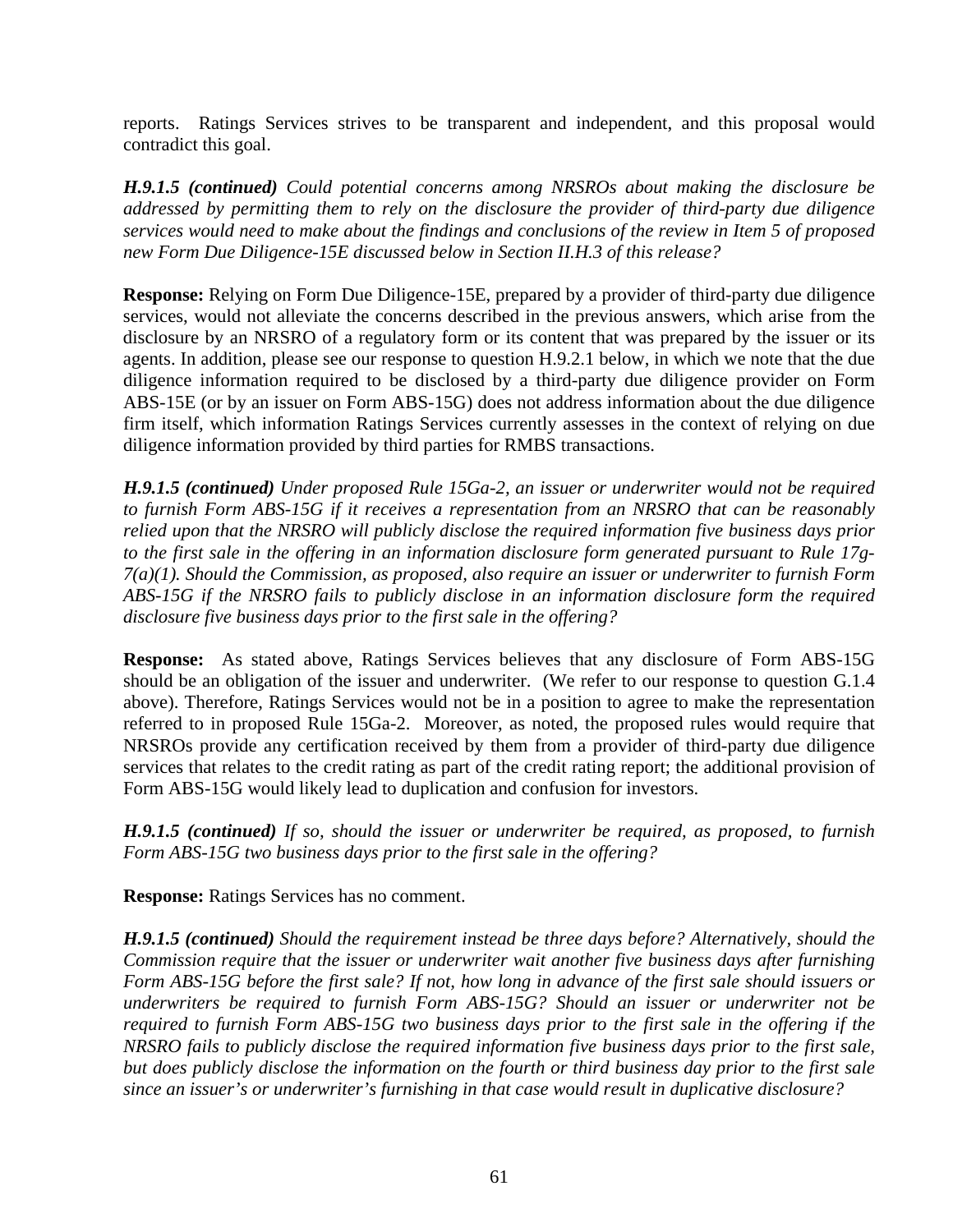**Response:** The fact that the question contemplates failure by an NRSRO to comply with the fivebusiness day timeframe and effectively provides for a "back-up" disclosure by the issuer or underwriter underscores the fact that securities offerings and timeframes are beyond the control, and often the knowledge, of NRSROs. We otherwise refer to our previous responses that the disclosure of Form ABS-15G should be the sole obligation of the issuer or underwriter of the securities.

*H.9.1.5 (continued) If so, how could an NRSRO be properly incentivized to publicly disclose the required information five business days prior to the first sale in the offering?* 

**Response:** Ratings Services has no comment.

.

*H.9.1.6 Does the proposal to require an issuer or underwriter to furnish Form ABS-15G in the event that the NRSRO fails to fulfill its representation offset the effectiveness or benefit of the proposal to permit issuers and underwriters to reasonably rely on a representation from an NRSRO?* 

**Response:** Please see our response to question H.9.1.5.

*H.9.1.7 Under the proposal, the issuer or underwriter would be required to provide to the Commission, upon request, information regarding the manner in which it obtained the representation of the NRSRO engaged to produce credit ratings. Are there any other provisions that should be added to ensure compliance with the proposal not to require the issuer or underwriter to furnish Form ABS-15G if it obtains the necessary representations from the NRSRO?* 

**Response:** Please see our response to question H. 9.1.5.

*H.9.1.8 Are there other appropriate means of making the findings and conclusions of third-party due diligence reports "publicly available" as required by Section 15E(s)(4)(A) of the Exchange Act? Is furnishing information regarding the findings and conclusions of the report of the provider of third-party due diligence services on proposed Form ABS-15G on EDGAR (except with respect to offerings of municipal Exchange Act-ABS) an appropriate way for issuers in unregistered offerings and for underwriters in registered and unregistered offerings to make this information publicly available? Should the Form ABS-15G be required to be filed instead?* 

**Response:** We think that having issuers make the findings and conclusions of third-party due diligence reports on proposed Form ABS-15G available on EDGAR would be an appropriate way to make such reports "publicly available," except in connection with private or confidential transactions.

*H.9.1.9 Would the proposed requirement that Form ABS-15G be furnished five business days prior to first sale provide investors with sufficient time to review the findings and conclusions contained therein?* 

**Response:** Ratings Services has no comment.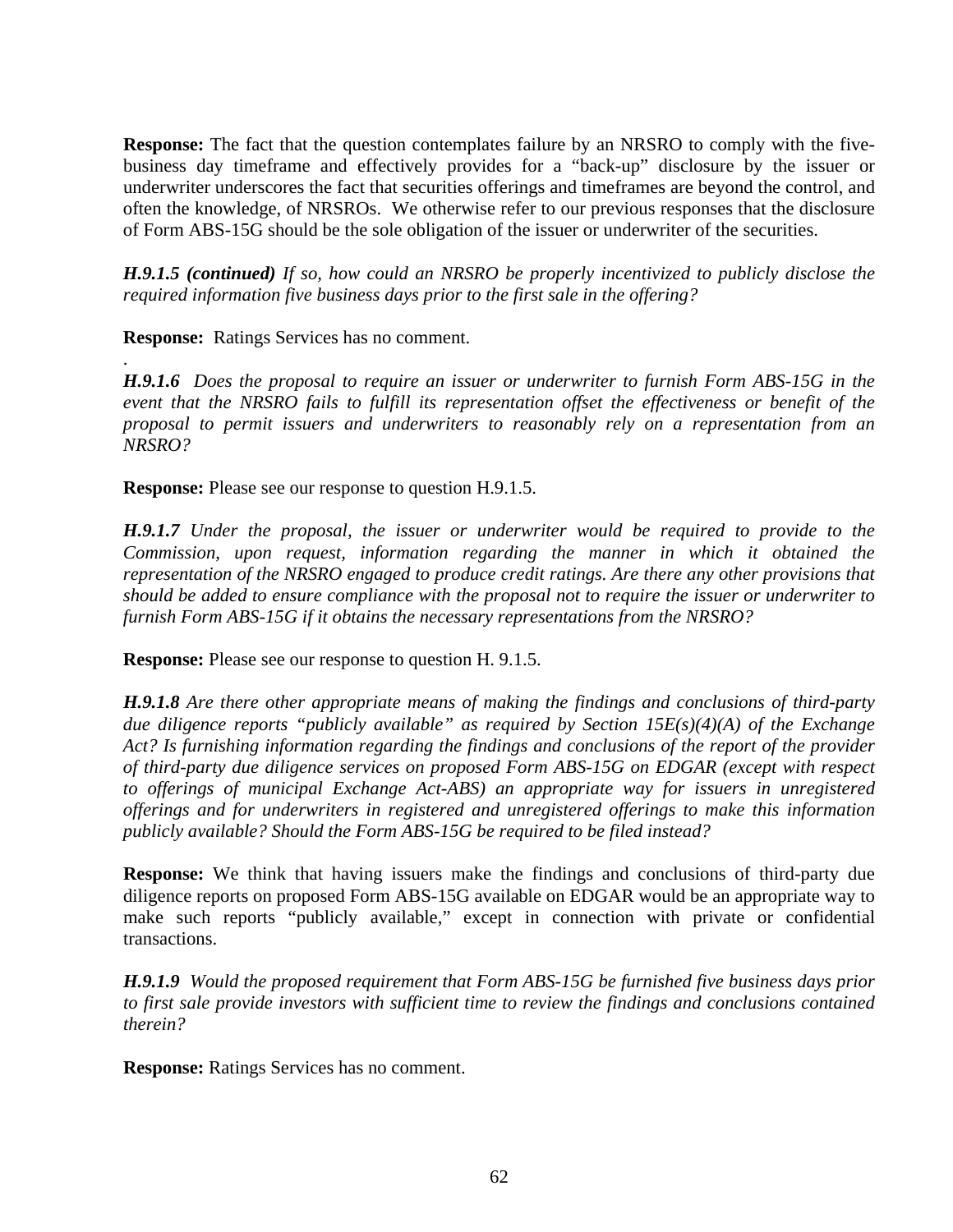*H.9.1.9 (continued) Would it provide NRSROs with sufficient time to take the included information into account in determining a rating? If not, what would be a more appropriate deadline and why? Are five business days also appropriate in unregistered offerings? Is there reason to require a different number of days in unregistered offerings?* 

**Response:** The proposed five business day time frame prior to a first sale would not be a sufficient time spread for Ratings Services' review of most ABS issuances. The time generally needed for our review ranges from five days on simple repeat offerings to 20 days or more on large complex transactions.

*H.9.1.10 Is the proposed signature requirement for Form ABS-15G appropriate? Is it necessary? Conversely, are there other appropriate individuals that are better suited to sign the form?* 

**Response:** Ratings Services has no comment.

*H.9.1.11 Should issuers of registered Exchange Act-ABS offerings be required to furnish the information required by proposed Rule 15Ga-2 on Form ABS-15G and not be required to provide the information in a prospectus that is filed with the Commission, as proposed? Why or why not?* 

**Response:** Ratings Services has no comment.

*H.9.2 The Commission generally requests comment on all aspects of proposed new Rule 17g-10 The Commission also seeks comment on the following:* 

*H.9.2.1 The Commission understands that "provider of third-party due diligence services" is a phrase used as a term of art in the securitization market, and the proposed rules are intended to apply to those entities that are commonly identified by that term. Would the proposed definition of "due diligence services" provide sufficient guidance to those entities providing due diligence services as to when the requirements of the self- executing provision in Section 15E(s)(4)(B) and proposed new Rule 17g-10 would apply? How could the proposal be modified to provide clearer guidance?* 

**Response:** The proposed definition does provide sufficient guidance as to when the rule would apply.

However, there is no reference in the proposed rule to an assessment of the quality of the services provided by providers of due diligence services and, therefore, the proposed rule appears to treat all providers equally, regardless of experience and the quality of their work. Ratings Services uses for its credit analyses information it believes to be reliable. For instance, Ratings Services periodically publishes a list of third-party due diligence providers pursuant to criteria for RMBS transactions. Therefore, the proposed rule could in theory lead to NRSROs being required to include in their rating disclosure form information that they believe is not from a reliable source and that they did not use in their rating analysis.

*H.9.2.2 Should, as proposed, the definition of "due diligence services" apply to Exchange Act- ABS only or should it apply more broadly to structured finance products?*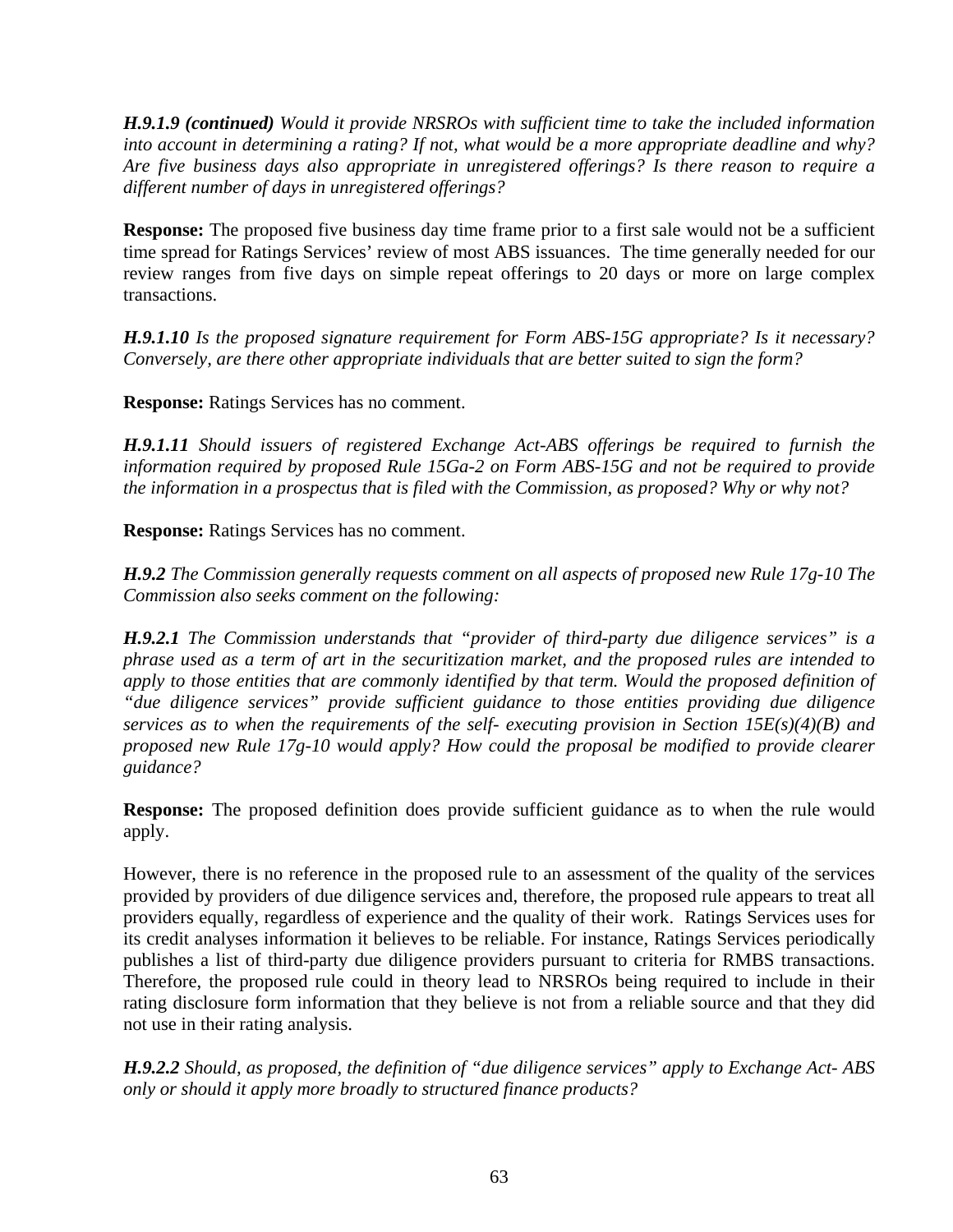**Response**: We believe this definition should apply to Exchange Act-ABS only. There is no established definition for structured finance products per se, which might produce considerable uncertainty as to the proper scope of Rule 17g-10. Use of the Exchange Act definition, although not necessarily dispositive in every instance, will provide a more definitive standard.

*9.2.2.(continued) If it should apply more broadly, what types of structured finance products that are not Exchange Act- ABS should the definition include within its scope?* 

**Response**: Ratings Services has no comment.

*9.2.2 (continued) In addition, are providers of third- party due diligence services used with respect to these types of structured finance products? If so, explain how the results of those services are relevant to the determination of a credit rating?* 

**Response:** Ratings Services currently uses third-party due diligence reports in its analysis of RMBS and CMBS transactions**.**

*H.9.2.3 Does the first category of "due diligence service" identified in proposed paragraph (c)(1)(i) of new Rule 17g-10 (i.e., a review of the assets underlying an Exchange Act- ABS for the purpose of making findings with respect to the quality or integrity of the information or data about the assets provided, directly or indirectly, by the securitizer or originator of the assets) appropriately describe a form of due diligence service for Exchange Act-ABS that is provided to issuers or underwriters by a provider of third-party due diligence services? For example, is this component of the definition too broad or narrow? If so, how should this component of the definition be refined? Alternatively, should it be omitted from the definition as reflecting activity that is not a third-party due diligence service?* 

**Response:** The first category correctly describes a service provided by a due diligence review.

*H.9.2.4 Does the second category of "due diligence service" identified in proposed paragraph (c)(1)(ii) of new Rule 17g-10 (i.e., a review of the assets underlying Exchange Act-ABS for the purpose of making findings with respect to whether the origination of the assets conformed to underwriting or credit extension guidelines, standards, criteria or other requirements) appropriately describe a form of due diligence service for Exchange Act- ABS that is provided to issuers or underwriters by a provider of third-party due diligence services? For example, is this component of the definition too broad or narrow? If so, how should this component of the definition be refined? Alternatively, should it be omitted from the definition as reflecting activity that is not a third-party due diligence service?* 

**Response:** The second category correctly describes a service provided by a due diligence review.

*H.9.2.5 Does the third category of "due diligence service" identified in paragraph (c)(1)(iii) of new Rule 17g-10 (i.e., a review of the assets underlying an Exchange Act-ABS for the purpose of making findings with respect to the value of collateral securing such assets) appropriately describe a form of due diligence service for Exchange Act-ABS that is provided to issuers or underwriters by a*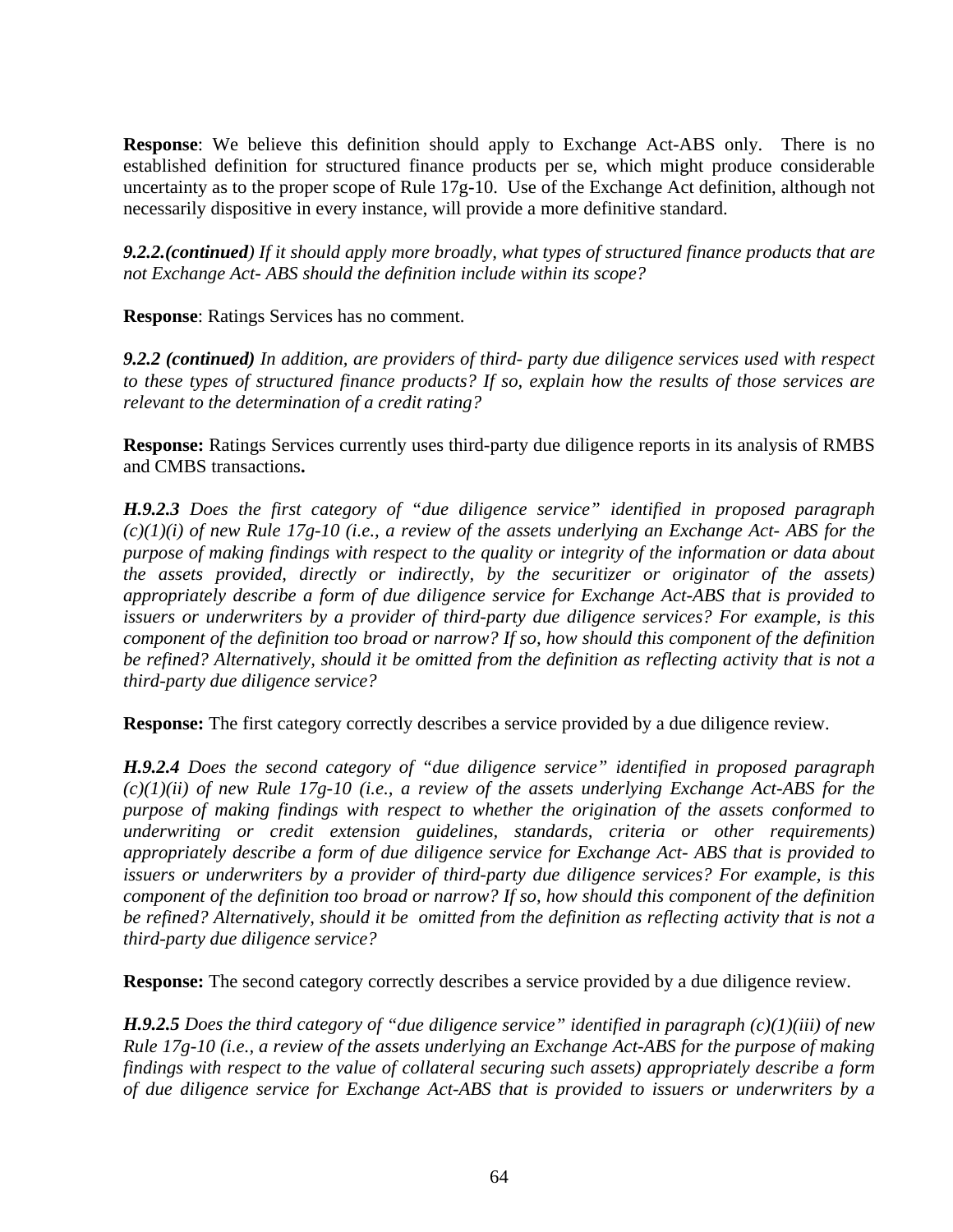*provider of third-party due diligence services? For example, is this component of the definition too broad or narrow? If so, how should this component of the definition be refined? Alternatively, should it be omitted from the definition as reflecting activity that is not a third-party due diligence service?* 

**Response:** The third category correctly describes a service provided by a due diligence review.

*H.9.2.6 Does the fourth category of "due diligence service" identified in paragraph (c)(1)(iv) of new Rule 17g-10 (i.e., a review of the assets underlying an Exchange Act-ABS for the purpose of making findings with respect to whether the originator of the assets complied with federal, state or local laws or regulations) appropriately describe a form of due diligence service for Exchange Act-ABS that is provided to issuers or underwriters by a provider of third-party due diligence services? For example, is this component of the definition too broad or narrow? If so, how should this component of the definition be refined? Alternatively, should it be omitted from the definition as reflecting activity that is not a third-party due diligence service?* 

**Response:** The fourth category correctly describes a service provided by a due diligence review.

*H.9.2.7 Would the catchall component of the definition of "due diligence services" identified in proposed paragraph (c)(1)(v) of new Rule 17g-10 (i.e., a review of the assets underlying an Exchange Act-ABS for the purpose of making findings with respect to any other factor or characteristic of such assets that would be material to the likelihood that the Exchange Act-ABS will pay interest and principal according to its terms and conditions) adequately capture existing or future third-party due diligence services not identified in proposed paragraphs (c)(1)(i) through (iv) of new Rule 17g-10? For example, is this component of the definition too broad or narrow? If so, how should this component of the definition be refined? Alternatively, should it be omitted from the definition?* 

**Response:** We believe it is unlikely that any third-party due diligence provider would address this category, and that it should be removed. The due diligence provider may lack knowledge of the transaction and its structure sufficient to form an informed opinion on this question. In addition, if third-party providers are required to provide an opinion on the likelihood of default on securities, we would suggest that they be treated as credit rating agencies.

*H.9.2.8 Are there other types of due diligence services for Exchange Act-ABS provided to issuers or underwriters by a provider of third-party due diligence services that are not identified in the Commission's proposed definition that should be included? For example, would the proposed definitions capture third-party due diligence services provided with respect to an Exchange Act-ABS after it has been issued? If proposed definitions would not capture due diligence services provided post-issuance or any other services commonly understood as third party due services, describe such services and provide suggested rule text for how they could be incorporated into the*  definition. Also, provide an explanation as to how such services would be relevant to the *determination of a credit rating?*

**Response:** Ratings Services is not aware of any such additional services at this time.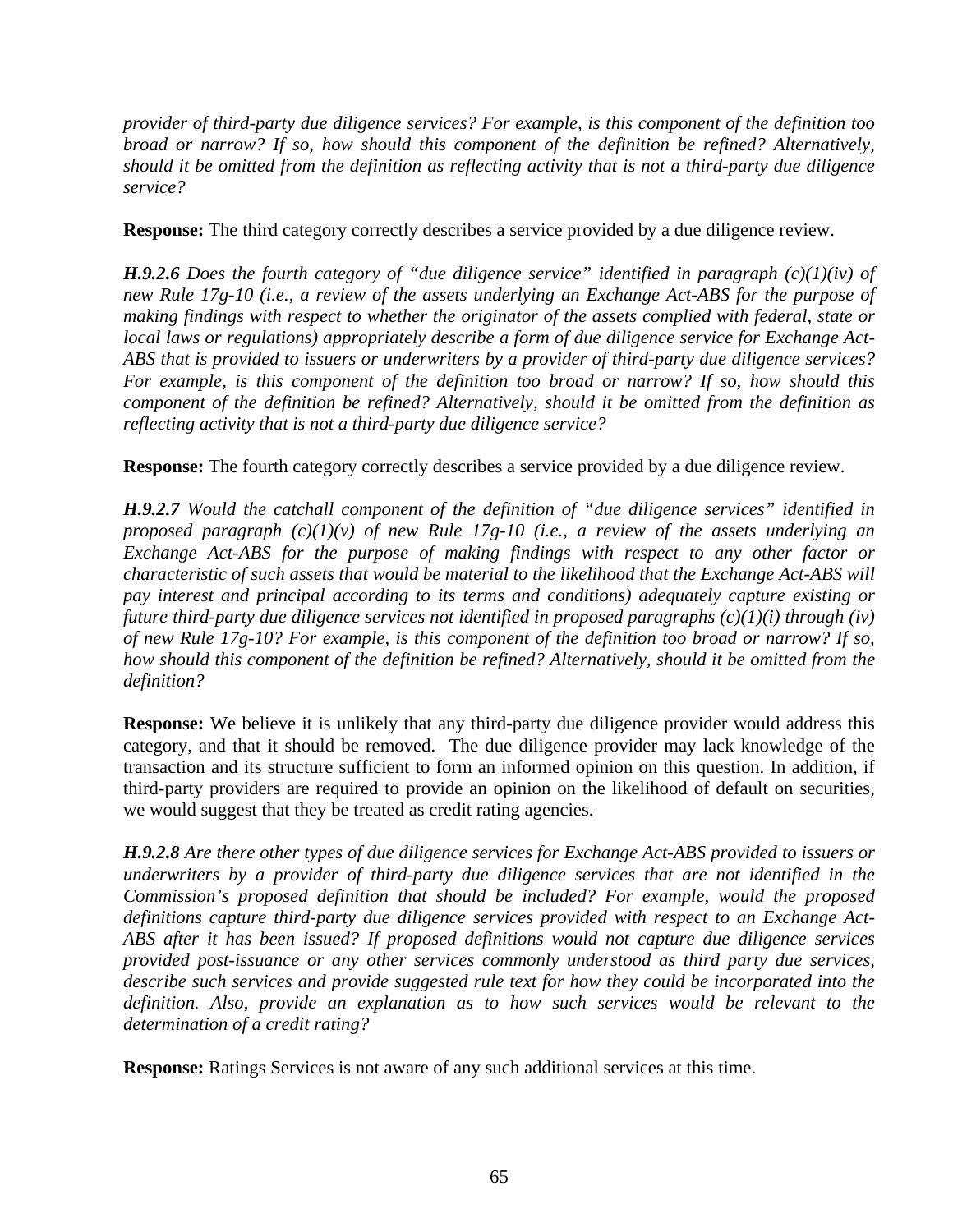*H.9.2.9 Would the inclusion of the proposed definition of "issuer" in new Rule 17g-10 identify the types of entities that should trigger the requirements of the proposed rule? For example, is the proposed definition too broad or narrow? If so, how should the proposed definition be refined?* 

**Response:** Ratings Services has no comment.

*H.9.2.10 Would the inclusion of the proposed definition of "originator" in new Rule 17g-10 identify the types of entities that should trigger the requirements of the proposed rule? For example, is the proposed definition too broad or narrow? If so, how should the proposed the definition be refined?* 

**Response:** Ratings Services has no comment.

*H.9.2.11 Would the inclusion of the proposed definition of "securitizer" in new Rule 17g-10 identify the types of entities that should trigger the requirements of the proposed rule? For example, is the proposed definition too broad or narrow? If so, how should the proposed the definition be refined?*

**Response:** Ratings Services has no comment.

*H.9.3 The Commission generally requests comment on all aspects of proposed new Form ABS Due Diligence-15E. The Commission also seeks comment on the following:* 

*H.9.3.1 Would the proposed format of proposed Form ABS Due Diligence-15E appropriately achieve the objectives of Section 15E(s)(4)(C) of the Exchange Act? How could the format be modified to better achieve these objectives?* 

**Response:** Ratings Services has no comment.

*H.9.3.2 Should proposed Form ABS Due Diligence-15E be more prescriptive in terms of the steps a provider of third-party due diligence services would need to take in performing the review? For example, should the form specify the minimum sample size a provider of third-party due diligence services must perform on the assets underlying the Exchange Act-ABS? If so, should the sample size be the same across all asset classes and within asset classes? For example, with respect to RMBS, the scope of due diligence could be based on the type of mortgage loans (prime, Alt-A, or subprime), the quality of the originator of the loans, the level of documentation provided with the loans or other characteristics. Moreover, the scope of due diligence required for a CMBS could involve reviewing every pool asset (rather than a sample), since the number of underlying loans is much*  less than in an RMBS and, therefore, the default of one loan would have a greater impact than the *default of a loan underlying an RMBS. Moreover, the scope of due diligence required by an NRSRO for an Exchange Act-ABS where the asset pool composition turns over rapidly because it contains revolving assets, such as credit card receivables or dealer floor-plan receivables, could involve different sampling techniques. How would the Commission account for these variables in prescribing minimum sample sizes or other procedures that would need to be undertaken by a provider of third-party due diligence services? What benefits and costs could result from being more prescriptive? Are there practical issues to imposing a more prescriptive approach? If so, describe these issues.*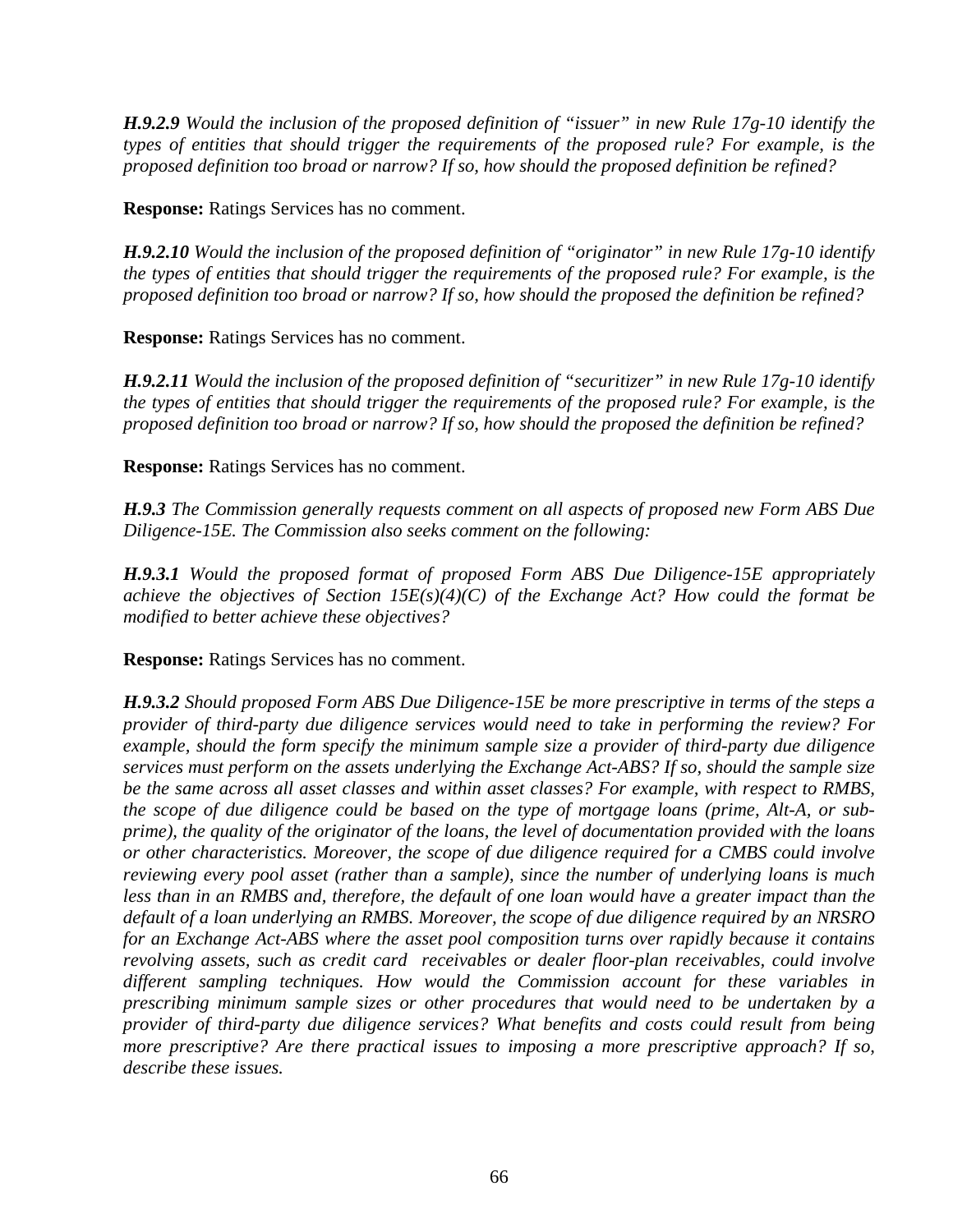**Response:** Imposing minimum requirements could be an issue depending on deal size. In addition, NRSROs may review portfolios differently depending on whether they are composed of aged loans or new loans, for instance. Different transactions might highlight areas of concern that the due diligence service provider would be expected to focus on and review in greater detail. Being overly prescriptive could limit the usefulness of the due diligence services and report. We believe that in order to be useful the requirements for the proposed form should follow a more general approach.

*H.9.3.3 Would the information disclosed in Item 3 of proposed new Form ABS Due Diligence15E identifying each NRSRO whose published criteria were satisfied by the provider of third-party due diligence services be useful to the NRSRO producing a credit rating for the Exchange Act-ABS? If not, how could the proposed instructions for Item 3 be modified to make it more useful to NRSROs? Are there practical issues to imposing a more prescriptive approach? If so, describe these issues.* 

**Response:** Ratings Services, and likely other NRSROs as well, would continue to make its own assessment of whether its criteria are satisfied in any given transaction. Therefore, we do not believe that adding this information is useful to NRSROs.

*H.9.3.4 Would the summary provided in proposed Item 4 of new Form ABS Due Diligence-15E about the scope and manner of the due diligence services provided in connection with the review of assets be useful to investors, other users of credit ratings, and NRSROs producing a credit rating for the asset-backed security? If not, how could the proposed instructions for Item 4 be modified to make it more useful? Are there practical issues to imposing a more prescriptive approach? If so, describe these issues.* 

**Response:** We believe the proposed summary would be useful to all.

*H.9.3.5 Would the summary provided in proposed Item 5 of new Form ABS Due Diligence-15E about the findings and conclusions that resulted from the due diligence services be useful to investors, other users of credit ratings, and NRSROs producing a credit rating for the asset-backed security? If not, how could the proposed instructions for Item 5 be modified to make it more useful? Are there practical issues to imposing a more prescriptive approach? If so, describe these issues.* 

**Response:** We believe the proposed summary would be useful to all.

# **Section I – Standards of Training, Experience and Competence**

*I.1.a The Commission generally requests comment on all aspects of proposed paragraph (a) of new Rule 17g-9. The Commission also seeks comment on the following:* 

*I.1.a.1 Would the approach in paragraph (a) of new Rule 17g-9 (i.e., identifying an objective for the standards and requiring the NRSRO to design its own standards to achieve that objective) appropriately implement Section 936 of the Dodd-Frank Act, particularly when taken together with the provisions of proposed paragraphs (b) and (c) of new Rule 17g-9 discussed below? If not, should the Commission specifically prescribe the requirements of the standards to establish consistent industry-wide standards? If so, would it be practical to prescribe consistent industry-*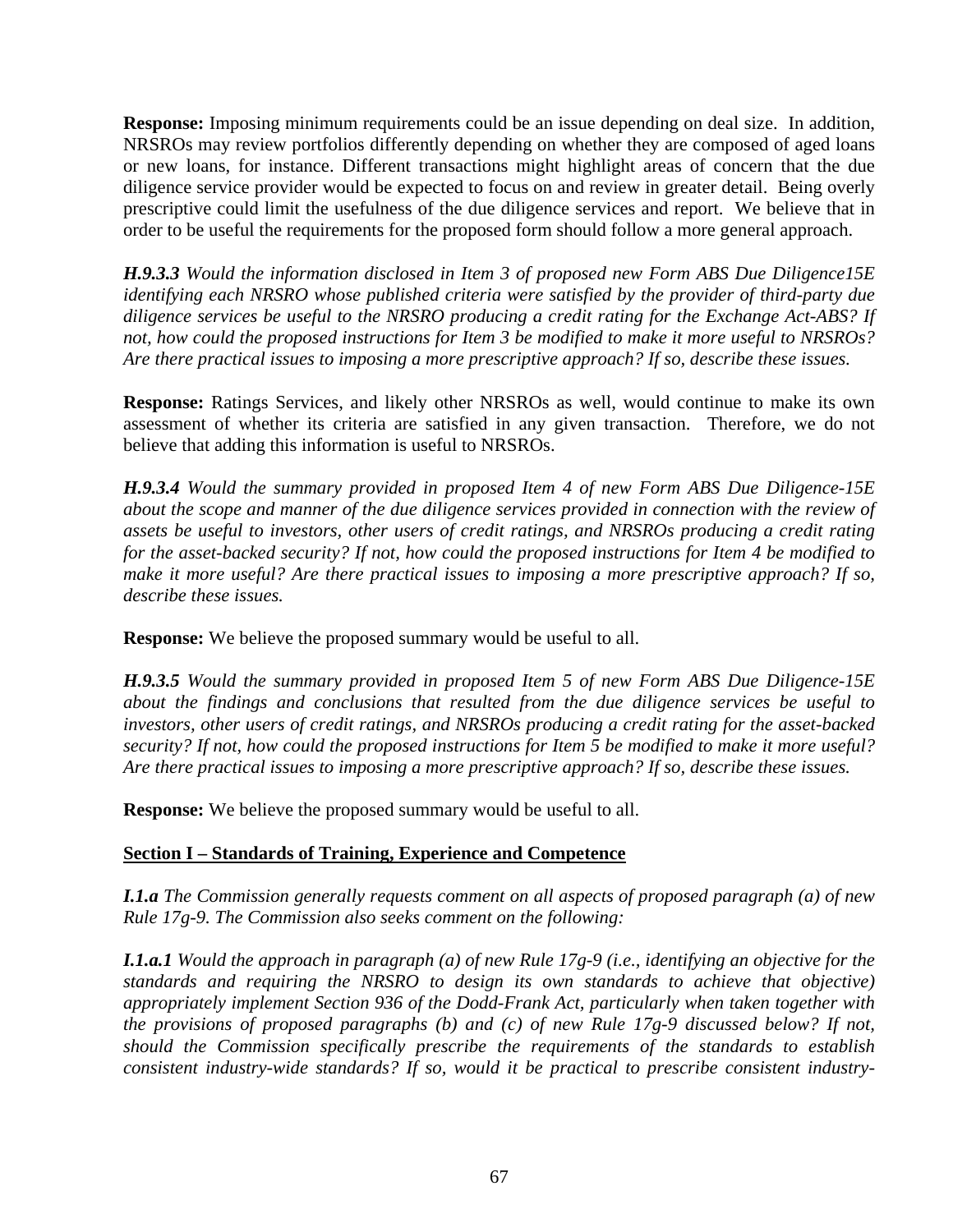*wide standards applicable to each NRSRO? Commenters who believe such an approach would be feasible and appropriate should identify such a standard and provide suggested rule text.* 

**Response:** Ratings Services believes it is generally appropriate for the Commission to identify a feasible objective to implement Section 936 of the Dodd-Frank Act and agrees that each NRSRO should design its own standards to meet that objective. In connection with this proposed rule, we urge the Commission to be cognizant that, as forward-looking statements of opinion, ratings should not be categorized as "accurate" or "inaccurate." It is expected, for example, that some percentage of rated issuers and securities (even those with the highest ratings) will default. We believe that rather than considering the "accuracy" of ratings, the Commission should instead focus on whether the ratings have been derived in a manner consistent with the NRSRO's policies and procedures. We also note that this proposed rule assumes that "individuals" produce credit ratings when, in fact, Ratings Services and a number of other NRSROs determine credit ratings by committee and no one individual is responsible for any credit rating.

*I.1.a.2 Would the objective identified in proposed paragraph (a) of new Rule 17g-9 (i.e., standards of training, experience, and competence that are reasonably designed to achieve the objective that such credit analysts produce accurate credit ratings) be appropriate? Would it establish an objective that could be achieved? Would it implement the goal of Section 936 of the Dodd-Frank Act? Commenters who believe that the proposed objective is not appropriate should explain why and provide suggested rule text to modify the objective.* 

**Response:** Ratings Services believes the objective set forth in paragraph (a) of new Rule 17g-9 is appropriate, subject to our comments in response to question I.1.a.2 that: (i) credit ratings are forward-looking statements of opinion and, as such, cannot properly be characterized as "accurate" or "inaccurate"; and (ii) ratings are formed by committees, not any individual analyst.

*I.1.a.3 Is the objective – the production of "accurate credit ratings" – assessable? For example, how should the accuracy of credit ratings be measured?* 

**Response:** No. Please see our response to question I.1.a.2.

*I.1.a.4 Would it be feasible to establish a testing program that has standardized components to review the adequacy of the standards of training, experience, and competence that an NRSRO maintains, enforces, and documents pursuant to proposed paragraph (a) of new Rule 17g-9? If so, what should the components of that testing program be? What would be the advantages and disadvantages of such a program? Are there comparable testing programs used in other contexts that would be relevant in developing such a program?* 

**Response:** No. Ratings Services believes it would not be feasible to establish a testing program that has standardized components to review the adequacy of the standards of training, experience and competence established by the NRSRO. If the final rule requires NRSROs to maintain, enforce and document their training, experience and competency standards, Ratings Services supports a requirement that NRSROs publish general information about these standards, which would then allow market participants, through their use, or non-use, of a particular NRSRO's ratings, to express their views of the adequacy of the standards.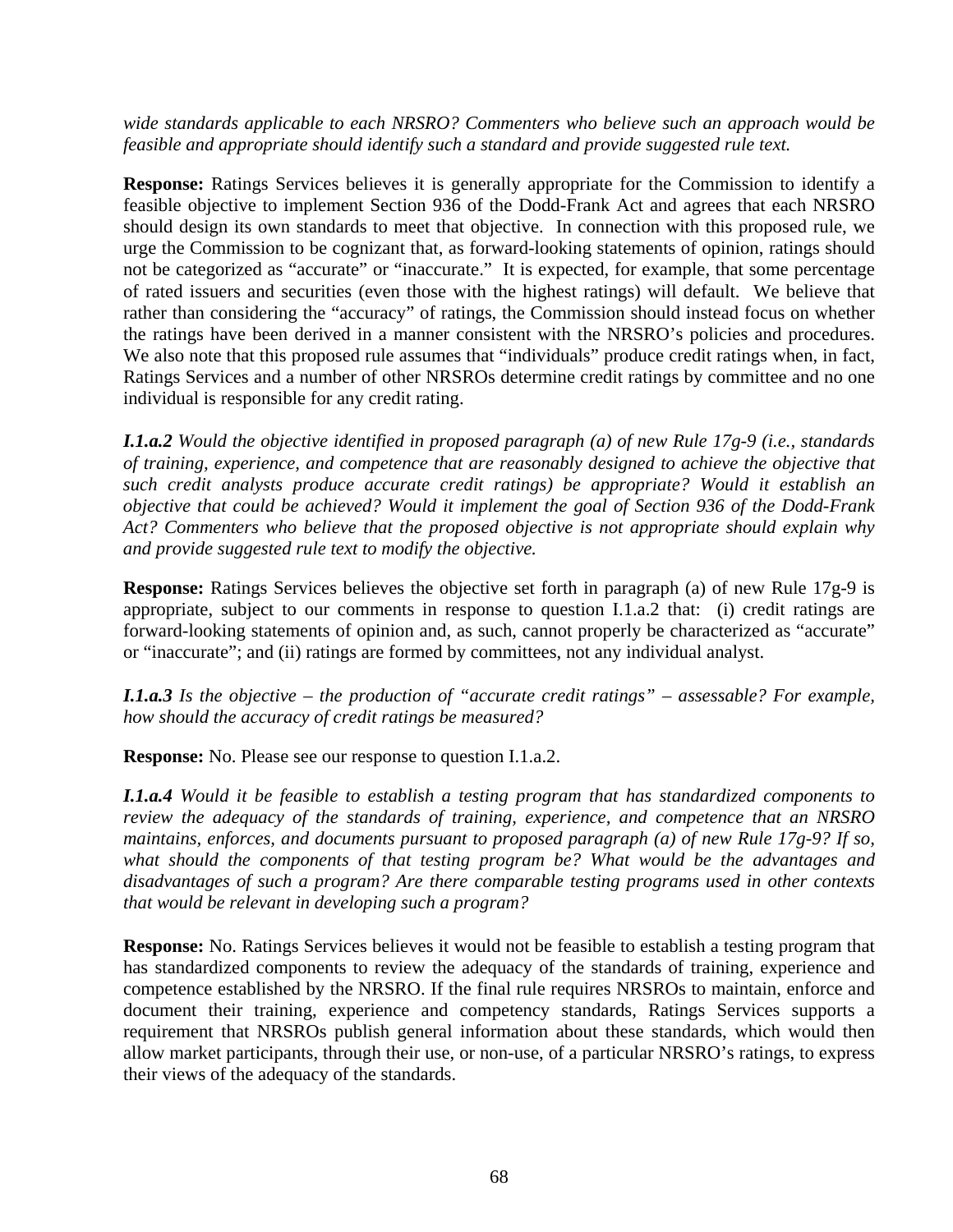*I.1.b The Commission generally requests comment on all aspects of proposed paragraph (b) of new Rule 17g-9. The Commission also seeks comment on the following:* 

*I.1.b.1 Are there any other factors in addition to, or as an alternative to, the four factors identified in paragraphs (b)(1) through (4) an NRSRO should consider when establishing standards of training, experience, and competence? For example, should the proposed rule require an NRSRO to consider the number of initial credit ratings the individual is expected to participate in determining annually and the number of credit ratings the individual is expected to participate in monitoring annually? If so, how should these factors be taken into consideration? Identify any additional or alternative factors and provide suggested rule text.* 

**Response:** Ratings Services believes that the factors identified in paragraphs (b)(1) through (4) are reasonable for NRSROs to consider when establishing standards of training, experience, and competence for their analysts. However, we believe the Commission should not require NRSROs to consider specified factors. As the Commission suggests in the Release, each NRSRO should have flexibility to customize the standards according to its own procedures and methodologies for determining credit ratings.

With respect to the example posed by the Commission in this paragraph, we do not believe that the proposed rule should require that, in establishing such standards, the NRSRO must consider the number of initial credit ratings the individual is expected to participate in determining annually and the number of credit ratings the individual is expected to participate in monitoring annually. At Ratings Services, the number of credits that constitute an analyst's workload at any particular time is determined by not only the individual's analytical skills but numerous other factors including the characteristics of each credit, the analyst's contribution to other analytic practice activities (e.g., staff development and training activities), and the analyst's ability to manage multiple tasks. These are subjective factors that NRSROs, like other organizations, rely on managers to evaluate with respect to their staff.

*I.1.b.2 Should the factor identified in proposed paragraph (b)(1) of Rule 17g-9 (i.e., if the credit rating procedures and methodologies used by the individual involve qualitative analysis, the knowledge necessary to effectively evaluate and process the data relevant to the creditworthiness of the obligor being rated or the issuer of the securities or money market instruments being rated) be considered when the NRSRO designs its standards of training, experience, and competence for the individuals it employs to determine credit ratings? If not, should proposed paragraph (b)(1) be modified to provide better guidance for designing the standards? If so, how should it be modified? Alternatively, should it be omitted from the rule? If so, explain why.* 

**Response:** Ratings Services believes that each NRSRO should design standards of training, experience and competence appropriate to its individual circumstances. As a general matter, Ratings Services believes that, in designing such standards, an NRSRO could reasonably choose to consider the knowledge necessary to effectively evaluate and process the data relevant to the creditworthiness of the obligor being rated or the issuer of the securities or money market instruments being rated.

*I.1.b.3 Should the factor identified in proposed paragraph (b)(2) of Rule 17g-9 (i.e., if the credit rating procedures and methodologies used by the individual involve quantitative analysis, the*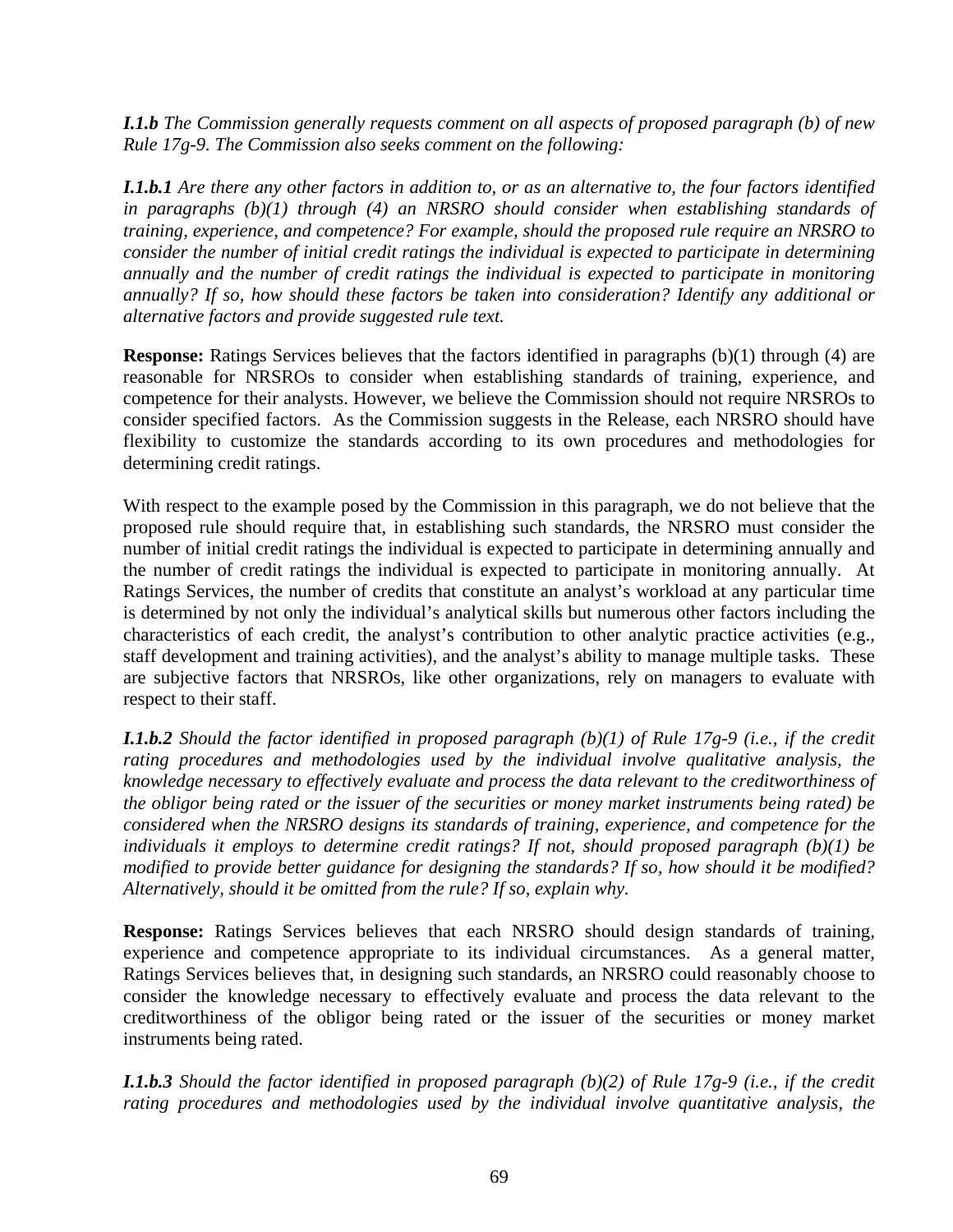*technical expertise necessary to understand any models and model inputs that are a part of the procedures and methodologies) be considered when the NRSRO designs its standards of training, experience, and competence for the individuals it employs to determine credit ratings? If not, should proposed paragraph (b)(2) be modified to provide better guidance for designing the standards? If so, how should it be modified? Alternatively, should it be omitted from the rule? If so, explain why.* 

**Response:** Ratings Services agrees that in designing its standards of training, experience and competence for the individuals it employs to determine credit ratings, an NRSRO should consider the technical knowledge necessary to understand any models and model inputs that are a part of its procedures and methodologies.

*I.1.b.4 Should the factor identified in proposed paragraph (b)(3) of Rule 17g-9 (i.e., the classes and subclasses of credit ratings for which the individual participates in determining credit ratings and the factors relevant to such classes and subclasses, including the geographic location, sector, industry, regulatory and legal framework, and underlying assets, applicable to the obligors or issuers in the classes and subclasses) be considered when the NRSRO designs its standards of training, experience, and competence for the individuals it employs to determine credit ratings? If not, should proposed paragraph (b)(3) be modified to provide better guidance for designing the standards? If so, how should it be modified? Alternatively, should it be omitted from the rule? If so, explain why.* 

**Response:** Ratings Services believes that each NRSRO should design standards of training, experience and competence appropriate to its individual circumstances. As a general matter, Ratings Services believes that, in designing such standards, an NRSRO could reasonably choose to consider the factors relevant to the classes and subclasses of credit ratings for which the individual participates including, if relevant in each specific case, the geographic location, sector, industry, regulatory and legal framework, and underlying assets, applicable to the obligors or issuers in the classes and subclasses.

*I.1.b.5 Should the factor identified in proposed paragraph (b)(4) of Rule 17g-9 (i.e., the complexity of the obligors, securities, or money market instruments being rated by the individuals) be considered when the NRSRO designs its standards of training, experience, and competence for the individuals it employs to determine credit ratings? If not, should proposed paragraph (b)(4) be modified to provide better guidance for designing the standards? If so, how should it be modified? Alternatively, should it be omitted from the rule? If so, explain why.* 

**Response:** Ratings Services believes that each NRSRO should design standards of training, experience and competence appropriate to its individual circumstances. As a general matter, Ratings Services believes that, in designing such standards, an NRSRO could reasonably choose to consider the complexity of the obligors, securities, or money market instruments being rated by the individuals.

*I.1.c The Commission generally requests comment on all aspects of proposed paragraph (c) of new Rule 17g-9. The Commission also seeks comment on the following:* 

*I.1.c.1 Would proposed paragraph (c)(1) of new Rule 17g-9 (which would provide that the standards of training, experience, and competence must include a requirement for periodic testing*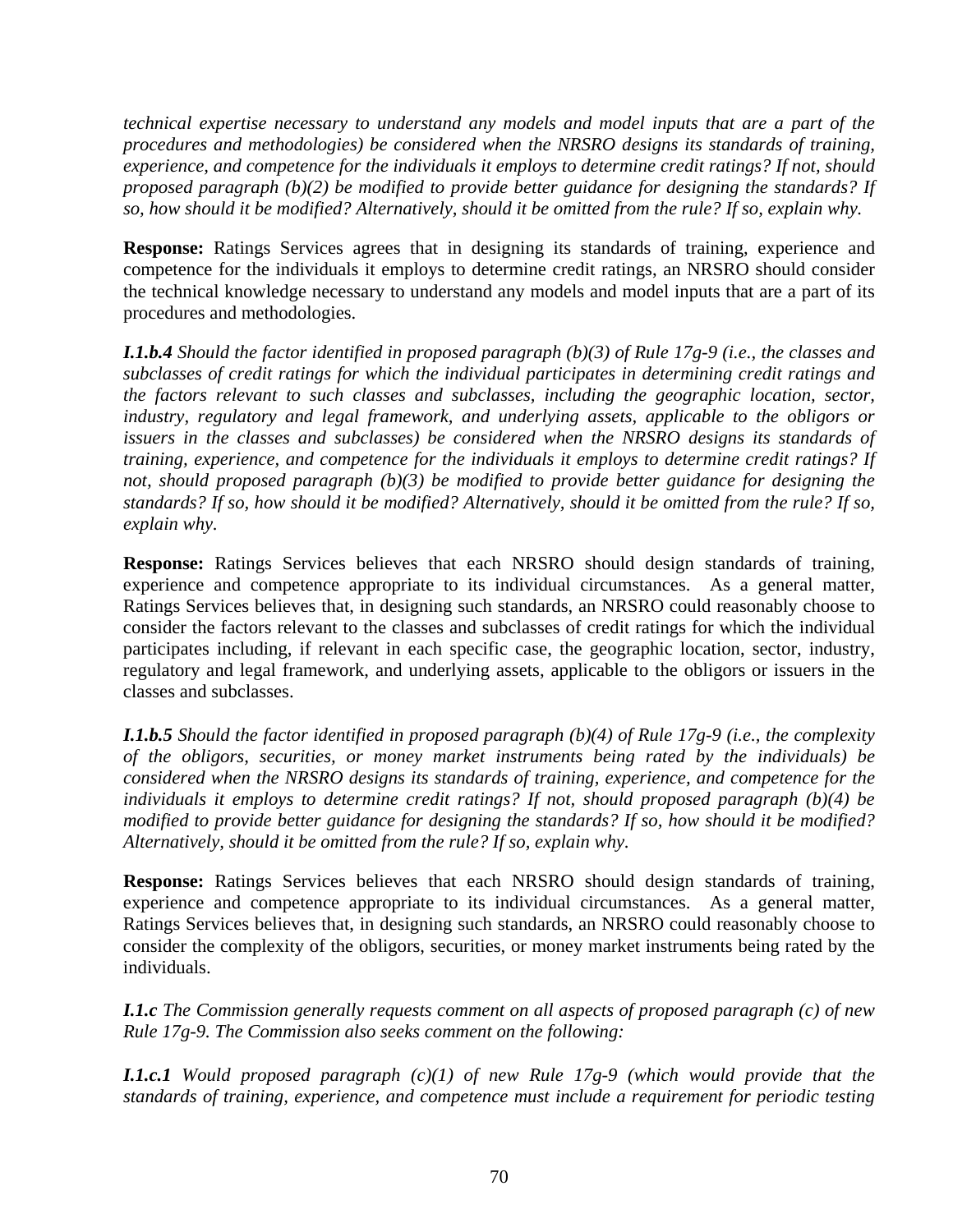*of the individuals employed by the NRSRO to determine credit ratings on their knowledge of the procedures and methodologies used by the NRSRO to determine credit ratings in the classes and subclasses of credit ratings for which the individual is responsible for determining credit ratings) appropriately implement Section 936(2) of the Dodd-Frank Act? If not, how should proposed paragraph (c)(1) be modified to better achieve the objective of Section 936(2)?* 

**Response:** Ratings Services strongly supports the ongoing education and development of analysts involved in producing and monitoring credit ratings. We have a mandatory annual minimum of 25 credit hours of continuing analytical education. Through a designated intranet portal and learning management system software, The Learning Center, Ratings Services offers and monitors completion of instructor-led training activities, online training activities, webex and teleconference training activities. The Learning Center is a global platform to deliver and track analytical training activities.

We also have the global Standard & Poor's Credit Analyst Certification Program which was developed in collaboration with the New York University Stern School of Business. The certification program consists of two distinct levels, Level I and Level II. Level I is comprised of three modules: Capital Markets, Corporate & Government Ratings and Structured Finance Ratings. All analysts are required to achieve an overall passing score for the three modules as well as a passing score for their respective analytical practice - Corporate & Government Ratings or Structured Finance Ratings. Level II is specific to the individual's analytical discipline and includes 12 distinct exams: Corporate Ratings, Financial Institutions, Insurance Ratings, U.S. Public Finance Ratings, Funds Ratings, Sovereign/International Regional and Local Government Ratings, U.S. ABS/RMBS Ratings, Europe Middle East & Africa ABS/RMBS Ratings, Japan ABS/RMBS Ratings, Asia ABS/RMBS Ratings, Global CMBS Ratings, and Global Structured Credit Ratings. All analysts, as well as analytical managers and employees in the Quality and Criteria groups, are required to achieve a passing score in their respective analytical discipline. Further, Ratings Services' Credit Analyst Certification Program Policy Guidelines require that all part and full-time analytical staff in a credit analysis role and who perform, or are expected to perform, as a primary analyst or who vote, or are expected to vote, in a rating committee pass both Level I and Level II certification exams. In addition, Ratings Services has instituted a rigorous performance management program to ensure our analysts have the knowledge, training, competence and experience to assess credit risk. Each analyst has specific annual performance goals relating to analytical quality and application of S&P policy and processes. We believe our mandatory annual credit hour continuing analytical education requirement and certification program in combination with our rigorous performance management program delivers high standards for analysis and resulting credit opinions without the additional requirement of periodic testing.

### *I.1.c.2 Should the Commission prescribe the frequency of the periodic testing that would be mandated under proposed paragraph (c)(1) of new Rule 17g-9? For example, should an NRSRO be required to administer testing every six months, every year, every two years?*

**Response:** Ratings Services believes that the Commission should not prescribe periodic testing requirements for analysts. As indicated in our response above to question I.1.c.1, Ratings Services believes that the Commission should require that each NRSRO establish its own standards for training, experience and competence. Ratings Services believes that its mandatory annual credit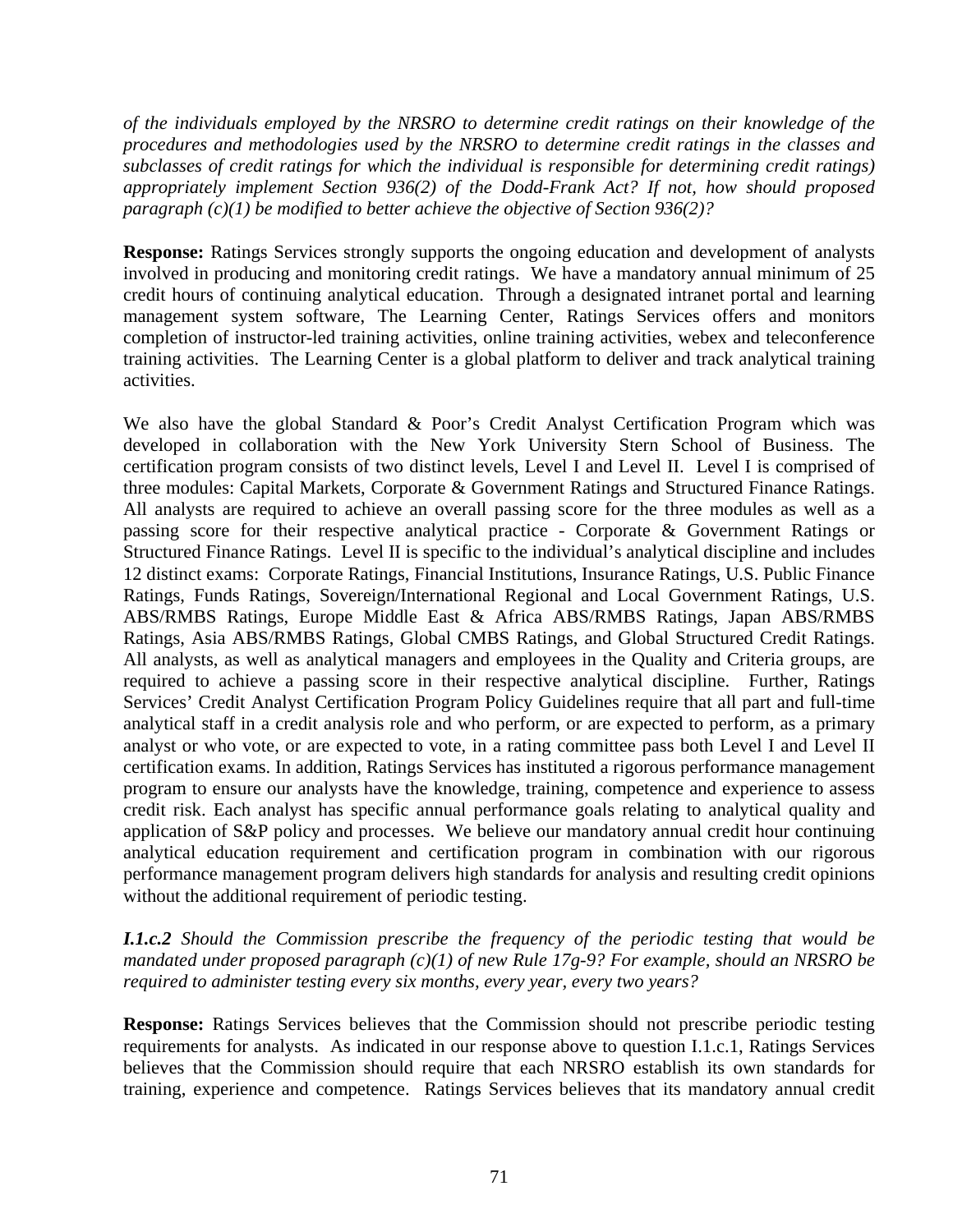hour continuing analytical education requirement, combined with the Standard & Poor's Credit Analyst Certification Program and a rigorous performance management program provide the necessary training and testing requirements for its analysts.

*I.1.c.3 Would proposed paragraph (c)(2) of new Rule 17g-9 (which would provide that the standards of training, experience, and competence must include a requirement that at least one individual with three years or more experience in performing credit analysis participates in the determination of a credit rating) be an appropriate measure in terms of implementing Section 936 of the Dodd-Frank Act? If not, how should proposed paragraph (c)(2) be modified to better achieve the objective of Section 936? For example, should the Commission establish a different minimum number of years such as 1 or 2 years experience or 4, 5, 6, 7, or some larger number of years? Alternatively, should this proposal be omitted from the rule? If so, explain why?* 

**Response:** Ratings Services' policy is to determine credit ratings by committee, either directly or, in certain circumstances, through derivation either in whole or in part from other credit ratings that are determined by a rating committee. The committee chair has specific responsibilities to ensure the committee is properly constituted, applies Ratings Services' criteria, reviews all relevant information and materials, complies with the Ratings Services Code of Conduct, related policies, guidelines and procedures and reaches a rating decision absent extraordinary circumstances. While Ratings Services views years of experience as an important factor in determining credit opinions, we believe that the Commission should not establish a minimum number of years experience for participating in the determination of a rating. NRSROs should establish their own requirements.

## **Section J--Universal Rating Symbols across classes — Rule 17g-8(b)**

*J1.1 Is proposed paragraph (b)(1) of new Rule 17g-8 sufficiently explicit in terms of the objective that the policies and procedures be reasonably designed to assess the probability that an issuer of a security or money market instrument will default, fail to make timely payments, or otherwise not*  make payments to investors in accordance with the terms of the security or money market *instrument)? If not, what additional detail should the Commission provide in terms of the clarifying the objective?* 

**Response:** We believe that, as currently written, proposed paragraph (b)(1) of new Rule 17g-8 is sufficiently explicit. The current proposed language closely tracks the applicable provision in Section  $932(a)(8)$  of the Dodd-Frank Act and is not ambiguous. As we discuss in Section II.E above, our ratings provide opinions about relative creditworthiness of an issuer, from strongest to weakest, within a universe of credit risk. We do not interpret this proposed rule to require credit ratings to be absolute or exact measures of default probability.

Ratings Services does not support the addition of further detail regarding the objectives of this proposed rule. Among other things, we are concerned that any attempt to further dictate the factors that a credit rating may or may not address would exceed the scope of Section 932(a)(8). Additional restrictions and requirements in this area would also have the potential to create the impression that credit ratings may not address other factors that an NRSRO may deem relevant in its own analytical judgment or that investors may find meaningful. Such factors might include, for example, payment priority, projected recovery and credit stability. Further amendments to this proposed rule would also have the potential to interfere with the analytical independence of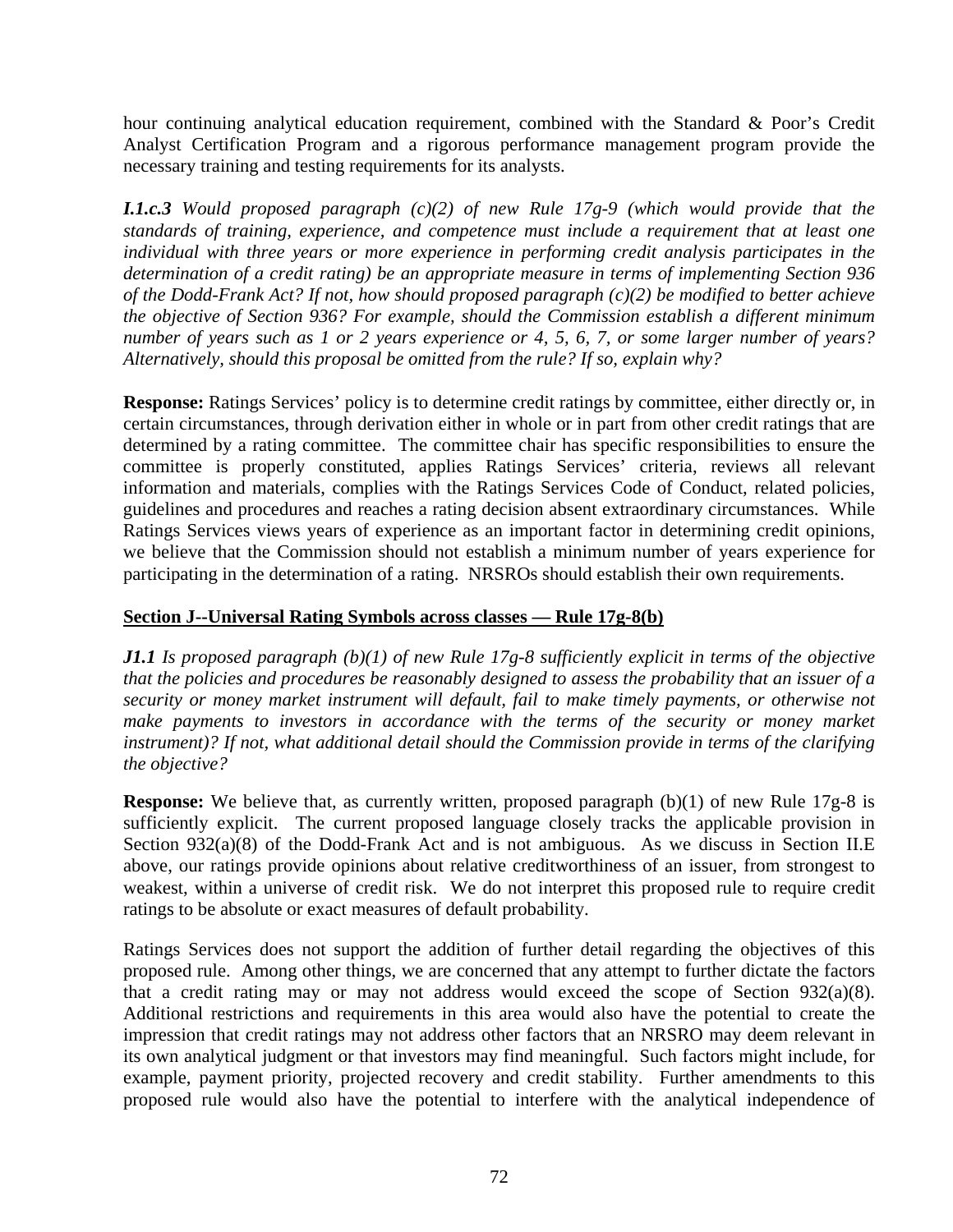NRSROs in violation Section 15E(c)(2) of the Exchange Act, which provides that the Commission's rules and regulations "shall be narrowly tailored to meet the requirements of this title" and that the Commission may not "regulate the substance of credit ratings or the procedures and methodologies by which any [NRSRO] determines credit ratings."

*J.1.2 Is proposed paragraph (b)(2) of new Rule 17g-8 sufficiently explicit in terms of the objective that the policies and procedures be reasonably designed to clearly define the meaning of each symbol, number, or score used by the NRSRO to denote a credit rating category and notches within a category in the rating scale for each class and subclass of credit ratings for which the NRSRO is registered and to include such definitions in Exhibit 1 to Form NRSRO? If not, what additional detail should the Commission provide in terms of the clarifying the objectives?* 

**Response:** We believe that, as currently written, proposed paragraph (b)(2) of new Rule 17g-8 is sufficiently explicit. Ratings Services does not support the addition of further detail regarding the objectives of this proposed rule. The current proposed language closely tracks the applicable provision in Section 932(a)(8) of the Dodd-Frank Act and is not ambiguous. Furthermore, for reasons similar to those set forth in response to question J.1. 1. above, we are concerned that any attempt to further prescribe how an NRSRO may define its ratings symbols could well exceed the scope of Section 932(a)(8) and/or violate Section 15 $E(c)(2)$  of the Exchange Act.

*J.1.3 Is proposed paragraph (b)(3) of new Rule 17g-8 sufficiently explicit in terms of the objective that the policies and procedures be reasonably designed to apply any symbol, number, or score defined in a manner that is consistent for all types of obligors, securities, and money market instruments for which the symbol, number, or score is used? If not, what additional detail should the Commission provide in terms of the clarifying the objective?* 

**Response:** We believe that, as currently written, proposed paragraph (b)(3) of new Rule 17g-8 is sufficiently explicit. Ratings Services does not support the addition of further detail regarding the objectives of this proposed rule. The current proposed language closely tracks the applicable provision in Section 932(a)(8) of the Dodd-Frank Act and is not ambiguous. Furthermore, for reasons similar to those set forth above in response to questions J.1.1 and J.1.2, we are concerned that any attempt to refine this proposed rule could well exceed the scope of Section 932(a)(8) and/or violate Section  $15E(c)(2)$  of the Exchange Act. Finally, because credit ratings reflect forwardlooking opinions, we would be concerned about any attempt to judge an NRSRO's adherence to this proposed rule based on an analysis of its ratings performance over any defined period of time. Rather, in our view, an NRSRO's compliance with this rule should be measured by whether the NRSRO has policies and procedures in place to promote comparability of ratings across the asset classes it rates and has adhered to such policies and procedures.

# **Section K—Annual Report of Designated Compliance Officer**

*K. The Commission generally requests comment on all aspects of proposed new paragraph (a)(8) of Rule 17g-3. The Commission also seeks comment on the following:* 

*K.1 Should an NRSRO be required to attach to the annual report a signed statement by a duly authorized person (e.g., the designated compliance officer) stating explicitly that the person has responsibility for the reports and, to the best knowledge of the person, the reports fairly present, in*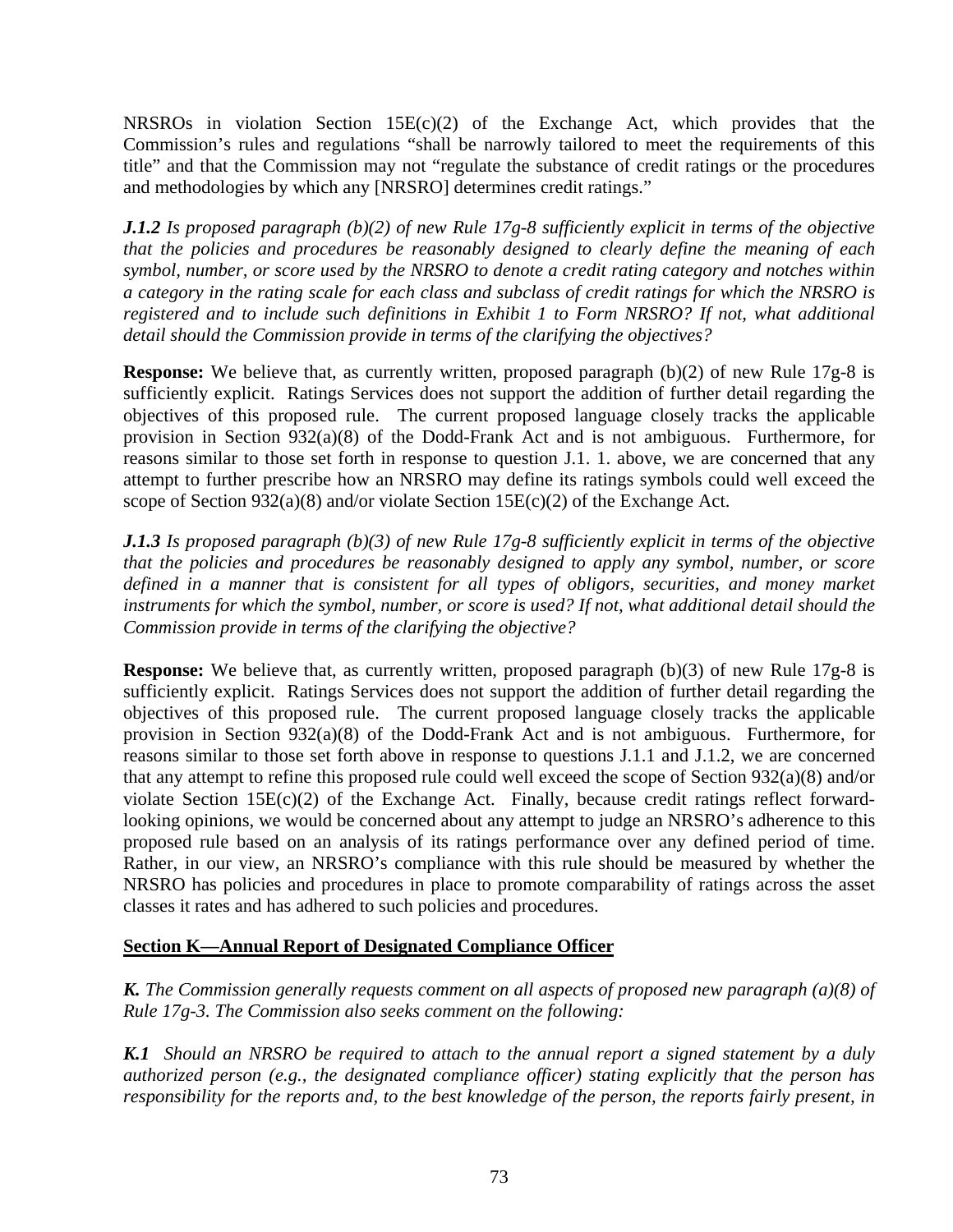*all material respects, the information contained in the reports? For example, because the designated compliance officer is providing the report to the NRSRO and the NRSRO, in turn, is submitting the report to the Commission, would it be appropriate for the Commission to require an additional certification addressing the submission of the report from the NRSRO to the Commission?* 

**Response**: Ratings Services does not believe it would serve any useful purpose to require that, in addition to the certification the designated compliance officer is already required to provide the NRSRO, the submission of the annual report be accompanied by a separate certification to the Commission. Most likely this additional certification would be made by the same compliance officer who has already certified as to the report's accuracy. Even if the certification were to be made by a different person, we do not believe the substance of that certification would differ from that made by the designated compliance officer. The additional certification will not confer authority over the NRSRO that the Commission does not already have and would be unnecessarily duplicative.

# **Section L—Electronic Submission of Form NRSRO and the Rule 17g-3 Annual Reports**

*L. The Commission generally requests comment on all aspects of these proposals to require the electronic submission of Form NRSRO under paragraphs (e), (f), and (g) of Rule 17g-1 and the annual reports under Rule 17g-3. The Commission also seeks comment on the following:* 

*L.1 Should applicants be required to submit Form NRSRO electronically under paragraph (a), (b), (c), or (d) of Rule 17g-1?* 

**Response:** It is Ratings Services' opinion that to achieve consistency and a standard approach, new applicants should follow the identical processes that existing NRSROs have followed.

*L.2 What would be the impact of making the Form NRSROs required under paragraphs (e), (f), and (g) of Rule 17g-1 and the annual reports required under Rule 17g-3 mandatory electronic submissions? Are there additional burdens or costs that would result from requiring these submissions to be made electronically?* 

**Response:** Ratings Services has no objection to providing Rule 17g-1 and the annual report in the PDF electronic format. If the submission is required in another format (*e.g.,* XBRL or XML) then a detailed technical analysis would need to be performed to determine the impact and any associated costs, including detailed evaluation of the specifications, development, unit testing, security and quality assurance.

*L.3 Are there any other difficulties and considerations unique to these proposed requirements? If so, what aspect of the proposed requirements would be burdensome? 721 See proposed new paragraph (a)(1)(xiv) to Rule 101 of Regulation S-T. Are there other alternatives that would be less burdensome? Provide specific details and alternative approaches.* 

**Response:** Ratings Services believes that submitting the annual application in a PDF format would be the most preferred and simplest way to provide the required information.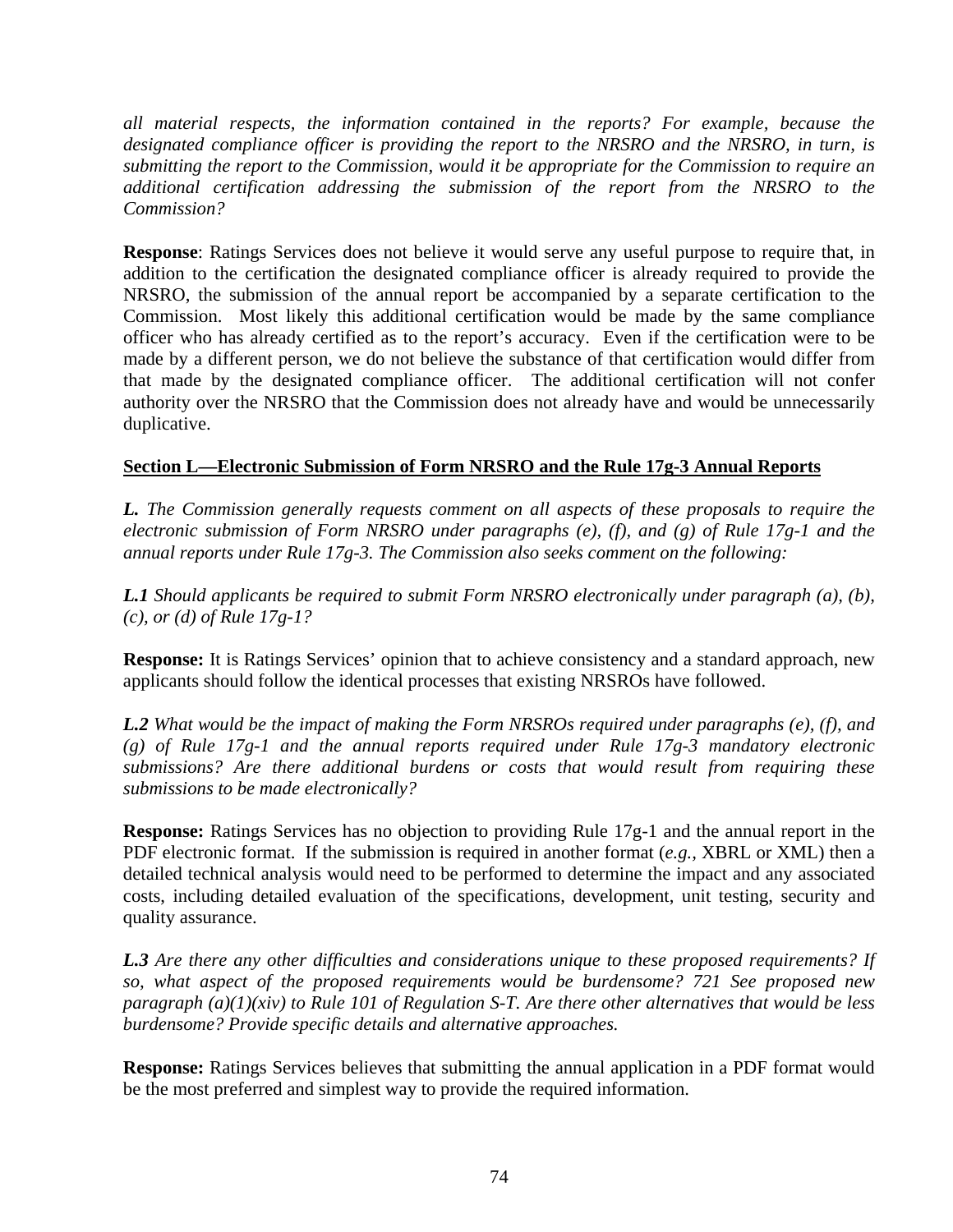*L.4 Should NRSROs be required to submit the financial information in Form NRSRO and the information and documents contained in Exhibits 1 through 9 and the Rule 17g-3 annual reports using the XBRL format? Should NRSROs be required to use extensible Markup Language (XML) for EDGAR for non-financial information? Provide detailed information on any difficulties and considerations as well as benefits concerning such requirements.* 

**Response:** As Form NRSRO is primarily a registration document, Ratings Services believes that submission in an XBRL or XML format would not provide additional analytical benefit. Unlike the rating history information which is required to be provided in XBRL format to facilitate manipulation of the large volumes of statistical data in the history files, Form NRSRO is an essentially expository document for which the XBRL format is not well suited. For example, Ratings Services' current Form NRSRO, including exhibits, is nearly 800 pages long, and comprised primarily of textual material. Further, we note that the registration documents for registered investment advisers and broker-dealers, Forms ADV and BD, respectively, are not required to be filed in XBRL or XML format.

Providing the Form in an XBRL or XML format could also make it more difficult and complex for users to access Form NRSRO in contrast to the present situation, where Form NRSRO is commonly available on NRSRO websites in PDF format. If the submission is nevertheless required in an XBRL or XML format then Ratings Services suggests that the Commission provide detailed documentation defining the proposed structure/content of the information to be delivered via XBRL or XML documents and allow for adequate lead time for NRSROs to develop and test the necessary systems revisions.

#### *L.5 Should the temporary hardship exemption be available for submission of these filings?*

**Response:** Ratings Services believes that, if all registered NRSROs must file electronically, they should do so in the expected time period unless they are unable to do so due to unforeseen issues. Accordingly, some method of securing a temporary hardship exemption should be available. Although Ratings Services acknowledges that Rule 13(b) under Regulation S-T does provide a means for obtaining such relief, Ratings Services believes that NRSROs should also be able to avail themselves of the temporary hardship exemption under Rule 201. The Commission has not articulated any reason why it is appropriate to add Form NRSRO to the list of submissions for which the Rule 201 temporary hardship exemption is unavailable. Other regulated businesses that must register with the Commission, such as broker-dealers and investment advisers, are not precluded from relying on the Rule 201 temporary hardship exemption with respect to filing Form BD or Form ADV. The Commission has not advanced any reason why NRSROs should be treated differently. Accordingly, we believe the temporary hardship exemption under Regulation S-T Rule 201 should be available for filings of Form NRSRO where unforeseen issues prevent a timely electronic filing.

# **Section M—Other Amendments**

*M.1 The Commission generally requests comment on all aspects of these proposals to replace the word "furnish" with the word "file" in the Commission's NRSRO rules.*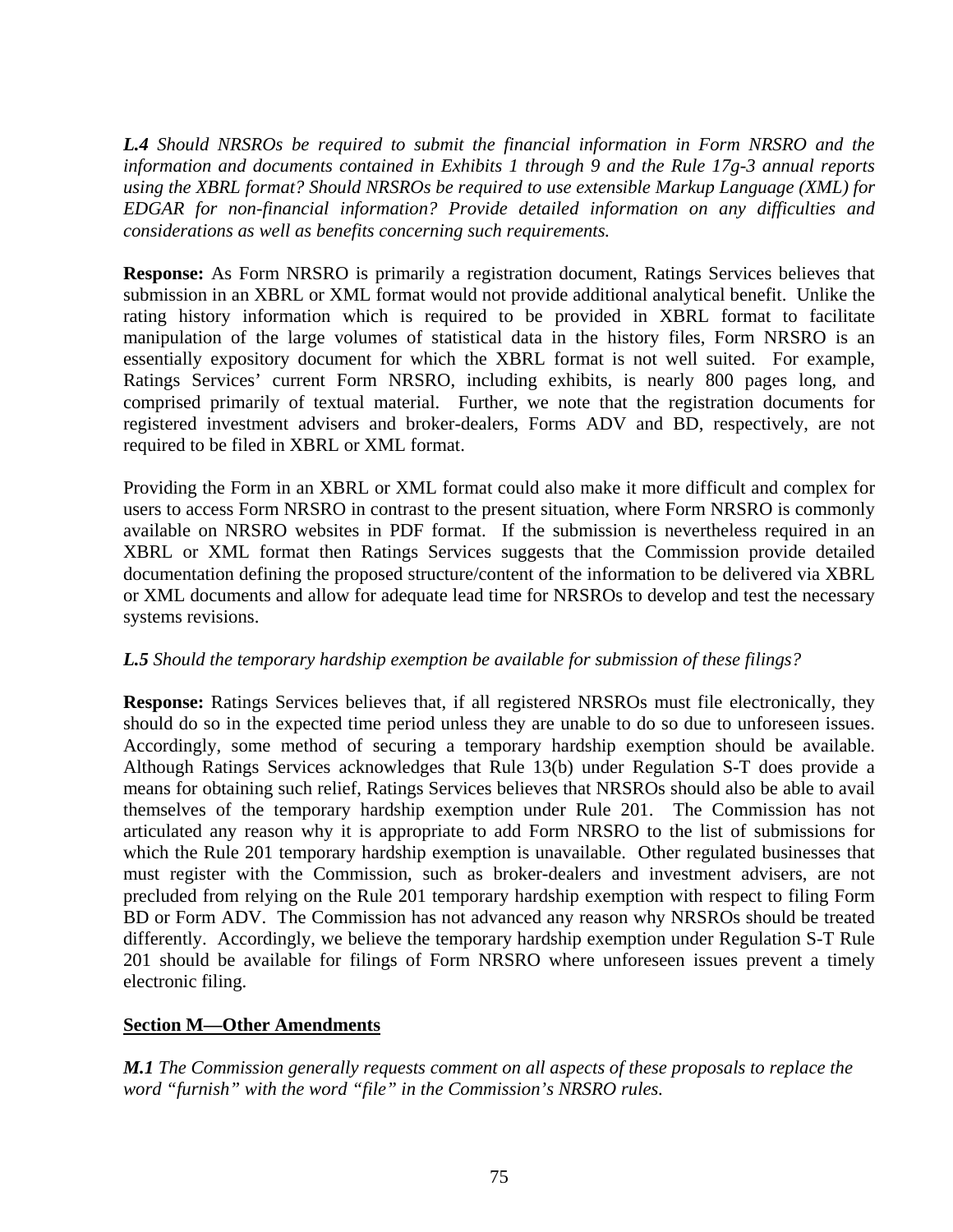**Response:** Ratings Services has no comment.

*M.2 The Commission generally requests comment on all aspects of this proposal to amend the definition of NRSRO in Instruction F.4 to Form NRSRO.* 

**Response:** Ratings Services believes the definition of NRSRO in the instructions to Form NRSRO should be consistent with the definition in Section  $3(a)(62)$  of the Exchange Act, as amended by the Dodd-Frank Act.

*M.3 The Commission generally requests comment on all aspects of these proposals to delete the term "or mortgage-backed" from the identification of structured finance products in the NRSRO rules. The Commission also seeks comment on the following:* 

*M.3.1 Would the proposal to delete the term "or mortgage-backed" from the identification of structured finance products in the NRSRO rules change the requirements of these rules in any ways? For example, would it exclude certain types of structured finance products that currently are within the scope of these rules by narrowing the definition? Alternatively, would it add certain types of structured finance products that currently are outside the scope of these rules by broadening the definition?* 

**Response:** No. We do not believe that deleting the term "or mortgage backed", as proposed, would change the requirements of the affected rules.

*M.4.a The Commission generally requests comment on all aspects of this proposal to amend Form NRSRO Items 6.A and 7.A and Instruction H to Form NRSRO as it relates to Items 6.A and 7.A. The Commission also seeks comment on the following:* 

*M.4.a.1 Would the proposed amendments to Items 6.A and 7.A and Instruction H to Form NRSRO as it relates to Items 6.A and 7.A make the Commission's expectations sufficiently clear in terms of providing the approximate number of credit ratings outstanding in each class for which an applicant is seeking registration and an NRSRO is registered? If not, how could the proposed amendments be modified to provide greater clarity?* 

**Response:** Ratings Services supports efforts to eliminate ambiguities and improve clarity in the instructions to Form NRSRO, subject to comments that follow in this section regarding the classification of instruments that may be seen as having features of more than one class of credit rating.

*M.4.a.2 How should tax-exempt housing bonds be classified for the purposes of Items 6 and 7? For example, should they be classified as: (1) issuers of asset-backed securities identified in Section 3(a)(62)(A)(iv) of the Exchange Act as broadened to include any rated security or money market instrument issued by an asset pool or as part of any asset-backed securities transaction; or (2) issuers of government securities, municipal securities, or securities issued by a foreign government identified in Section 3(a)(62)(A)(v) of the Exchange Act? Is there another more appropriate classification? Commenters should provide explanations for their choices.*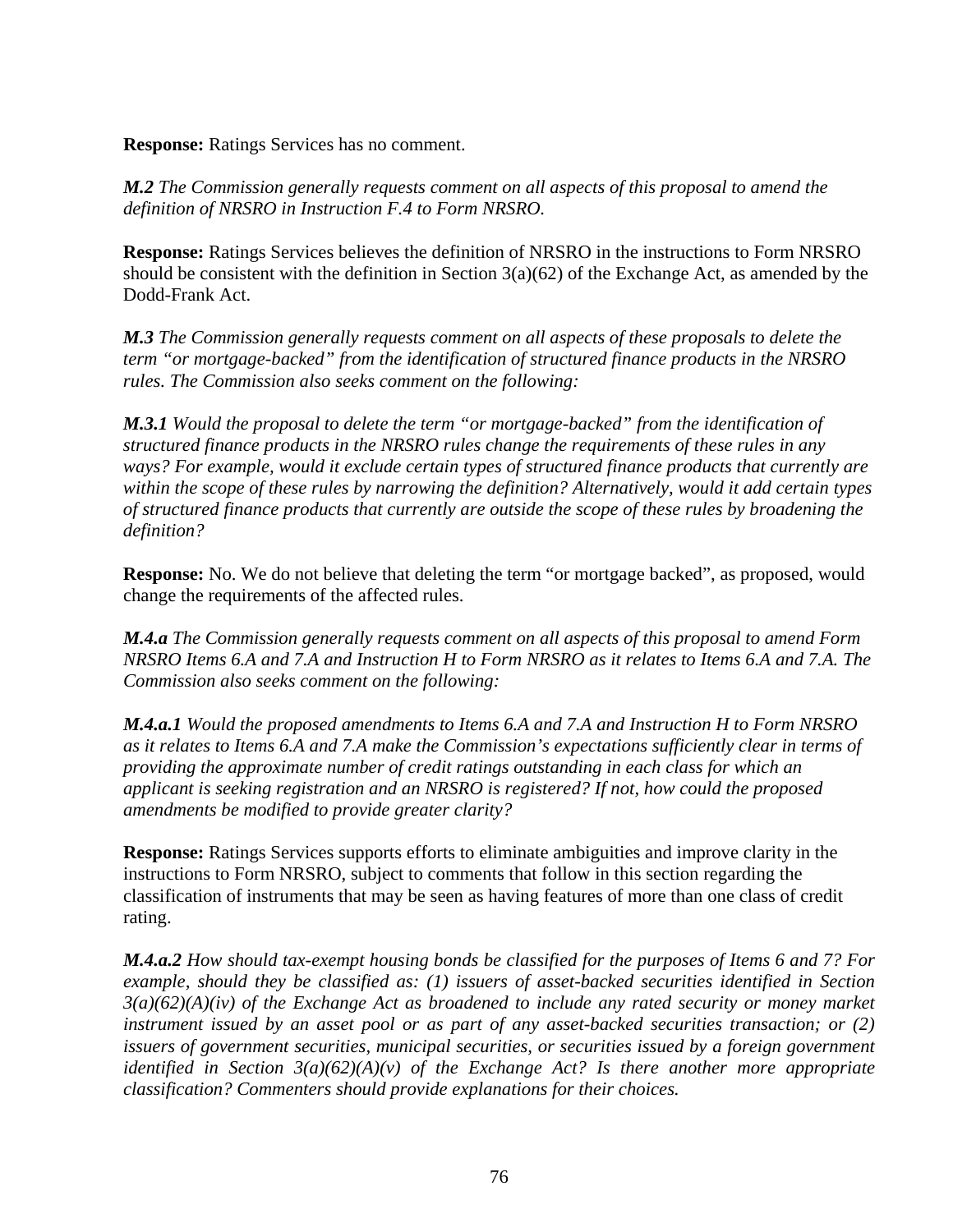**Response:** Tax-exempt housing bonds should be classified as bonds issued by issuers of municipal securities for the purposes of Items 6 and 7.

In our view, tax-exempt housing bonds differ from asset-backed securities in at least the following two ways. First, tax-exempt housing bonds generally do not satisfy a condition of Regulation AB, referenced in Section 3(a)(62)(A)(iv) of the Exchange Act, as identified above, that requires that, for securities to be considered asset-backed securities, "[t]he activities of the issuing entity ... are limited to passively owning or holding the pool of assets, issuing the asset-backed securities supported or serviced by those assets, and other activities reasonably incidental thereto". Rather, the largest issuers of tax-exempt housing bonds are state housing finance agencies ("HFAs"). HFAs are established under state law to foster the creation and maintenance of affordable housing in their jurisdictions. As such, they are mandated to oversee their debt programs and incentivized to do so in a manner that preserves their credit quality. As a result, for tax-exempt housing bonds, the evaluation of management is a crucial component to the evaluation of credit quality, and Ratings Services' criteria for rating such bonds reflects our evaluation of the applicable HFA management. In this critical respect, tax-exempt housing bonds are similar to most areas of municipal finance that consider important the evaluation of management as a key component to credit quality. Moreover, tax-exempt housing issuers not only provide managerial expertise, but may also provide financial resources. This can take the form of general obligation pledges (used by HFAs), cash deposits to support the bonds or other forms of financial support evidenced in this sector.

Second, similar to the above, tax-exempt housing bonds typically do not satisfy another condition of Regulation AB that requires that, for securities to be considered asset-backed securities, "[n]o nonperforming assets are part of the asset pool as of the measurement date". Typically, the assets backing tax-exempt housing bonds include some non-performing assets, as such term is defined in Regulation AB.

Based on the above and the longstanding presence of tax-exempt housing bonds as part of the municipal market, we recommend that tax-exempt housing bonds be considered municipal securities.

*M.4.a.3 How should project finance issuances be classified for the purposes of Items 6 and 7? For example, should they be classified as: (1) corporate issuers identified in Section 3(a)(62)(A)(iii) of the Exchange Act; (2) issuers of asset-backed securities identified in Section 3(a)(62)(A)(iv) of the Exchange Act as broadened to include any rated security or money market instrument issued by an asset pool or as part of any asset-backed securities transaction; or (3) issuers of government securities, municipal securities, or securities issued by a foreign government identified in Section 3(a)(62)(A)(v) of the Exchange Act? Is there another more appropriate classification? Commenters should provide explanations for their choices*.

**Response:** Project finance issuances should be classified as corporate issuers.

Project finance is typically used to finance single-asset or defined-assets corporations that are primarily established to 1) finance a joint venture 2) limit the risk of the owner(s) to a limited capital infusion with the remainder of funding requirements being borrowed funds, and/or 3)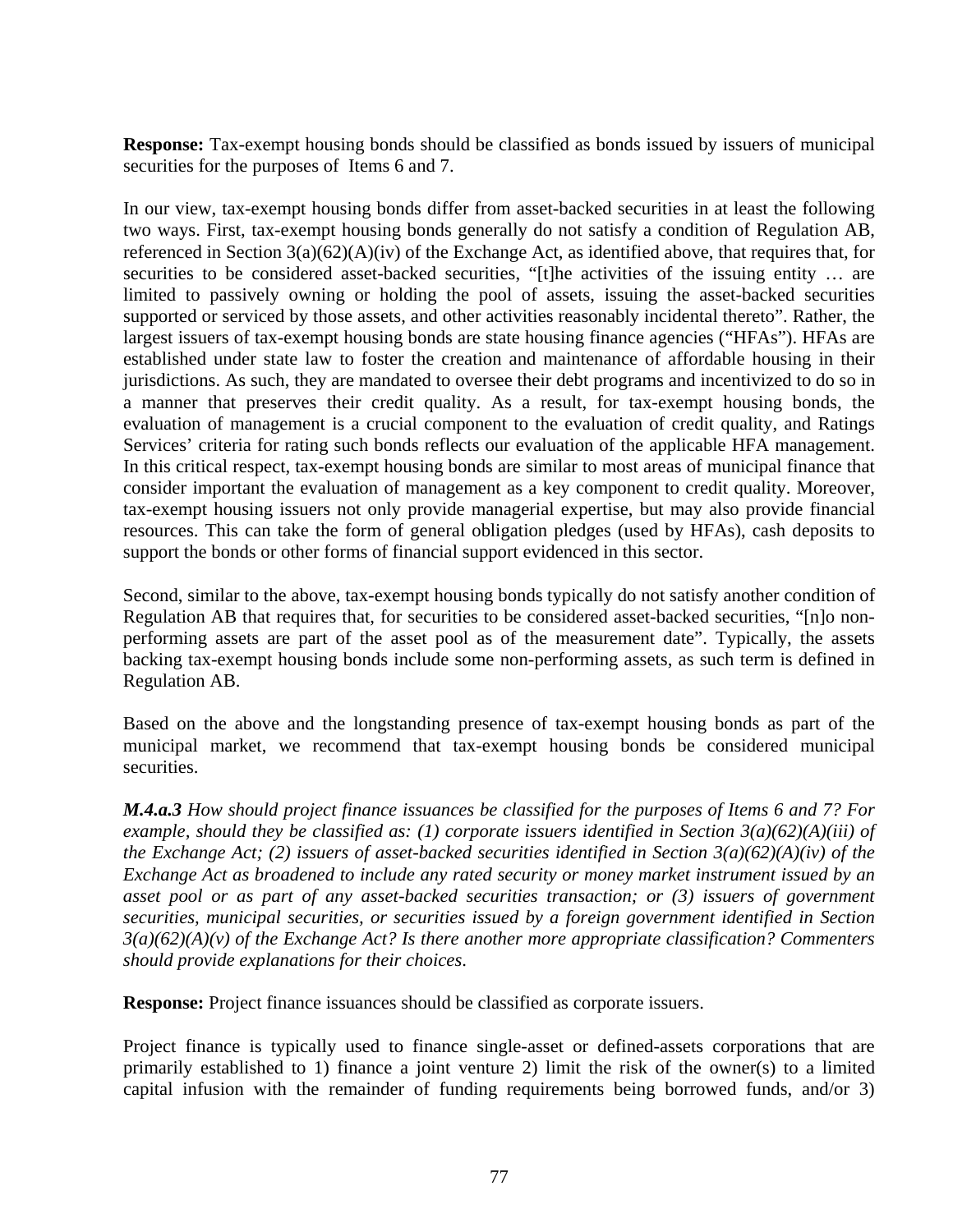optimize a corporation's capital cost because, at times, it is less expensive to fund at the asset level than at the broader corporate level.

A "project finance transaction" can be defined as a limited or non-recourse long-term financing structure usually used to finance one or a group of physical assets in the natural resource, energy, infrastructure, or industrial enterprises areas (i.e. a project) for which debt is serviced primarily by cash flow generated by that project. Project finance debt usually benefits from a comprehensive set of contracts that allocate risks to the parties that are best able to deal with them. Therefore, in addition to the key business risks of construction and operations phases and an entity's financial risk profile, contract and counterparty risks are key elements of the rating process. The contracts will often define the nature and scope of operations, financial covenants to maintain solvency and liquidity, and security pledges of project assets and rights without recourse to the project sponsor (parent) and other shareholders. Some project financings may include limited recourse, but it is usually only a temporary feature covering specific risks (for example, completion during the construction of the project).

While there are slight differences in project finance criteria versus corporate criteria, the same general approach is utilized. That is, Ratings Services looks at the relationship between a project's business risk profile and financial risk profile to determine the credit rating. A project's ability to generate ongoing cash flow and what can change the cash flow generation profile is the key overarching risk when performing a credit analysis. Since the same general rating approach is utilized when analyzing a project as a corporate obligation, we believe that project finance issuances should be classified as a corporate issuer.

*M.4.a.4 How should supra-national issuers (e.g., the World Bank) be classified for the purposes of Items 6 and 7? For example, should they be classified as: (1) financial institutions, brokers, or dealers identified in Section 3(a)(62)(A)(i) of the Exchange Act; or (2) issuers of government securities, municipal securities, or securities issued by a foreign government identified in Section 3(a)(62)(A)(v) of the Exchange Act? Is there another more appropriate classification? Commenters should provide explanations for their choices.* 

**Response:** Supra-nationals should be classified as issuers of government securities*,* municipal securities, or securities issued by a foreign government for purposes of Items 6 and 7 despite the fact that supra-nationals do not fit within the definition of Section  $3(a)(62)(B)(v)$  of the Exchange Act, as more fully explained below. Given that ratings of supra-national issuers must be placed within one of the five existing rating class categories, we believe that the best overall fit is within the issuers of government securities.

Supra-nationals are international institutions whose members are often, but not exclusively, sovereign governments, whose missions span several countries or regions, and whose activities are carried out to achieve certain political and economic ends. There are a variety of supra-nationals and each variety is *sui generis* and not accommodated by the Exchange Act definitions cited in M.4.a.4 (although there are conceptual similarities). Nevertheless, due to the support of the various sovereign governments that control supra-nationals and due to the fact that the mission and scope of these supra-nationals is akin to that of sovereigns, Ratings Services treats the rating of supranationals as sovereign, or "foreign government"-related.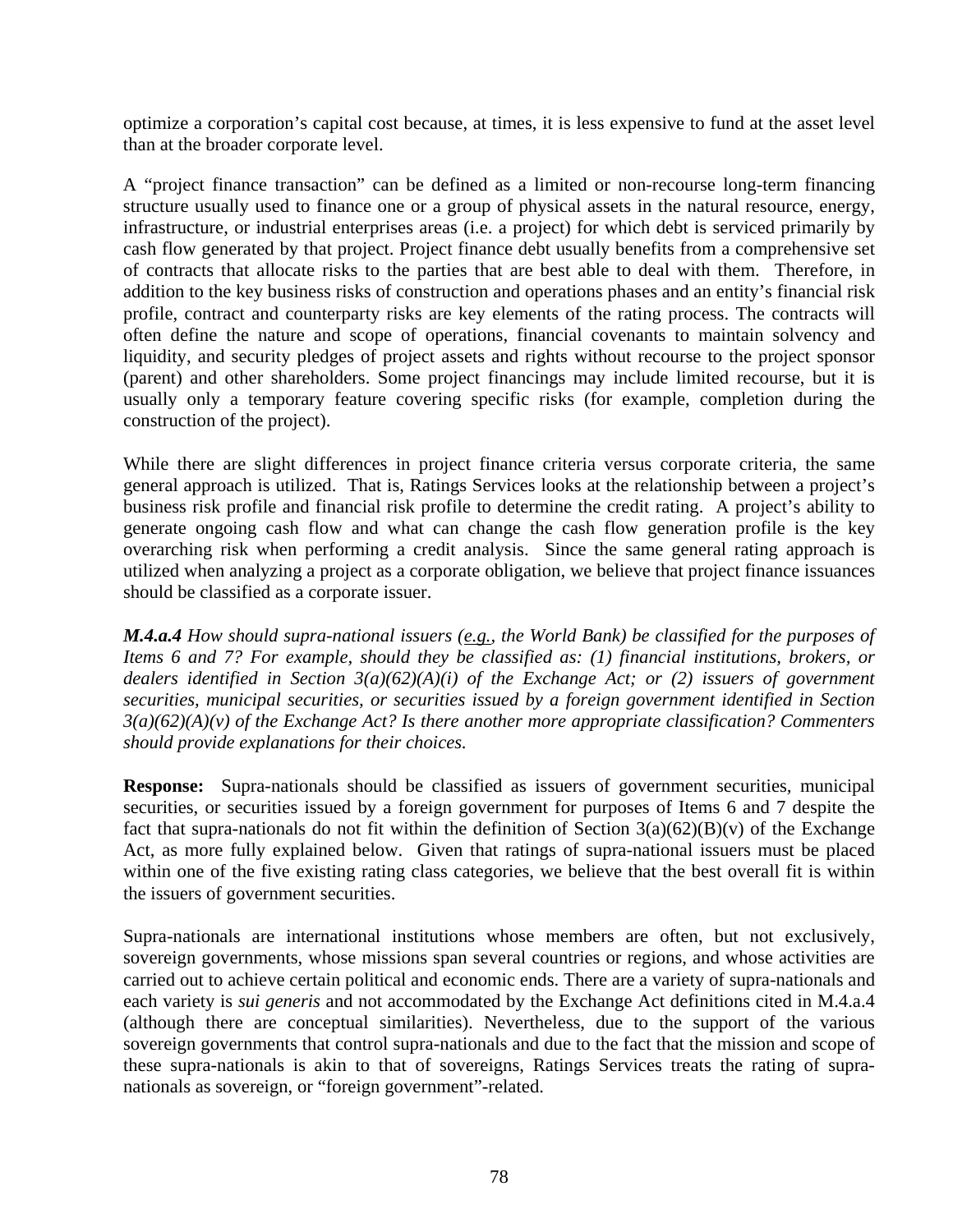Ratings Services rates over twenty five supra-nationals, most of which are headquartered outside of the United States. Twenty two of these are multilateral development finance institutions, multilateral lenders, or multilateral insurers. Although such entities finance or insure loans for international development generally, they do not appear to be a "financial institution" as such term is used in Section 3 (a)(46) of the Exchange Act, being neither a bank (as defined in Section 3(a)(6) of the Exchange Act), a foreign bank (as defined in Section 1(b)(7) of the International Banking Act of 1978) or a savings association. Nevertheless, these financing activities are supported by their respective constituent sovereigns. Many of the remaining rated supra-nationals, such as the European Community, exercise more obvious governmental, health or other policy functions traditionally the province of sovereign issuers. These other supra-nationals are also rated in the sovereign group because of their similarities to sovereign issuers such as "foreign governments."

*M.4.a.5 How should covered bonds be classified? For example, should they be classified as: (1) financial institutions, brokers, or dealers identified in Section 3(a)(62)(A)(i) of the Exchange Act; or (2) issuers of asset-backed securities identified in Section 3(a)(62)(A)(iv) of the Exchange Act as broadened to include any rated security or money market instrument issued by an asset pool or as part of any asset-backed securities transaction? Is there another more appropriate classification? Commenters should provide explanations for their choices.* 

**Response:** Covered bonds generally should be classified as financial institutions, brokers, or dealers identified in Section 3(a)(62)(A)(i) of the Exchange Act, based on the analysis below. However, we would propose that covered bonds that are effectively "repackaged," such as Spanish multi cedulas, be classified as issuers of asset-backed securities identified in Section  $3(a)(62)(A)(iv)$  of the Exchange Act.

Although covered bonds can be structured in many ways, generally covered bonds are not assetbacked securities as defined in Section  $3(a)(77)$  of the Exchange Act. They generally are not collateralized by a self-liquidating financial asset that allows the holder to receive payments that depend primarily on cash flow from the asset. Covered bonds are dual recourse debt instruments. The covered bondholder's primary source of payment of interest and repayment of principal is the issuing bank (irrespective of the performance of the assets securing the covered bond). Only if the issuing bank fails to pay do the covered bondholders have priority recourse to a segregated pool of assets (the "cover pool" - typically residential or commercial real estate loans, or public sector assets).

These assets remain on the balance sheet of the issuer and only become segregated upon the failure of the issuing bank - i.e. the cover pool does not form part of the general insolvency estate of the insolvent issuer. The segregation of the cover pool is typically created in either of the following ways:

- the assets remain on-balance sheet and the legal segregation is created under the relevant covered bond legislation; or

- the assets are transferred to a special purpose vehicle, which is bankruptcy-remote from the issuer, but which is still consolidated with the issuer for accounting and regulatory purposes.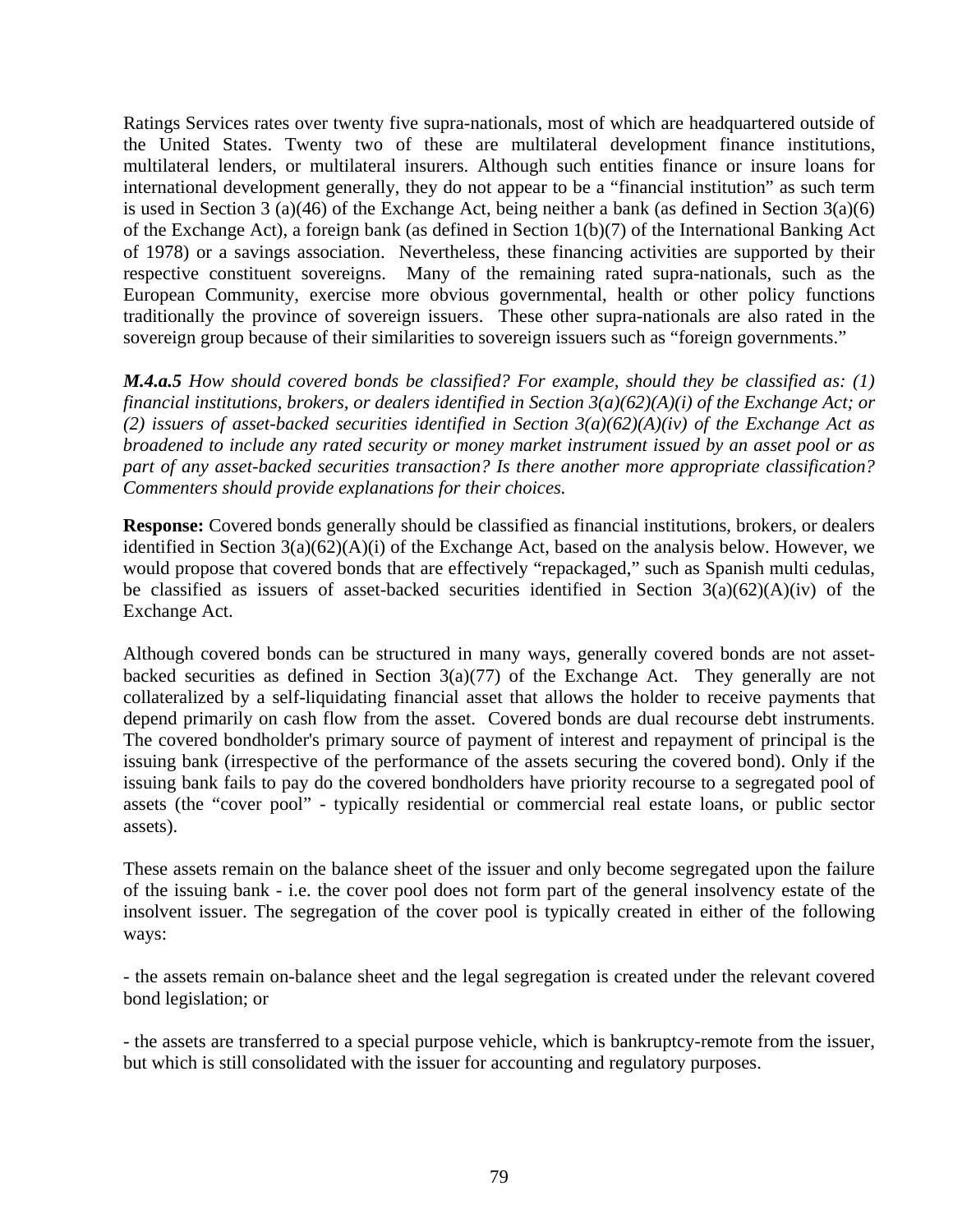In both cases, if the cover pool is insufficient to repay the covered bonds, the covered bondholders have an unsecured claim against the issuer's estate.

*M.4.a.6 How should municipal structured finance issuers be classified? For example, should they be classified as: (1) issuers of asset-backed securities identified in Section 3(a)(62)(A)(iv) of the Exchange Act as broadened to include any rated security or money market instrument issued by an asset pool or as part of any asset-backed securities transaction; or (2) issuers of government securities, municipal securities, or securities issued by a foreign government identified in Section 3(a)(62)(A)(v) of the Exchange Act? Is there another more appropriate classification? Commenters should provide explanations for their choices.* 

**Response:** Municipal structured finance issuers should be classified as "issuers of …municipal securities" if they are issuing on behalf of or in reliance on municipal entities or as "issuers of assetbacked securities…" if they are issuing on behalf of or in reliance on non-municipal (e.g., corporate) entities.

Ratings Services considers a municipality that issues structured debt (i.e., debt supported by a thirdparty liquidity or credit enhancement facility) on its own behalf as a municipal structured finance issuer. However, if a municipality issues structured debt on behalf of a non-municipal entity (e.g., a corporation), we consider such an issuer to be an issuer of asset-backed securities. In either case, depending on whether the third-party provides liquidity or credit support, our rating of such debt reflects our view of the credit quality of the third-party provider and/or of the entity on whose behalf the debt was issued.

An example of the first scenario, (an issuance of municipal structured finance debt) would be a variable rate demand obligation ("VRDO") issued on behalf of or in reliance on a municipal obligor using liquidity enhancement that, based on our criteria, would require credit analysis of the municipal obligor to determine overall credit quality. An example of the second scenario, (an issuance of asset backed securities) would be a VRDO issued by a municipal entity on behalf of or in reliance on a corporate obligor using credit enhancement such that, based on our criteria, our rating would reflect our analysis of the third-party credit enhancement provider, rather than of the corporate obligor.

Regarding municipal issuers of student loan backed bonds, if such bonds are not supported by any external liquidity or credit enhancement, consistent with the above, we do not consider issuers of such bonds to be issuers of "municipal structured finance". Moreover, although Federal Family Education Loan Program ("FFELP") student loan backed bonds issued by municipalities carry guarantees from government agencies which provide cash flow to the bonds in the case of obligor defaults (and, therefore, issuers of such bonds might be seen to be issuers of municipal structured finance), because the repayment of the bonds is generally dependent on the loan payments from a diversified pool of consumer obligors, we believe that municipalities that issue student loans (whether FFELP loans or private loans) should be classified as issuers of asset backed securities. Please also see our response to question M.4.a.2.

Based on the above, given that municipalities can issue structured debt on behalf of a broad range of obligors, we propose that the nature of the obligor be considered in the classification of such issuers as either "municipal structured finance" issuers or "asset-backed securities" issuers.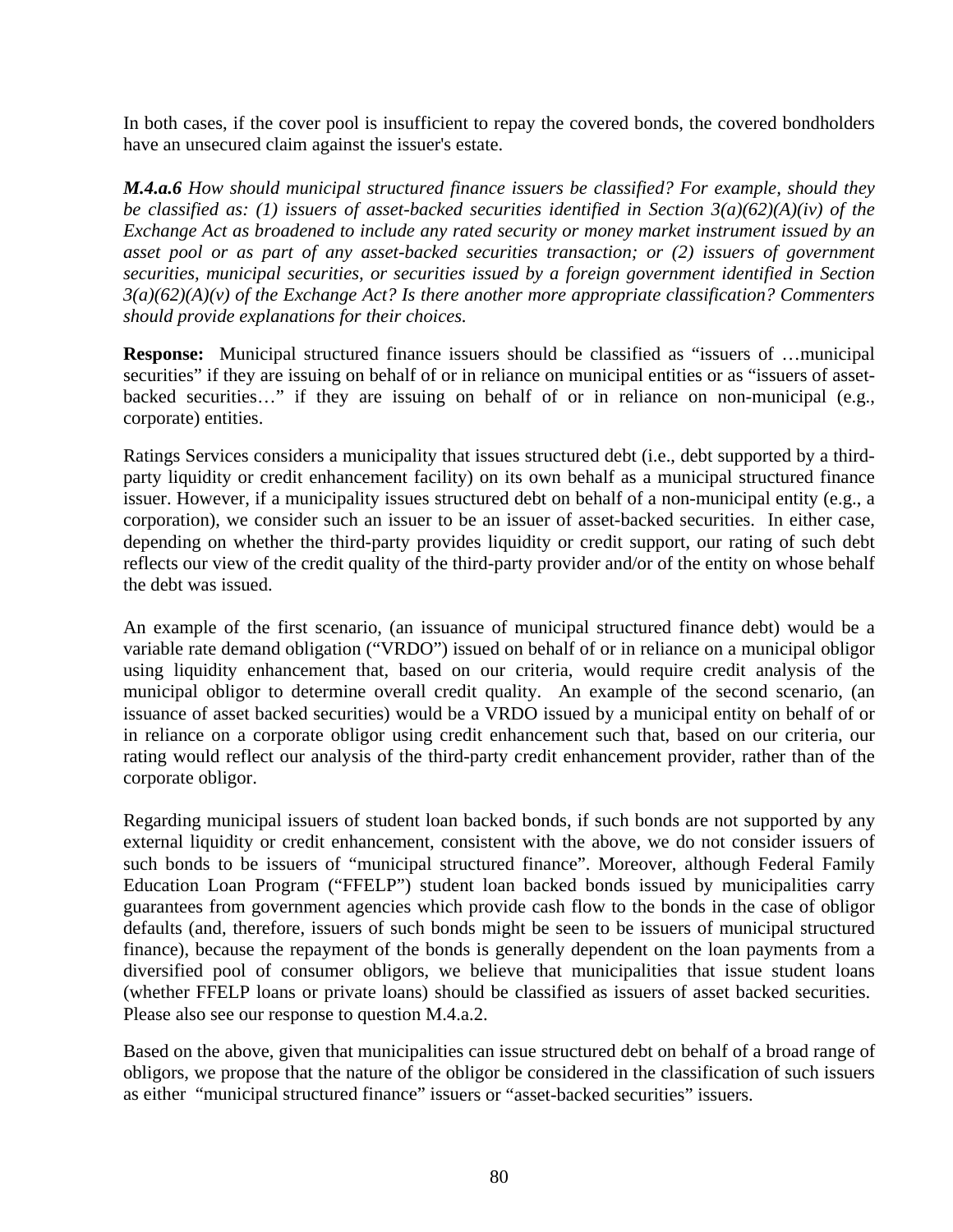*M.4.a.7 How should for-profit health care companies (e.g., hospitals, assisted living facilities, nursing homes) be treated if a municipality issues securities on behalf of the company? For example, should they be classified as: (1) corporate issuers identified in Section 3(a)(62)(A)(iii) of the Exchange Act; or (2) issuers of government securities, municipal securities, or securities issued by a foreign government identified in Section 3(a)(62)(A)(v) of the Exchange Act? Is there another more appropriate classification? Commenters should provide explanations for their choices.* 

**Response:** Healthcare revenue bonds or industrial revenue bonds should be classified as corporate securities.

Current laws annually allocate to states a certain amount of tax-exempt bonds for which the proceeds of issuance can be utilized by private corporations for projects that have some public purpose. Typical public purpose projects include construction of hospitals or pollution control equipment for chemical or electric generation facilities. These bonds, typically called industrial revenue bonds, are generally issued by state finance authorities and the proceeds are on-loaned to a corporation. However, repayment of the debt is the sole obligation of the corporation and not the state or municipality. Healthcare revenue bonds or industrial revenue bonds are obligations of the corporation which benefits from the proceeds and are not obligations of the state or of the state finance authority which issued them. The state finance authority loans the proceeds to the corporation which in turn issues a promissory note to a state-appointed trustee to evidence the loan and provide for repayment. The promissory note is in the same aggregate principal amount, and has the same maturity and interest rate as the bonds. The company makes payments to the trustee which in turn uses the proceeds to repay the bonds. The company's obligations under the promissory note are absolute and unconditional. Typically, the issued bonds are senior unsecured obligations of the company and carry the company's senior unsecured debt rating. Based on the foregoing, we believe bonds of this type should be classified as corporate obligations.

*M.4.a.8 How should securitizations of health care receivables be classified? For example, should they be classified as: (1) issuers of asset-backed securities identified in Section 3(a)(62)(A)(iv) of the Exchange Act as broadened to include any rated security or money market instrument issued by an asset pool or as part of any asset-backed securities transaction; or (2) issuers of government securities, municipal securities, or securities issued by a foreign government identified in Section 3(a)(62)(A)(v) of the Exchange Act? Is there another more appropriate classification? Commenters should provide explanations for their choices.* 

**Response:** Health care receivable securitizations should be classified as issuers of asset-backed securities.

Health care receivable securitizations may include (1) a finance company, other financial institution or a health care-related corporate entity that sells or contributes a pool of health care receivables into a special purpose entity, or (2) a finance company or other financial institution that sells or contributes a pool of loans that are secured by health care receivables. The repayment of any securitizations in either of these instances is dependent upon the underlying obligors that must repay the health care receivables which may include government related programs such as Medicare or Medicaid, corporate/insurance entities such as HMOs and other medical insurance providers, and possibly consumers as well. These securitizations are typically nonrecourse financings with the originators of these transactions having no obligation to repay the securities. Investors in these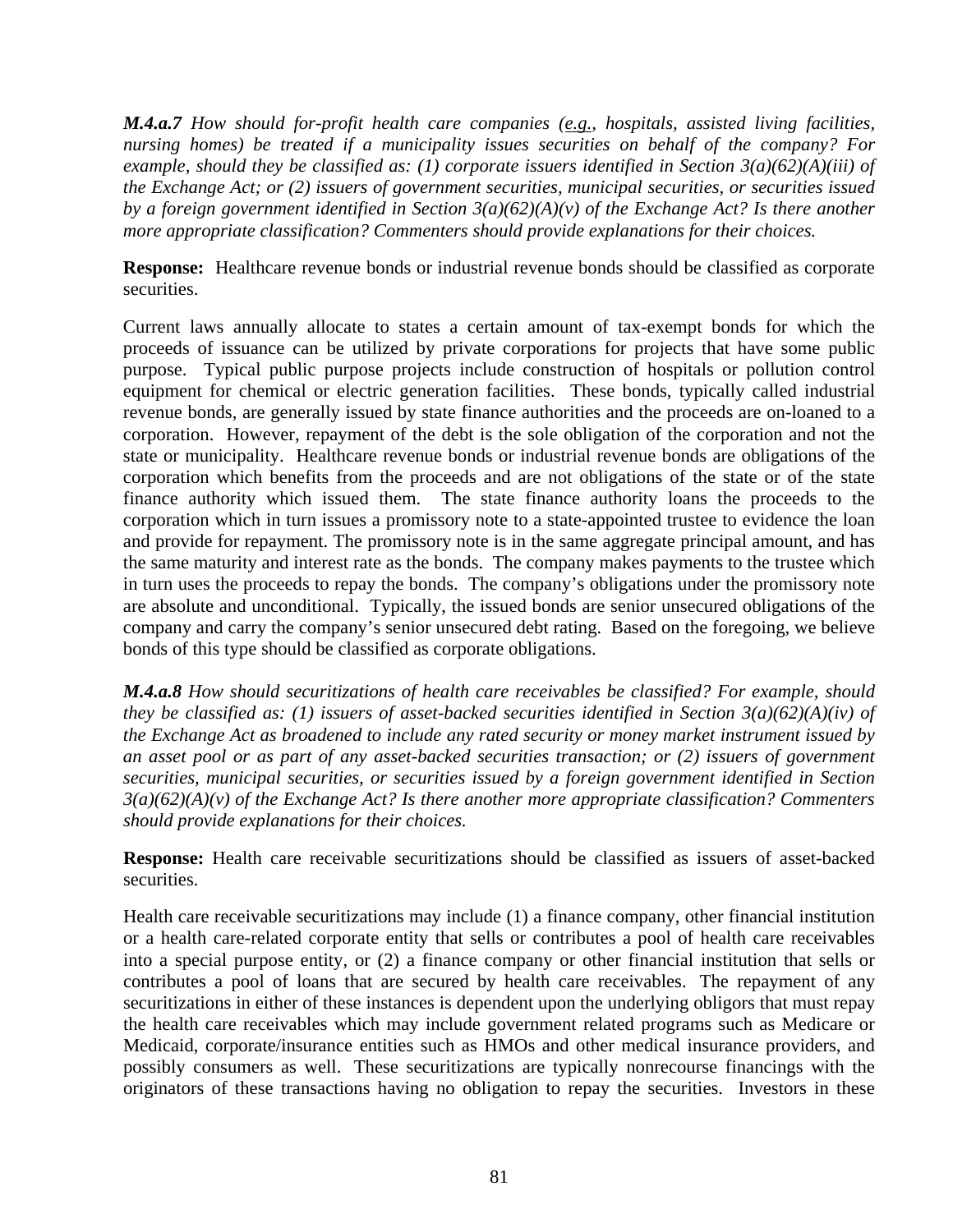transactions rely for debt service on the cash flow from the pool of receivables or the pool of loans backed by the receivables. This would generally place these securities within the definition of asset backed securities in Section  $3(a)(77)$  of the Exchange Act.

*M.4.a.9 How should insurance-linked securities be classified? For example, should they be classified as: (1) insurance companies identified in Section 3(a)(62)(A)(ii) of the Exchange Act; or (2) issuers of asset-backed securities identified in Section 3(a)(62)(A)(iv) of the Exchange Act as broadened to include any rated security or money market instrument issued by an asset pool or as part of any asset-backed securities transaction? Is there another more appropriate classification? Commenters should provide explanations for their choices.* 

**Response:** Insurance-linked securities should be classified as insurance companies. Insurancelinked securities are predominantly catastrophe (natural disaster-related) or "cat" bonds or XXX/AXXX reserve (redundant reserves related to term or universal life insurance policies whereby the required regulatory reserve amounts are funded by the capital markets) financings. Insurance-linked securities allow insurance companies to transfer some portion of a predetermined catastrophe/insurance risk from a ceding insurer (cedant) to the capital markets (investors) and can be a substitute for reinsurance. Insurance-linked securities typically involve a risk transfer agreement between a cedant (insurance company) and a reinsurance company which is an insurance contract. The reinsurance company, a special purpose entity, issues the insurance-linked securities, the issuance proceeds of which are invested. As a general rule, if no event triggers the insured risk during the term of the securities, investors will be paid in full at maturity. The occurrence of an insured risk will result in a claim under the insurance contract, which will be paid using the investors' collateral and will, therefore, result in a loss for investors.

*M.4.a.10 Are there other types of obligors, securities, or money market instruments that share characteristics of one or more classes of credit ratings identified in Section 3(a)(62)(A) of the Exchange Act? If so, identify each such type of obligor, security, or money market instrument, provide a proposed classification, and explain the reason for the proposed classification.* 

#### **Response:**

1) *Energy prepay* transactions should be classified as a corporate issuer. In these transactions a municipal utility issues tax-exempt debt through a financing authority and then uses the proceeds to prepay for energy by sending the proceeds to an energy supplier (a corporation) for energy to be delivered over time on a preset schedule. The energy supplier is then obligated to send enough energy at various points in the future so that when the energy is utilized by the municipal utility (which is done by selling it to its ratepayers) enough cash will be generated to repay the issued debt and provide the municipality with a small amount of additional funds. Energy price and volume risks are taken solely by the energy supplier. If the energy supplier fails to deliver the contracted energy the financing authority is not obligated to repay the debt. Therefore, the risk in these transactions is the counterparty risk of the energy supplier. The credit ratings on these transactions are, therefore, tied to the corporate credit rating of the energy suppliers.

2) *Airline Enhanced Equipment Trust Certificates ("EETCs")* should be classified as corporate debt. Our ratings on EETCs consider the airline's corporate credit rating determined in accordance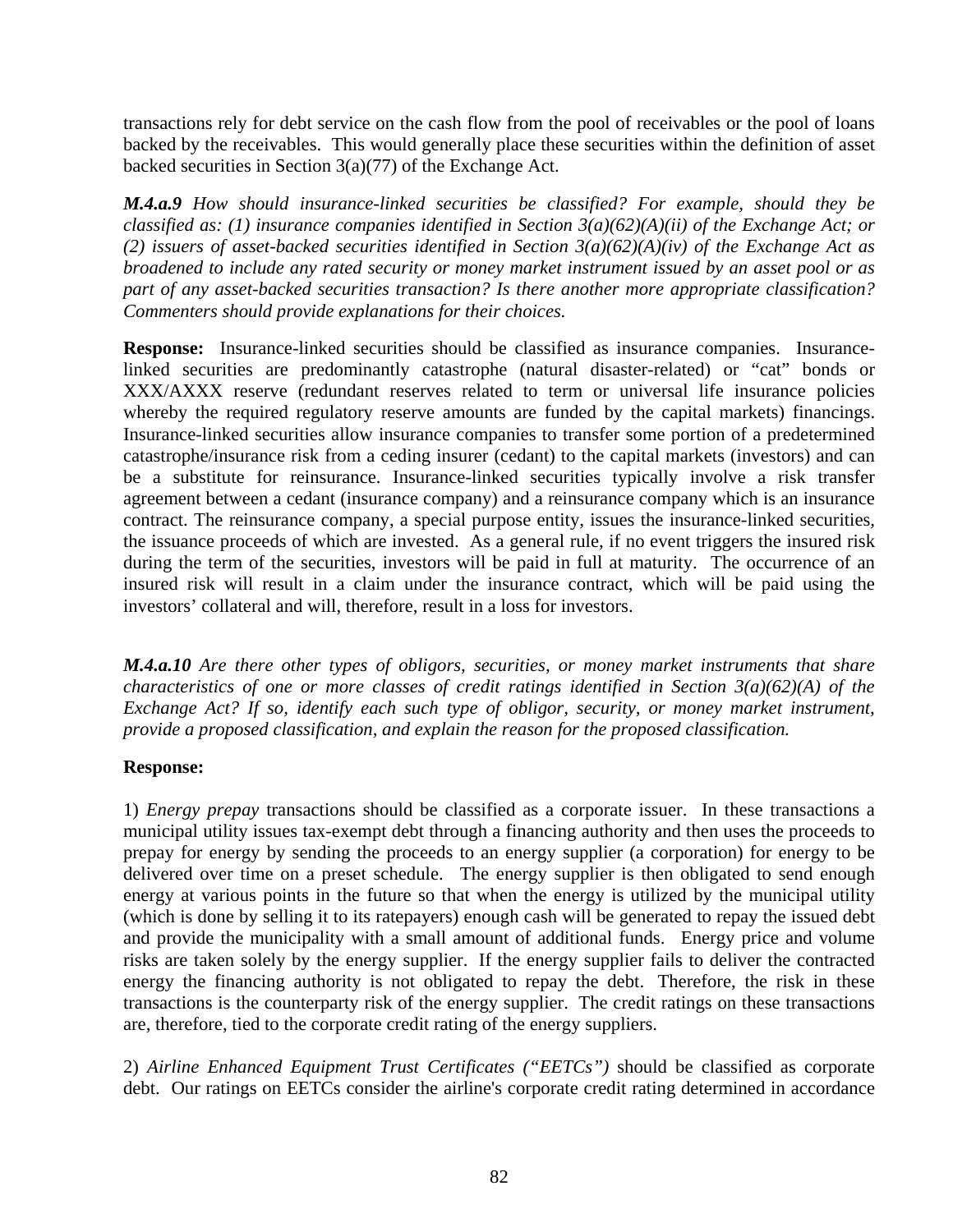with our corporate rating methodology - the likelihood that the airline would successfully reorganize in Chapter 11 and choose to affirm debt or lease obligations that secure the EETCs (so as to maintain use of the related aircraft) and, failing that, the likelihood that creditors could sell repossessed aircraft collateral to repay the EETCs. Accordingly, our ratings on EETCs relate to a single airline credit and the rating moves up and down with that of the airline. Because the aircraft debt or leases that secure an EETC are direct obligations of the airline, the primary source of cash flows to service EETCs is the general operations of the airline, not a project or the operations of a particular aircraft. The legal entities used in EETCs are simple legal shell entities created to pass through cash flows to pay the certificates. The original basis for this type of financing, railroad equipment trust certificates, dates from the nineteenth century.

#### \*\*\*\*\*\*\*\*\*\*\*\*\*\*\*\*\*\*\*\*\*\*\*\*\*\*\*\*\*\*\*\*\*\*\*

We at Ratings Services appreciate the opportunity to comment on the matters addressed in the Release and look forward to working with the Commission in moving towards final rulemaking. Please feel free to contact me, Adam Schuman, Executive Managing Director and Chief Legal Officer, at (212) 438-5412, or Rita Bolger, Senior Vice President and Associate General Counsel, Global Regulatory Affairs, at (212) 438-6602, with any questions regarding our comments.

Sincerely yours,

en 1 m

 Deven Sharma President Standard & Poor's

cc: Hon. Mary L. Schapiro, Chairman Hon. Elisse B. Walter, Commissioner Hon. Luis A. Aguilar. Commissioner

- Hon. Troy A. Paredes, Commissioner
	- U.S. Securities and Exchange Commission
- Mr. Robert W. Cook, Director
- Mr. John Ramsay, Deputy Director
- Mr. Michael A. Macchiaroli, Associate Director
- Mr. Thomas K. McGowan, Deputy Associate Director
- Mr. Randall W. Roy, Assistant Director
- Mr. Raymond A. Lombardo, Branch Chief
- Ms. Rose Russo Wells, Senior Counsel
- Mr. Joseph I. Levinson, Special Counsel
- Mr. Timothy C. Fox, Special Counsel Division of Trading and Markets